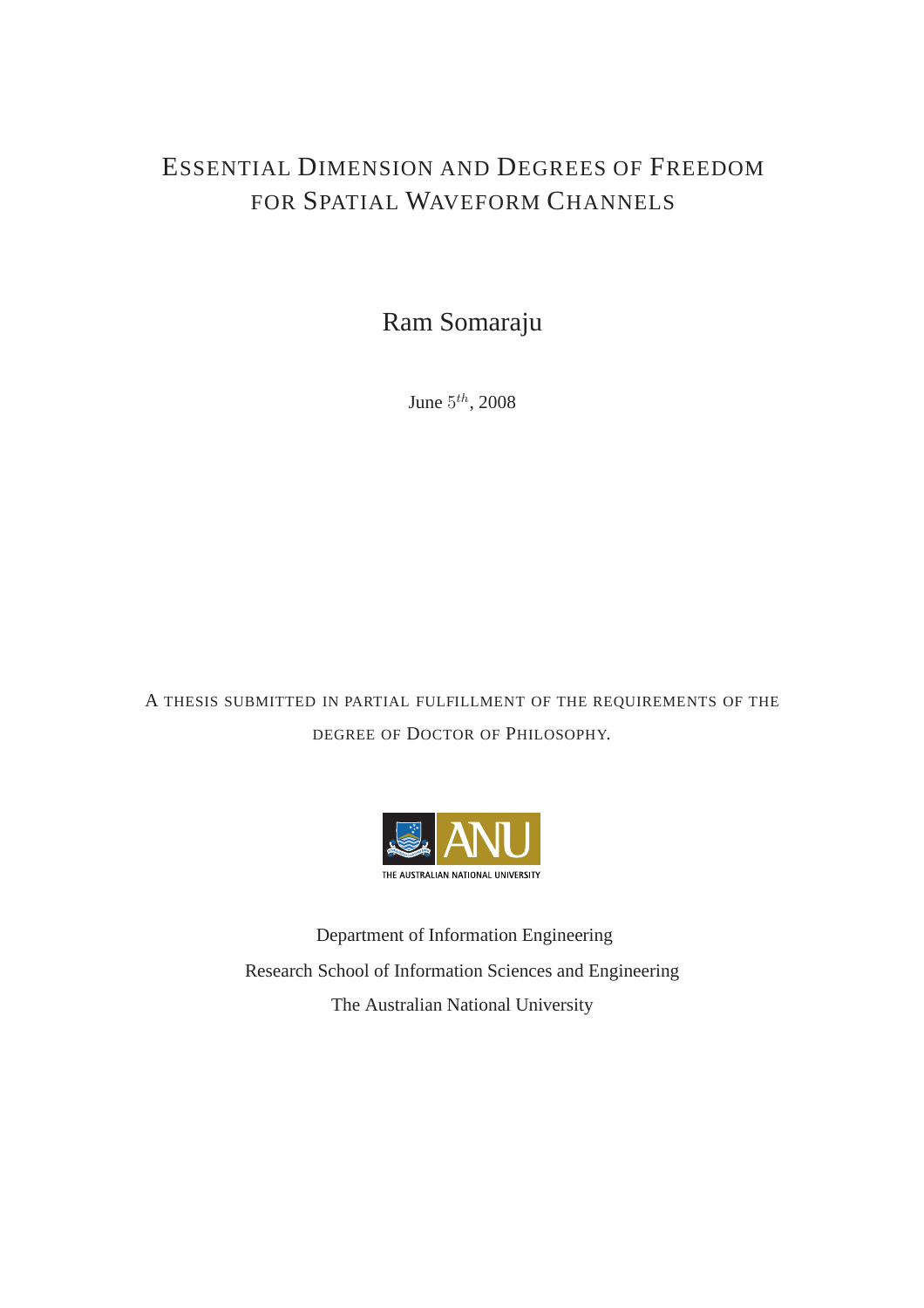## **Declaration**

The contents of this thesis are the result of original research and have not been submitted for a higher degree to any other university or institution. Much of the work in this thesis is currently being prepared for submission or has been published in the following papers.

#### **Journal Papers**

- 1. R. Somaraju and J. Trumpf. Degrees of Freedom and Essential Dimension of Communication Channels. In preparation for submission to IEEE Transactions on Information Theory.
- 2. R. Somaraju and J. Trumpf. Spatial Waveform Channels. In preparation for submission to IEEE Transactions on Antennas and Propagation.
- 3. R. Somaraju and L. Hanlen. Uncertainty Principles for Signal Concentrations. To be submitted.

#### **Conference Paper**

- 1. R. Somaraju and L. Hanlen, Uncertainty principles for signal concentrations, Proceedings. 7th Australian Communications Theory Workshop, 2006. pp. 38- 42, 1-3 Feb. 2006.
- 2. R. Somaraju and J. Trumpf. Generalised Singular Values. The XIXth International Workshop on Operator Theory and Applications, July 22-26, 2008. Accepted for publication.

In addition, during the course of my thesis I have published the following unrelated papers, the contents of which have not been included in this thesis.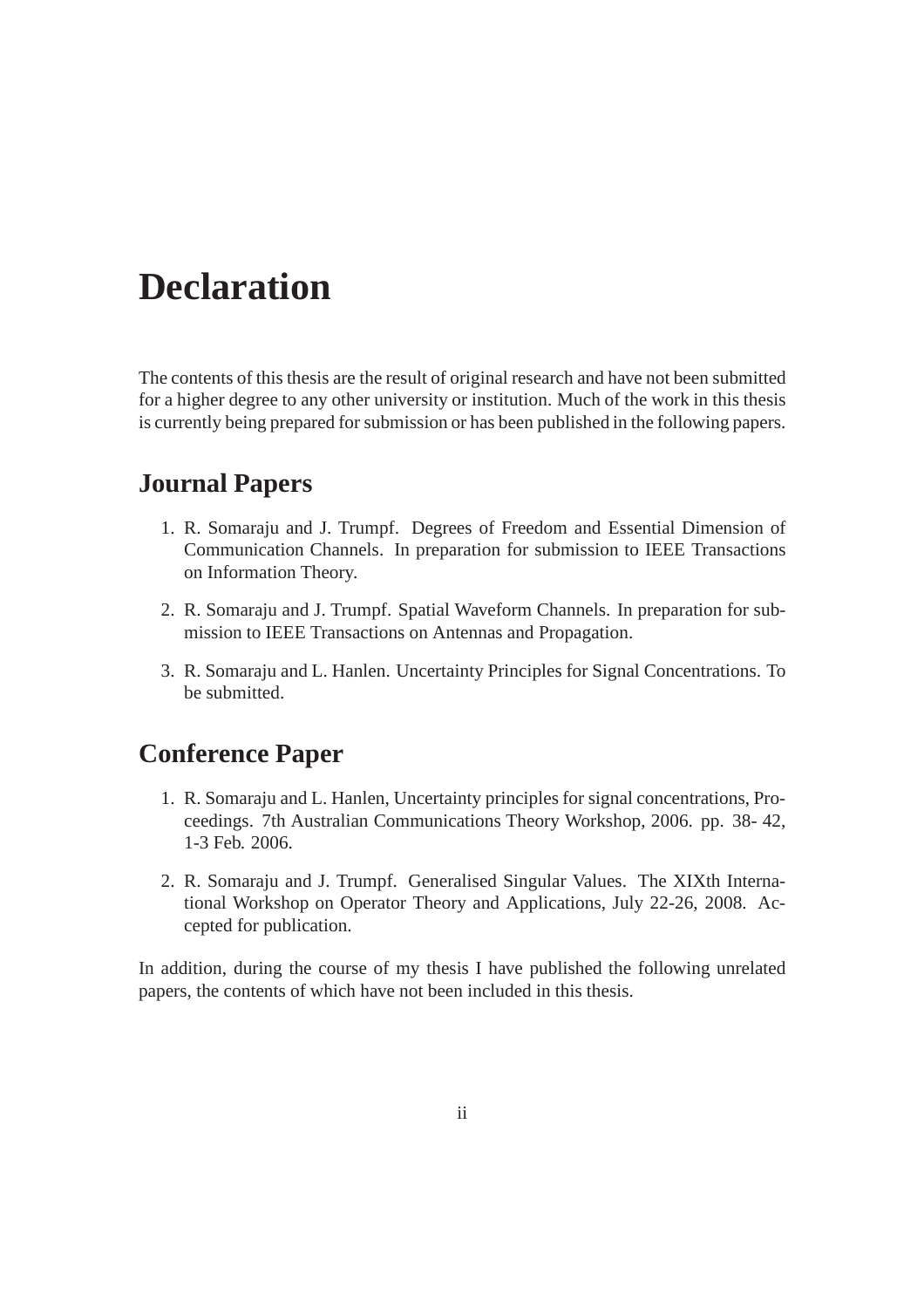#### **Journal Papers**

- 1. R. Somaraju and J. Trumpf. Frequency, temperature and salinity variation of the permittivity of seawater. IEEE Transactions on Antennas and Propagation, 54(11):3441-3448, 2006.
- 2. Ram Somaraju and Felix Schill. A communication module and TDMA scheduling for a swarm of small submarines. Turk J Elec Engin, 15(2):283-305, 2007.

The research included in this thesis has been performed jointly with Dr. Jochen Trumpf. The majority of work is my own.

Ram Abhinav Somaraju The Australian National University December  $3^{rd}$ , 2007.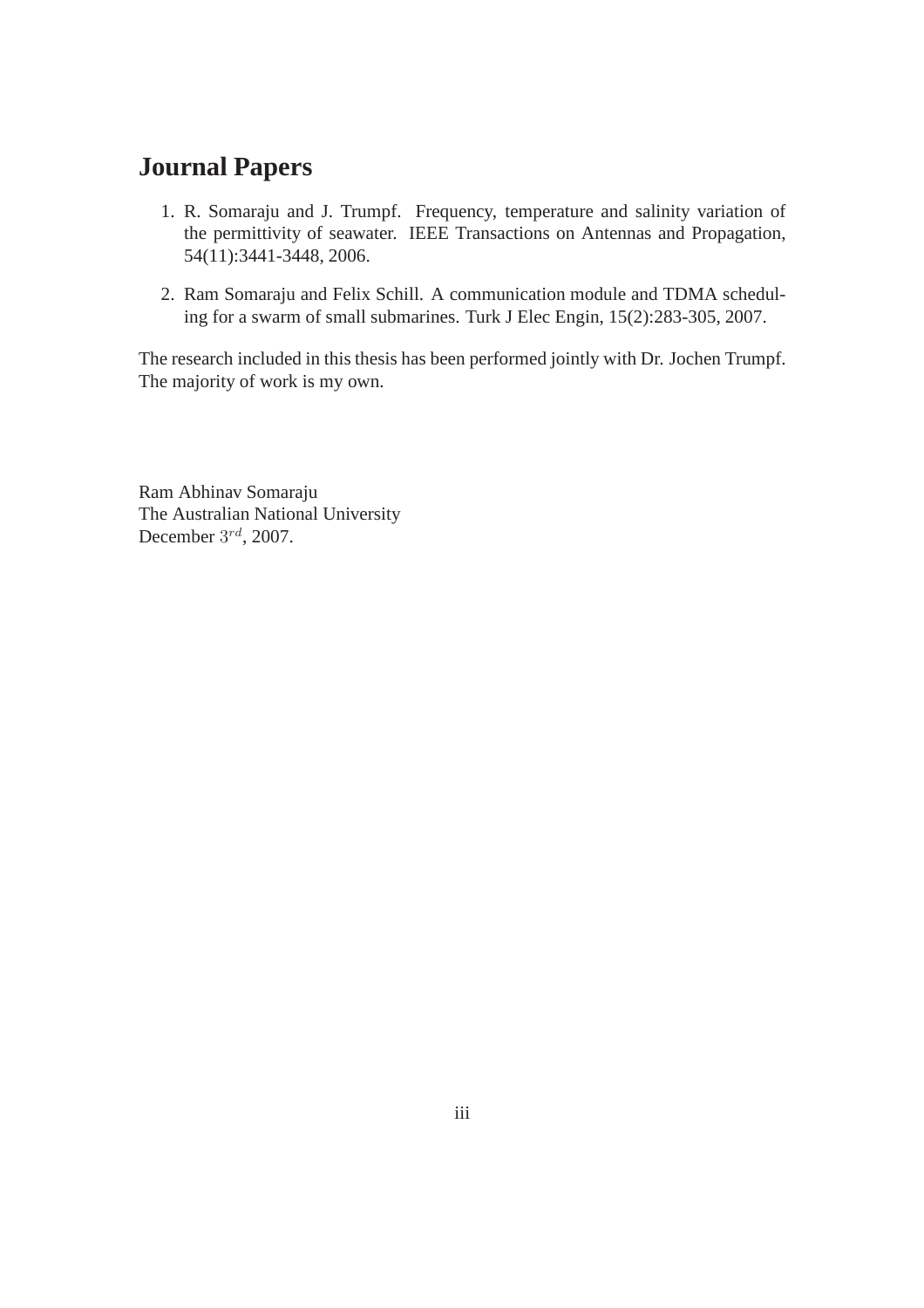## **Acknowledgements**

I would like to express my gratitude to all the people who made it possible for me to complete this thesis. They have all supported me in their own unique way, for which I will be forever grateful.

The motivation, guidance and support provided by my supervisor Dr. Jochen Trumpf has been invaluable. Without his help I doubt that I ever would have finished this thesis. I would also like to thank Dr. Leif Hanlen, Dr. Gerard Borg, Prof Rodney Kennedy, Dr. Uwe Zimmer, Dr. Tony Pollok, Dr. Richard Webster and Felix Schill for help and assistance they provided during various stages of my thesis.

I would like to thank my family, friends and colleagues for the continued support and encouragement. Spanna, thanks for being an unbelievable sister. Amrita, you have been wonderful over the last few years. Thank you for helping me, encouraging me, supporting me and listing to my "I have a new idea" monologue over and over agian. Most importantly, I wish to thank my parents Padma and Haranath, whose love, support and willingness to sacrifice everything so that I may have a better life has been the greatest gift of all. It is to my parents that I dedicate this thesis.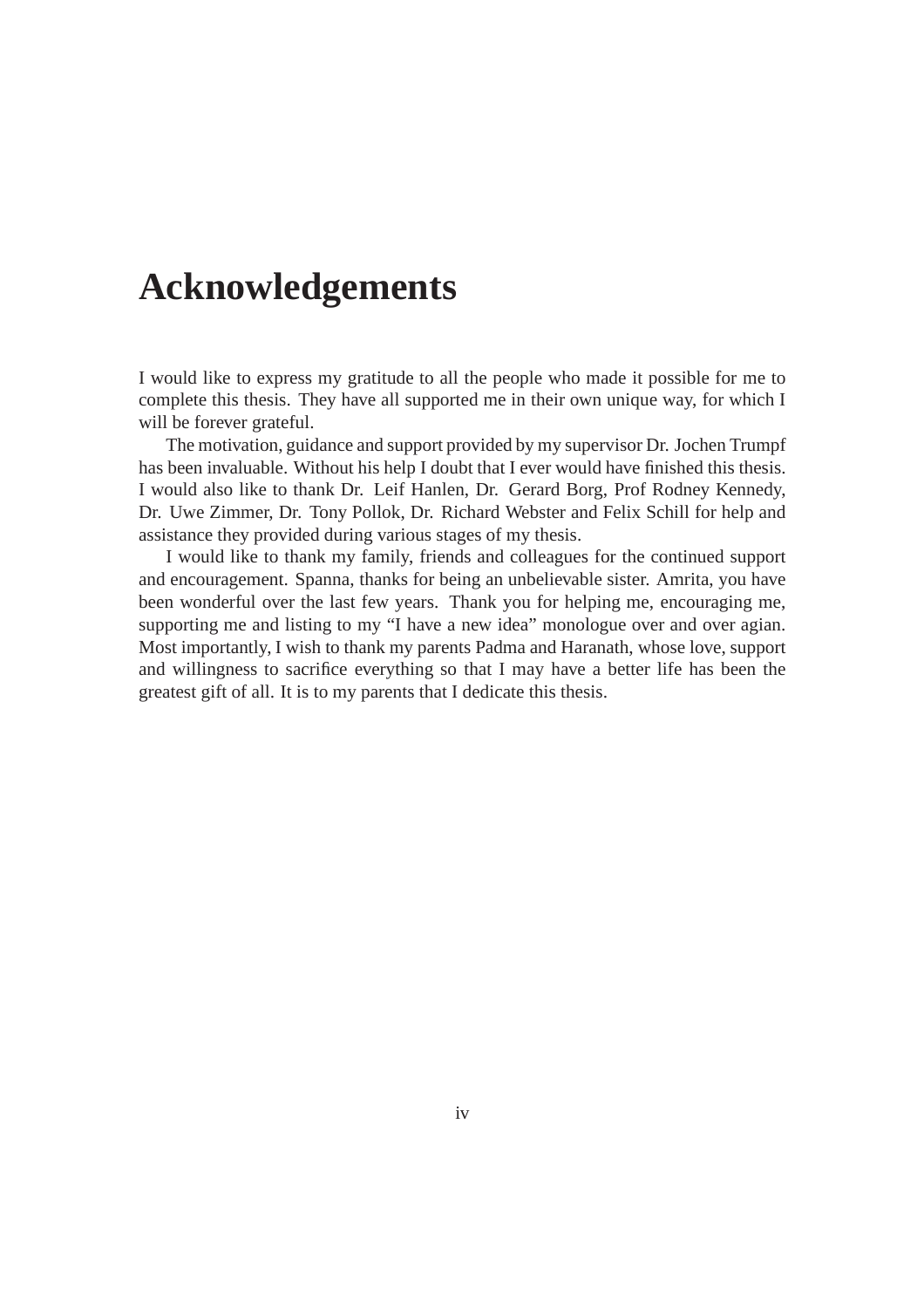### **Abstract**

This thesis introduces Spatial Waveform Channels (SWCs) as a modelling tool to derive fundamental performance bounds for Multiple-Input Multiple-Output (MIMO) antenna systems. In practical MIMO systems, the transmitting and receiving antennas are constrained to be within finite volumes in space and the signals received on individual antennas become mutually correlated with increasing number of antennas. In SWCs one assumes that volumes in space, rather than antennas, can be used as the transmitting and receiving elements. The essential idea behind this assumption is that any rate of transmission that can be achieved by the transmitting and receiving antennas can in theory, also be achieved by using the volumes to which the antennas are constrained. However, if the bounds calculated using SWCs are to be useful, one needs to model the various physical constraints imposed on a MIMO system in the corresponding SWC. This thesis formalises the notion of an SWC and gives it an abstract mathematical definition, the structure of which enables one to impose the limitations in a MIMO system on the corresponding SWC.

Several properties of SWCs are examined. In particular, I study the very general concepts of *degrees of freedom at level-* $\epsilon$  and *essential dimension* for compact operators defined on normed spaces. The number of degrees of freedom at level- $\epsilon$  of an SWC can be used to determine the number of mutually uncorrelated signals in the corresponding MIMO system that has noise in the receiver proportional to  $\epsilon$ . Essential dimension of the channel operator determines the number of mutually uncorrelated signals present at the receiver that is largely independent of the noise level at the receiver. Moreover, I show that the concept of degrees of freedom can be used to generalise the notion of singular values of compact operators. These generalised singular values are then used to numerically compute the degrees of freedom and essential dimension for various channels. Finally, uncertainty principles and their application in the context of SWCs are studied.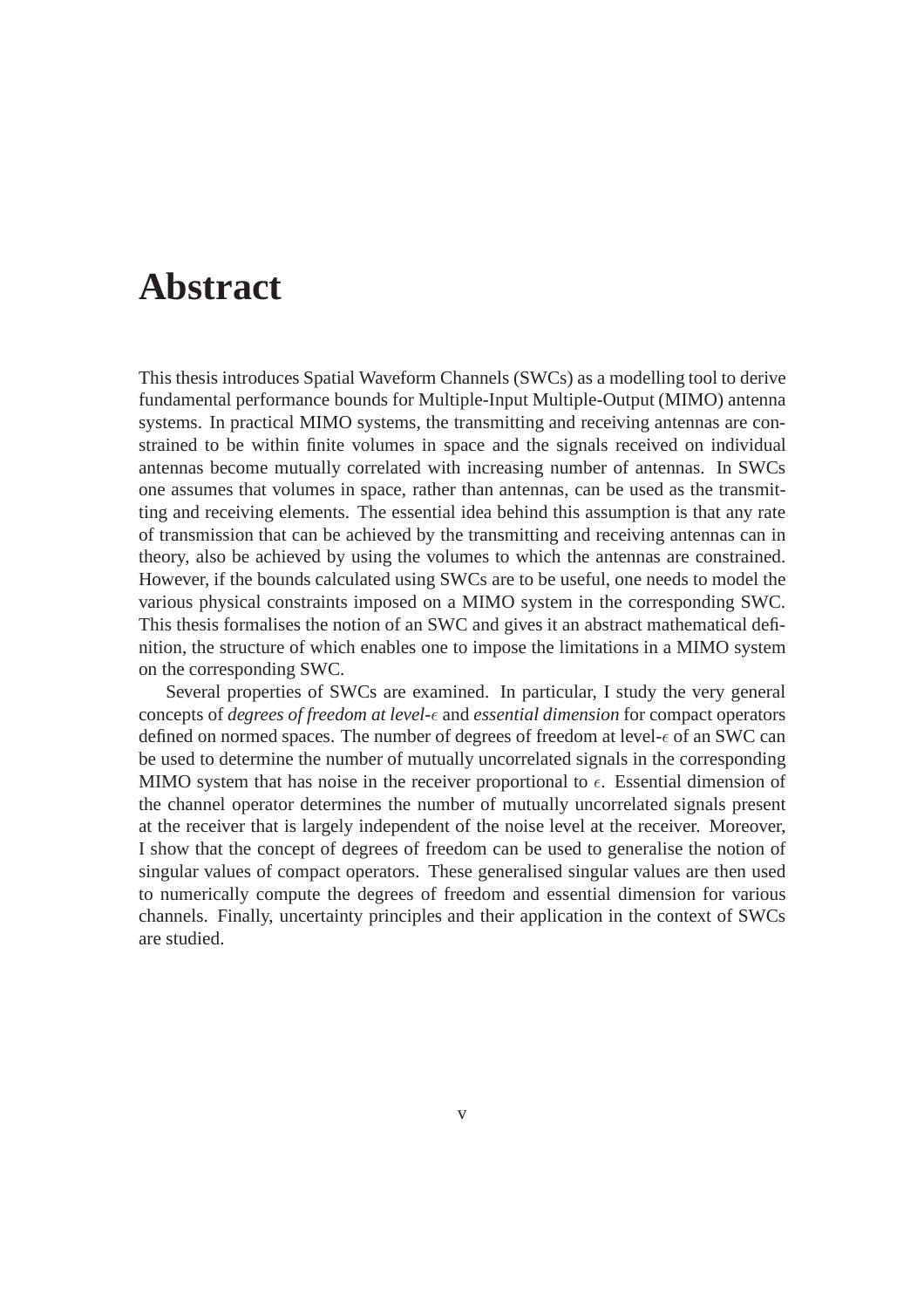# **Notation and Symbols**

| <b>AWGN</b>                      | <b>Additive White Gaussian Noise</b>                                               |
|----------------------------------|------------------------------------------------------------------------------------|
| <b>ISI</b>                       | Intersymbol interference                                                           |
| <b>MIMO</b>                      | Multiple Input Multiple Output                                                     |
| <b>SWC</b>                       | Spatial Waveform Channel                                                           |
| $B_{P,X}(\mathbf{x})$            | Open ball of radius $P$ centered at x in the normed space $X$                      |
| $\overline{B}_{P,X}(\mathbf{x})$ | Closed ball of radius $P$ centered at x in the normed space $X$                    |
| $\mathbb{C}$                     | Complex numbers                                                                    |
| $\mathbb{C}^n$                   | $n$ -dimensional complex space                                                     |
| $x \cdot y$                      | Dot product on $\mathbb{R}^n$                                                      |
| $\Im{\{\cdot\}}$                 | Imaginary part of a complex number                                                 |
| $\langle x,y\rangle_X$           | Inner product on the space $X$                                                     |
| $\cdot \cap \cdot$               | Intersection of two sets                                                           |
| $\mathcal{L}^2(T,\mathbb{C}^n)$  | $L^2$ space of equivalence classes of $\mathbb{C}^n$ valued functions defined on T |
| $ \cdot $                        | Modulus of an element in $\mathbb{R}^n$ or $\mathbb{C}^n$                          |
| $\ \cdot\ _X$                    | Norm on the space $X$                                                              |
| $Prob(\cdot)$                    | Probability of some event                                                          |
| $\mathbb R$                      | Real numbers                                                                       |
| $\Re{\{\cdot\}}$                 | Real part of a complex number                                                      |
| $\mathbb{R}^n$                   | $n$ -dimensional Euclidian space                                                   |
| $\cdot \cup \cdot$               | Union of two sets                                                                  |
| $x \times y$                     | Vector product on $\mathbb{R}^3$                                                   |
| $\mathbb Z$                      | Integers                                                                           |
| $\mathbb{Z}^+_0$                 | Non-negative integers                                                              |
| $\mathbb{Z}^+$                   | Positive integers                                                                  |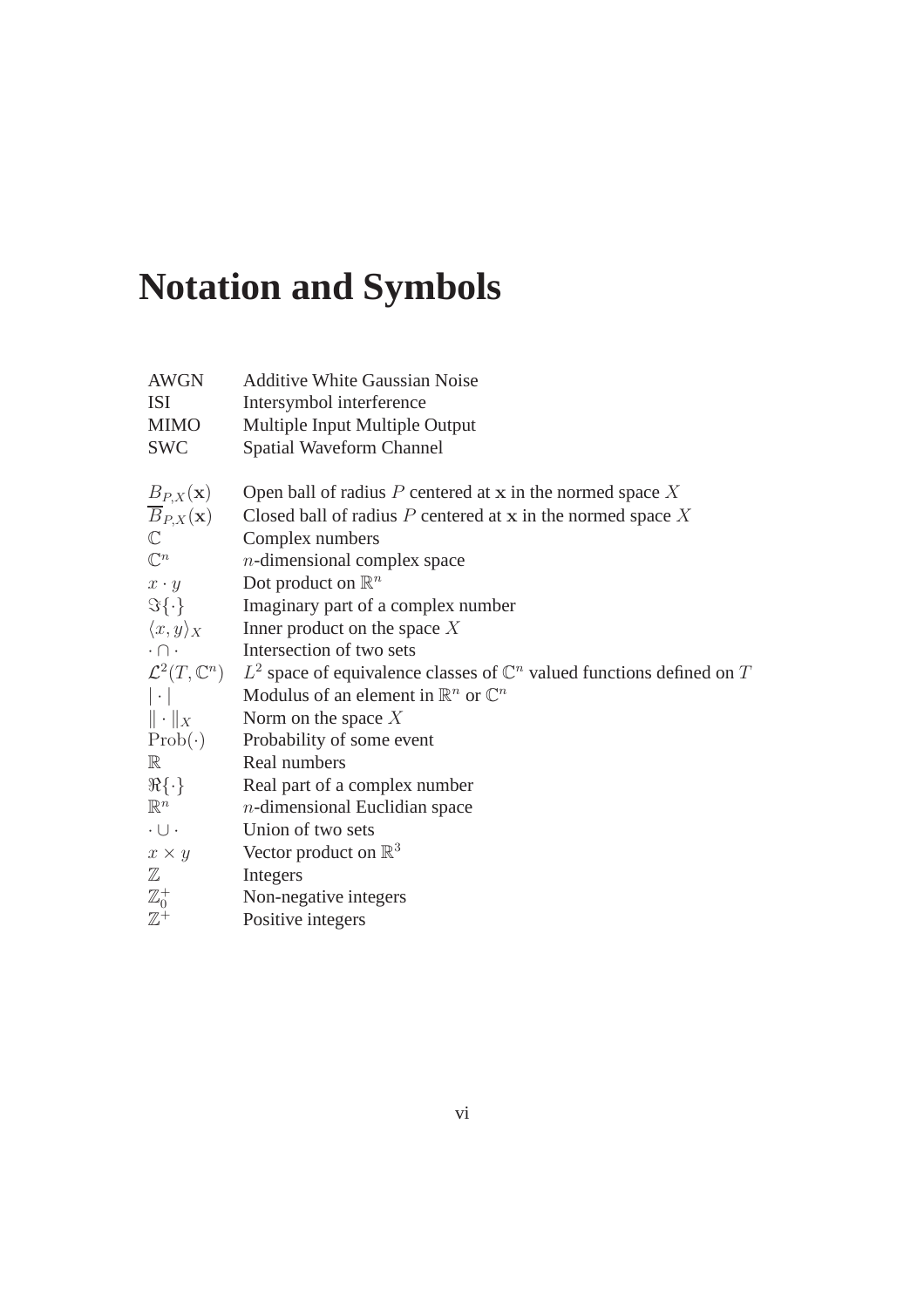## **Contents**

| $\mathbf{1}$            |     | <b>Introduction</b>                                                     | $\mathbf{1}$   |
|-------------------------|-----|-------------------------------------------------------------------------|----------------|
|                         | 1.1 |                                                                         | $\mathbf{1}$   |
|                         | 1.2 |                                                                         | $\overline{3}$ |
|                         | 1.3 |                                                                         | 5              |
|                         | 1.4 | Review of previous results from the literature                          | $\overline{7}$ |
| $\mathbf{2}$            |     | <b>Spatial Waveform Channels</b>                                        | 11             |
|                         | 2.1 | Definition of Spatial Waveform Channels                                 | 13             |
|                         | 2.2 | Energy and Power for Electromagnetic Waves                              | 15             |
|                         | 2.3 |                                                                         | 18             |
|                         | 2.4 |                                                                         | 21             |
|                         | 2.5 |                                                                         | 23             |
|                         | 2.6 |                                                                         | 25             |
| $\mathbf{3}$            |     | <b>Degrees of Freedom and Essential Dimension for Compact Operators</b> | 26             |
|                         | 3.1 |                                                                         | 26             |
|                         | 3.2 | Degrees of Freedom for Compact Operators                                | 32             |
|                         | 3.3 | Essential Dimension for Compact Operators                               | 41             |
|                         | 3.4 |                                                                         | 44             |
|                         |     | 3.4.1                                                                   | 44             |
|                         |     | 3.4.2                                                                   | 47             |
|                         | 3.5 |                                                                         | 49             |
| $\overline{\mathbf{4}}$ |     | <b>Computation of Generalised Singular Values</b>                       | 51             |
|                         | 4.1 | Perturbation Theory Applied to Scalar Wave Communication                | 51             |
|                         | 4.2 | Computing DOF for Compact Operators                                     | 55             |
|                         | 4.3 | Software design and techniques used for numerical simulations           | 61             |
|                         |     | Calculating Orthonormal Source Functions for $X_{T,t_0}$<br>4.3.1       | 63             |
|                         |     | 4.3.2                                                                   | 64             |
|                         |     | Calculating the Generalised Singular Values<br>4.3.3                    | 64             |
|                         | 4.4 |                                                                         | 65             |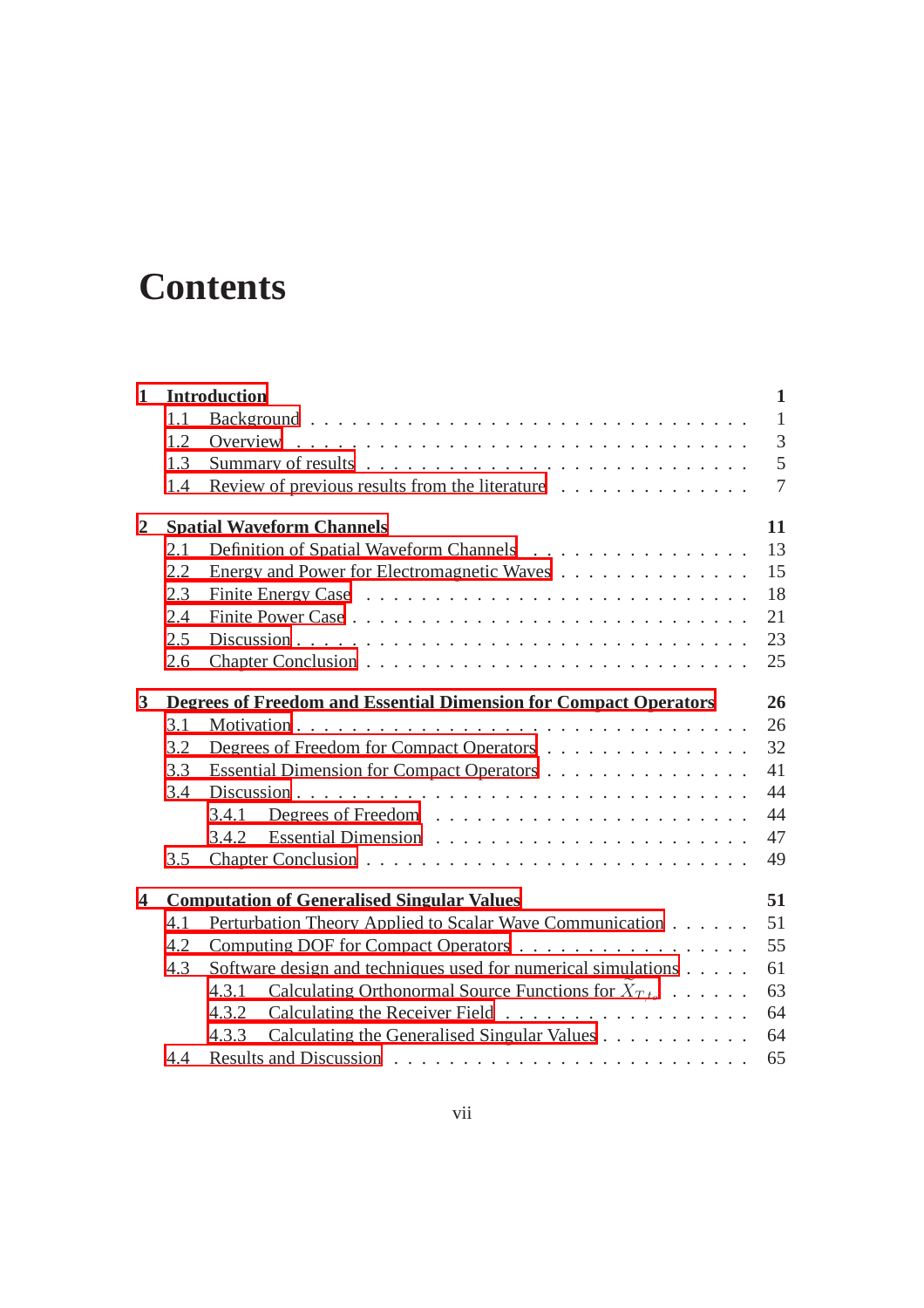| 4.5 |                                                             | 74                                                                                                                                                                                |
|-----|-------------------------------------------------------------|-----------------------------------------------------------------------------------------------------------------------------------------------------------------------------------|
|     |                                                             | 75                                                                                                                                                                                |
| 5.1 |                                                             | 75                                                                                                                                                                                |
|     | 5.1.1                                                       | 76                                                                                                                                                                                |
|     | The Classical Uncertainty Principle<br>5.1.2                | 77                                                                                                                                                                                |
|     | An Uncertainty Principle for energy concentrations<br>5.1.3 | 80                                                                                                                                                                                |
| 5.2 |                                                             | 84                                                                                                                                                                                |
|     | 5.2.1                                                       | 84                                                                                                                                                                                |
|     | An Uncertainty Principle for arbitrary subspaces<br>5.2.2   | 85                                                                                                                                                                                |
|     | 5.2.3                                                       | 89                                                                                                                                                                                |
| 5.3 |                                                             | 90                                                                                                                                                                                |
| 5.4 |                                                             | 91                                                                                                                                                                                |
|     |                                                             | 92                                                                                                                                                                                |
| 6.1 |                                                             | 92                                                                                                                                                                                |
| 6.2 |                                                             | 93                                                                                                                                                                                |
|     |                                                             | 94                                                                                                                                                                                |
|     |                                                             | 94                                                                                                                                                                                |
|     |                                                             |                                                                                                                                                                                   |
|     |                                                             | <b>Uncertainty Principles for Energy Concentrations</b><br><b>Conclusion</b><br><b>Proofs Used In Theorems</b><br>A.2 Bound on the Energy Stored in the Electromagnetic Field 101 |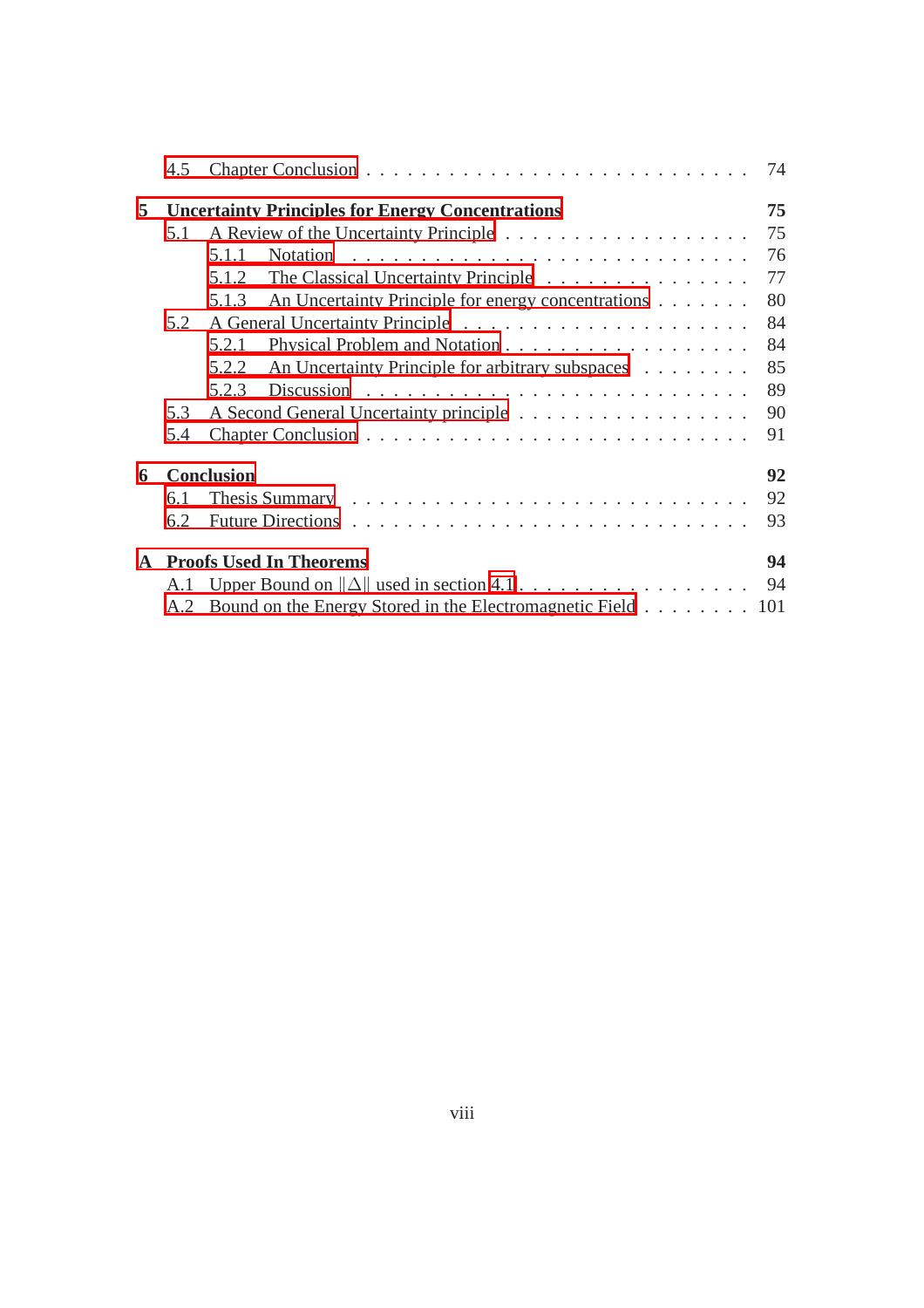# **List of Figures**

| 3.1 | Degrees of Freedom of a Compact Operator 36                        |  |
|-----|--------------------------------------------------------------------|--|
|     |                                                                    |  |
|     | 4.1 Communication Using Scalar Waves Between Rectangular Prisms 52 |  |
|     | 4.2 Typical Simulation Region for FDTD Simulations 68              |  |
| 4.3 |                                                                    |  |
|     | 4.4 Variation of Singular Values with Loss Resistance 70           |  |
|     | 4.5 Variation of Singular Values with Number of Scatterers 71      |  |
|     | 4.6 Singular Values for Zero Loss Resistance 72                    |  |
|     | 4.7 Upper Bound on Singular Values for Finite Power Case 73        |  |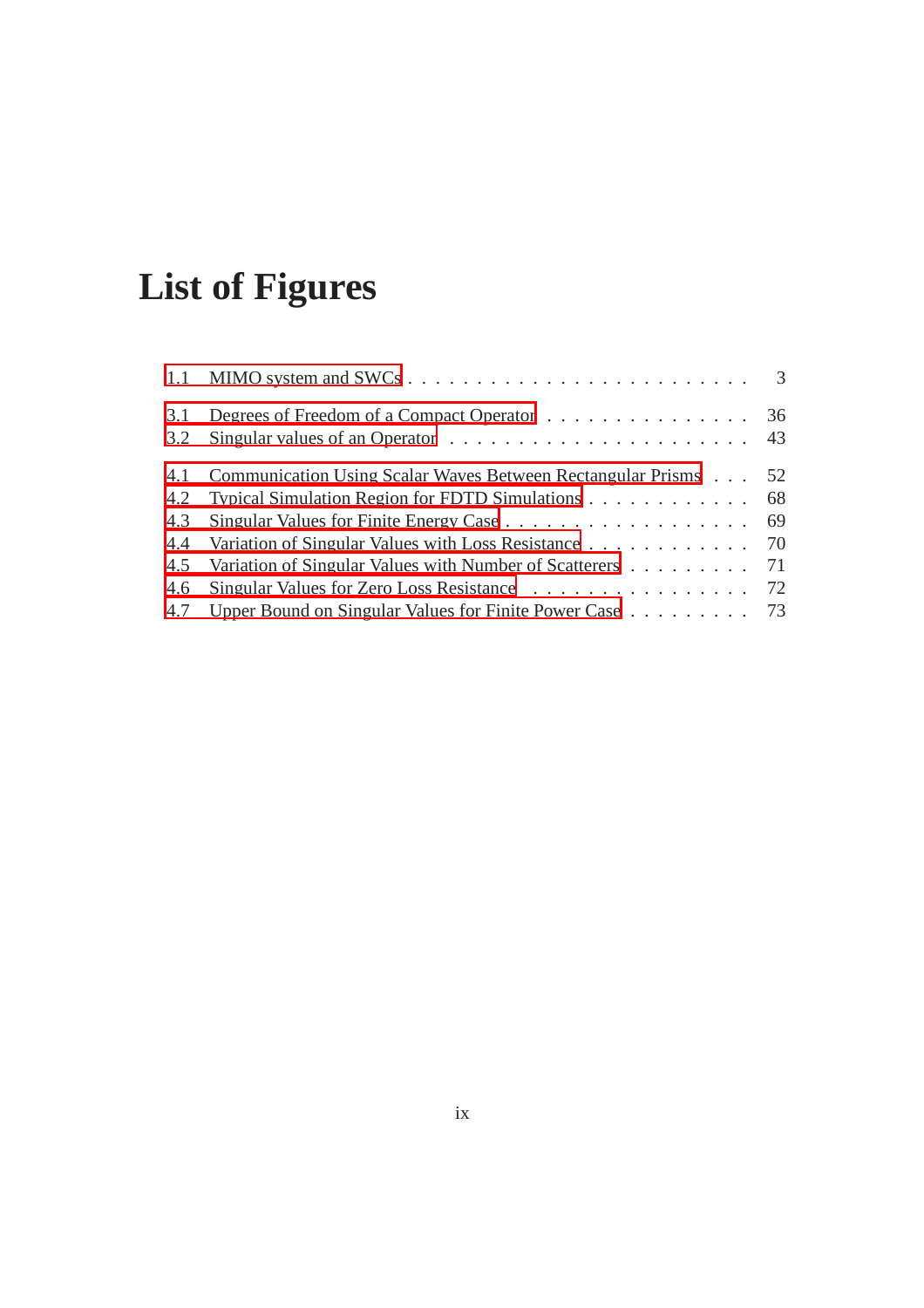# **Chapter 1 Introduction**

#### **1.1 Background**

The advent of modern cellular systems such as mobile handsets and indoor wireless local area networks has meant that telecommunication engineers are increasingly exposed to extremely harsh environments. The classical additive white Gaussian noise (AWGN) channel [1, pp. 378], with statistically independent Gaussian noise corrupting data samples is no longer adequate to model such channels. In most practical communication systems, a signal can travel from the transmitter to the receiver over multiple paths.

Due to multi-path propagation, electromagnetic signals are subject to random fluctuations in signal amplitude, phase and/or angle of arrival. This phenomenon is known as *fading* or *scintillation* [2]. Fading can be classified into *large-scale* and *short-scale* fading. Large-scale fading refers to the average signal attenuation over large areas and is affected by prominent terrain contours. The statistics of large-scale fading can be used to estimate the mean signal attenuation as a function of distance between the transmitter and receiver. Small-scale fading refers to the rapid fluctuations in signal amplitude and phase that can be experienced as a result of small changes (as small as half a wavelength) in the position of the transmitter and/or receiver. Small-scale fading causes timespreading of the signals and time-variance of the channel. This results in intersymbol interference (ISI) and pulse distortion at the receiver<sup>[1](#page-9-0)</sup>.

Various techniques are used to mitigate the effects of multipath propagation. These techniques include, but are not limited to, using equalizers, diversity and channel coding[2](#page-9-1) . Equalizers compensate for the ISI introduced by the multipath channel and are generally adaptive because of the time-varying nature of the channel. One, or a combination of frequency, time, spatial or antenna polarization diversity may be used to ensure that the depth and duration of fades experienced by the receiver is reduced. Fi-

<sup>&</sup>lt;sup>1</sup>See [2] and [3, ch. 4,5 ].

<span id="page-9-1"></span><span id="page-9-0"></span> ${}^{2}$ See eg [3, ch. 7].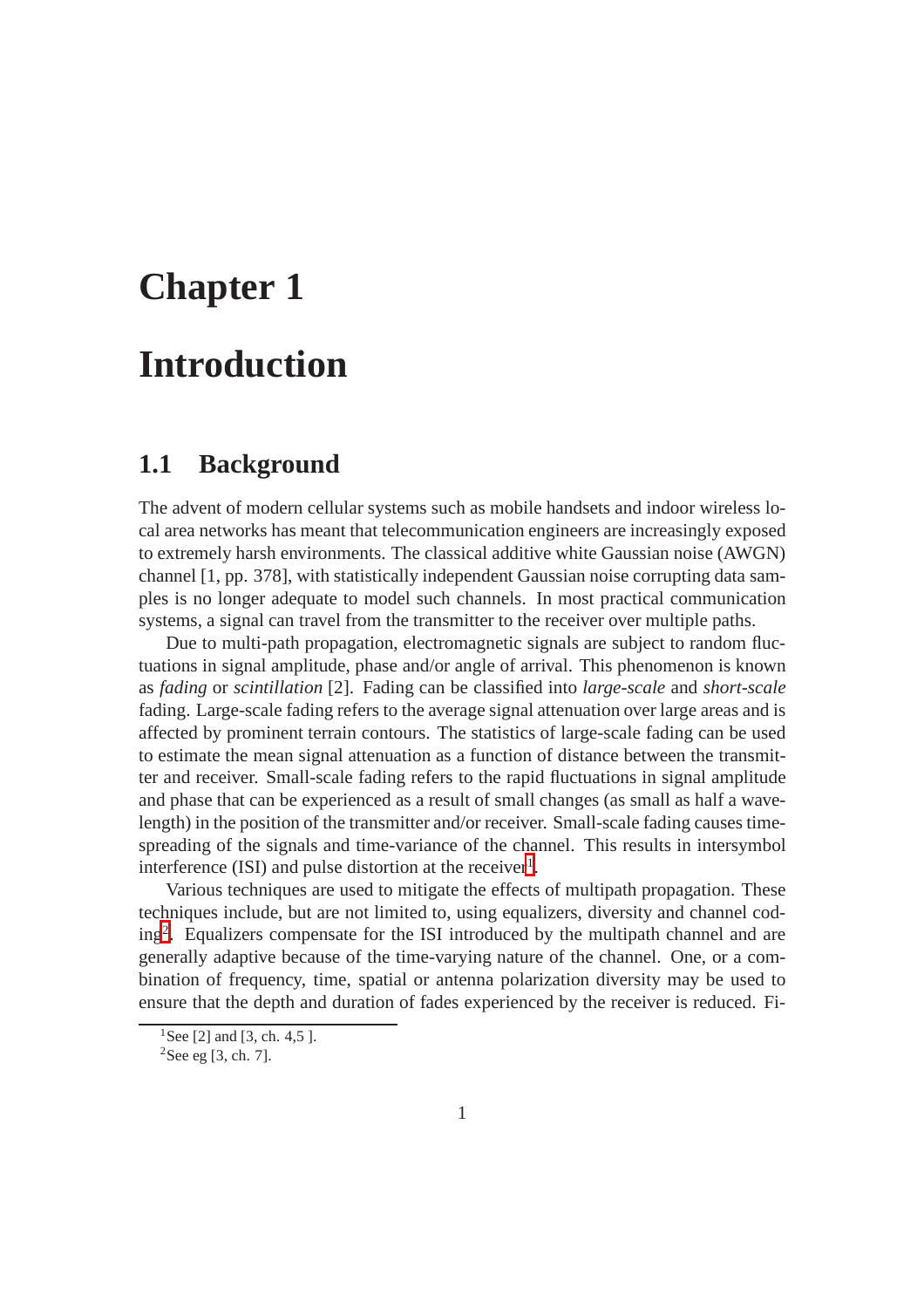nally, channel coding can be used to correct some or all of the errors introduced by the channel. Three general types of codes: block codes, convolution codes and turbo codes are commonly used. There is a great deal of published material on the techniques that can be used to mitigate the effects of channel fading. (See [4] for a good review of mitigation techniques<sup>[3](#page-10-0)</sup>).

The idea that the inherent diversity in multipath environments could be exploited to improve the performance of a communication system began to emerge in the 1990s. Initial results of Winters [6] showed the potential benefits of using multiple input multiple output (MIMO) antenna systems in Rayleigh fading environments. Results of Teletar [7] and Foschini *et. al.* [8] proved the theoretic potential of MIMO systems. If a system has n transmitting and m receiving antennas then assuming that the transfer matrix  $H$ has independent identically distributed entries, taken from a Gaussian distribution, Foschini *et. al.* [8] proved that the capacity of the channel grows linearly with  $\min\{m, n\}$ . Several other results have appeared in the literature with varying assumptions about channel state information at the transmitter and receiver [9–12]. Measurements on real systems corroborate the theoretical findings  $[13,14]^4$  $[13,14]^4$  $[13,14]^4$ .

The underlying assumption that leads to the unbounded growth in capacity with increasing number of antennas is: *signals received on individual antennas are mutually uncorrelated*. However, in any practical communication system, both the transmitting and receiving antennas are constrained to be within some finite volume in space. Therefore, as the number of antennas increase, antenna separation reduces and the channel capacity saturates at some finite level. Several research articles address the effects of antenna separation and mutual coupling of signals on the capacity of the channel [17–24]. However these results depend on specific antenna configurations and/or scattering environments.

This motivates the following question: *Is there a fundamental limit, independent of specific antenna configurations, to the number of mutually uncorrelated signals available at the receiver?*

One approach to answering the above question consists of studying continuous spatial channels, where we assume the *volumes, to which the antennas are constrained, to be the transmitting and receiving elements*. Suppose that the transmitting and receiving antennas are constrained to be within volumes  $T$  and  $R$  respectively. We assume that a current flows in the transmitting volume  $T$  that generates an electromagnetic field in the receiving volume R that can be measured. I call such channels *Spatial Waveform Channels*[5](#page-10-2) (SWC). We then calculate the number of *linearly independent* electromagnetic fields that can be measured by a physical receiver that measures the field only in R given that the current in the transmitter is constrained in some way. The main idea

 $3$ Also see [1,3,5].

<span id="page-10-2"></span><span id="page-10-1"></span><span id="page-10-0"></span><sup>4</sup>There is an abundance of literature on MIMO results. See [15,16] for a review of MIMO results. <sup>5</sup>See definition 2.1.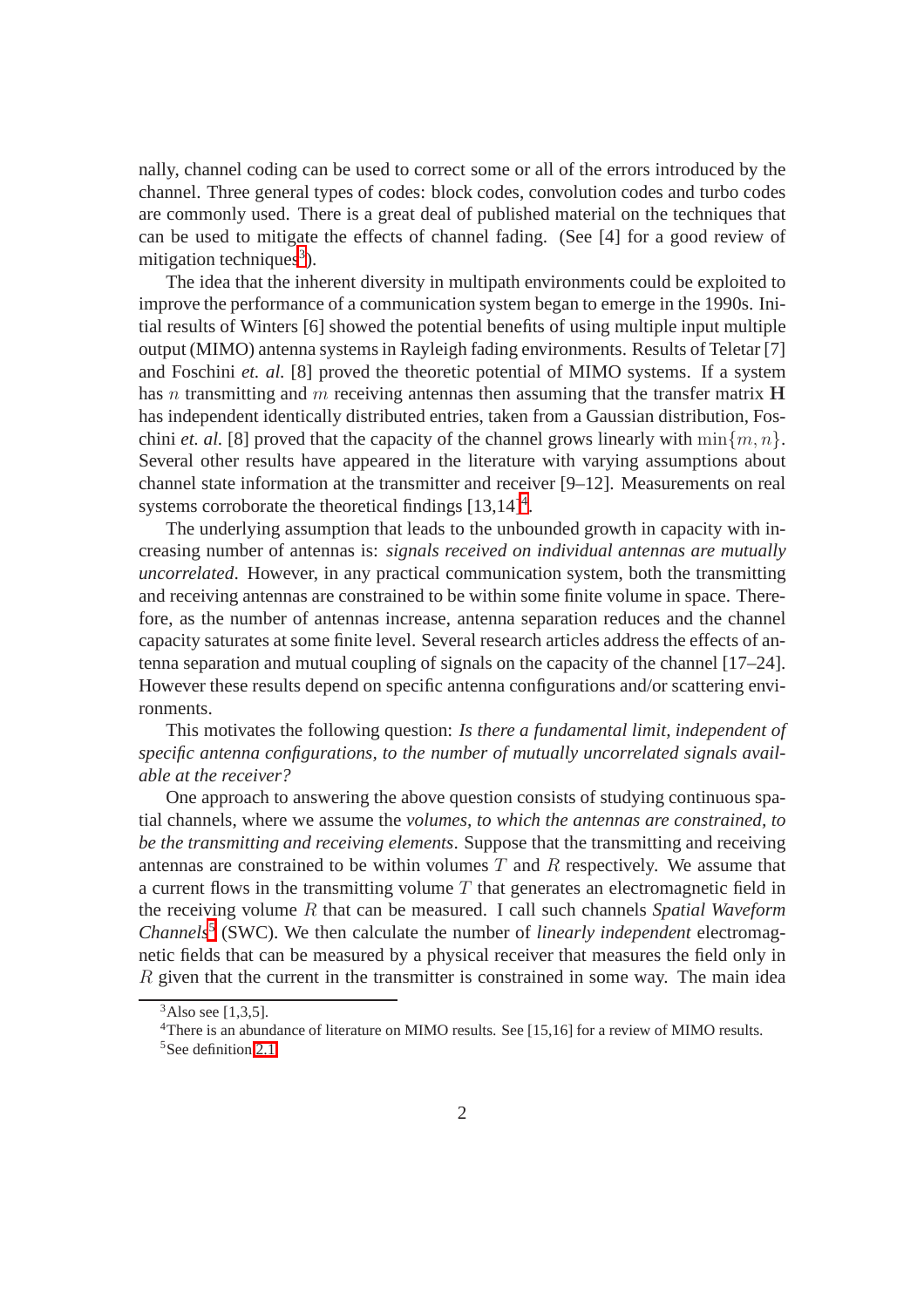

Figure 1.1: MIMO system and SWCs

being that the number of linearly independent electromagnetic fields in  $R$  gives an upper bound on the number of mutually uncorrelated signals at the receiver of a MIMO system with densely packed antennas.

*The aim of the thesis is to study the properties of SWCs. In particular, I study how the constraints imposed on a real MIMO system can be modeled in SWCs and how these constraints effect the properties of SWCs.*

#### **1.2 Overview**

The performance of any practical MIMO system is limited by the physical constraints imposed on it. Examples of this include total power available for transmission, noise at the receiver and total volume in space that the transmitting and receiving antennas can occupy. In this section, I will discuss how the constraints considered in this thesis influence our model and properties of SWCs.

Referring to figure 1.1, assume that the transmitting and receiving antennas are constrained to volumes  $T$  and  $R$ , respectively. Also assume that a current, of density  $J$  is flowing in the volume T that generates a field  $[**E H**]$  in the volume R. Here  **is the** electric field and H is the magnetic field. We need to impose restrictions on the volumes T and R and also the current density J and field  $[E H]$  in order to ensure that the physical limitations imposed on the MIMO system can be captured in the model for SWCs.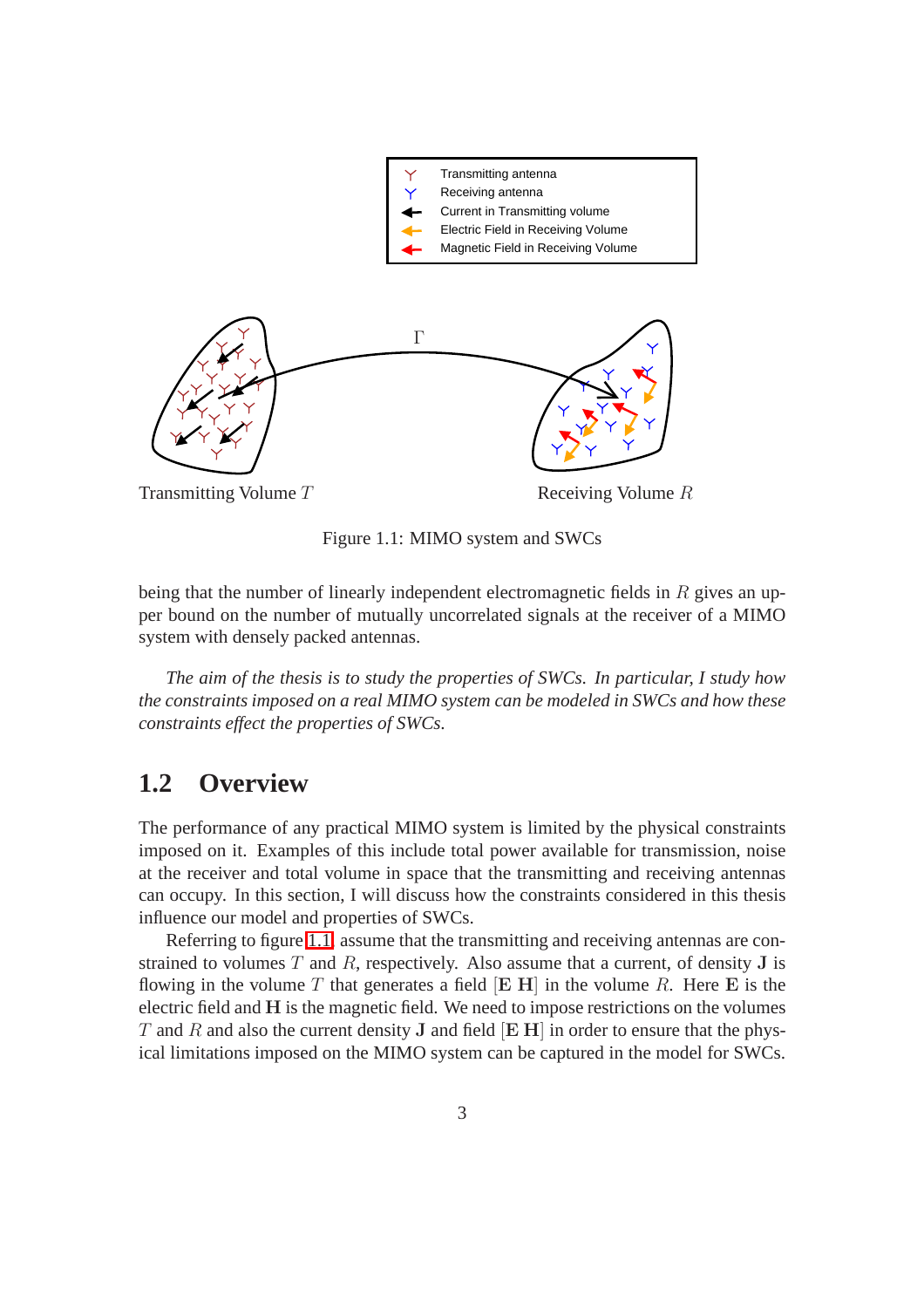The constraints on the MIMO system that are studied in this thesis are as follows:

- 1. The transmitting and receiving antennas are physically constrained to be within a finite volume in space.
- 2. The total power/energy available for transmission is finite.
- 3. Physical quantities, such as source current densities and electromagnetic fields must be continuous functions.
- 4. The final physical limitation that needs to be incorporated into the model for SWCs is more subtle. This limitation is due to the inability of any practical receiver to measure the electric field in the receiving antennas to arbitrary accuracy. There are several reasons for this including [25]
	- (a) Noise in the receiver.
	- (b) Dynamic range of the receiver.
	- (c) Resolution of the receiver.

Therefore, if two electric fields differ by *too little* then a practical receiver in a MIMO system will not be able to differentiate between the signals and we call such signals physically indistinguishable. We need to model this subtle concept of two electric fields differing by *too little* to complete our description of SWCs.

I give an abstract mathematical definition for an SWC in section 2.1 that enables one to use the structure of the definition to impose the constraints discussed above. An SWC consists of three parts, a normed space  $X_T$  of possible source current densities, a normed space  $Y_R$  of possible electromagnetic fields and a linear operator  $\Gamma : X_T \to Y_R$ that determines the electromagnetic field for a given source current density. Each one of these parts is used to capture different physical limitations imposed on the MIMO system. By restricting the elements of  $\tilde{X}_T$  and  $\tilde{Y}_R$  to satisfy certain properties, we ensure that constraints 1 and 3 are satisfied. The norm on the space  $\bar{X}_T$  is used to ensure that constraint 2 is satisfied. The norm on  $\tilde{Y}_R$  is used to ascertain if two electromagnetic fields differ by too little as required by constraint 4. This is discussed further in chapter 2. Once we have an accurate description of an SWC, we can study its properties. In this thesis, I study three properties of SWCs: *1) Degrees of freedom at level-* $\epsilon$ , 2) *Essential Dimension, 3) Uncertainty Principles.*

In MIMO systems with  $n$  transmitting and  $m$  receiving antennas, there will be at most  $\min\{m, n\}$  linearly independent signals that a receiver can measure. How-ever, in the case of SWCs, there are infinitely many linearly independent signals in<sup>[6](#page-12-0)</sup>

<span id="page-12-0"></span><sup>&</sup>lt;sup>6</sup>Here,  $B_{1,\widetilde{X}_T}(0)$  is the unit ball centered at the origin in  $\widetilde{X}_T$ . Physically we can think of functions in this set as those sources that use less than 1 unit of power or energy.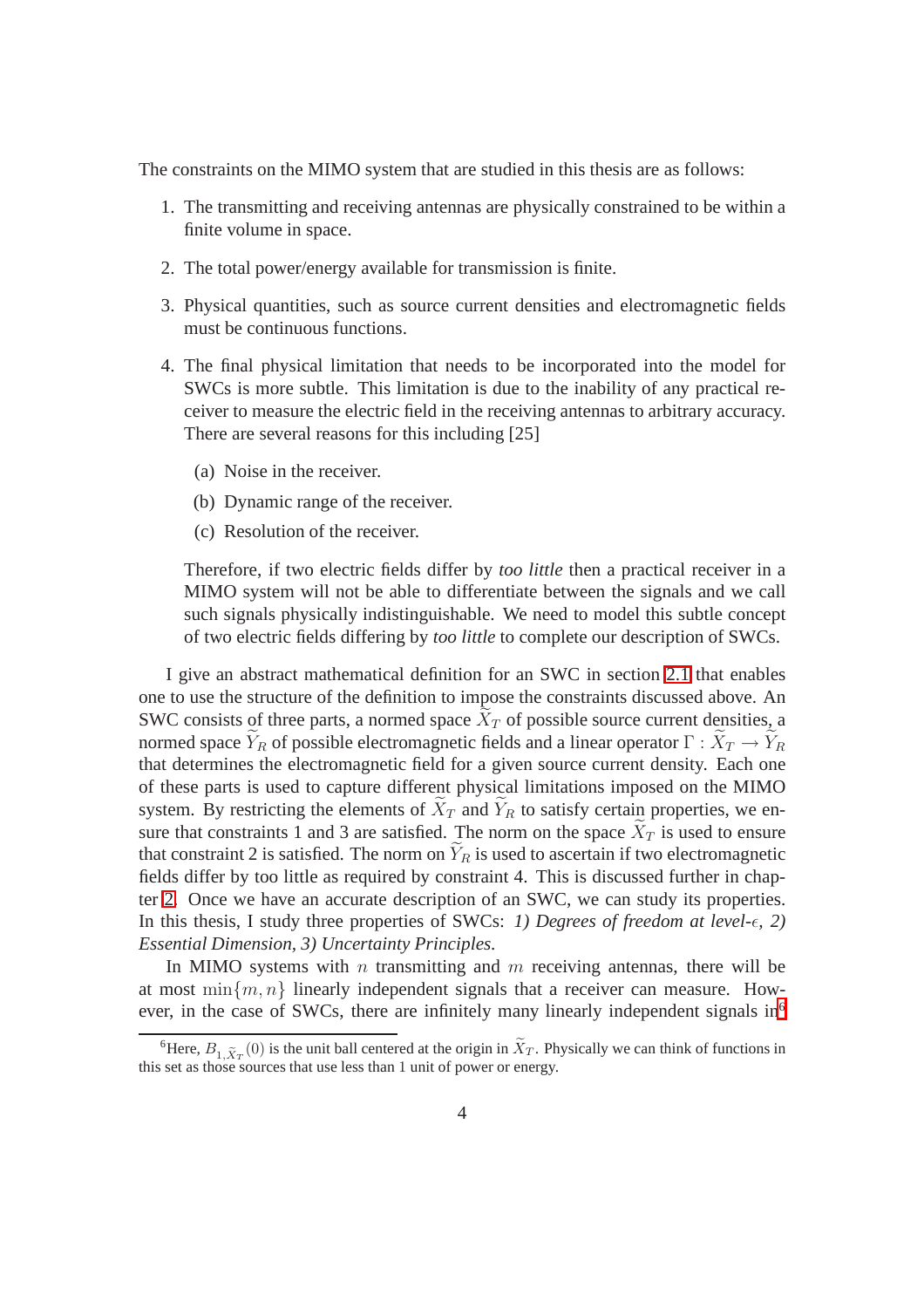$\Gamma B_{1,\tilde{X}_T}(0) \subset Y_R$ . But the finite receiver sensitivity discussed in constraint 4 above ensures that only finitely many linearly independent signals can be measured by a real receiver. The distance between any two electromagnetic fields is quantified using the norm on the receiver space of functions  $Y_R$  in the definition for SWCs. So, given some level  $\epsilon$ , which depends on the receiver, there exists a number N and a set of N elements,  $\phi_1, \ldots, \phi_N \in \tilde{Y}_R$  such that all the signals that can be generated at the receiver differ by less than  $\epsilon$  from an element in the span of  $\{\phi_1, \ldots, \phi_N\}$ . I call such an N the number of degrees of freedom<sup>[7](#page-13-0)</sup> of the channel at level  $\epsilon$  because a physical receiver that can measure fields to level  $\epsilon$  can only measure N linearly independent signals. This in turn implies that as the number of antennas  $n, m \to \infty$ , the number of linearly independent signals for the MIMO system saturates at N.

Generally, in SWCs the number of degrees of freedom for a channel depends on the level  $\epsilon$ . However, in several important cases [25–28] it does not change much for a large range of values of  $\epsilon$ . This leads us to the concept of *essential dimension*<sup>[8](#page-13-1)</sup> of an SWC which is the number of degrees of freedom at level  $\epsilon$  for the largest range of values of  $\epsilon$ . This number only depends on the channel and can be used as an upper bound for the number of mutually uncorrelated signals available at the receiver of a MIMO system with densely packed antennas, largely independent of the receiver sensitivity.

Finally, I study Uncertainty Principles for SWCs. The classical uncertainty principle constrains the amount of energy a function can simultaneously have in the frequency and time domains [29,30]. We can develop a similar principle for SWCs which tries to answer the question: *what is the maximal fraction of the total radiated energy/power that can be concentrated in the receiver?* We can therefore find a bound on the best connected mode in a MIMO system modeled by the corresponding SWC.

#### **1.3 Summary of results**

This thesis is divided into six chapters. Chapter 1 provides an overview of the subject matter studied. In the following section of this chapter, I review some of the previous results from the literature that are relevant to degrees of freedom in SWCs. In chapter 2 I discuss SWCs, explaining how the total radiated power/energy and received energy can be used to define norms on the space of transmitting and receiving functions in SWCs. In chapter 3 I show how one might define the very general concepts of degrees of freedom and essential dimension for compact operators on normed spaces and also develop sufficient machinery to compute the degrees of freedom and essential dimension for such operators. In chapter 4 I develop numerical techniques for the computation of generalised singular values of compact operators on normed spaces and show the results of numerical simulations. In chapter 5 I review the classical uncertainty principle and

 $7$ See definition 3.2.

<span id="page-13-1"></span><span id="page-13-0"></span><sup>8</sup>See definitions [3.4](#page-50-0) and 3.5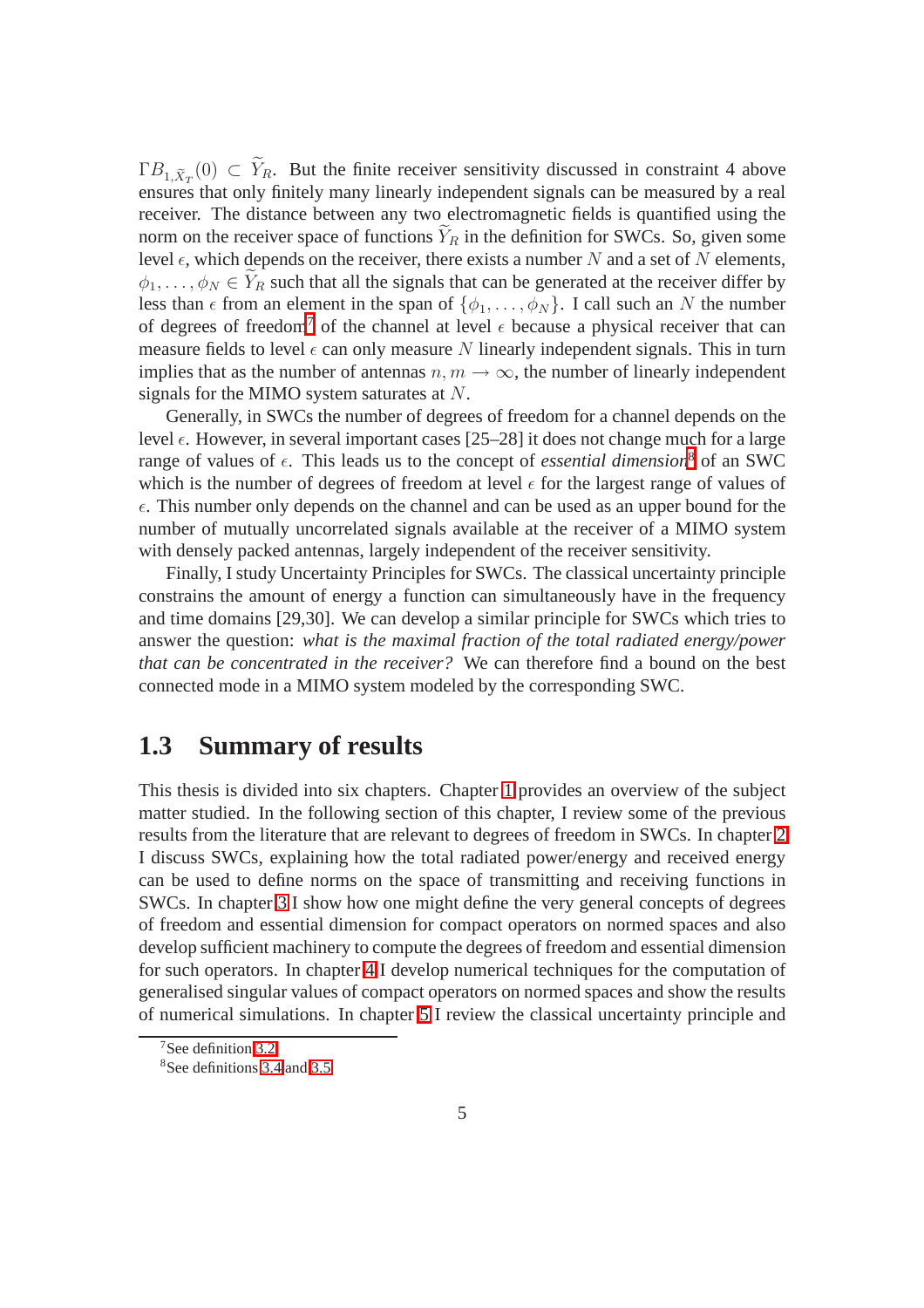discuss two novel principles that are more general and also give a physical interpretation in terms of SWCs for the principles. Concluding remarks are given in chapter 6.

The principal results contained in chapters 2 to 5 are summarised below.

**Chapter 2:** In this chapter I give a novel definition 2.1 for SWCs that is sufficiently general to encompass most<sup>[9](#page-14-0)</sup> of the cases reviewed in section 1.4. I also prove that the total energy/power radiated and lost by a current in the transmitting volume Tdefines a norm on the vector space of all possible current densities in sections 2.3 and 2.4. Similarly, I prove that the energy stored in the electromagnetic field in the receiving volume  $R$  defines a norm on the space of all electromagnetic fields in the receiver. The definition of an SWC is such that all the constraints imposed on a MIMO system can be incorporated into it through the norms defined by the energy/power. I also prove several theorems in sections 2.3 and 2.4 which establish some useful properties of the space of transmitter and receiver functions.

**Chapter 3:** The concepts of degrees of freedom and essential dimensionality are very general and can be used for compact operators defined on arbitrary normed spaces. In this chapter I prove in theorem 3.1 that it makes sense to talk about degrees of freedom at level- $\epsilon$  for a compact operator defined on a normed space. I then use this theorem to give a novel definition for the number of degrees of freedom at level- $\epsilon$  for a compact operator (see definition 3.2). I prove some of the simple properties of degrees of freedom in theorem 3.2 which are useful in their own right and are also helpful in proving other theorems in later chapters.

The definition for degrees of freedom is a descriptive one and does not lend itself to numerical evaluation for specific channels. I therefore give a novel definition 3.3 for generalised singular values and prove in theorem [3.5](#page-48-0) that they are generalisations of the commonly accepted notion of singular values of compact operators defined on Hilbert spaces. The advantage of defining generalised singular values is that the number of degrees of freedom of a compact operator can be characterised in terms of its singular values and this characterisation lends itself to numerical computation of degrees of freedom.

Finally, I give a novel definitions for essential dimension [\(3.4\)](#page-50-0) and essential dimension of order- $n$  (3.5) of a compact operator defined on a normed space. I argue that the essential dimension of an operator is different from degrees of freedom at level- $\epsilon$  in the sense that it is independent of the arbitrarily chosen constant  $\epsilon$  and only depends on the operator itself. It gives a bound on the number of mutually uncorrelated signals at the receiver of a MIMO system that is largely independent of the noise at the receiver.

**Chapter 4:** In some cases, it is possible to write the operator in an SWC as an integral operator (see eg. [26]). Though, it may be difficult to analytically calculate the singular values of the integral operator, it is sometimes possible to calculate the singular values of another integral operator that closely approximates the original operator. I demon-

<span id="page-14-0"></span><sup>&</sup>lt;sup>9</sup>The only exception is the work of Kennedy *et. al.* [31] which studies a different geometric model.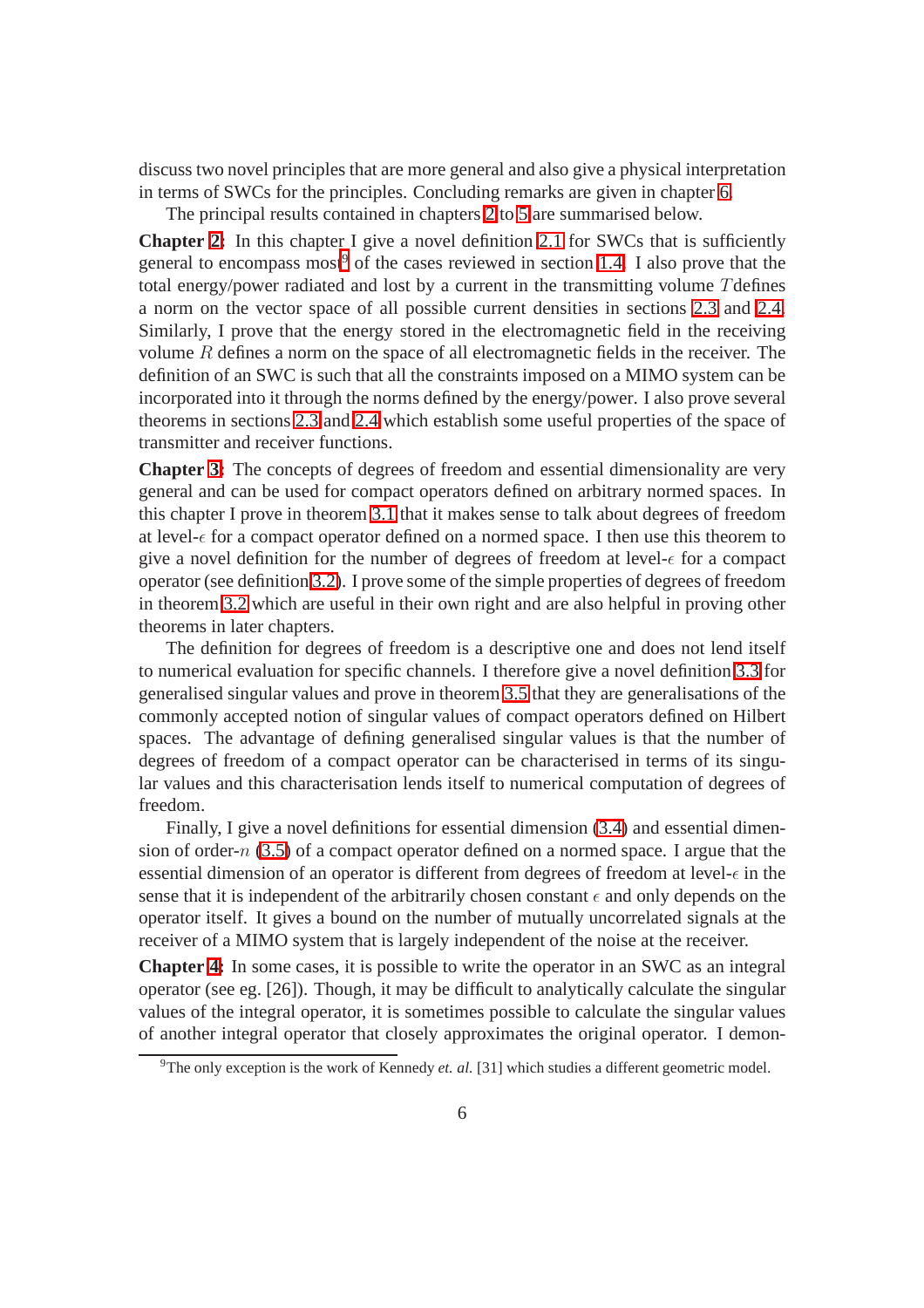strate in this chapter that perturbation techniques can be used to show that the singular values of the approximate operator approach those of the original operator as the approximation gets better. I use these ideas to analytically calculate the singular values of the operator that describes communication using scalar waves between rectangular prisms [26]. The application of perturbation theory to the calculation of singular values of SWCs is novel.

For most situations however, analytical techniques are inadequate and I develop an important numerical technique for the computation of generalised singular values. This technique is very similar to Galerkin's method for the computation of singular values of Hilbert space operators (see eg. [32]). I prove in theorem 4.1 that if a compact operator is defined on a normed space that has a complete Schauder basis then one can use calculations on finite dimensional spaces to find approximations for the generalised singular values of the operator that are also lower bounds for the gereralised singular values. This theorem is useful because it gives a simple practical method of approximately computing the degrees of freedom. I also show results of numerical computations for several specific channels.

**Chapter 5:** In this chapter I review the classical uncertainty principle and use it to motivate theorem 5.7 which is a generalisation of the classical principle to arbitrary bounded operators defined on Hilbert spaces. I also give a physical interpretation of the general uncertainty principle for SWCs. I prove a second general uncertainty principle in theorem 5.9 that is particularly pertinent to SWCs.

#### **1.4 Review of previous results from the literature**

In this section I briefly review some of the previous results from the literature for degrees of freedom of spatial waveform channels $10$ . One of the first papers that talks about the number of degrees of freedom of an electromagnetic field is Bucci *et. al.* [25,33]. Bucci *et. al.* [33] assume that the sources and scatterers are confined to a sphere of finite radius  $a$  and evaluate the number of degrees of freedom of an electric field generated by the source and induced current on some observation curve C. As explained in section 2.5, the channel studied by Bucci *et. al.* [25,33] can be written as an SWC. Bucci *et. al.* [25] show that the number of degrees of freedom at level- $\epsilon$  is equal to the number of singular values of the channel operator that are greater than  $\epsilon$ . However, because the singular values of the channel operator show a step like behavior, for a large range of values of  $\epsilon$  the number of degrees of freedom of the channel is independent of the exact value of  $\epsilon$  chosen. As explained in section 3.4 my novel definition for essential dimension given in section 3.3 can be used to quantify the level- $\epsilon$  at which the singular values of  $\Gamma$  change most rapidly and can therefore be used to uniquely identify the step

<span id="page-15-0"></span><sup>&</sup>lt;sup>10</sup>A review of previous results for uncertainty principles can be found in section 5.1.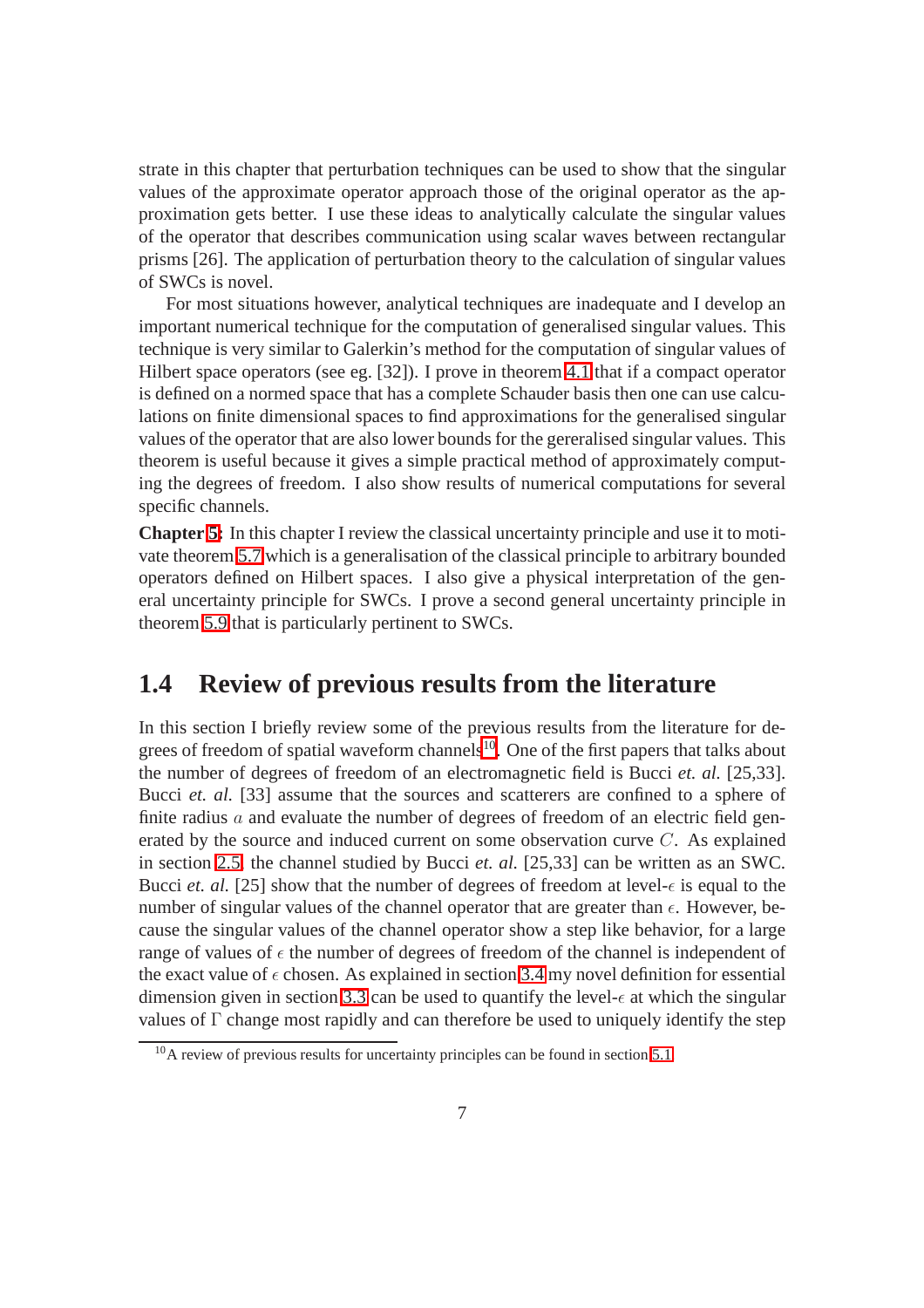in the singular values. Moreover, their definition of degrees of freedom is a special case of my definition of degrees of freedom given in section 3.2.

The work of Bucci *et. al.* [25] is similar to that of Miller [26] where scalar waves are studied. The main assumption in Miller [26] is that the transmitter is constrained to be in a volume  $V \subset \mathbb{R}^3$  and the receiver is constrained to a volume  $W \subset \mathbb{R}^3$ . As shown in example 2.1, the channel studied by Miller can be written as an SWC. Miller [26] evaluates the number of modes of communication that are possible between the volumes  $V$  and  $W$  using scalar waves. Miller [26] explains how the number of modes of communication is equal to the number of significant singular values of the channel operator. Piestun and Miller [34] similarly analyse the case for vector waves and use a similar definition for the number of modes of communication. As explained in section 3.4, if we assume that a singular value of the channel operator is significant if it is greater than some constant  $\epsilon$ , then the number of modes of communication is equal to the number of degrees of freedom at level- $\epsilon$ .

Miller [26] also analytically evaluates the singular values of the channel if the volumes  $V$  and  $W$  are rectangular prisms that are aligned along one of the Cartesian coordinate axis. Miller [26] uses the paraxial approximation of the channel's Green's function to calculate the singular values. I use perturbation theory to find bounds on the approximation error as explained in section 4.1. Miller shows that if  $V$  and  $W$  are rectangular prisms, then the singular values of the channel operator show a step like behavior and claims that the number of modes of communication is essentially independent of how one defines a singular value to be significant. As explained in section 3.4, the definition of essential dimension given in section 3.3 can be used to calculate the number of modes of communication if the singular values of the channel operator show a step like behavior.

Hanlen *et. al.* build on the results of Miller [26] for scalar waves to include the effect of scatterers [35,36]. They assume that reflective scatterers are present and evaluate a new Green's function to account for the scatterers. Then the singular values of the channel operator are calculated numerically. Simulations are used to calculate the singular values for different scatterer positions. Xu *et. al.* [37] build on the results of Piestun *et. al.* [34] for vector waves to include the effect of scatterers. They numerically evaluate the Green's function for vector waves in the presence of reflective scatterers in two dimensions using the finite moments method (FMM). Xu *et. al.* [37] then numerically calculate the singular values of the operator defined using the Green's function. As explained in section 2.5, the channels studied by Xu *et. al.* [37] and Hanlen *et. al.* [36] can be written as SWCs. Xu *et. al.* [37] give a novel definition for the number of degrees of freedom for the channel in terms of the singular value of the channel operator, the power available for transmission and noise in the receiver. As explained in section 3.4 their definition is equivalent to a special case of my definition of degrees of freedom at level- $\epsilon$ . Simulation results in both [36] and [37] indicate that the singular values of the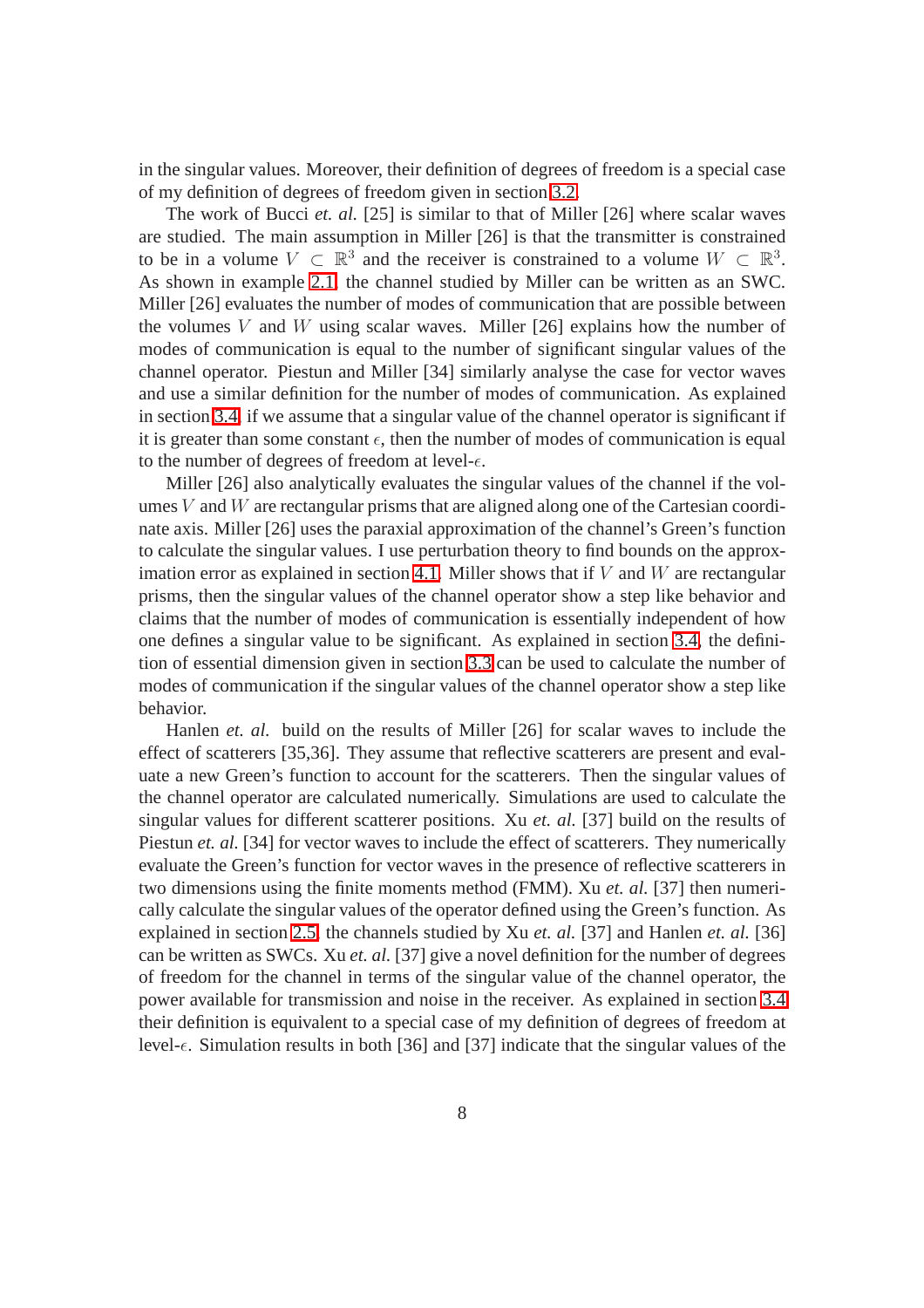channel operator decrease gradually with no sudden knee like behavior.

This is quite unlike the behavior predicted by Poon *et. al.* [28] who consider communication between finite volume transmitters and receivers in the presence of scatterers. But, instead of considering individual scatterers, they consider a cluster of scatterers that are constrained to be within some finite volume. Poon *et. al.* [28] use a heuristic argument to show that the singular values  $\sigma_n$  of the channel operator show a step like behavior with eigenvalues close to 1 for  $n < N_{dof}$  and close to 0 otherwise. Here  $N_{dof}$ depends on the channel operator and the finite transmitting and receiving volumes. As explained in section 3.4, my definition of essential dimension can be used to uniquely identify  $N_{dof}$ . It should be noted that this step like behavior is observed in most analytical calculations of singular values where some assumptions are made regarding the scatterer and/or antenna configurations (e.g. cluster of scatterers within a finite volume). In contrast, if numerical simulations are used to calculate the singular values of channels, wherein the scatterers are placed at random locations, the singular values do not generally show a step-like behavior<sup>[11](#page-17-0)</sup>. My numerical simulations show no step-like behavior for singular values (Note that the physical model I simulated is considerably different from that of Poon *et. al.* [28]. Therefore one cannot directly compare these results.)

A step like behavior of eigenvalues is also found in [31,38,39]. The approach of Kennedy *et. al.* [31] is substantially different from those discussed earlier in this section wherein the transmitting volume was assumed to be constrained. Kennedy *et. al.* [31] consider the possible wavefields within a volume constrained to a radius R provided all sources are in the far field (outside a ball of radius  $R<sub>S</sub>$ ). The channel model used in these papers is considerably different from that considered in this thesis. The physical interpretation of these channels is discussed further in section 3.4. Kennedy *et. al.* [31] use the error in approximating the field in the receiving volume by a finite dimensional set of functions to evaluate the degrees of freedom of the wavefields in the receiving volume. A similar approach can also be found in Dickins *et. al.* [40]. However, as explained in section 3.4, these definitions cannot be directly compared with degrees of freedom at level- $\epsilon$  or with essential dimension of the channel.

Newsam and Barakat [41] approach the problem of finding the degrees of freedom of an operator differently. The primary interest of [41] is in the inverse problem: Suppose  $g(t) = \int k(s-t)f(t)dt$ . Here  $g(t), f(t) \in \mathcal{L}^2(\mathbb{R}, \mathbb{C})$ . Then given g can we determine f? As explained in section 3.4 their definition is equivalent to a special case of the definition of degrees of freedom at level- $\epsilon$ .

All the channels discussed so far in this section constrain the total current in the transmitting volume in some sense. Jensen and Wallace [42,43] also study communication between finite transmitting and receiving volumes using electromagnetic waves. They assume that the source current is constrained to be within a finite volume  $T$  and

<span id="page-17-0"></span><sup>&</sup>lt;sup>11</sup>c.f. simulation results in  $[34,36,37]$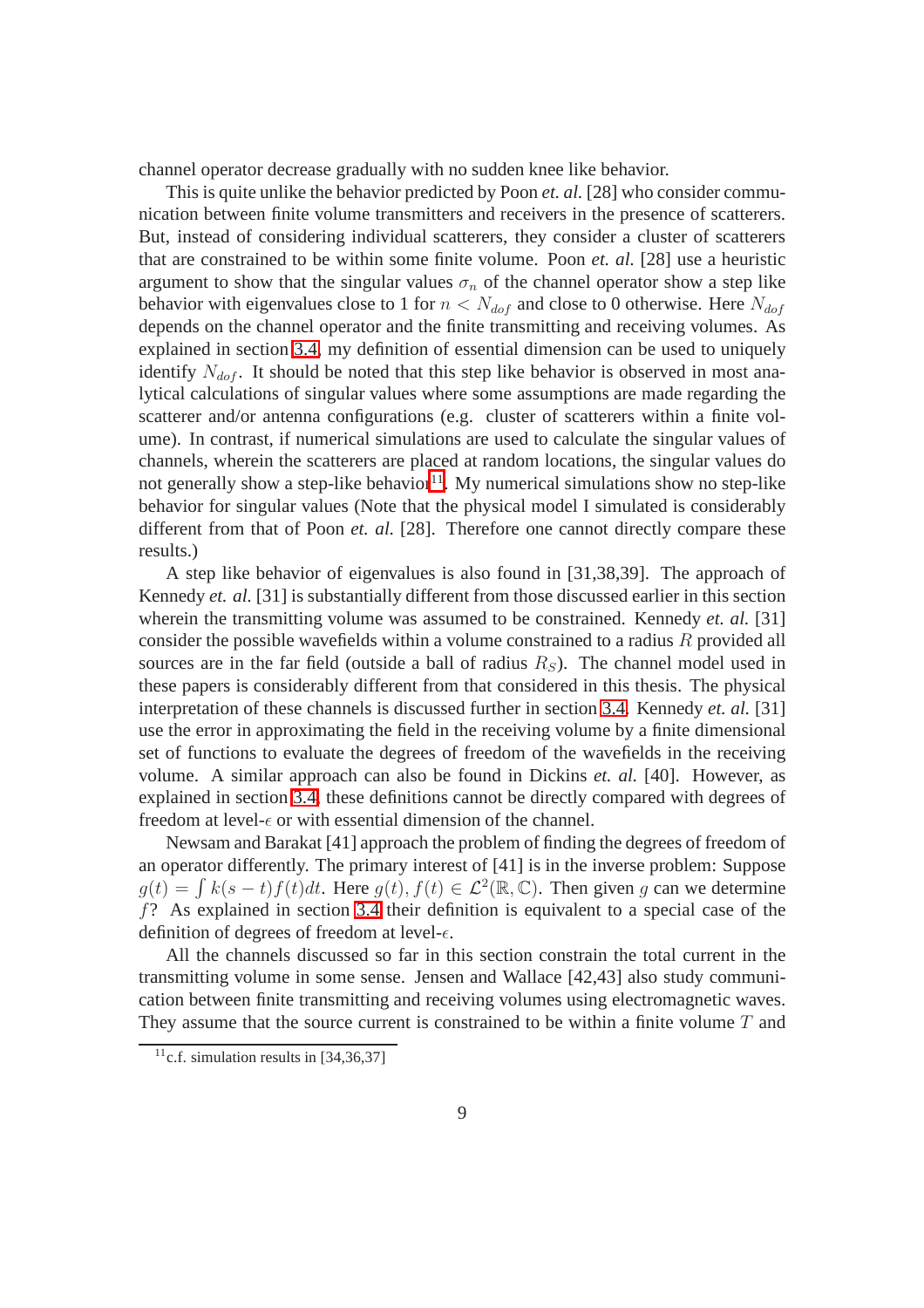impose a restriction on the total power available for transmission. Wallace *et. al.* [43] claim that if only the total power radiated is bounded then there are infinitely many channels available between the transmitting and receiving volumes. They further claim that if the super- directivity ratio is also bounded for a source current then only finitely many channels transfer sufficient power from the transmitter to the receiver. No proofs are provided for these claims in [42,43]. Further, unlike the SWCs described in chapter 2, Wallace *et. al.* [43] do not constrain the total power lost as heat in the transmitting volume.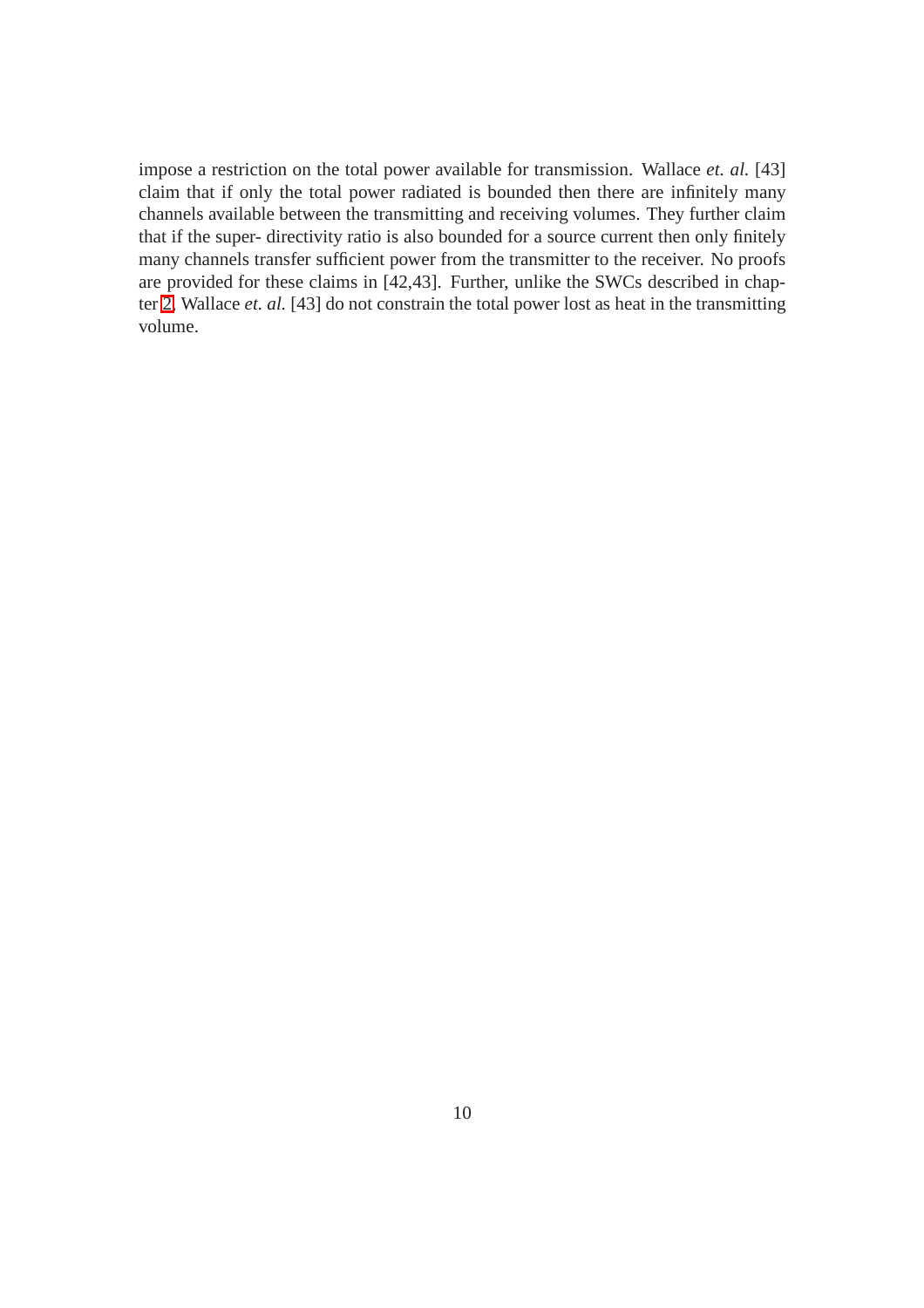# **Chapter 2 Spatial Waveform Channels**

As explained in the previous chapter, SWCs may be used to find bounds on the performance of MIMO systems with an arbitrarily large number of transmitting and/or receiving antennas that are constrained to a finite volume. A MIMO system's performance is limited by several constraints imposed on it. So, in order to obtain useful bounds on MIMO systems one needs to model the constraints imposed on it in the corresponding SWC. The approach taken in this thesis to achieve the above is to give a definition for SWCs that enables one to impose the required constraints by using the structure of the definition. This definition, given in the following section is novel and is sufficiently general to encompass most<sup>[1](#page-19-0)</sup> of the cases discussed in section 1.4.

There are two distinct cases considered here. Firstly, we assume that the underlying MIMO system, which is constrained to be within some finite volume, can only radiate for a finite duration of time. In this case we also assume that a finite amount of energy is available for transmission. I refer to this case as the *finite energy* case. Any real MIMO system is subject to the above restriction and this is the most important case considered here. In the second case I assume that the MIMO system can radiate energy for all time  $t \in (-\infty, \infty)$ . In this case I assume that the total power available for transmission is finite. I refer to this case as the *finite power* case. In both the finite energy and finite power cases I assume a monochromatic time dependence of  $e^{j\omega t}$ . Here,  $\omega$  is the angular frequency of oscillation.

**Finite energy case:** The important constraints considered in this thesis and the approach taken to model them in SWCs is as follows:

1. **Constraint:** The transmitting and receiving antennas are physically constrained to be within a finite volume in space.

<span id="page-19-0"></span><sup>&</sup>lt;sup>1</sup>The only exception being that studied by Kennedy *et. al.* [31] where the physical situation considered is much different.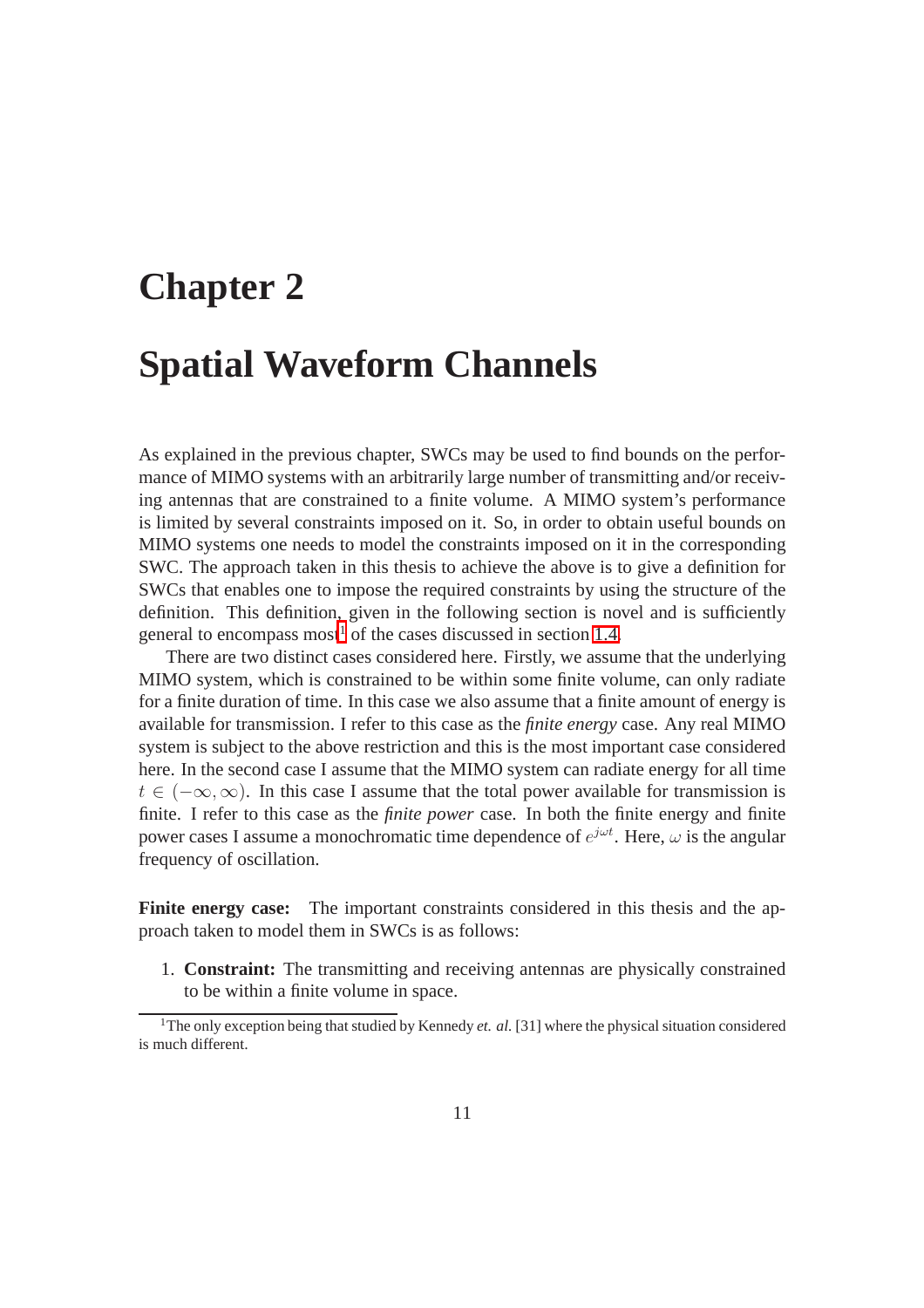**Approach taken to model the constraint:** This constraint can easily be incorporated into the SWC model by requiring that the transmitting volume T and receiving volume R be compact subsets of  $\mathbb{R}^3$ . I then impose the restriction that the source current density must be zero outside  $T$  and the electromagnetic field can only be measured within the volume R.

2. **Constraint:** The total energy available for transmission is finite.

**Approach taken to model the constraint:** Suppose  $X_T$  is the space of Lebesgue measurable  $\mathbb{C}^3$ -valued functions defined on T that are square integrable. It turns out<sup>[2](#page-20-0)</sup> that the total energy required to set up a current density  $J \in X_T$  in T defines a semi-norm  $\rho_{X_T}(\cdot)$  on  $X_T$ . Let  $X_T$  be the set of equivalence classes of functions in  $X_T$  such that if  $\tilde{x} \in X_T$  and if  $x_1, x_2 \in \tilde{x}$  then  $\rho_{X_T}(x_1 - x_2) = 0$ . The seminorm  $\rho_{X_T}$  induces a norm  $\|\cdot\|_{\tilde{X}_T}$  on the space  $X_T$ . I assume that the source current density is modeled by an equivalence class of functions which have norm less than the energy available for transmission.

Now, suppose that  $Y_R$  is the space of Lebesgue measurable  $\mathbb{C}^6$ -valued functions defined on  $R$  that are square integrable. The total energy stored in the electromagnetic field within volume R defines a semi-norm  $\rho_{Y_R}(\cdot)$  on the space  $Y_R$ . Let  $Y_R$  be the space of equivalence classes of functions similar to the source current density case above and let  $\|\cdot\|_{\tilde{Y}_R}$  be the norm induced by the semi-norm  $\rho_{Y_R}$  on this space. I assume that the electromagnetic field is modeled by an element of the space  $Y_R$  with a finite norm.

3. **Constraint:** Physical quantities, such as source current densities and electromagnetic fields must be continuous functions.

**Approach taken to model this constraint:** An indirect approach is taken to model this constraint. Obviously, the current density on the antenna cannot be an equivalence class of square integrable functions. However, as shown in section 2.3, for all  $\widetilde{x} \in X_T$  and  $\epsilon > 0$ , there exists an  $\widetilde{x}_{\epsilon} \in X_T$  such that  $\|\widetilde{x} - \widetilde{x}_{\epsilon}\|_{\widetilde{X}_T} \le$  $\epsilon$  and at least one member of the equivalence class  $\widetilde{x}_{\epsilon}$  is a continuous function. Physically, we can interpret this statement as follows: for any given  $J \in \tilde{X}_T$ , there is a current density J that is continuous and the electromagnetic field generated by  $J$  is approximately equal to the field generated by  $J$ . We can similarly interpret the elements of  $Y_R$  as electromagnetic fields.

4. **Constraint:** Receiver sensitivity cannot be arbitrarily high. **Approach taken to model this constraint:** This constraint is not directly modeled in the definition of SWCs. However, the definition gives enough structure to an SWC, so that this structure can be used in studying the properties of SWCs that

<span id="page-20-0"></span><sup>&</sup>lt;sup>2</sup>See section 2.3.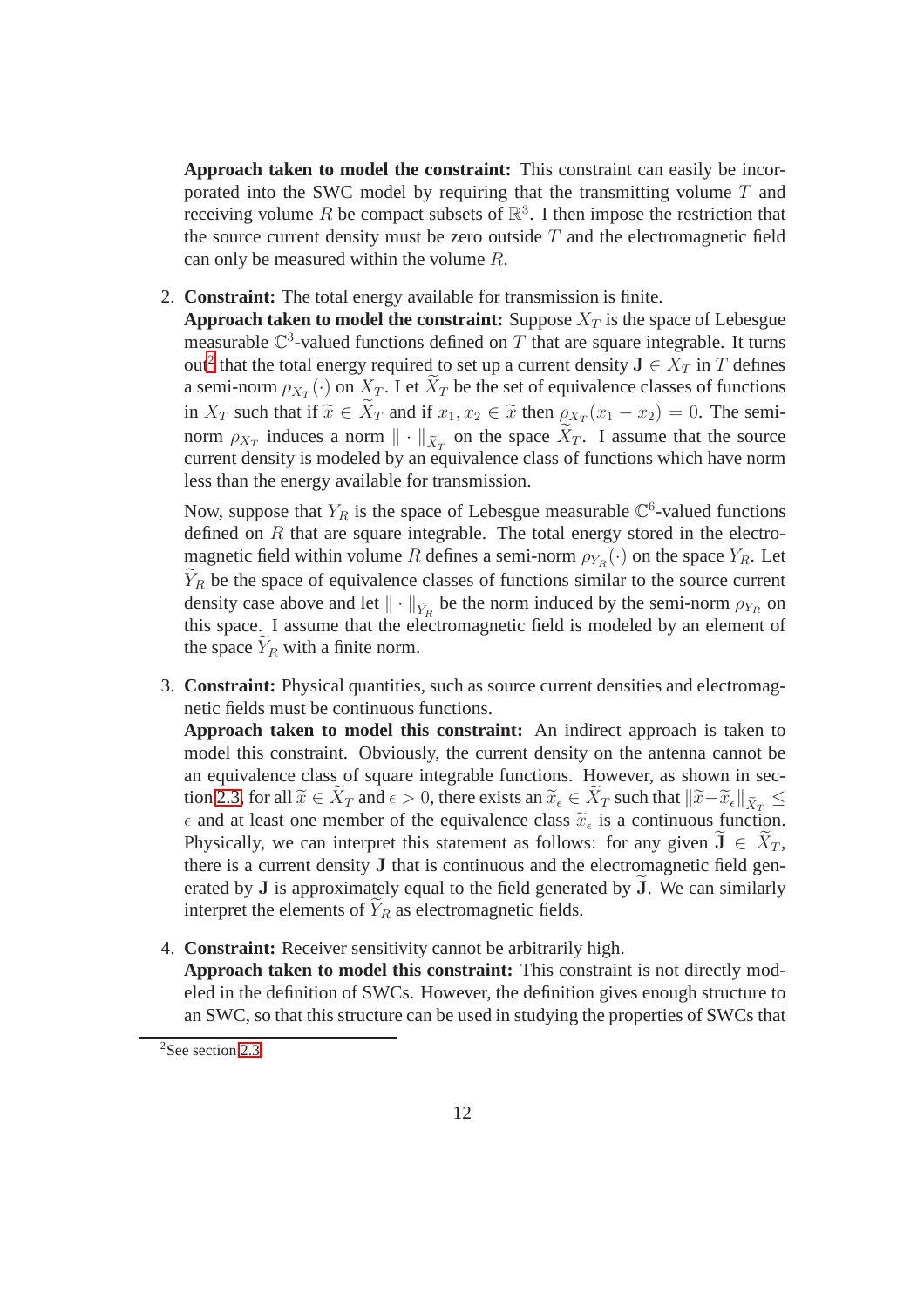depend on the sensitivity of the receiver. At any instant in time, the energy radiated by the transmitter is stored in the electromagnetic field. For the receiver to be able to measure the field, the energy stored in the field in volume  $R$  cannot be too small. As explained earlier, the energy stored in the received field induces a norm on the space  $Y_R$ . So, for a receiver with finite sensitivity to be able to measure the electromagnetic field we assume that only those fields with norm greater than some small positive constant  $\epsilon$  are measurable. A simple way of incorporating this idea is to say that two signals  $[\mathbf{E}_1 \ \mathbf{H}_1], [\mathbf{E}_2 \ \mathbf{H}_2] \in Y_R$  are physically indistinguishable at some level  $\epsilon > 0$  if the energy of the field  $[E H] = [E_2 H_2] - [E_1 H_1]$ is less than  $\epsilon$ . Or equivalently, if  $\Vert[\mathbf{E} \ \mathbf{H}]\Vert_{\widetilde{Y}_R} < \epsilon$ . This concept is not novel and has been used for instance in Bucci *et. al.* [25] and Landau *et. al.* [27].

**Finite power case:** The finite power case is very similar to the finite energy case. Now the space  $\widetilde{X}_T$  consists of equivalence classes of  $\mathbb{C}^3$ -valued functions defined on some compact set T. Again, it can be shown that the total power lost and radiated defines a norm on the space  $X_T$ . One significant difference is that we can now look at the power received by a volume  $R \subset \mathbb{R}^3$  or the energy stored in the electromagnetic field in the volume  $R \subset \mathbb{R}^3$ . If we assume that the receiving volume consists of empty space then the total power received would be zero. If on the other hand we assume that it consists of a conductor with finite resistance then it would be difficult to determine the total power received by it. So I use the total energy stored in the receiving volume to determine the number of degrees of freedom of the channel.

The above discussion motivates the definition of an SWC given in the following section. In sections 2.3 and 2.4, I show how the energy/power can be used to define norms on the space of current densities and electromagnetic fields.

#### **2.1 Definition of Spatial Waveform Channels**

At the beginning of this chapter, I explained that one could use the energy/power to define a norm on the space of source current densities. However, in defining an SWC channel, I allow any physical constraint to be used to define a norm on the space of source current densities. This ensures that an SWC is sufficiently general to accommodate several models used in the literature.

Let  $T \subset \mathbb{R}^n$  be compact and Lebesgue measurable and let  $\mathcal{F}_T$  be some linear vector space of  $\mathbb{C}^m$  valued functions defined on T. Here,  $m \in \mathbb{Z}^+$ . For instance,  $\mathcal{F}_T$  can be the space of all Lebesgue measurable, square integrable functions defined on T. Now suppose that  $\rho_{\mathcal{F}_T} : \mathcal{F}_T \to [0, \infty]$  is some semi-norm defined on the space  $\mathcal{F}_T$ . Then we can define an equivalence relation  $\sim$  on  $\mathcal{F}_T$  as  $f \sim g$  if  $f, g \in \mathcal{F}_T$  and  $\rho_{\mathcal{F}_T}(f - g) = 0$ . It follows from the definition of a semi-norm that this is in fact an equivalence relation. Let  $\mathcal{F}_T$  be the set of all equivalence classes in  $\mathcal{F}_T$ . Then,  $\rho_{\mathcal{F}_T}$  induces a norm on the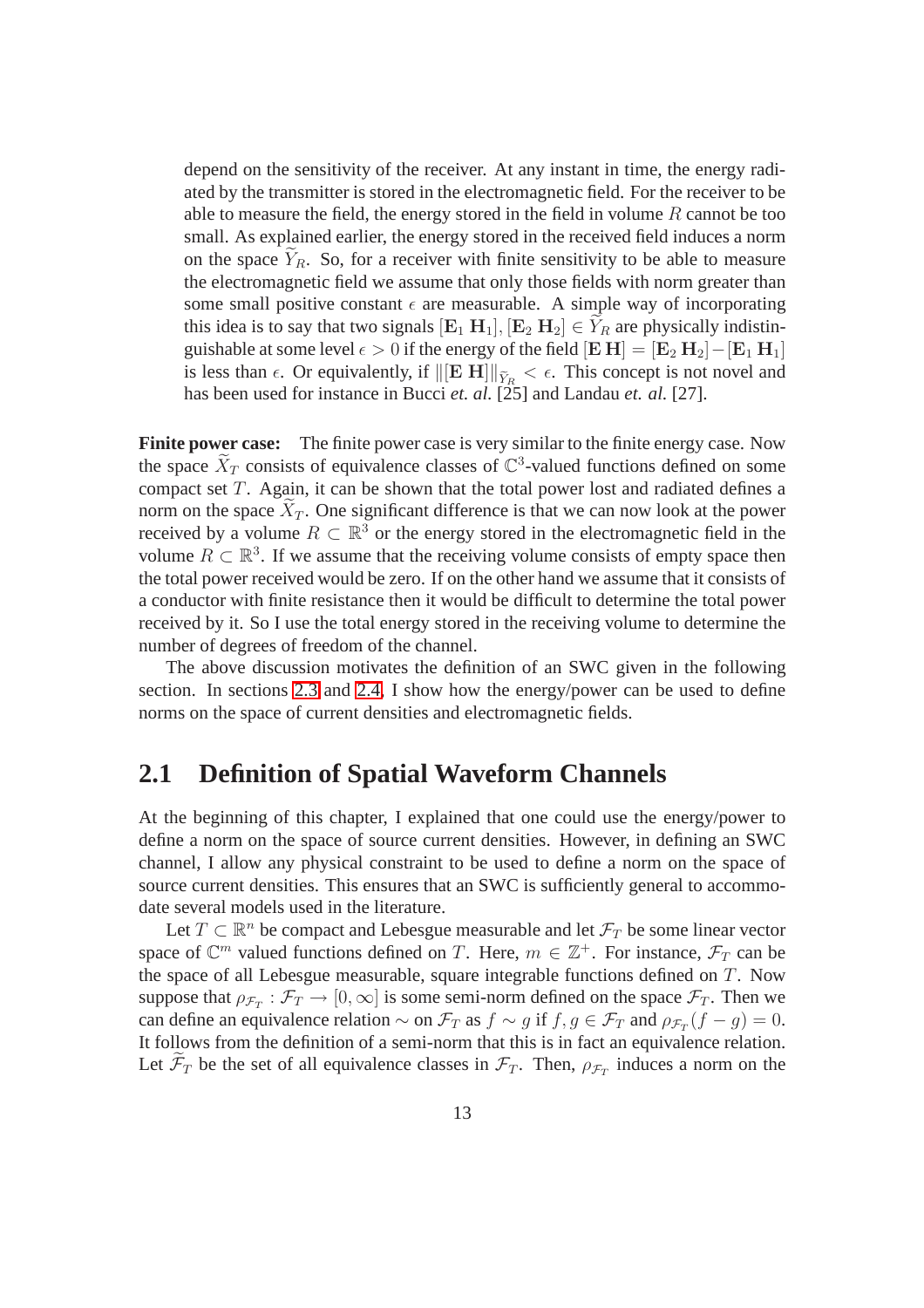elements of  $\widetilde{\mathcal{F}}_T$  as follows

$$
||f||_{\widetilde{\mathcal{F}_T}} = \rho_{\mathcal{F}_T}(f).
$$

Here  $\widetilde{f} \in \widetilde{\mathcal{F}}_T$  is an equivalence class of functions in  $\mathcal{F}_T$  and  $f \in \mathcal{F}_T$  is some member of the equivalence class  $\hat{f}$ . From the definition of the equivalence classes it is apparent that the above norm is well defined. Note that if the semi-norm  $\rho_{\mathcal{F}_T}$  is in fact a norm on the space  $\mathcal{F}_T$  then  $\mathcal{F}_T$  is isomorphic to  $\mathcal{F}_T$ .

**Definition 2.1.** *A spatial waveform channel (SWC) consists of a triple*  $(\widetilde{\mathcal{F}}_T, \widetilde{\mathcal{F}}_R, \Gamma)$ *. Here,*  $T \subset \mathbb{R}^n$  and  $R \subset \mathbb{R}^n$  are compact and Lebesgue measurable<sup>[3](#page-22-0)</sup>. Also,  $\widetilde{\mathcal{F}}_T$  is a *normed space of equivalence classes of* C <sup>m</sup>*-valued functions defined on* T *with norm*  $\|\cdot\|_{\widetilde{\mathcal{F}}_T}$  and similarly  $\widetilde{\mathcal{F}}_R$  is a normed space of equivalence classes of  $\mathbb{C}^p$ -valued functions  $d$ efined on  $R$  with norm  $\lVert \cdot \rVert_{\widetilde{\mathcal{F}}_R}.$  Here  $m,n$  and  $p$  are positive integers. Further,  $\Gamma: \mathcal{F}_T \to$  $\widetilde{\mathcal{F}}_R$  *is a bounded linear operator.* 

In the following example I will show how the special case of communication using scalar waves between finite volumes can be written as an SWC. This channel was studied by Miller [26]. This example also demonstrates how a general channel, that does not necessarily constrain the total power/energy used, can be written as an SWC.

**Example 2.1.** *Consider communication using scalar waves between a transmitting volume*  $T$  ⊂  $\mathbb{R}^3$  *and a receiving volume*  $R$  ⊂  $\mathbb{R}^3$  *which are compact and measurable such that*  $T \cap R = \emptyset$ *. Suppose that*  $\mathcal{F}_T$  *and*  $\mathcal{F}_R$  *are the spaces of all complex valued, Lebesgue measurable, square integrable functions defined on* T *and* R*, respectively. Then we can define semi-norms on these spaces as*

$$
\rho_{\mathcal{F}_T}(\cdot) = \left[ \int_T |\cdot|^2 d\mathbf{r} \right]^{1/2}
$$

$$
\rho_{\mathcal{F}_R}(\cdot) = \left[ \int_R |\cdot|^2 d\mathbf{r} \right]^{1/2}
$$

*Therefore, we have*  $\widetilde{\mathcal{F}}_T = \mathcal{L}^2(T, \mathbb{C})$  *and*  $\widetilde{\mathcal{F}}_R = \mathcal{L}^2(R, \mathbb{C})$ *.* 

*Now suppose that there are sources*  $\psi \in \mathcal{L}^2(T,\mathbb{C})$  *in the transmitting volume*  $T$  *that generate waves* φ(r) *according to the scalar Helmholtz equation*

$$
\nabla^2 \phi(\mathbf{r}) + k^2 \phi(\mathbf{r}) = -\psi(\mathbf{r}) \,\forall \mathbf{r} \in \mathbb{R}^3.
$$

*Here* k is the wave number. Then it can be shown (see eg. [26]) that for all  $\mathbf{r} \in R$ 

$$
\phi(\mathbf{r}) = \int_T G(\mathbf{r}, \mathbf{r}') \psi(\mathbf{r}') d\mathbf{r}'.
$$

<span id="page-22-0"></span><sup>3</sup>We can think of T and R as subsets of  $\mathbb{R}^3$  to which the transmitting and receiving antennas are constrained.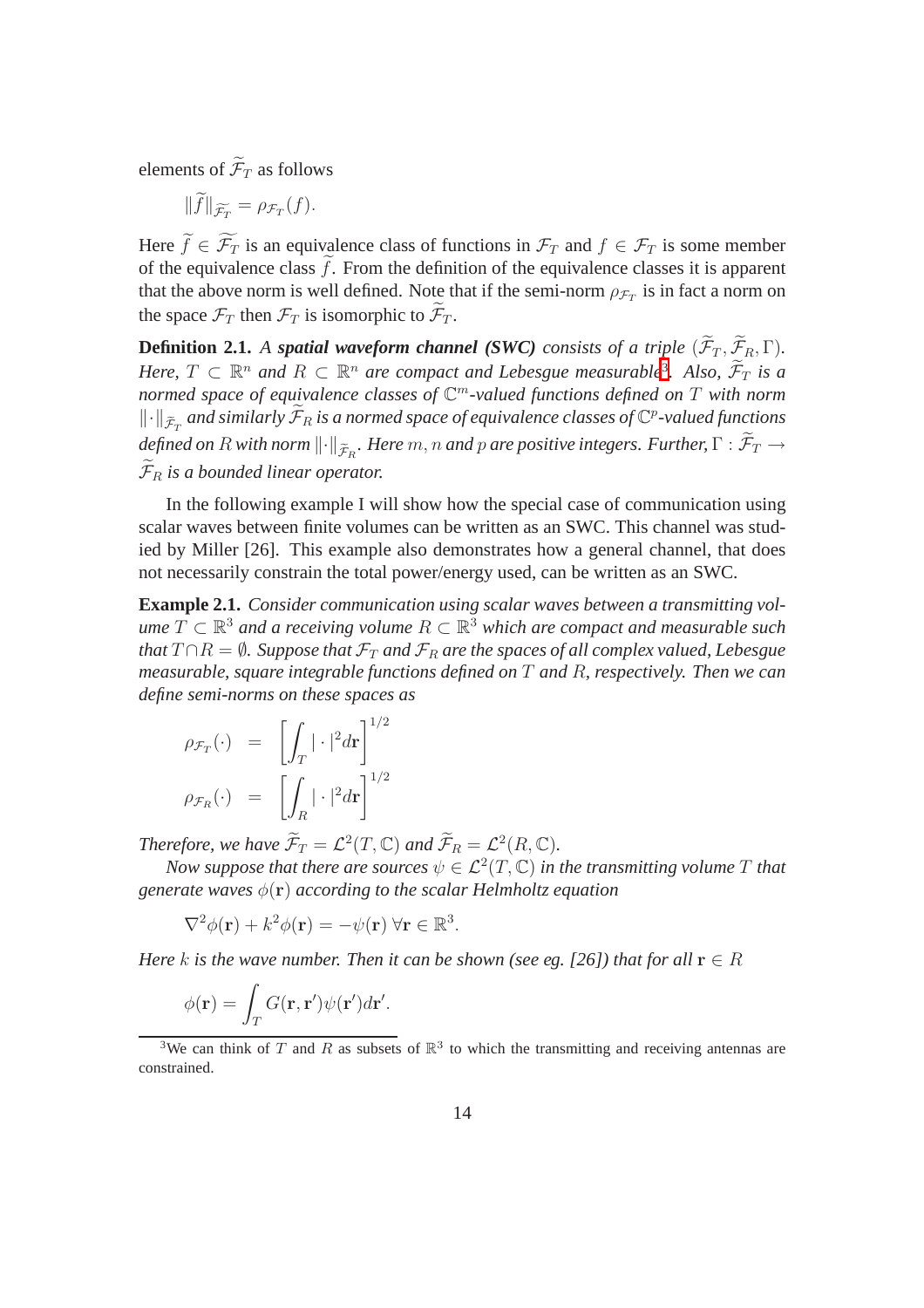*Here,*

$$
G(\mathbf{r}, \mathbf{r}') = \frac{\exp\{-ik|\mathbf{r} - \mathbf{r}'|\}}{4\pi|\mathbf{r} - \mathbf{r}'|}
$$

*We can now define an operator*  $\Gamma : \mathcal{L}^2(T, \mathbb{C}) \to \mathcal{L}^2(R, \mathbb{C})$  *as*  $\psi \mapsto \phi$ *. It is obvious that* Γ *is a linear map. To prove that it is bounded, note that because* T *and* R *are compact and have empty intersection, there exists an*  $r > 0$  *such that for all*  $r \in R$  *and*  $\mathbf{r}' \in T$ ,  $r < |\mathbf{r} - \mathbf{r}'|$ . Therefore  $|G(\mathbf{r}, \mathbf{r}')|$  *is bounded for*  $\mathbf{r} \in R$ ,  $\mathbf{r}' \in T$ . Suppose *b is some upper bound for*  $|G(\mathbf{r}, \mathbf{r}')|$  *for all*  $\mathbf{r} \in T$  *and*  $\mathbf{r}' \in R$ *. Then* 

.

$$
\begin{array}{rcl} \|\phi\|_{\mathcal{L}^2(R,\mathbb{C})}^2 &=& \displaystyle \int_R |\phi(\mathbf{r})|^2 d\mathbf{r} \\ &\leq & b^2 \displaystyle \int_R \int_T |\psi(\mathbf{r}')|^2 d\mathbf{r}' d^3 \mathbf{r} \\ &\leq & b^2 \mu(R) \|\psi\|_{\mathcal{L}^2(T,\mathbb{C})}^2 \end{array}
$$

*Here,*  $\mu(R)$ *, the volume of* R *is finite because* R *is compact. This proves that*  $\Gamma$  *is* bounded. Therefore  $(\mathcal{L}^2(T,\mathbb{C}),\mathcal{L}^2(R,\mathbb{C}),\Gamma)$  *is an SWC. It describes communication through free space between a finite volume transmitter and a finite volume receiver using scalar waves.*

In the following section I will describe how one can calculate the total energy/power radiated by a given source current density. This radiated energy/power is then used to define semi-norms on the spaces of transmitter and receiver functions.

#### **2.2 Energy and Power for Electromagnetic Waves**

Suppose T is a compact subset of  $\mathbb{R}^3$  and let  $J(\mathbf{x}, t)$ , with  $\mathbf{x} \in T$  and  $t \in (-\infty, \infty)$ , be the source current density that generates an electric field  $E(x, t)$  and a magnetic field  $\mathbf{H}(\mathbf{x}, t)$  defined for all  $\mathbf{x} \in \mathbb{R}^3$  and  $t \in (-\infty, \infty)$ .

Let us now consider the finite energy and finite power cases separately. In the finite power case we assume a monochromatic time-dependence. That is, we assume that the source current density is of the form

$$
\mathbf{J}(\mathbf{r},t) = \Re{\{\mathbf{J}'(\mathbf{r})e^{j\omega t}\}} \ \forall t \in (-\infty,\infty).
$$

Here  $\Re{\{\cdot\}}$  denotes the real part of a complex number and  $J' : T \to \mathbb{C}^3$ . Because Maxwell's equations are linear and time-invariant, the electric and magnetic fields are of the form

$$
\mathbf{E}(\mathbf{r},t) = \Re{\mathbf{E}'(\mathbf{r})e^{j\omega t}} \ \forall t \in (-\infty,\infty) \text{ and}
$$

$$
\mathbf{H}(\mathbf{r},t) = \Re{\mathbf{H}'(\mathbf{r})e^{j\omega t}} \ \forall t \in (-\infty,\infty),
$$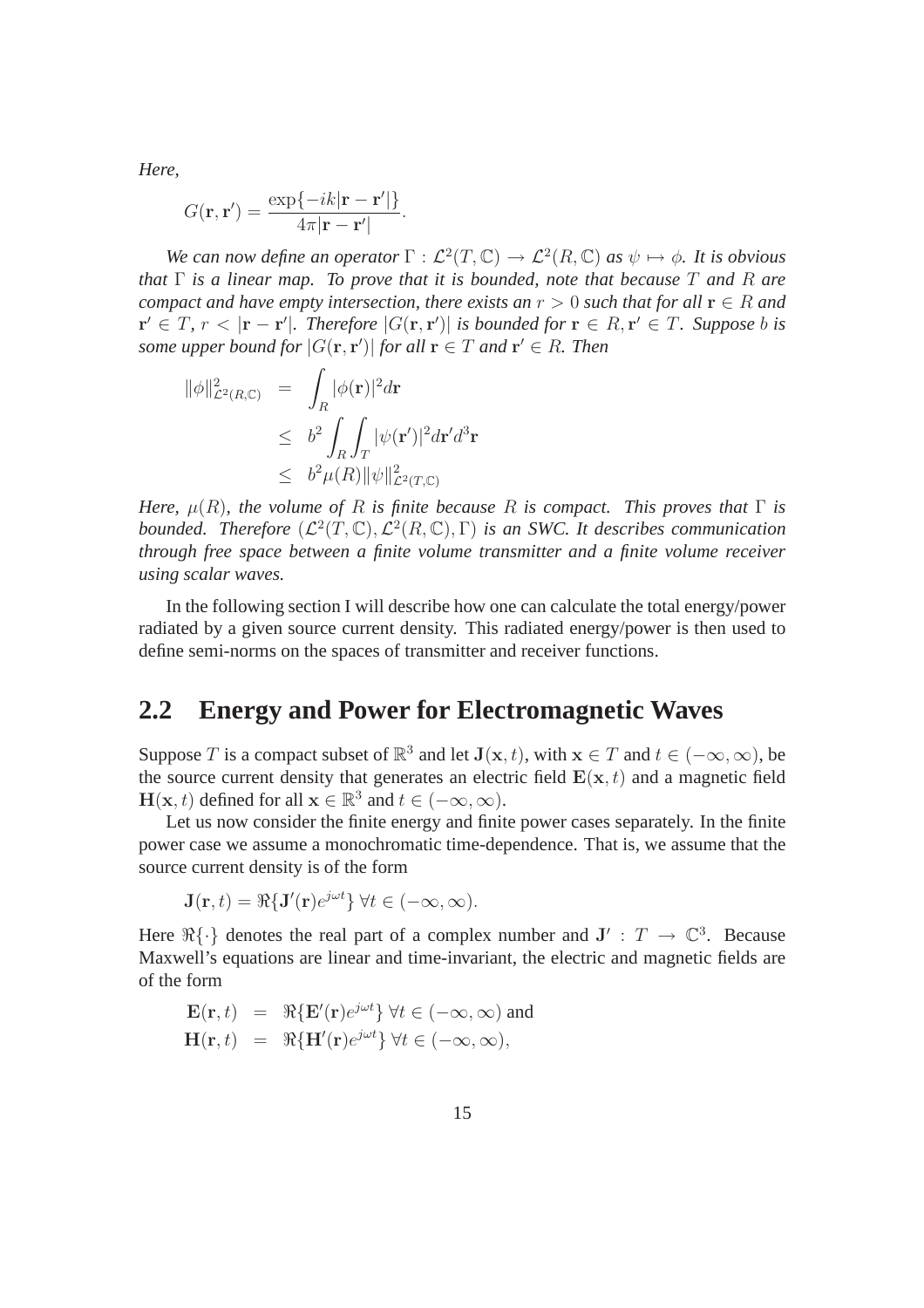with  $\mathbf{E}', \mathbf{H}' : \mathbb{R}^3 \to \mathbb{C}^3$ .

Now suppose that  $\Omega$  is some smooth surface the interior of which contains T. Then the time-averaged, total power radiated by the current of density  $\Re{\mathbf{J}'(\mathbf{r})e^{j\omega t}}$  can be calculated using Poynting's theorem [44, section 6.9]:

$$
P_{rad}(\mathbf{J}') = \frac{1}{2} \int_{\Omega} \Re\{ (\mathbf{E}'(\mathbf{r}) \times \mathbf{H}'^*(\mathbf{r})) \cdot \mathbf{n} \} da. \tag{2.1}
$$

Here,  $\cdot \times \cdot$  denotes the vector-product in  $\mathbb{R}^3$  and da is the surface area element. Note that the energy stored in the near-field of the transmitting volume does not contribute to the above integral. Therefore, this stored energy plays no part in calculating the norm on the space of transmitter functions. Also, I define the time-averaged power lost (as heat) in the transmitting volume to be

<span id="page-24-0"></span>
$$
P_{lost}(\mathbf{J}') = \frac{1}{2} R_{loss} \int_{T} |\mathbf{J}'(\mathbf{r})|^2 d\mathbf{r}.
$$
 (2.2)

This definition is motivated by the analogous definition for power lost in radiating antenna. So the total power, lost as heat is proportional to the square of the current and a loss resistance  $R_{loss}$ . The loss resistance is a constant that depends on the material used to construct the antenna and the antenna configuration. We study the behavior of an SWC for varying loss resistances.

Let  $R \subset \mathbb{R}^3$  be some compact three dimensional receiving volume. Then the timeaveraged power entering the volume  $R$  is given by

<span id="page-24-1"></span>
$$
P_{rec}(\mathbf{J}') = -\frac{1}{2} \int_{\partial R} \Re\{ (\mathbf{E}'(\mathbf{r}) \times \mathbf{H}'^*(\mathbf{r})) \cdot \mathbf{n} \} da.
$$
 (2.3)

Here,  $\partial R$  is the boundary of R, n is the unit normal vector to the surface pointing outwards and  $da$  is the surface area element. We get the negative sign because we use the convention that n is pointing out from the surface. If we assume that  $R \cap T = \emptyset$ , then the time-averaged power received by the receiving volume is in fact zero because we assume a monochromatic time-dependance. However, in a real antenna system, due to the presence of conductors that have finite conductivity in the receiving volume, some of the incident electromagnetic power is absorbed by the receiver. So, we can calculate the time-averaged incident power on the receiving volume  $R$  as follows:

$$
P_{inc}(\mathbf{J}') = -\frac{1}{2} \int_{\partial R} \min\{\Re\{(\mathbf{E}'(\mathbf{r}) \times \mathbf{H}'^*(\mathbf{r})) \cdot \mathbf{n}\}, 0\} da.
$$
 (2.4)

We assume that the power received by the receiving volume is equal to  $R_{rad}P_{inc}(\mathbf{J}')$ . Here,  $R_{rad}$  is the radiation resistance of the receiving antenna. This approach is however not ideal because the radiation resistance of an antenna system depends on the antenna configuration. I therefore do not take this approach in this thesis.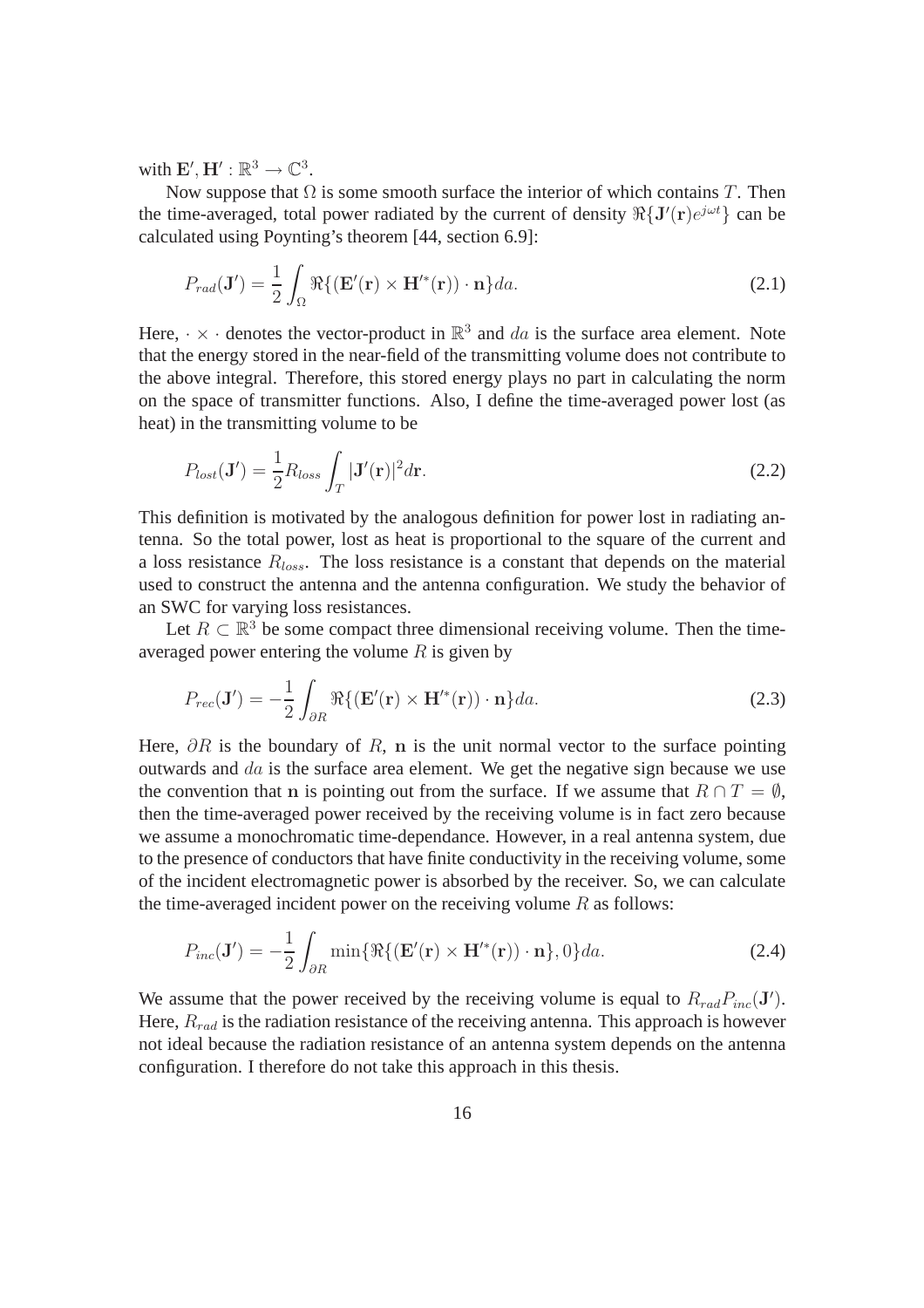Instead, we look at the energy stored in the electromagnetic field within the receiving volume R. At any instant in time the total power radiated by the current density  $J(x, t)$ is stored in the electromagnetic field throughout  $\mathbb{R}^3$ . The time-averaged energy stored in the field within the volume R is [44, section 6.7]

$$
E_{rec}(\mathbf{J}') = \frac{1}{4} \int_{R} \epsilon_0 |\mathbf{E}'(\mathbf{r})|^2 + \frac{1}{\mu_0} |\mathbf{H}'(\mathbf{r})|^2 d\mathbf{r}.
$$
 (2.5)

Here,  $\epsilon_0$  and  $\mu_0$  are the permittivity and permeability of free space. The motivation behind using this energy is that it simplifies calculations considerably. We do not specifically calculate the total energy re-radiated from the receiver. We assume that the total energy lost as heat and also lost due to re-radiation is proportional to the incident energy. We absorb this constant of proportionality into  $R_{loss}$  the loss resistance of the transmitting antenna and therefore do not need to state it explicitly.

Now consider the finite energy case wherein we assume that the transmitting volume has current flowing in it only during a finite time interval  $[0, t<sub>1</sub>]$ . I again assume a monochromatic time-dependance for the source current density, i.e.

$$
\mathbf{J}(\mathbf{r},t)=\Re{\{\mathbf{J}'(\mathbf{r})e^{j\omega t}\xi_{t_1}(t)\}}.
$$

Here,

$$
\xi_{t_1}(t) = \begin{cases} 1 & 0 \le t \le t_1 \\ 0 & \text{otherwise} \end{cases}
$$

Note that because of the indicator function  $\xi_{t_1}$ , we cannot assume that the electric and magnetic fields are monochromatic.

In this case we need to calculate the total energy radiated by the volume  $T$  during the time interval  $[0, t<sub>1</sub>]$ . One needs to be careful in calculating this total radiated energy, because the electromagnetic field is not well defined in the transmitting volume T. I assume that the total radiated energy is the energy that is stored in the field outside a closed surface  $\Omega$  the interior of which contains T. By making the surface  $\Omega$  arbitrarily close to the volume  $T$ , we can ensure that the total radiated energy is very close to the actual radiated energy. This is not a problem when modeling a real antenna system because it would have finite conductivity and therefore the energy stored in the field in the small volume  $\Omega_{int} \setminus T$  will be very small and goes to zero as  $\Omega$  gets closer to the volume T. Here,  $Ω<sub>int</sub>$  is the interior of the closed surface  $Ω$ .

In this case we can write the total energy radiated by the transmitting volume as

<span id="page-25-1"></span>
$$
[E_{rad}(\mathbf{J}')] (t_1) = \int_{\Omega_{ext}} \epsilon_0 |\mathbf{E}(\mathbf{r}, t_1)|^2 + \frac{1}{\mu_0} |\mathbf{H}(\mathbf{r}, t_1)|^2 d\mathbf{r}
$$
 (2.6)

<span id="page-25-0"></span>where  $\Omega_{ext}$  is the exterior of the surface  $\Omega$ . Again, I define the total energy lost (as heat) to be

$$
[E_{lost}(\mathbf{J}')] (t_1) = R_{loss} \int_0^{t_1} \int_T |\mathbf{J}(\mathbf{r}, t)|^2 d\mathbf{r} dt.
$$
 (2.7)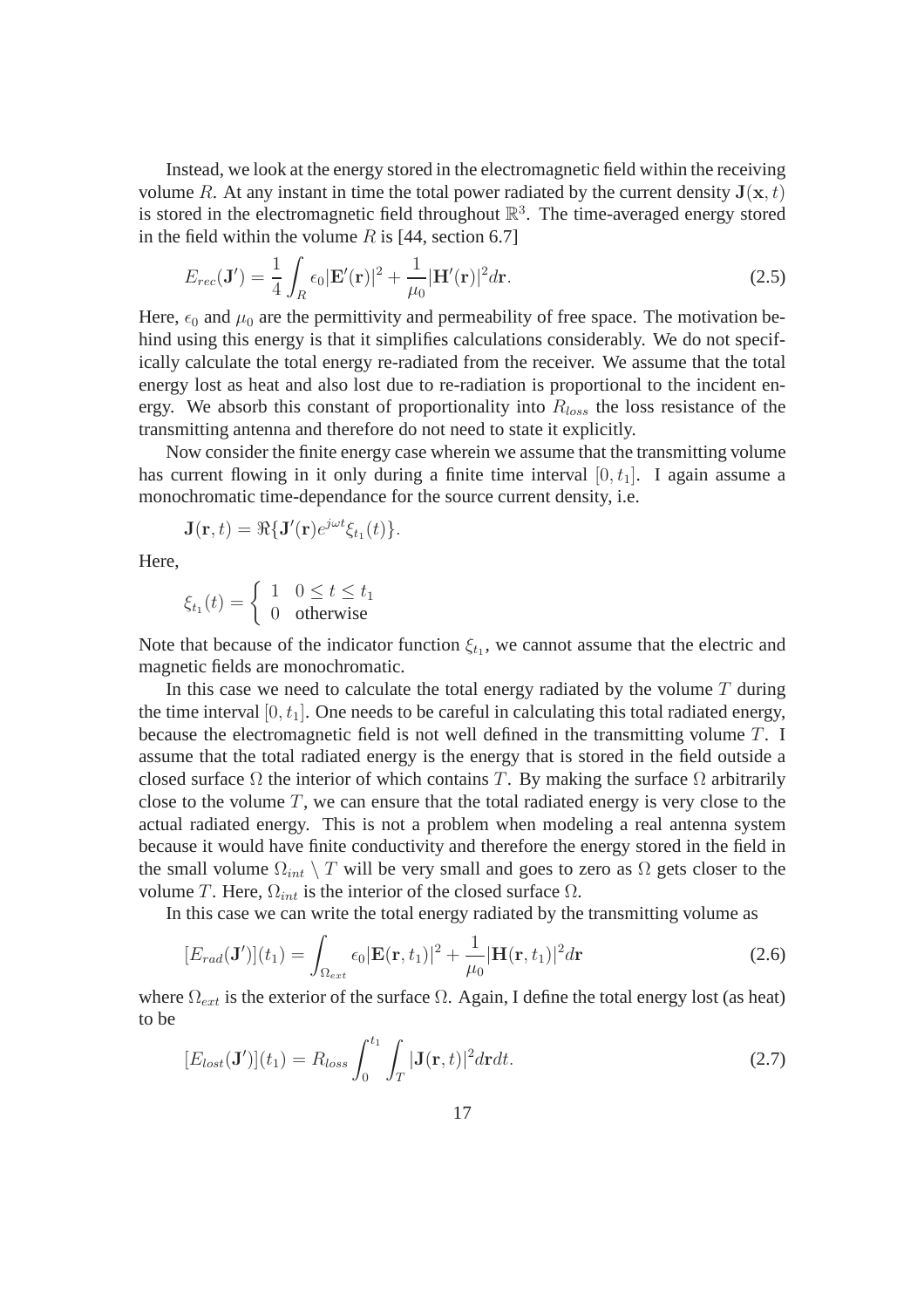Finally, if  $R \subset \mathbb{R}^3$  is some compact receiving volume, then the total energy stored in this volume at time instant  $t_1$  is given by

<span id="page-26-0"></span>
$$
[E_{rec}(\mathbf{J}')] (t_1) = \int_R \epsilon_0 |\mathbf{E}(\mathbf{r}, t_1)|^2 + \frac{1}{\mu_0} |\mathbf{H}(\mathbf{r}, t_1)|^2 d\mathbf{r}
$$
 (2.8)

Note that for the remainder of this document I will refer to both  $J(r, t)$  and  $J'(r)$  as the source current density in both the finite energy and finite power cases. The reader should interpret the current density  $J'(r)$  to be  $\Re\{J'(r)e^{j\omega t}\xi_{t_1}(t)\}\$  in the finite energy case and  $\Re\{J'(r)e^{j\omega t}\}\$  in the finite power case.

#### **2.3 Finite Energy Case**

In this section I will describe how a MIMO system with antennas that are constrained to finite volumes and radiate for a finite time duration can be modeled as an SWC. I assume that the transmitting antennas have a finite amount of energy available for transmission and that the energy is radiated in the form of electromagnetic fields and lost as heat in the transmitting volume.

Suppose  $T \subset \mathbb{R}^3$  is a compact set and  $0 < t_0 < \infty$  is some instant in time and the antennas are constrained to volume  $T$  and can only radiate energy during the interval [0, t<sub>0</sub>]. Let  $\mathcal{L}^2(T,\mathbb{C}^3)$  be the space of equivalence classes of  $\mathbb{C}^3$ -valued functions defined on T with finite  $L^2$  norm. In this section, I will define a different norm on this space of functions that depends on the total energy lost and radiated.

Also suppose  $J \in \mathcal{L}^2(T, \mathbb{C}^3)$  is some function, such that  $\Re{\{J(\mathbf{r})e^{j\omega t}\xi_{t_0}(t)\}}, \mathbf{r} \in T$ ,  $t \in (-\infty, \infty)$  is the current density. Then we can calculate the total energy radiated  $[E_{rad}(\mathbf{J})](t_0)$  from equation [\(2.6\)](#page-25-0) and the total energy lost as heat,  $[E_{lost}(\mathbf{J})](t_0)$  from equation [\(2.7\)](#page-26-0).

**Theorem 2.1.** *Let*  $T \subset \mathbb{R}^3$  *be some compact set and let*  $t_0 < \infty$  *be some instant in time and let* Ω *be a closed surface the interior of which contains* T*. Then we can define an inner product on*  $\mathcal{L}^2(T, \mathbb{C}^3)$  *as follows. For all*  $J_1, J_2 \in \mathcal{L}^2(T, \mathbb{C}^3)$ ,

$$
\langle \mathbf{J}_1, \mathbf{J}_2 \rangle_{\widetilde{X}_{T,t_0}} = I_1 + I_2 \qquad \qquad \text{where}
$$

$$
I_1 = R_{loss} \int_0^{t_0} \int_T \mathbf{J}'_1^*(\mathbf{r}, t) \mathbf{J}'_2(\mathbf{r}, t) d\mathbf{r} dt
$$
 and

$$
I_2 = \epsilon_0 \int_{\Omega_{ext}} \mathbf{E}_1^*(\mathbf{r}, t_0) \mathbf{E}_2(\mathbf{r}, t_0) d\mathbf{r} + \frac{1}{\mu_0} \int_{\Omega_{ext}} \mathbf{H}_1^*(\mathbf{r}, t_0) \mathbf{H}_2(\mathbf{r}, t_0) d\mathbf{r}.
$$
 (2.9)

Here, for  $i=1,2$ ,  ${\bf J}'_i({\bf r},t)$  generates the electric field  ${\bf E}_i({\bf r},t)$  and magnetic field  ${\bf H}_i({\bf r},t)$ *and*  $\mathbf{J}'_i(\mathbf{r}, t) = \mathbf{J}_i(\mathbf{r})e^{j\omega t}\xi_{t_0}(t)$ .

*Proof.* Let  $x, y, z \in L^2(T, \mathbb{C}^3), \alpha \in \mathbb{C}$  and let  $\mathbf{E}_x, \mathbf{E}_y, \mathbf{E}_z$  and  $\mathbf{H}_x, \mathbf{H}_y, \mathbf{H}_z$  be the corresponding electric and magnetic fields generated by x, y, z. From the linearity of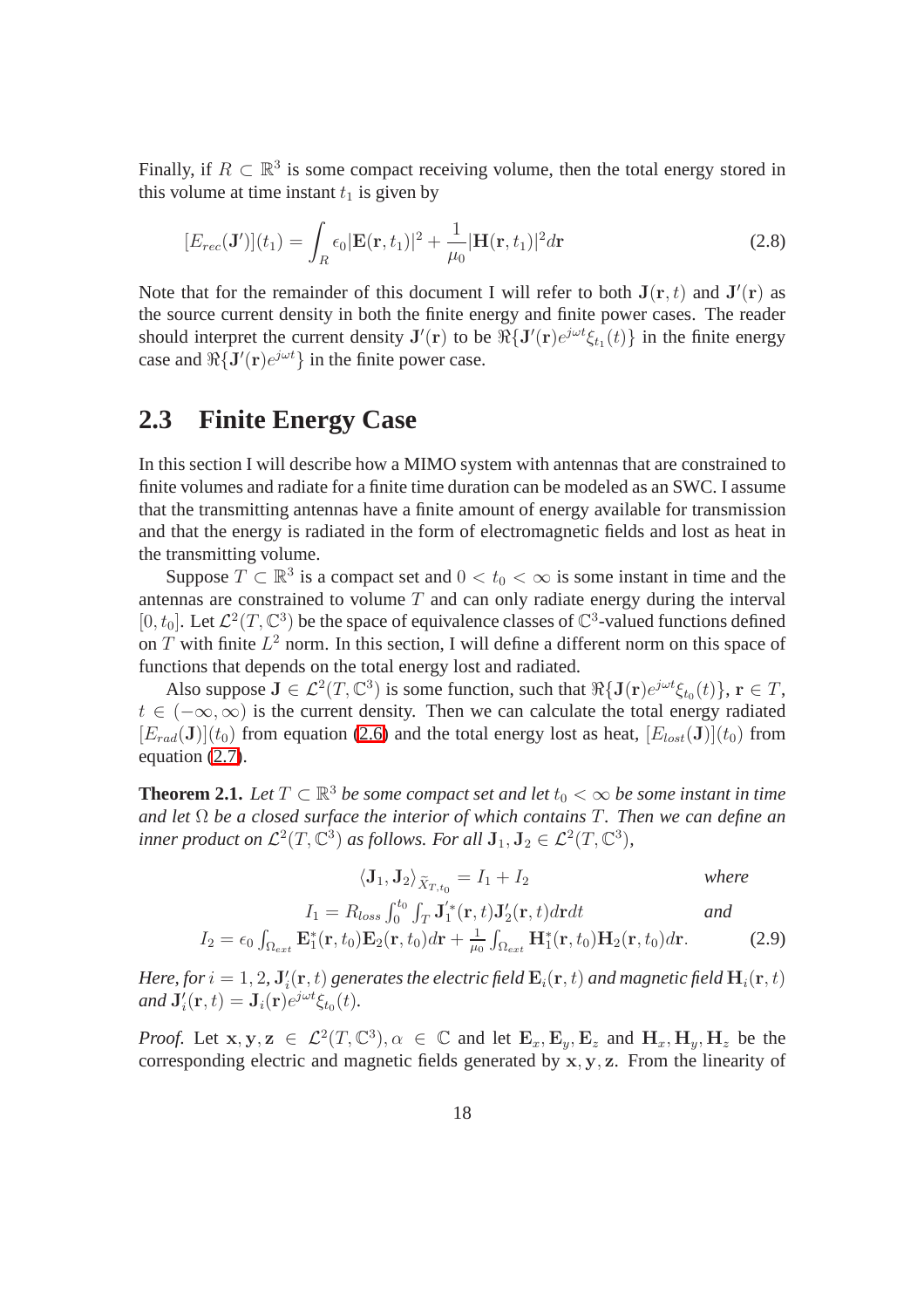Maxwell's equations, we know that the electric and magnetic fields generated by  $x + y$ are  $\mathbf{E}_x + \mathbf{E}_y$  and  $\mathbf{H}_x + \mathbf{H}_y$ . Therefore, we get the following after some simple algebraic manipulations

$$
\langle \mathbf{x} + \mathbf{y}, \mathbf{z} \rangle_{\widetilde{X}_{T,t_0}} = \langle \mathbf{x}, \mathbf{z} \rangle_{\widetilde{X}_{T,t_0}} + \langle \mathbf{y}, \mathbf{z} \rangle_{\widetilde{X}_{T,t_0}}, \langle \alpha \mathbf{x}, \mathbf{z} \rangle = \alpha^* \langle \mathbf{x}, \mathbf{z} \rangle_{\widetilde{X}_{T,t_0}}.
$$

It is easy to show that  $\langle x, y \rangle_{\tilde{X}_{T,t_0}}$  is the complex conjugate of  $\langle y, x \rangle_{\tilde{X}_{T,t_0}}$ . Finally, note that if  $J_1 = J_2$  then  $I_2$  is always non-negative and  $I_1$  is proportional to the  $L^2$  norm. Therefore,  $\langle J_1, J_1 \rangle_{\tilde{X}_T,t_0}$  is always non-negative and if it is zero, then  $J_1$  must be the equivalence class of functions that are zero almost everywhere.

Consequently,  $\langle \cdot, \cdot \rangle_{X_{T,t_0}}$  is an inner product on  $\mathcal{L}^2(T, \mathbb{C}^3)$ .  $\Box$ 

Let  $\|\cdot\|_{\tilde{X}_{T,t_0}}$  denote the norm induced by this inner product and let  $X_{T,t_0}$  denote the subset of  $\mathcal{L}^2(\tilde{T}, \mathbb{C}^3)$  functions with finite  $\|\cdot\|_{\tilde{X}_{T,t_0}}$  norm<sup>[4](#page-27-0)</sup>. From the definition of the inner product in equation (2.9), we can tell that the norm on  $X_{T,t_0}$  is equal to the total energy lost and radiated by the source current of density J.

Similarly, if  $R \subset \mathbb{R}^3$  is compact, then we can define an inner product on the space  $\mathcal{L}^2(R,\mathbb{C}^6)$ , that gives the total energy stored in the field in volume R. The inner product is

$$
\langle [\mathbf{E}_1 \mathbf{H}_1], [\mathbf{E}_2 \mathbf{H}_2] \rangle_{\widetilde{Y}_R} = \int_R \epsilon_0 \mathbf{E}_1^*(\mathbf{r}) \mathbf{E}_2(\mathbf{r}) + \frac{1}{\mu_0} \mathbf{H}_1^*(\mathbf{r}) \mathbf{H}_2(\mathbf{r}) d\mathbf{r}.
$$
 (2.10)

It is trivial to show that  $\langle \cdot, \cdot \rangle_{\tilde{Y}_R}$  is an inner product. Let  $\|\cdot\|_{\tilde{Y}_R}$  be the norm induced by this inner product and let  $Y_R$  denote the set of functions whose  $\|\cdot\|_{\widetilde{Y}_R}$  norm is finite. The following theorem shows that the case of communication using electromagnetic waves, with an energy constraint on the transmitter can be written as an SWC.

**Theorem 2.2.** *Let,*  $\widetilde{X}_{T,t_0}$  *and*  $\widetilde{Y}_R$  *be as described above. Then, the operator*  $\Gamma : \widetilde{X}_{T,t_0} \to$  $Y_R$  which maps any current density in  $X_{T,t_0}$  to the corresponding electric and magnetic *fields in*  $\tilde{Y}_R$  *at time*  $t_0$  *is linear and bounded.* 

*Proof.* Because each current density in the space  $J \in \widetilde{X}_{T,t_0}$  generates a unique field in R, there exists an operator  $\Gamma$  that maps J to some field [E H]. The linearity of the operator  $\Gamma$  follows from the linearity of Maxwell's equations. To show that  $\Gamma$  is bounded, note that if the total energy radiated is bounded (i.e. if  $\|\mathbf{J}\|_{\widetilde X_{T,t_{0}}}< b<\infty$ ) then the energy stored within volume R is less than the same bound (i.e.  $\|\begin{bmatrix} \mathbf{E} \ \mathbf{H} \end{bmatrix}\|_{\widetilde{Y}_R} < b$ ). Therefore  $\Gamma$  is bounded and  $\|\Gamma\| \leq 1$ .

<span id="page-27-0"></span><sup>&</sup>lt;sup>4</sup>It will be shown in theorem 2.3 that all elements of  $\mathcal{L}^2(T, \mathbb{C}^3)$  are also elements of  $\widetilde{X}_{T,t_0}$ .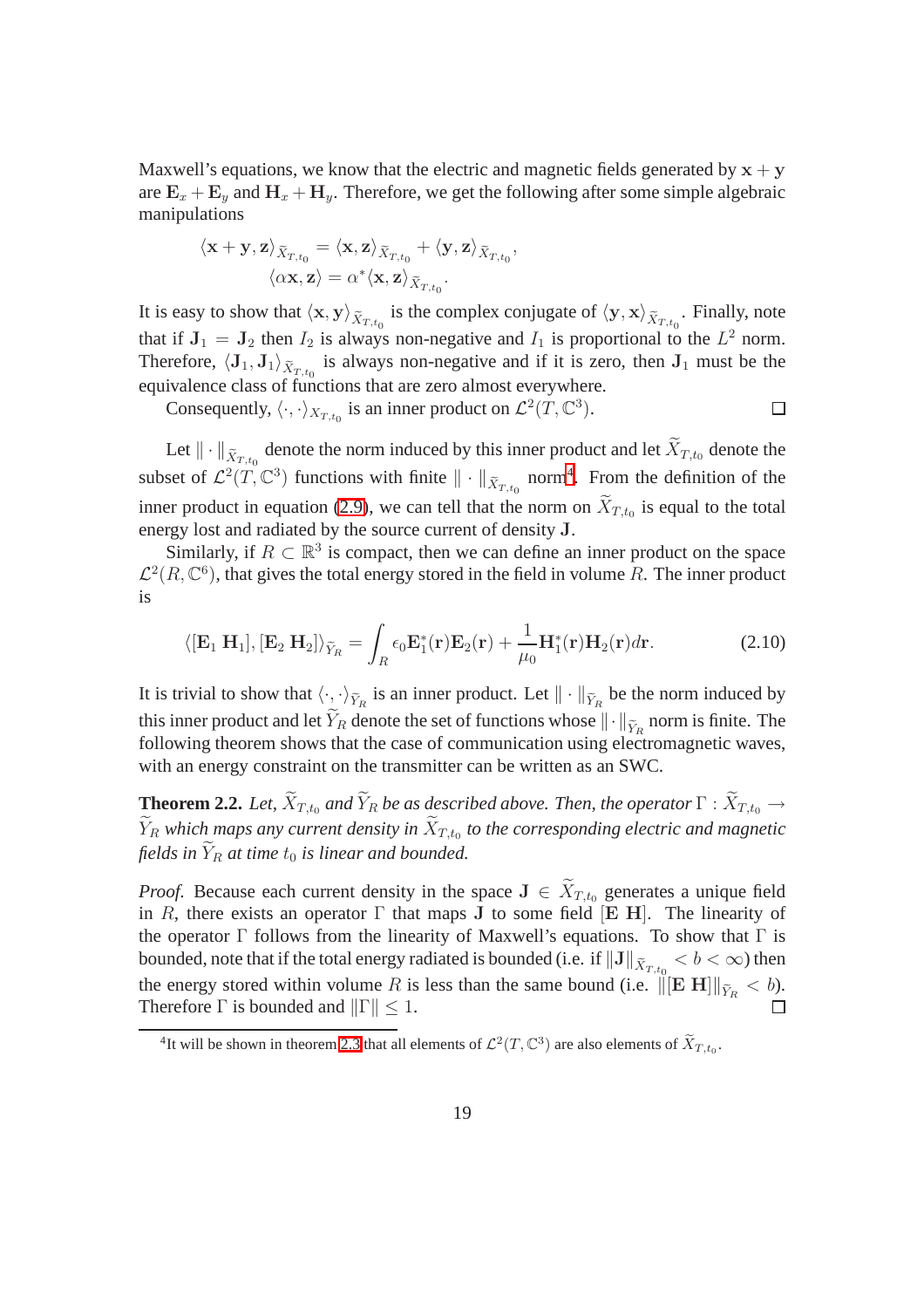Therefore the triple  $(X_{T,t_0}, Y_R, \Gamma)$  is a spatial waveform channel. The electromagnetic field for a given current density depends on the position of the scatterers. Therefore, the operator  $\Gamma$ , in the above theorem depends on the position of the scatterers. Note that it is not important to have a closed form description of the operator Γ. One only needs to calculate the electromagnetic field for a given source current density in order to study the properties of the SWC. This calculation is done numerically in section 4.3.

<span id="page-28-1"></span>Finally note that if  $R \cap T = \emptyset$  then the operator  $\Gamma$  is compact. This is a direct consequence of the following theorem.

**Theorem 2.3.** Let T be a compact set and let  $\widetilde{X}_{T,t_0}$  be the normed space described *above.* If  $\mathbf{x} \in \mathcal{L}^2(T, \mathbb{C}^3)$  then  $\mathbf{x} \in \widetilde{X}_{T,t_0}$ . Moreover, if  $\mathbf{x} \in \mathcal{L}^2(T, \mathbb{C}^3)$  and  $\{\mathbf{x}_1, \mathbf{x}_2, \ldots\}$ is a sequence in  $\mathcal{L}^2(T,\mathbb{C}^3)$ , then

$$
\lim_{n\to\infty} \|\mathbf{x}_n - \mathbf{x}\|_{\widetilde{X}_{T,t_0}} = 0 \Leftrightarrow \lim_{n\to\infty} \|\mathbf{x}_n - \mathbf{x}\|_{\mathcal{L}^2(T,\mathbb{C}^3)} = 0.
$$

*Proof.* Let  $\mathbf{x} \in \mathcal{L}^2(T, \mathbb{C}^3)$ . Then to prove that  $\mathbf{x} \in \widetilde{X}_{T,t_0}$ , we need to show that  $\|\mathbf{x}\|_{\widetilde{X}_{T,t_0}}$ is finite. But,

$$
\|\mathbf{x}\|_{\widetilde{X}_{T,t_0}}^2 = R_{loss} \|\mathbf{x}\|_{\mathcal{L}^2(T,\mathbb{C}^3)}^2 + [E_{rad}(\mathbf{x})](t_0)
$$

Then as shown in appendix A.2, there exists a constant  $b < \infty$  such that

 $[E_{rad}(\mathbf{x})](t_0) \leq b ||\mathbf{x}||^2_{\mathcal{L}^2(T,\mathbb{C}^3)}.$ 

Therefore,

$$
\|\mathbf{x}\|_{\widetilde{X}_{T,t_0}}^2 \le (R_{loss} + b) \|\mathbf{x}\|_{\mathcal{L}^2(T,\mathbb{C}^3)}^2 < \infty
$$
\n(2.11)

and  $\mathbf{x} \in X_{T,t_0}$ .

Now suppose  $\{x_i\}_{i=1}^{\infty}$  is a sequence in  $\mathcal{L}^2(T, \mathbb{C}^3)$ . Then it is also a sequence in  $X_{T,t_0}$ . Also, suppose that  $\lim_{i\to\infty} ||\mathbf{x} - \mathbf{x}_i||_{\mathcal{L}^2(T,\mathbb{C}^3)} = 0$  and let  $\delta > 0$  be given. Then there exists an N such that for all  $n > N$ ,

$$
\|\mathbf{x}_n - \mathbf{x}\|_{\mathcal{L}^2(T,\mathbb{C}^3)} \le \frac{\delta}{b + R_{loss}}
$$

Therefore, from equation [\(2.11\)](#page-28-0) we know that for all  $n > N$ ,

<span id="page-28-0"></span>.

$$
\|\mathbf{x}_n - \mathbf{x}\|_{\widetilde{X}_{T,t_0}} \le \delta.
$$

Hence,  $\lim_{i\to\infty} ||\mathbf{x} - \mathbf{x}_i||_{\widetilde{X}_{T,t_0}} = 0.$ 

The converse statement follows very easily from,

$$
\|\mathbf{x}\|_{\mathcal{L}^2(T,\mathbb{C}^3)} \le \frac{1}{R_{loss}} \|\mathbf{x}\|_{\widetilde{X}_{T,t_0}}.\tag{2.12}
$$

 $\Box$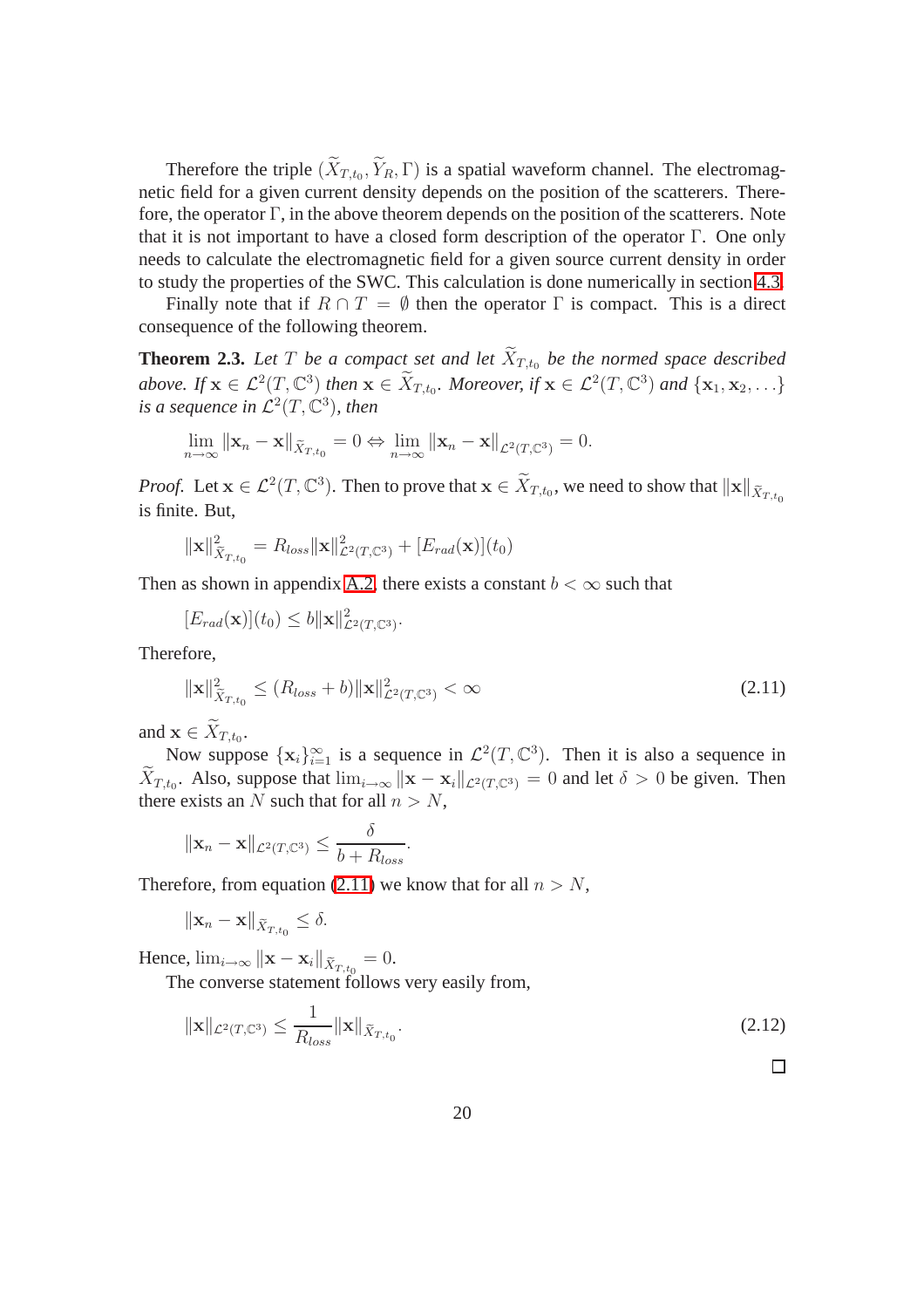The above theorem is very useful because it shows that the  $\|\cdot\|_{\tilde{X}_{T,t_0}}$  norm induces the same topology on the space  $\mathcal{L}^2(T,\mathbb{C}^3)$  as  $\|\cdot\|_{\mathcal{L}^2(T,\mathbb{C}^3)}$  norm. This is useful because it allows us to use several well established properties of  $\mathcal{L}^2(T,\mathbb{C}^3)$ . The following corollaries are simple consequences of the above theorem.

**Corollary 2.3.1.** Let T be some compact set and let  $X_{T,t_0}$  be as described above. Then the space of  $\mathbb{C}^3$ -valued continuous functions defined on  $T$  is dense in  $\widetilde{X}_{T,t_0}.$ 

*Proof.* This statement follows form theorem 2.3 and the fact that  $\mathbb{C}^3$ -valued continuous functions defined on T are dense in  $\mathcal{L}^2(T, \mathbb{C}^3)$ .  $\Box$ 

**Corollary 2.3.2.** Let T be some compact set and let  $\widetilde{X}_{T,t_0}$  be as described above. If  $\{x_i\}_{i=1}^{\infty}$  is a complete Schauder basis for  $\mathcal{L}^2(T,\mathbb{C}^3)$  then it is a complete Schauder basis for  $X_{T,t_0}$ .

**Corollary 2.3.3.** Let  $X_{T,t_0}$ ,  $Y_R$  and  $\Gamma$  be as described in theorem [2.2.](#page-28-1) Then, the operator Γ *is compact.*

*Proof.* The integral kernel that describes the operator  $\Gamma$  is continuous on  $T \times R$ . Therefore the operator is compact if it is defined on  $\mathcal{L}^2(T, \mathbb{C}^3)$ . Hence the operator  $\Gamma$  is compact from theorem [2.2.](#page-28-1)  $\Box$ 

The first corollary above is used to ensure that constraint 3 specified in the introduction to this chapter is satisfied. Because the set of continuous functions is dense in  $X_{T,t_0}$ , for any  $J \in X_{T,t_0}$  and any  $\delta > 0$ , there exists a  $J_1 \in X_{T,t_0}$  such that  $\|\mathbf{J} - \mathbf{J}_1\|_{\tilde{X}_{T,t_0}} \leq \delta$ and a continuous function is a member of the equivalence class  $J_1$ . The second corollary is useful in the numerical computation of degrees of freedom. As explained in the following two chapters, the existence of a complete Schauder basis is essential for the numerical computation of degrees of freedom. Because there are several well known Schauder bases for  $\mathcal{L}^2(\mathcal{T}, \mathbb{C}^3)$ , the corollary ensures that we have an adequate supply of Schauder bases for  $X_{T,t_0}$ .

#### **2.4 Finite Power Case**

The finite power case is almost identical to the finite energy case. The only difference is that the total lost and radiated power is used to define a norm on the space of source current densities. The proofs of the following theorems are almost identical to the finite energy case and are omitted here.

Suppose  $J \in \mathcal{L}^2(T, \mathbb{C}^3)$  is some function, such that  $\Re\{J(r)e^{j\omega t}\}, r \in T, t \in \mathbb{R}$ is the current density. Then we can calculate the total energy radiated  $P_{rad}(\mathbf{J})$  from equation [\(2.1\)](#page-24-0) and the total energy lost as heat,  $P_{loss}(\mathbf{J})$  from equation [\(2.2\)](#page-24-1).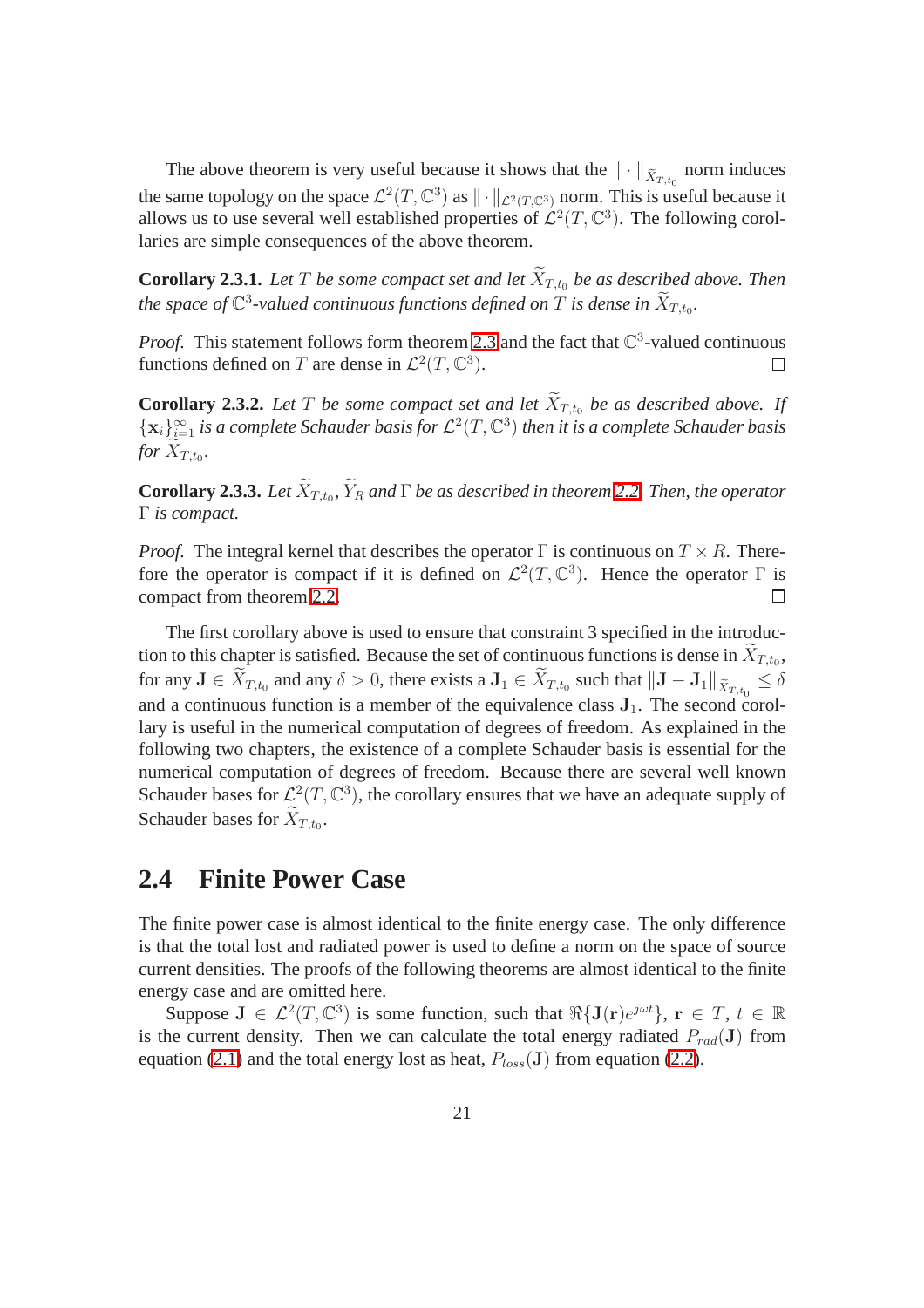**Theorem 2.4.** *Let*  $T \subset \mathbb{R}^3$  *be some compact set. Then we can define a norm on*  $\mathcal{L}^2(T, \mathbb{C}^3)$  as follows. For all  $\mathbf{J} \in \mathcal{L}^2(T, \mathbb{C}^3)$ ,

$$
\|\mathbf{J}\|_{\widetilde{X}_T}=[P_{loss}(\mathbf{J})+P_{rad}(\mathbf{J})]^{1/2}.
$$

*Here,*  $P_{loss}$  *and*  $P_{rad}$  *are as defined in equations* [\(2.1\)](#page-24-0) *and* [\(2.2\)](#page-24-1) *respectively.* 

The major difference between the finite energy case and the finite power case is that there is no obvious way of defining an inner product on the space of source functions  $X_T$  in the finite power case. This is because the radiated power in equation [\(2.1\)](#page-24-0) is determined using a vector product and not a scalar product. Therefore the space of source current densities is not an inner product space. In the following section I develop a novel theory to cope with compact operators on normed spaces without an inner product structure.

Now, let R be some compact subset of  $\mathbb{R}^3$ . Then the space of receiver functions  $\widetilde{Y}_R$ is similar to the space of receiver functions in the finite energy case. Instead of using the energy stored in the receiving volume  $R$  at time instant  $t_0$ , we use the time-averaged energy stored in the receiving volume as defined in equation [\(2.5\)](#page-25-1) to induce a norm on the space  $Y_R$ . We can again prove the following theorem which shows that the finite power case can be written as an SWC.

**Theorem 2.5.** *Let*  $\widetilde{X}_T$  *and*  $\widetilde{Y}_R$  *be as described above. Then, the operator*  $\Gamma : \widetilde{X}_T \to \widetilde{Y}_R$ *which maps any current density in*  $\widetilde{X}_T$  *to the corresponding electric and magnetic fields*  $in Y_R$  *is linear and bounded.* 

<span id="page-30-0"></span>We can also prove the following theorem and corollaries, but the proofs are omitted here because they are identical to the finite energy case.

**Theorem 2.6.** Let T be a compact set and let  $\widetilde{X}_T$  be the normed space described above. *If*  $\mathbf{x} \in \mathcal{L}^2(T, \mathbb{C}^3)$  *then*  $\mathbf{x} \in \widetilde{X}_T$ *. Moreover, if*  $\mathbf{x} \in \mathcal{L}^2(T, \mathbb{C}^3)$  *and*  $\{\mathbf{x}_1, \mathbf{x}_2, \ldots\}$  *is a sequence in*  $\mathcal{L}^2(T, \mathbb{C}^3)$ , then

$$
\lim_{n \to \infty} \|\mathbf{x}_n - \mathbf{x}\|_{\tilde{X}_T} = 0 \Leftrightarrow \lim_{n \to \infty} \|\mathbf{x}_n - \mathbf{x}\|_{\mathcal{L}^2(T,\mathbb{C}^3)} = 0.
$$

**Corollary 2.6.1.** Let T be some compact set and let  $\widetilde{X}_T$  be as described above. Then the space of  $\mathbb{C}^3$  valued continuous functions defined on  $T$  is dense in  $\widetilde{X}_T.$ 

**Corollary 2.6.2.** Let T be some compact set and let  $X_T$  be as described above. If  $\mathbf{x}_i$  is a Schauder basis for  $\mathcal{L}^2(T,\mathbb{C}^3)$  then it is a Schauder basis for  $\widetilde{X}_T.$ 

**Corollary 2.6.3.** *Let*  $\widetilde{X}_T$ ,  $\widetilde{Y}_R$  *and*  $\Gamma$  *be as described in theorem* [2.5.](#page-30-0) *Then, the operator* Γ *is compact.*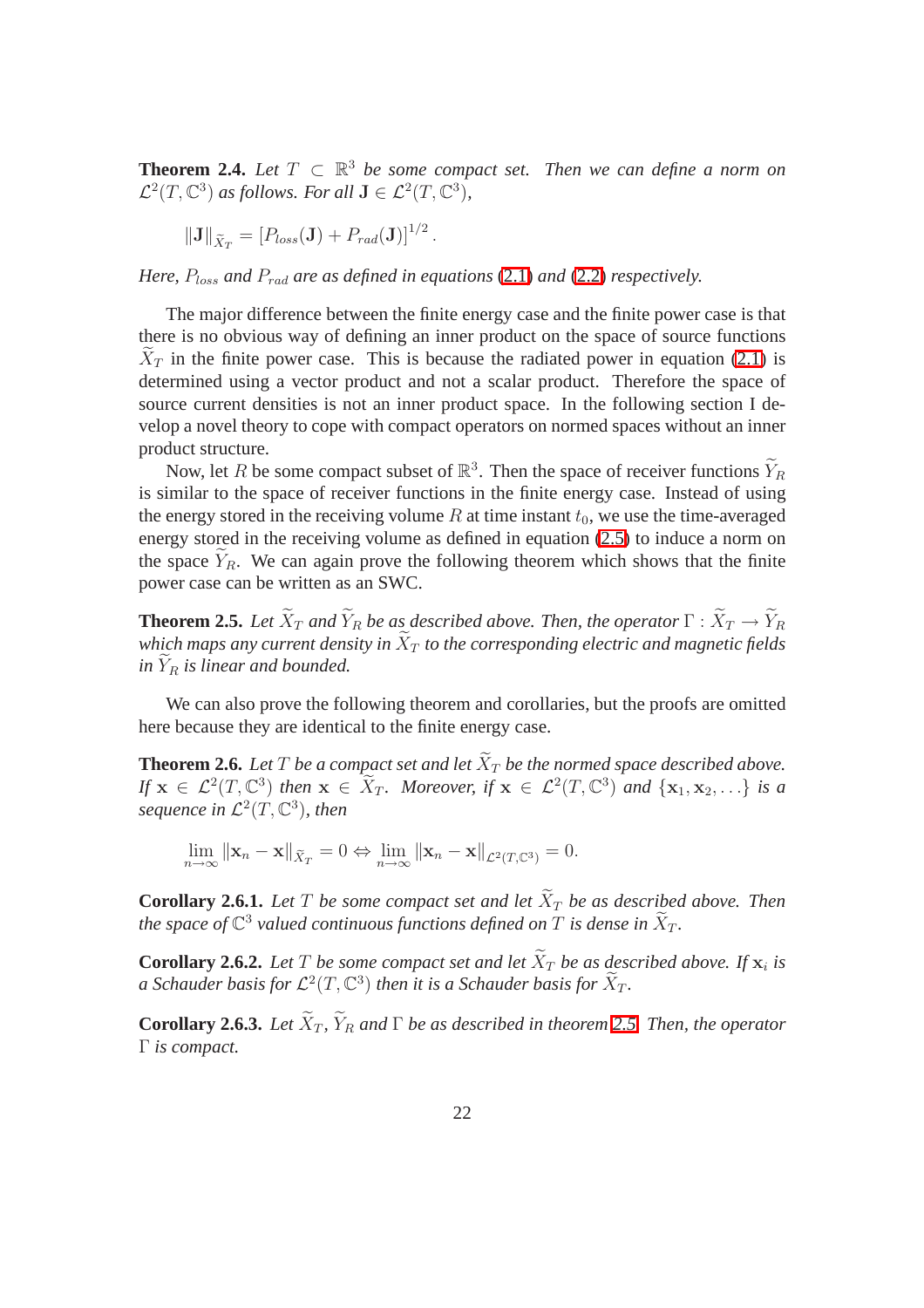#### **2.5 Discussion**

The abstract concept of an SWC was introduced in definition 2.1. In this section I explain how the channels discussed in several papers can be written as SWCs.

As discussed in section 1.4, Bucci *et. al.* [25,33] study the degrees of freedom of electromagnetic fields. Suppose that all sources and scatterers are restricted to be within a sphere  $B \subset \mathbb{R}^3$  of radius a and the field is measured over an observation curve  $C \subset \mathbb{R}^3$ of arc length 2S. Suppose that  $J(r')$ ,  $r' \in B$  gives the total current density of the sources and that induced on the scatterers. The total current (source and induced) density is assumed to be constrained so that

$$
\int_{B} |\mathbf{J}(\mathbf{r}')|^2 d^3 \mathbf{r}' \le Ia. \tag{2.13}
$$

where  $I$  is some positive constant. Then the electric field at a point  $r$  is given by

<span id="page-31-0"></span>
$$
\mathbf{E}(\mathbf{r}) = \int_{B} \mathbf{J}(\mathbf{r}') \mathbf{G}(\mathbf{r}, \mathbf{r}') d\mathbf{r}' \quad \forall \mathbf{r} \in C.
$$
 (2.14)

Here, the dyadic Green's function [25]

$$
\mathbf{G}(\mathbf{r}, \mathbf{r}') = -i \frac{\omega \mu_0}{4\pi R} \exp[i\beta(\mathbf{r} - R)] \mathbf{N}(R), \tag{2.15}
$$

$$
\mathbf{N}(R) = \mathbf{I} + R \exp(j\beta R) \frac{\nabla \nabla}{\beta^2} \frac{\exp(-i\beta \mathbf{r})}{R}
$$
\n(2.16)

with,  $\mathbf{r} \in C$ ,  $\mathbf{r}' \in B$  and  $R = |\mathbf{r} - \mathbf{r}'|$ . Also,  $\omega$  is the angular frequency of the electromagnetic wave,  $\beta$  is the wave number and  $\mu_0$  is the permeability of free space. One can now define the operator  $\Gamma : \mathbf{J} \mapsto \mathbf{E}$ . Therefore,  $(\mathcal{L}^2(\overline{B}_{a,\mathbb{R}^3}(0), \mathbb{C}^3), \mathcal{L}^2(C, \mathbb{C}^3), \Gamma)$  is the SWC studied in [33]. There is a subtle difference between the physical situation modeled by this channel and the corresponding SWC. In an SWC, we assume that any source current density in the transmitter space of functions, the norm of which is less than some pre-specified bound, can be generated on a real antenna. However, Bucci *et. al.* [25] assume that the scatterers and sources are within the volume  $\overline{B}_{a,\mathbb{R}^3}(0)$ . Therefore, only certain source/induced current densities are possible that depend on the scatterer distribution within this volume. However, in all subsequent analysis in [25,33] it is assumed that any element of  $\mathcal{L}^2(\overline{B}_{a,\mathbb{R}^3}(0), \mathbb{C}^3)$  that satisfies the constraint in equation [\(2.13\)](#page-31-0) can be a source/induced current density. So, we can assume that the channel used in [25,33] can be written as an SWC.

The work of Bucci *et. al.* [25] is similar to that of Miller [26] where scalar waves are studied. Miller [26] analyses communication between volumes using scalar waves. The main assumption in Miller [26] is that the transmitter is constrained to be in a volume  $V \subset \mathbb{R}^3$  and the receiver is constrained to a volume  $W \subset \mathbb{R}^3$ . We can assume that V and W are compact. Miller [26] assumes that the transmitter wave function  $\psi \in \mathcal{L}^2(V, \mathbb{C})$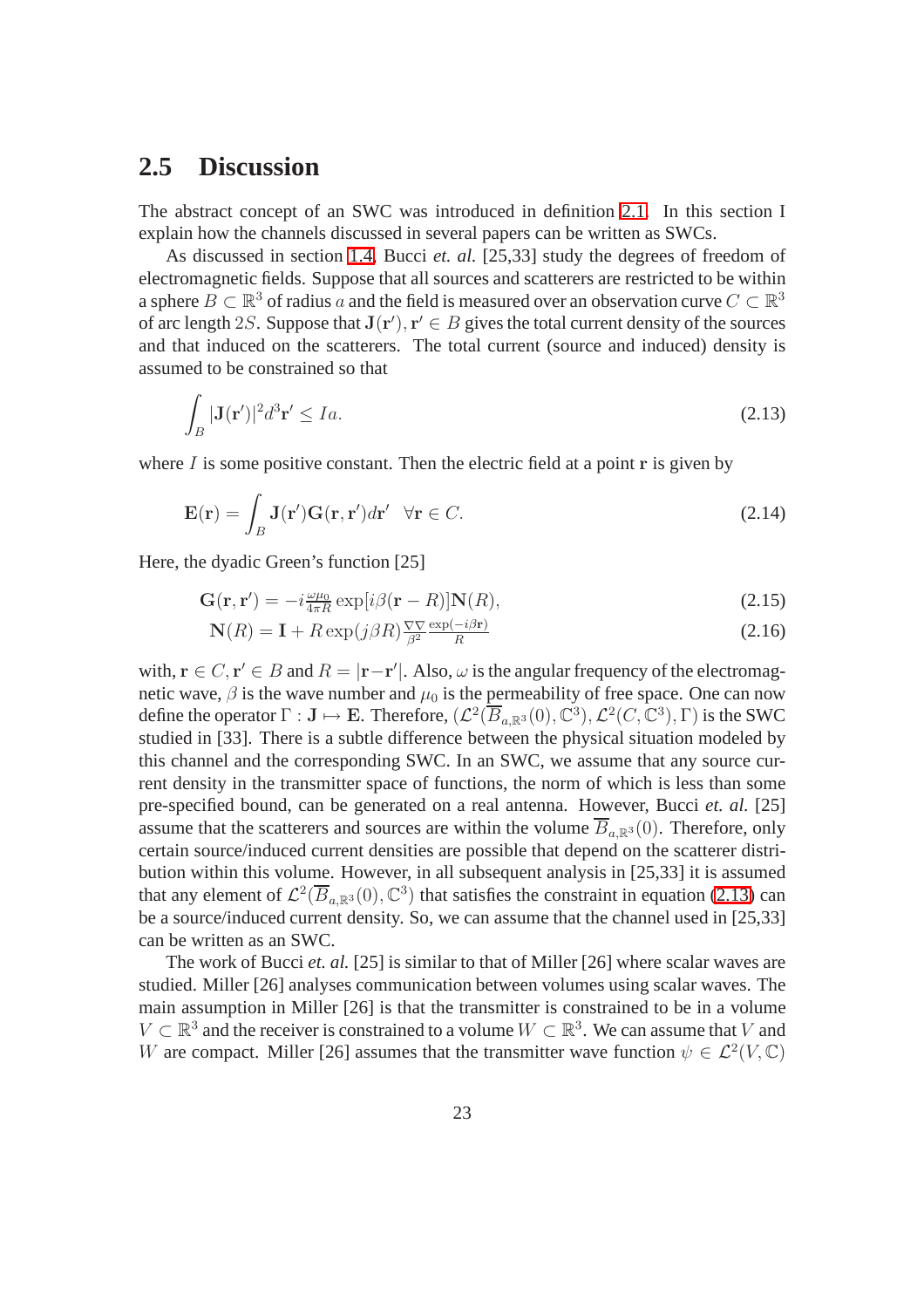generates a wave function  $\Gamma \psi \in \mathcal{L}^2(W, \mathbb{C})$  according to

$$
(\Gamma \psi)(\mathbf{y}) = \int_V G(\mathbf{x}, \mathbf{y}) \psi(\mathbf{x}) d\mathbf{x} \quad \forall \mathbf{y} \in W.
$$

Here, the operator  $\Gamma : \mathcal{L}^2(V, \mathbb{C}) \to \mathcal{L}^2(W, \mathbb{C})$  and [26]

$$
G(\mathbf{x}, \mathbf{y}) = \frac{\exp\{ik|\mathbf{x} - \mathbf{y} + \mathbf{e}_3 r_0|\}}{4\pi|\mathbf{x} - \mathbf{y} + \mathbf{e}_3 r_0|}.
$$

Here  $x \in V$ ,  $y \in W$ ,  $r_0 \in \mathbb{R}$  is the distance between the centers of the transmitter and receiver and  $e_3$  is a unit vector in the direction of the vector connecting these centers. It was shown in example 2.1 that this channel can be written as an SWC. Piestun *et. al.* [34] study communication using vector waves and their work is very similar to that of [26] which studies communication using scalar waves. Therefore, the channel studied in [34] can similarly be written as an SWC.

Hanlen *et. al.* [36] generalise the work in [26] by including the effect of scatterers. The effect of scatterers is incorporated into the channel operator  $\Gamma$  in an SWC. Therefore, the channel studied in [36] can be written as an SWC. Similarly, the channel studied in Xu *et. al.* [37], which generalises the work of [34] to include the effect of scatterers can be written as an SWC by changing the operator Γ.

Poon *et. al.* [28] also consider communication between finite volume transmitters and receivers in the presence of scatterers. But instead of considering individual scatterers, they consider a cluster of scatterers that are constrained to be within some finite volume. The scatterers reflect waves from the transmitter to the receiver provided the waves from the transmitter emerge from some solid angle  $\Omega_t$  [28]. The Green's function,  $G(\mathbf{r}_R, \mathbf{r}_T)$  is split up into three components

$$
G(\mathbf{r}_R, \mathbf{r}_T) = \int \int A_R(\mathbf{r}_R, \hat{\mathbf{K}}) H(\hat{\mathbf{K}}, \hat{\mathbf{k}}) A_T(\hat{\mathbf{k}}, \mathbf{r}_T) d\hat{\mathbf{K}} d\hat{\mathbf{k}}.
$$
 (2.17)

Here  $A_T$  models the transmitting volume,  $A_R$  models the receiving volume and H models the scatterers. Also,  $\tilde{K}$  and  $\tilde{k}$  are unit vectors in the transmitting and receiving volumes and the integration is performed over the unit spheres. In order to model the scattering environment, [28] assumes that

$$
H(\hat{\mathbf{K}}, \hat{\mathbf{k}}) \neq 0 \text{ if and only if } \mathbf{k} \in \Omega_t \text{ and } \mathbf{K} \in \Omega_r.
$$

Here,  $\Omega_t$  and  $\Omega_r$  are solid angles over which the scatterers are assumed to be visible from the transmitting and receiving volumes [28]. The channel studied by Poon *et. al.* [28] can be written as an SWC similar to the channel studied by Miller [26]. The SWC is simply  $(\mathcal{L}^2(A_T, \mathbb{C}^3), \mathcal{L}^2(A_R, \mathbb{C}^3), \Gamma)$ . Here the channel operator  $\Gamma$  is determined by the Green's function in equation  $(2.17)$ .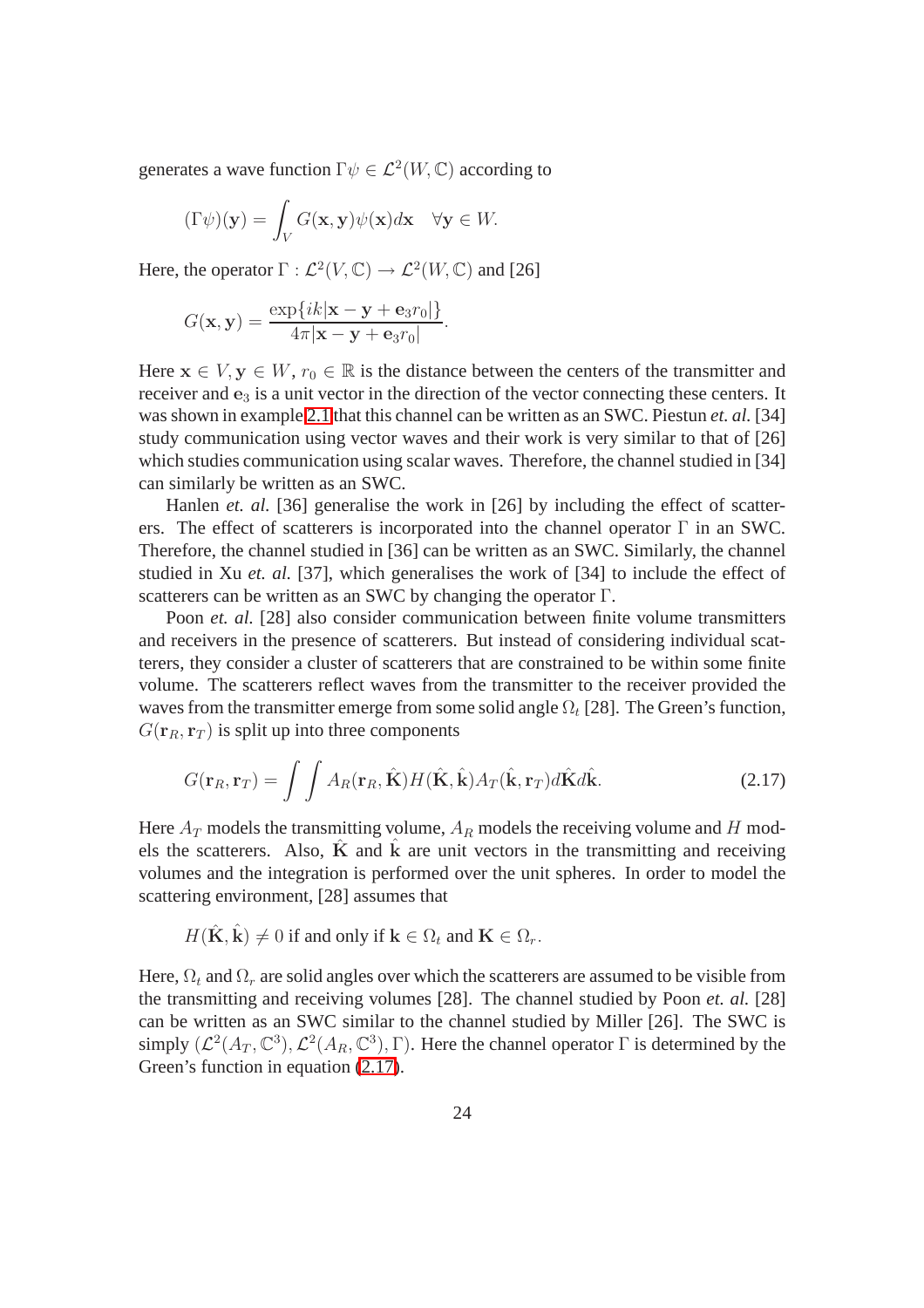#### **2.6 Chapter Conclusion**

Spatial waveform channels have previously been used to calculate performance bounds for MIMO channels [26,28,36,37,45]. However, SWCs have not been clearly defined in any of these papers. In this chapter I give a novel definition for SWCs that is sufficiently general to include the works of [25,26,28,36,37,45] as special cases. This definition gives SWCs sufficient structure to model the different physical constraints imposed on MIMO systems.

According to definition 2.1 an SWC is a triple  $(\widetilde{\mathcal{F}}_T, \widetilde{\mathcal{F}}_R, \Gamma)$ . Here  $\widetilde{\mathcal{F}}_T$  is the space of all the transmitter current densities,  $\widetilde{\mathcal{F}}_R$  is the space of electromagnetic fields in the receiving volume and  $\Gamma : \widetilde{\mathcal{F}}_T \to \widetilde{\mathcal{F}}_R$  is a bounded linear operator that determines the electromagnetic field in the receiving volume given the current density in the transmitting volume. The spaces  $\widetilde{\mathcal{F}}_T$  and  $\widetilde{\mathcal{F}}_R$  are normed spaces and the norms on these spaces can be physically interpreted as energy or power.

The main contributions of this chapter are as follows:

- 1. Novel definition for spatial waveform channels and a physical interpretation of the definition.
- 2. Demonstrated that communication using electromagnetic waves in MIMO systems can be written as an SWC. The constraints imposed on a MIMO system can be incorporated into the corresponding SWC model.
- 3. Established several properties in sections 2.3 and 2.4 of SWCs that can be used to model communication using electromagnetic waves in: *finite energy* and *finite power* cases.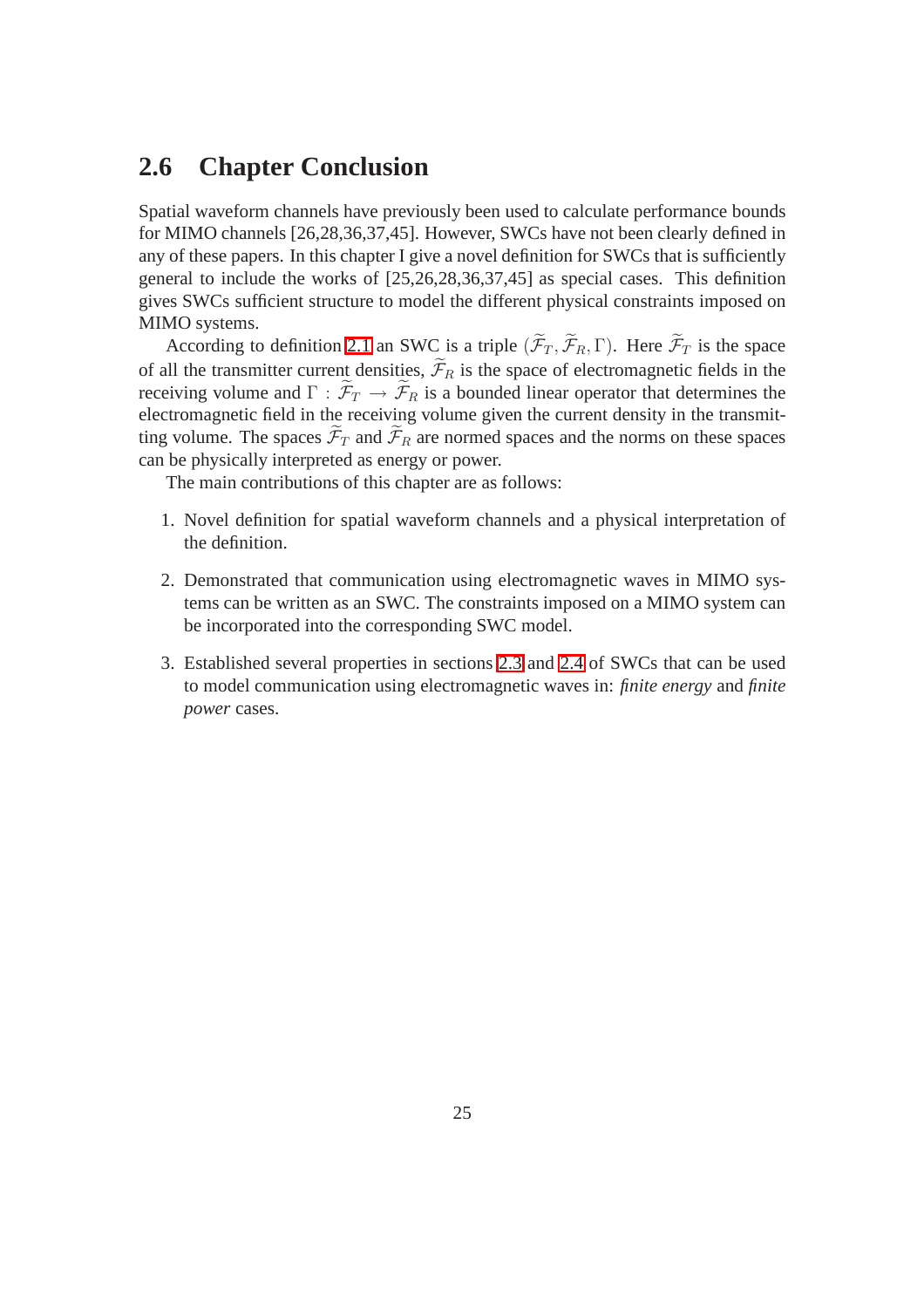## **Chapter 3**

## **Degrees of Freedom and Essential Dimension for Compact Operators**

The concepts of degrees of freedom and essential dimension are very general. In this chapter I motivate the definition for degrees of freedom at level  $\epsilon$  for a compact operator on an arbitrary normed space. I then explain how the notion of degrees of freedom can be used to define generalised singular values. As the name suggests, singular values of compact operators on Hilbert spaces are special cases of generalised singular values. These generalised singular values play the same role that the well known singular values of compact operators on Hilbert spaces do. I also distinguish between the terms essential dimension and degrees of freedom and show that one can associate a unique essential dimension with any compact operators on normed spaces.

#### **3.1 Motivation**

I motivate the definition of degrees of freedom at level  $\epsilon$  for compact operators on normed spaces by considering linear operators on finite dimensional spaces. I will discuss several possible definitions for degrees of freedom. I will explain the physical intuition behind each definition using a simple example.

Consider a communication channel that uses n transmitting antennas and  $m$  receiving antennas which can be mathematically modeled as follows. Let the current on the n transmitting antennas be given by  $x \in \mathbb{C}^n$ . This current on the transmitting antennas generates a current  $y \in \mathbb{C}^m$  in the m receiving antennas according to the equation

$$
\mathbf{y} = \mathbf{H}\mathbf{x}.
$$

Here,  $H \in \mathbb{C}^{m \times n}$  is the channel matrix. We can define the operator  $H : \mathbb{C}^n \to \mathbb{C}^m$  as  $x \mapsto y.$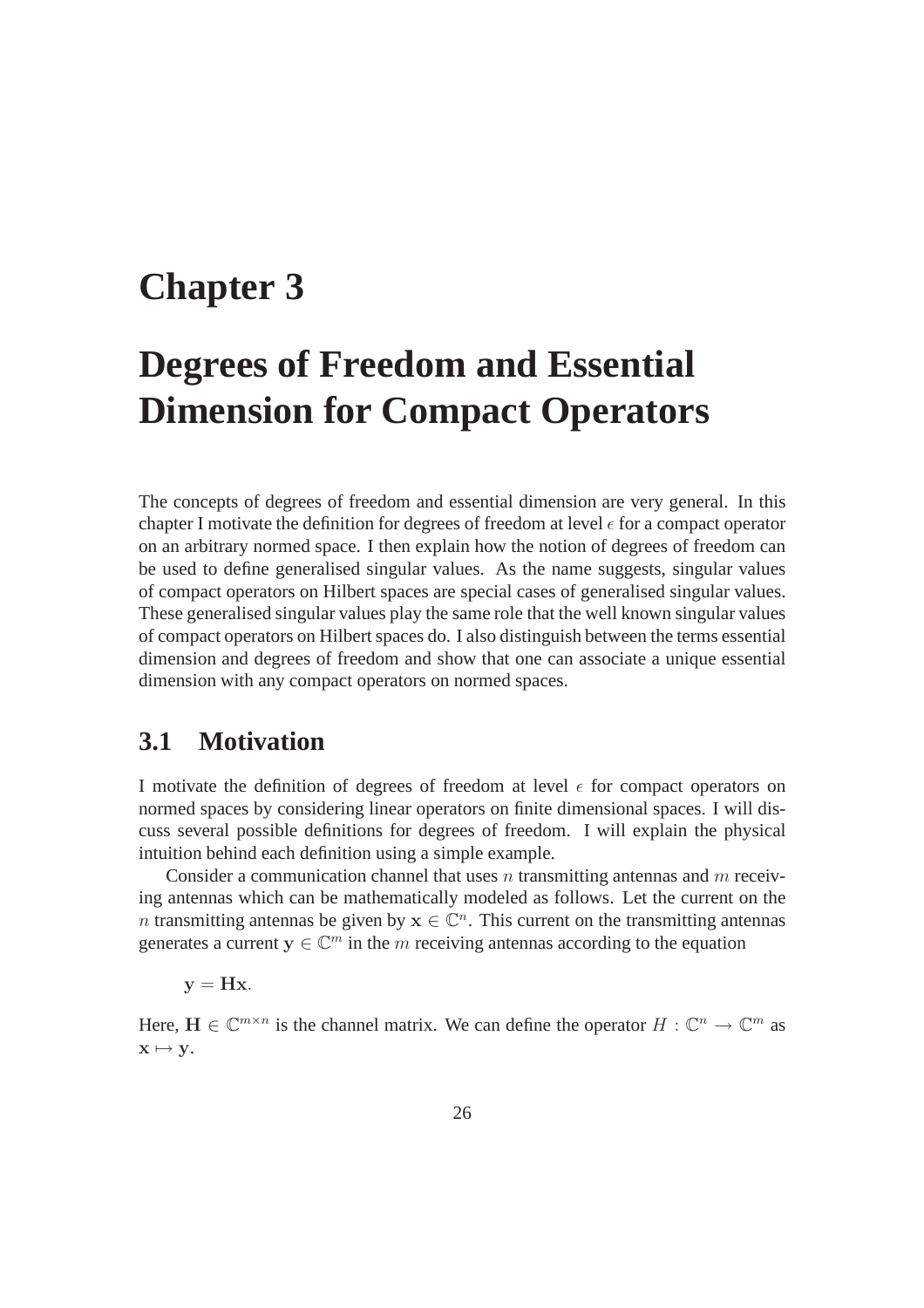Note that  $\bf{v}$  is not assumed to be the current on the receiving antenna but is the current generated by the transmitting antenna in the receiving antenna. To complete the model let the current on the receiving antenna be given by

$$
\mathbf{y}_r = \mathbf{Hx} + \mathbf{n}.
$$

Here n is the additive noise present at the receiver. The fundamental problem in communication is to determine the signal x that was transmitted given that some signal  $y_r$ was received. Generally this problem is ill-conditioned.

Firstly, H need not be injective. Therefore, there might exist a  $y \in H\mathbb{C}^n$  and  $\mathbf{x}_1, \mathbf{x}_2 \in \mathbb{C}^n$  such that  $\mathbf{x}_1 \neq \mathbf{x}_2$  and

$$
H\mathbf{x}_1 = H\mathbf{x}_2 = \mathbf{y}.
$$

Even if  $H$  is injective the problem could be ill-conditioned owing to the presence of noise. Suppose the noise in the receiver can be modeled as follows:

$$
\text{Prob}(\mathbf{n}) = \begin{cases} \frac{1}{N(\epsilon)} & |\mathbf{n}| \le \epsilon, \\ 0 & |\mathbf{n}| > \epsilon. \end{cases}
$$

Here,  $\epsilon > 0$  is some constant and  $N(\epsilon)$  is a normalisation constant. So, if y is the received signal then we can only tell for certain that the transmitted signal  $x$  is in the set  $H^{-1}(\overline{B}_{\epsilon,\mathbb{C}^m}(\mathbf{y}) \cap H\mathbb{C}^n)$ . Here,  $\overline{B}_{\epsilon,\mathbb{C}^m}(\mathbf{y})$  is the closed ball of radius  $\epsilon$  centered at y. Therefore, the noise in the receiver fundamentally determines whether or not one can calculate the transmitted signal given the received signal.

It is possible to overcome the above problem by using the following method. For all sets  $Q\subset\mathbb{C}^m$  let  $\overline{B}_{\epsilon,\mathbb{C}^m}(Q)=\cup_{\mathbf{y}\in Q}\overline{B}_{\epsilon,\mathbb{C}^m}(\mathbf{y}).$  Also, let the set  $S\subset\mathbb{C}^n$  be such that

$$
\forall \mathbf{y} \in \overline{B}_{\epsilon, \mathbb{C}^m}(HS): H^{-1}(\overline{B}_{\epsilon, \mathbb{C}^m}(\mathbf{y}) \cap HS) \cap S \text{ contains exactly one element. } (3.1)
$$

If we ensure that the transmitted signal is an element of  $S$ , then for each received signal, one can uniquely determine the transmitted signal. Generally, there will exist sets that satisfy the above condition and have infinitely many elements.

However, along with non-zero receiver noise, in most physical channels only a finite amount of power  $P > 0$  is available for transmission. That is,

$$
|\mathbf{x}| \leq P.
$$

Without loss of generality, we can assume that  $P = 1$  because if the available power is different from 1, then we can always scale  $\epsilon$  accordingly. This leads us to

**Possible Definition for Degrees of Freedom 1.** *Suppose*  $H : \mathbb{C}^n \to \mathbb{C}^m$  *is a linear operator and let*  $\epsilon > 0$ *. Then the number of degrees of freedom at level-* $\epsilon$  *is the largest*  $n$ umber  $N$  such that there exists a set  $S \subset \overline{B}_{1,\mathbb C^n}(0) \subset \mathbb C^n$  with  $N$  elements that satisfies *property* (3.1)*.*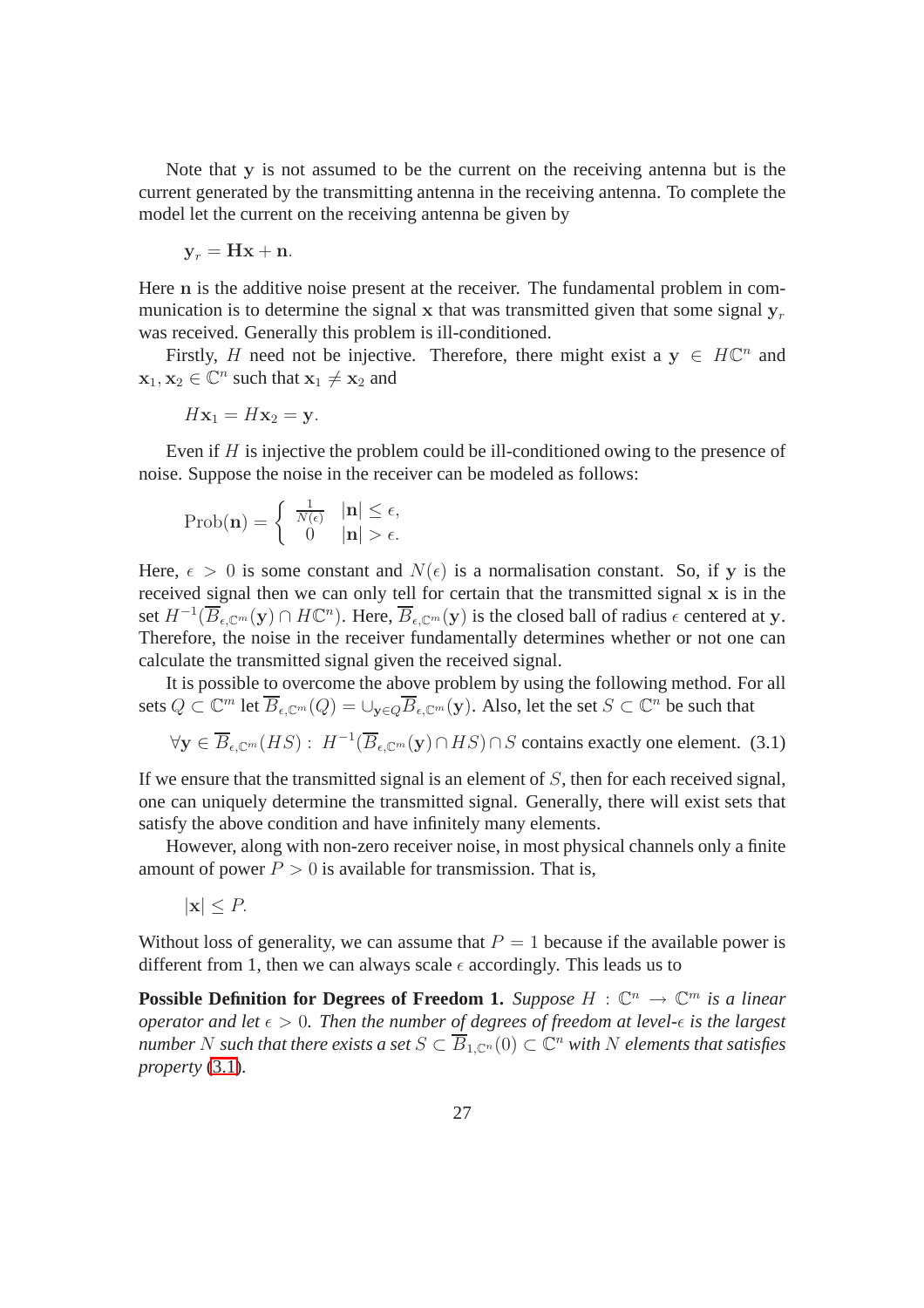One can think of the number of degrees of freedom as the maximal number of different signals that a transmitter can send so that, even in the presence of noise and a power constraint on the transmitted signal, the receiver can decode the received signal to accurately determine the transmitted signal.

An alternative way of defining the degrees of freedom is in terms of finite  $\epsilon$ -nets<sup>[1](#page-36-0)</sup>. If y and y' are two received signals then I will call the signals y and y' physically indistinguishable at level- $\epsilon$  if  $|y-y'| \leq \epsilon$  (see eg. [25]). The intuition behind calling two such functions physically indistinguishable is fairly obvious. If the distance between the vectors y and y' is less than  $\epsilon$ , the noise at the receiver can make y look like y' so a real physical receiver cannot tell the difference between y and y'. Also we will call a set S physically indistinguishable from a set S' at level- $\epsilon$  if for all  $x \in S$  there exists an  $\mathbf{x}' \in S'$  such that  $|\mathbf{x} - \mathbf{x}'| \leq \epsilon$ . That is, S' is an  $\epsilon$ -net for S.

The notion of physical indistinguishability can be used to define the degrees of freedom because the set  $H\overline{B}_{1,\mathbb{C}^n}(0)$  is physically indistinguishable from some set with a finite number of elements. To see this note that  $H\overline{B}_{1,\mathbb{C}^n}(0)$  is a bounded subset of a finite dimensional space and is therefore totally bounded. It therefore has a finite  $\epsilon$ -net.

**Possible Definition for Degrees of Freedom 2.** *Suppose*  $H : \mathbb{C}^n \to \mathbb{C}^m$  *is a linear operator and let*  $\epsilon > 0$  *be given. Then the number of degrees of freedom at level-* $\epsilon$  *of* H *is the smallest number* N *such that*  $H\overline{B}_{1,\mathbb{C}^n}(0)$  *has an*  $\epsilon$ *-net with* N *elements.* 

One can think of the degrees of freedom  $N$  as the minimum number of vectors  $\mathbf{x}_1,\ldots,\mathbf{x}_N\in\mathbb{C}^n$  so that for all possible transmitter functions  $\mathbf{x}\in\overline{B}_{1,\mathbb{C}^n}(0)$ , there exists some  $x_i, 1 \le i \le N$  such that  $Hx$  and  $Hx_i$  are physically indistinguishable at the receiver.

The following example will make the two definitions clearer.

**Example 3.1.** *Let*  $m = n = 2$ ,  $P = 1$ ,  $\epsilon = 0.25$  *and* 

$$
\mathbf{H} = \left[ \begin{array}{cc} 1 & 0 \\ 0 & 2 \end{array} \right]
$$

*Now suppose that*  $N_1$  *and*  $N_2$  *are respectively the degrees of freedom of* **H** *if degrees of freedom are defined as in the possible definitions 1 and 2*

*The set*  $S = \{(x, y) : x \in \{0, 0.5\}, y \in \{0, 0.25, 0.5\}\}\$  *satisfies* (3.1)*. Therefore, the number of elements of*  $S$ ,  $6$  *is a lower bound for*  $N_1$ *.* 

*The set*  $S_{\epsilon} = \{(x, y) : x = 0.1n, y = 0.1m, n = 1, \ldots, 10 \text{ and } m = 1, \ldots, 20\}$  *is* an  $\epsilon$ -net for  $\mathbf{H}B_{P,\mathbb{C}^2}(0).$  Therefore the number of elements in  $S_\epsilon$ , 200 is an upper bound *for*  $N_2$ *.* 

<span id="page-36-0"></span><sup>&</sup>lt;sup>1</sup>If S is any subset of a metric space then  $S_{\epsilon}$  is an  $\epsilon$ -net for S if for all  $x \in S$ , there exists an  $x_{\epsilon} \in S_{\epsilon}$ such that  $dist(x, x_{\epsilon}) < \epsilon$ .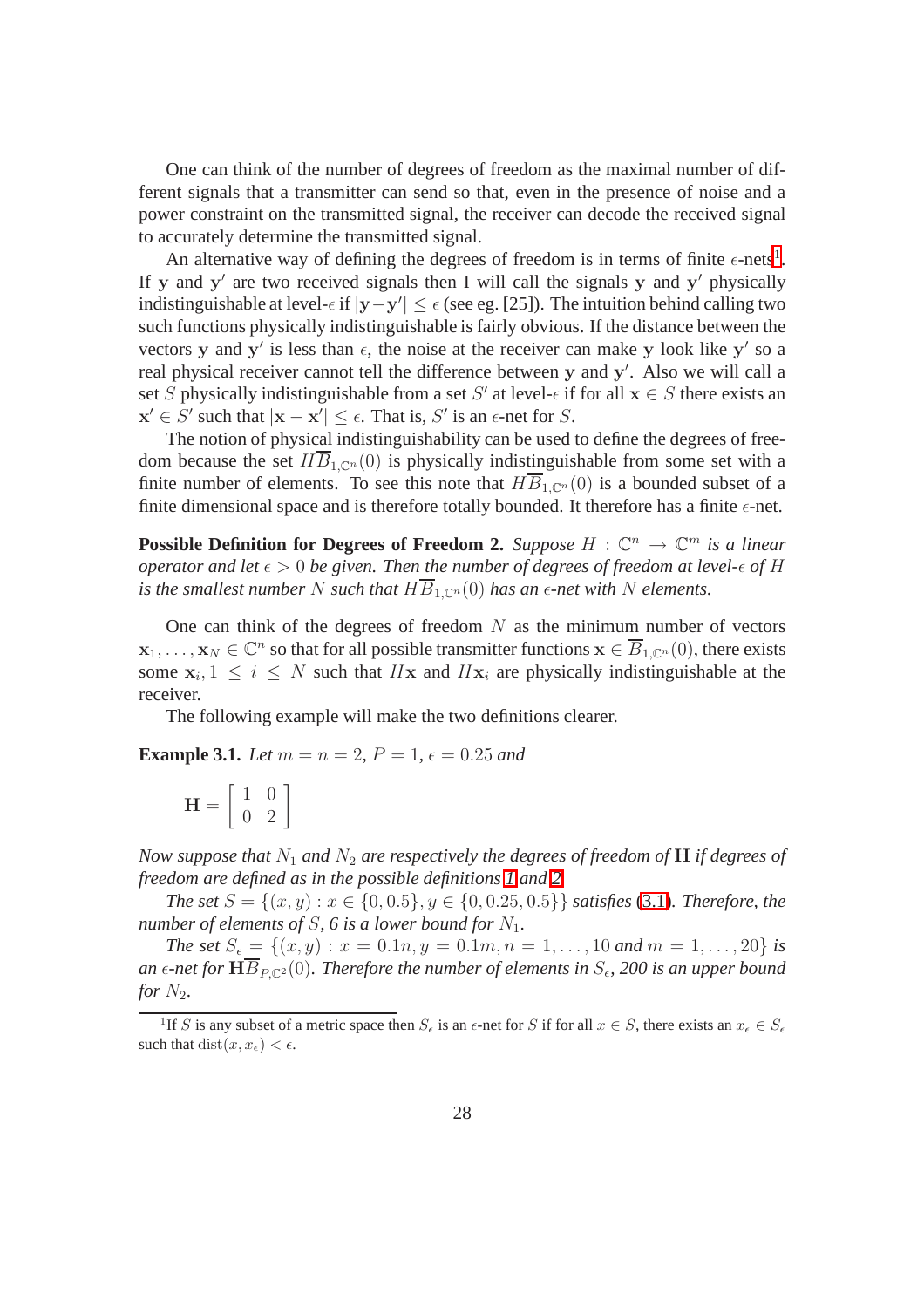The above example illustrates the physical interpretation of the degrees of freedom. But, the problem with using either of these definitions for degrees of freedom is that it is very difficult to calculate the exact number of degrees of freedom. This fact is obvious from the very simple example considered above. This problem is commonly know as the sphere packing problem. Though we cannot easily solve this problem, we can look at the dimensionality of the sphere packing problem. That is, instead of looking at specific subsets S and  $S_{\epsilon}$  of  $\mathbb{C}^n$  and  $\mathbb{C}^m$ , we can look at linear subspaces.

The singular value decomposition theorem tells us that there exists a set of basis functions in  $\mathbb{C}^n$  and  $\mathbb{C}^m$  such that the matrix representation for H in these basis function is diagonal. Let H be such a matrix with the basis functions ordered such that the diagonal elements are in decreasing order. A simple examination of the diagonal matrix proves that $2$ 

- 1. for all  $\epsilon > 0$  there exist a number  $N_1$  and a set of mutually orthogonal vectors,  $\{v_1, \ldots, v_{N_1}\} \subset \mathbb{C}^n$  such that if any vector v is orthogonal to  $v_i, i = 1, \ldots, N_1$ and if  $|v| \leq 1$ , then  $|Hv| < \epsilon$ . For a given  $\epsilon$ , call the smallest number that satisfies the above condition  $N_1(\epsilon)$ . Note that the vectors  $\mathbf{v}_1, \dots, \mathbf{v}_{N_1}$  span the space of all linear combinations of the right singular vectors of  $H$  whose corresponding singular values are greater than  $\epsilon$ .
- 2. for all  $\epsilon > 0$  there exist a number  $N_2$  and a set of linearly independent vectors,  $\{u_1, \ldots, u_{N_2}\} \subset \mathbb{C}^m$  such that for all  $\mathbf{v} \in \overline{B}_{1,\mathbb{C}^n}(0)$ ,

$$
\inf_{a_i} |\mathbf{H} \mathbf{v} - \sum_{i=1}^{N_2} a_i \mathbf{u}_i| < \epsilon.
$$

For a given  $\epsilon$ , call the smallest number that satisfies the above condition  $N_2(\epsilon)$ . Note that the vectors  $\mathbf{u}_1, \dots, \mathbf{u}_{N_1}$  span the space of all linear combinations of the left singular vectors of H whose corresponding singular values are greater than  $\epsilon$ .

A simple examination of the diagonal matrix tells us that both  $N_1(\epsilon)$  and  $N_2(\epsilon)$  are equal to the number of singular values of H that are greater than  $\epsilon$ . This leads us to our definition for degrees of freedom in finite dimensional spaces.

**Definition 3.1.** Let  $H: \mathbb{C}^n \to \mathbb{C}^m$  be a linear operator and let  $\epsilon > 0$  be given. Then the *number of degrees of freedom at level-* $\epsilon$  *for H is the smallest number* N *such that there exists a set of vectors*  $\mathbf{u}_1, \ldots, \mathbf{u}_N \in \mathbb{C}^m$  *such that for all*  $\mathbf{v} \in \overline{B}_{1,\mathbb{C}^n}(0)$ *,* 

$$
\inf_{a_1,\dots,a_N} |H\mathbf{v} - \sum_{i=1}^N a_i \mathbf{u}_i| < \epsilon.
$$

<span id="page-37-0"></span> $2I$  will not go through a detailed proof here because this is just a special case of theorem 3.4.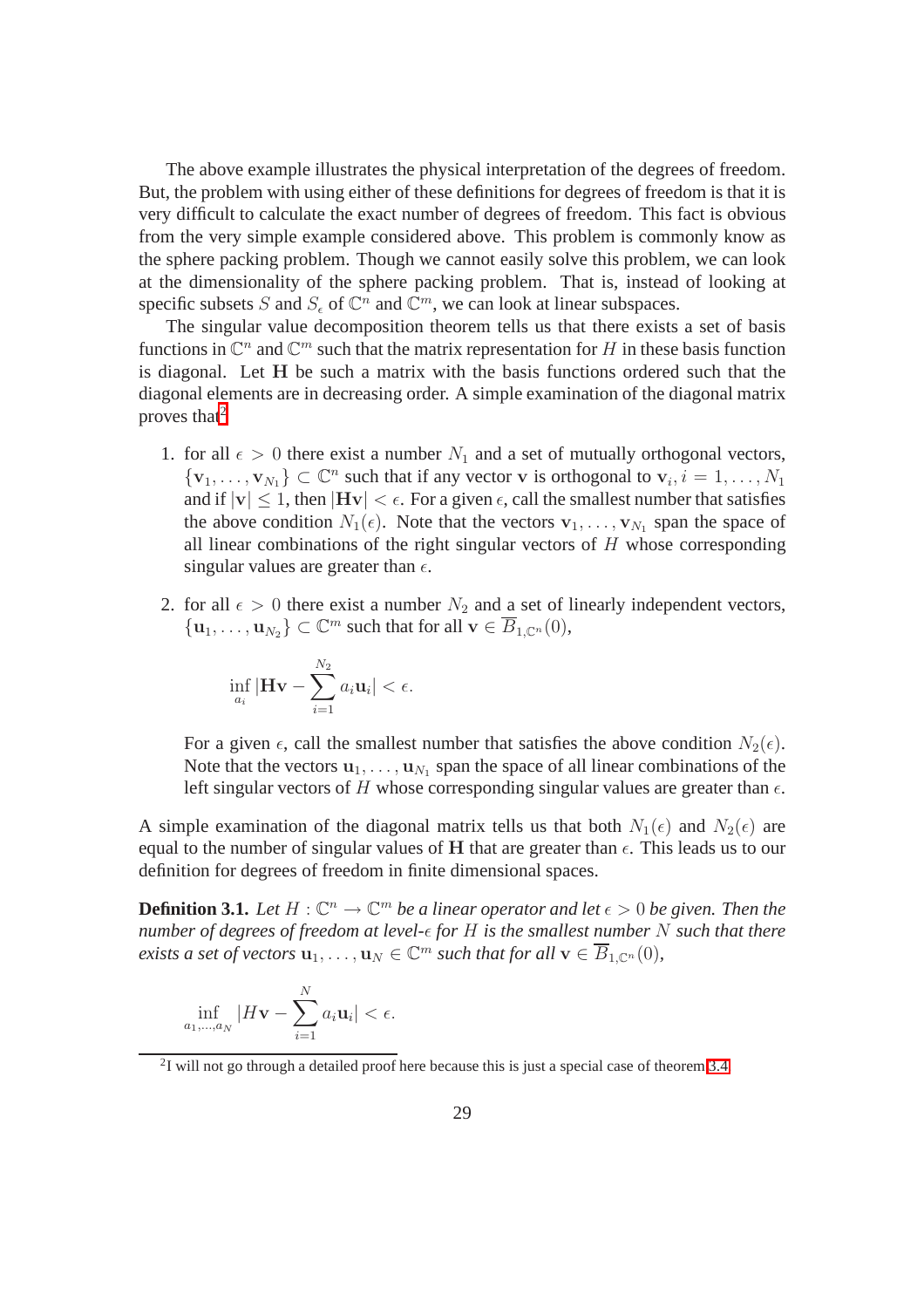This particular characterisation for the number of degrees of freedom is the one that is most easily generalised to compact operators on normed spaces. Moreover, it is fairly straightforward to compute the singular values of matrices and therefore one can calculate the degrees of freedom for a given matrix. The following example illustrates the use of the above definition for degrees of freedom.

**Example [3](#page-38-0).2.** *Let*  $n = 5$ *,*  $m = 4$  *and* <sup>3</sup>

$$
\mathbf{H} = \left[ \begin{array}{cccc} 0.2 & 0.2 & 0.5 & 1.0 & 0.8 \\ 0.8 & 0.6 & 0.9 & 0.2 & 0.1 \\ 0.1 & 0.3 & 0.6 & 0.8 & 0.6 \\ 0.5 & 0.1 & 0.0 & 0.6 & 0.1 \end{array} \right]
$$

*The singular values of* H *are* 4.6, 1.0, 0.30, 0.01 *and* 0*. Therefore the number of degrees of freedom at level-*0.1 *is 3 and the number of degrees of freedom at level-*0.001 *is 4.*

I will look at one final example to show how the ideas in the previous example can be generalised to infinite dimensional function spaces. The main tool used in this example is the singular value decomposition of compact operators in Hilbert Spaces.

**Example 3.3.** *Consider communication using scalar waves in free space using finite volume transmitting and receiving antennas (see example 2.1). Let*  $V, W \subset \mathbb{R}^3$  *be* measurable, compact and  $V\bigcap W=\emptyset$  and  $G:V\times W\to\mathbb{C}$  be defined by

$$
G(\mathbf{x}, \mathbf{y}) = \frac{e^{jk|\mathbf{x} - \mathbf{y}|}}{4\pi|\mathbf{x} - \mathbf{y}|}.
$$

*Then,*

$$
I. \ \Gamma: \mathcal{L}^2(V, \mathbb{C}) \to \mathcal{L}^2(W, \mathbb{C}) \ defined by
$$

$$
(\Gamma \phi)(\mathbf{z}) = \int_{V} G(\mathbf{x}, \mathbf{z}) \phi(\mathbf{x}) d\mathbf{x}
$$

*is compact [46].*

2.  $K: V \times V \rightarrow \mathbb{C}$  *defined by* 

$$
K(\mathbf{x}, \mathbf{y}) = \int_W G^*(\mathbf{x}, \mathbf{z}) G(\mathbf{y}, \mathbf{z}) d\mathbf{z}
$$

*is continuous and Hermitian.*

<span id="page-38-0"></span><sup>&</sup>lt;sup>3</sup>This matrix was generated using the rand function in Matlab.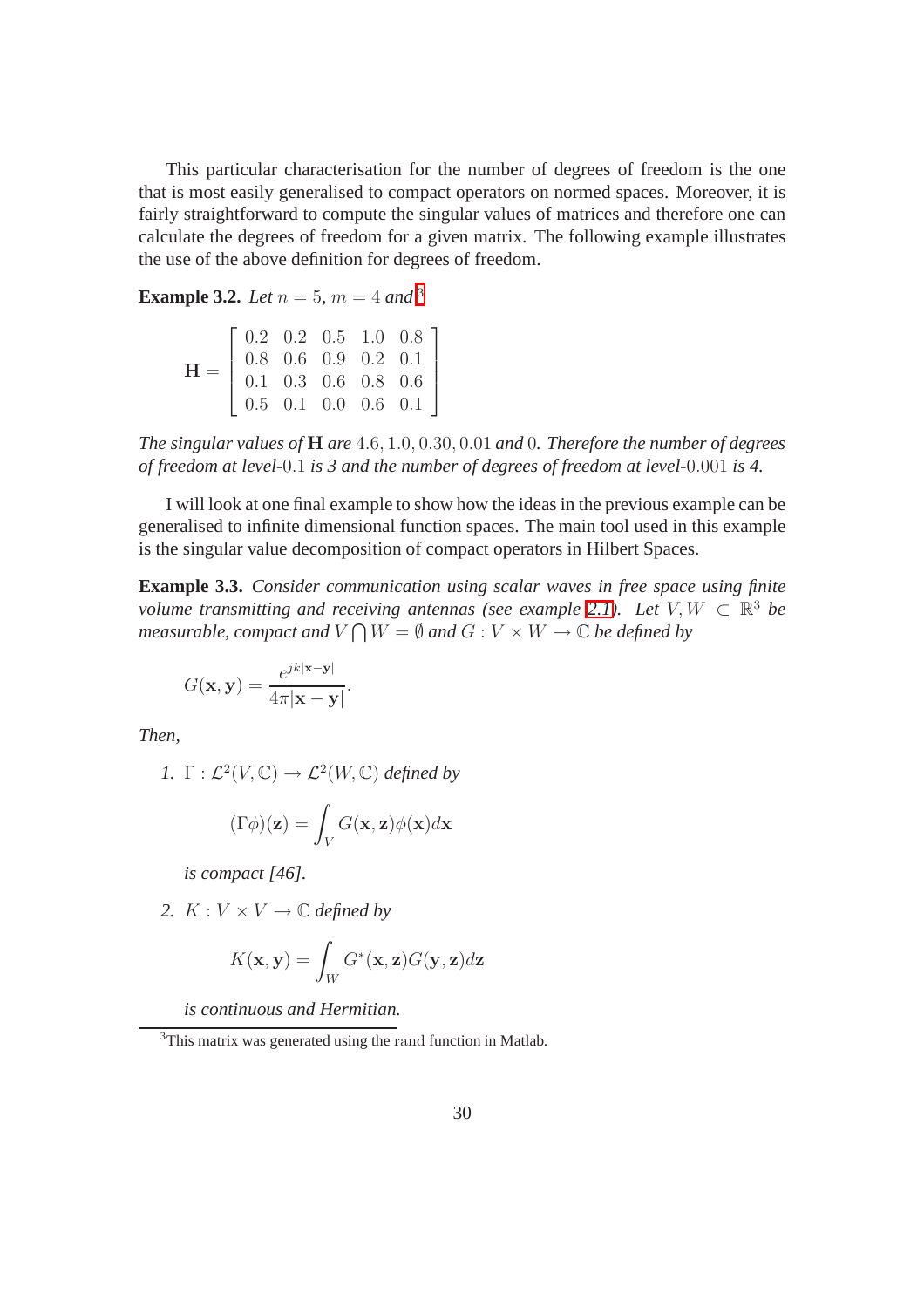3.  $\Psi : \mathcal{L}^2(V, \mathbb{C}) \to \mathcal{L}^2(W, \mathbb{C})$  *defined by* 

$$
(\Psi \phi)(\mathbf{y}) = \int_{V} k(\mathbf{x}, \mathbf{y}) \phi(\mathbf{x}) d\mathbf{x}
$$

*is compact, self-adjoint and non-negative.*

*4. We now have the spectral theorem [47, pp. 261]*

$$
\Psi = \Gamma^* \Gamma
$$
  
= 
$$
\sum_{j=1}^{\infty} \alpha_j^2 \langle \cdot, \phi_j \rangle_{\mathcal{L}^2(V,\mathbb{C})} \phi_j.
$$

*Here,*  $\phi_j$  *are the set of orthonormal eigenfunctions of*  $\Psi$  *that we can get via Gram-Schmidt orthogonalisation and* α<sup>j</sup> *are the singular values of* Γ*. Note that we can have*  $\alpha_i = \alpha_i$  *even if*  $i \neq j$ *.* 

*5. We also have the singular value decomposition (SVD) theorem [47, pp. 261]*

<span id="page-39-0"></span>
$$
\Gamma = \sum_{j} \langle \cdot, \phi_j \rangle_{\mathcal{L}^2(V,\mathbb{C})} (\Gamma \phi_j)
$$
\n(3.2)

6. The eigenvalues  $\{\alpha_j^2\}$  of  $\Psi$  form a countable set with 0 being the only possible *point of accumulation [48, thm 8.3-1].*

*Now suppose*  $\epsilon > 0$  *is some small positive number. Then the number of mutually orthogonal functions*  $\phi \in \mathcal{L}^2(V, \mathbb{C})$  *such that*  $\|\phi\|_{\mathcal{L}^2(V, \mathbb{C})} \leq 1$  *and*  $\|\Gamma\phi\|_{\mathcal{L}^2(W, \mathbb{C})} > \epsilon$  *is finite. To*  $\emph{see this note that if $\phi_i$ is an eigenfunction of $\Psi$ then}$ 

$$
\begin{array}{rcl}\n\|\Gamma \phi_i\|^2_{\mathcal{L}^2(W,\mathbb{C})} &=& \displaystyle\int_W \left\{ \int_V G(\mathbf{x},\mathbf{z}) \phi_i(\mathbf{x}) d\mathbf{x} \right\}^* \int_V G(\mathbf{y},\mathbf{z}) \phi_i(\mathbf{y}) d\mathbf{y} d\mathbf{z} \\
&=& \displaystyle\int_V \phi_i^*(\mathbf{x}) (\Psi \phi_i)(\mathbf{x}) d\mathbf{x} \\
&=& \alpha_i^2.\n\end{array}
$$

*From point* 6 above, we know that if  $\{\lambda_j = \alpha_j^2\}$  is the set of all eigenvalues of  $\Psi$ *then there is a finite subset*  $\{\lambda_{j_i}\}_{i=1}^N$  *of the set of eigenvalues such that*  $\lambda_j > \epsilon$  *if and only if*  $j \in \{j_1, \ldots, j_N\}$ . The set  $\{\phi_{j_1}, \ldots, \phi_{j_N}\}$  has the required property. Now, if  $\phi \in \mathcal{L}^2(V, \mathbb{C})$  with  $\|\phi\|_{\mathcal{L}^2(V,\mathbb{C})} \leq 1$ , then we can write  $\phi = \sum_j a_j \phi_j + \phi_r$ . Here,  $a_j = \langle \phi, \phi_j \rangle_{\mathcal{L}^2(V,\mathbb{C})}$  *and*  $\phi_r$  *is the remainder term. From Parseval's theorem we have* 

$$
\sum_{j} |a_{j}|^{2} + ||\phi_{r}||^{2}_{\mathcal{L}^{2}(V,\mathbb{C})} \leq ||\phi||^{2}_{\mathcal{L}^{2}(V,\mathbb{C})}
$$
  
\$\leq\$ 1.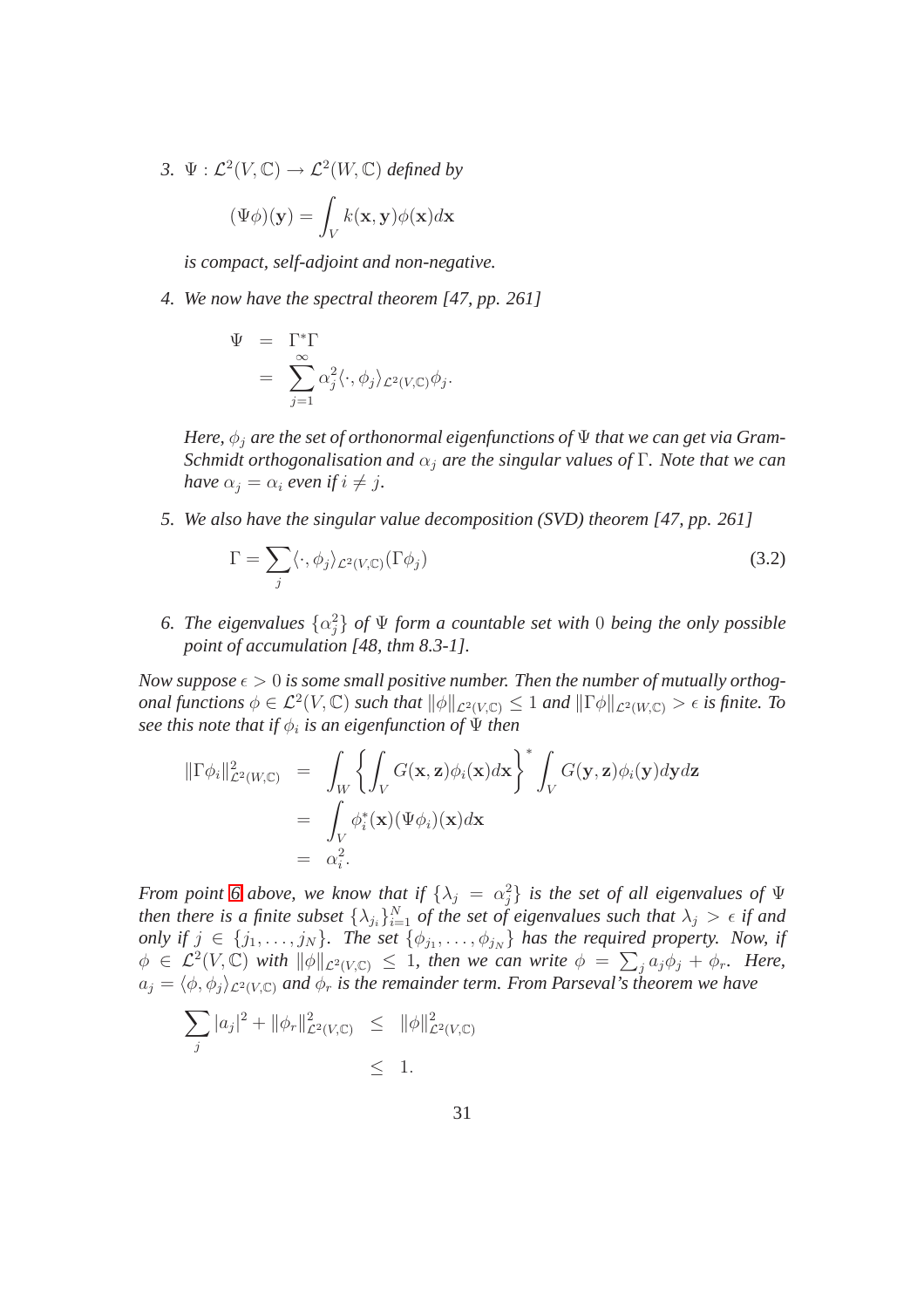*Finally, if*  $\phi \in \mathcal{L}^2(V, \mathbb{C})$  *is orthogonal to all the*  $\phi_{j_i}, i = 1, \ldots, N$ *, the SVD theorem (point [5\)](#page-39-0) gives*

$$
\|\Gamma \phi\|_{\mathcal{L}^2(W,\mathbb{C})}^2 = \sum_j |a_j|^2 \lambda_j
$$
  
= 
$$
\sum_j |a_j|^2 \lambda_j
$$
  

$$
j \neq j_1, \dots, j_N
$$
  

$$
\leq \sum_j \epsilon |a_j|^2
$$
  

$$
j \neq j_1, \dots, j_N
$$
  

$$
\leq \epsilon.
$$

*Equally, for all*  $\epsilon > 0$  *there exists a number* N *and a set of functions*  $\psi_1, \dots, \psi_N$  *such that for all*  $\phi \in \mathcal{L}^2(V, \mathbb{C}), ||\phi||_{\mathcal{L}^2(V, \mathbb{C})} \leq 1$ 

$$
\inf_{a_1,\dots,a_N} \|\Gamma \phi - \sum_{i=1}^N a_i \psi_i\|_{\mathcal{L}^2(W,\mathbb{C})} \le \epsilon
$$

*The proof follows from choosing*  $\psi_i = \Gamma \phi_{ji}$ *.* 

The singular value decomposition theorem was used in the previous example to prove the required result. However, the compactness of the operator  $\Gamma$  is essential to ensure that the eigenvalues of Γ <sup>∗</sup>Γ form a countable set with zero being the only possible point of accumulation. This leads us to the idea that the compactness of  $\Gamma$  is sufficient to ensure that we can generalise the notion of degrees of freedom to compact operators in normed spaces. In fact, the definition for degrees of freedom can then be used to define singular values for compact operators on arbitrary normed spaces. This will be extremely useful in numerically calculating the degrees of freedom for compact operators.

### **3.2 Degrees of Freedom for Compact Operators**

In this section I show how the definition of degrees of freedom in finite dimensional spaces can be generalised to compact operators on arbitrary normed spaces. The following theorem shows that it makes sense to talk about the number of degrees of freedom for compact operators.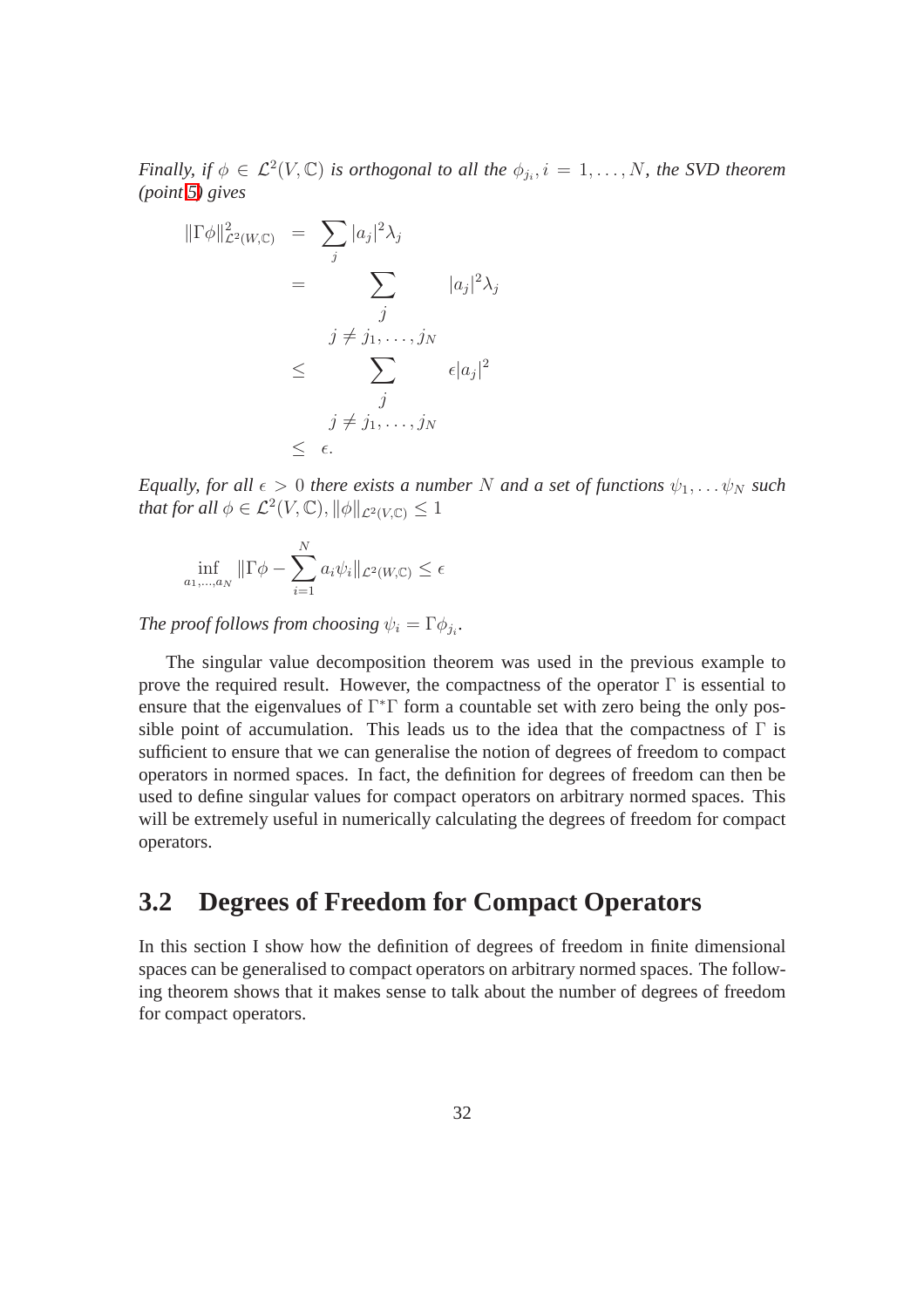**Theorem 3.1.** *Suppose* X and Y are normed spaces with norms  $\|\cdot\|_X$  and  $\|\cdot\|_Y$ *respectively and*  $T : X \to Y$  *is a compact operator. Then for all*  $\epsilon > 0$  *there exists*  $N \in \mathbb{Z}_0^+$  and  $\{\psi_i\}_{i=1}^N \subset Y$  such that

$$
\inf_{a_1,\dots,a_N} \|Tx - \sum_{i=1}^N a_i \psi_i\|_Y \le \epsilon \,\forall x \in \overline{B}_{1,X}(0)
$$
\n(3.3)

*Proof.* The proof is by contradiction. Let  $\epsilon > 0$  be given. Suppose no such N exists. Let  $x_1 \in \overline{B}_{1,X}(0)$  be any vector. Choose  $\psi_1 = Tx_1$ . Then,

$$
\inf_{a_1} \|Tx_1 - \sum_{i=1}^1 a_i \psi_i\|_Y = 0 \le \epsilon.
$$

Suppose that  $\{\psi_1, \ldots, \psi_N\}$  and  $\{x_1, \ldots, x_N\}$  have been chosen. Then, by our assumption, there exists an  $x_{N+1} \in \overline{B}_{1,X}(0)$  such that

$$
\inf_{a_1,\dots,a_N} \|Tx_{N+1} - \sum_{i=1}^N a_i \psi_i\|_Y > \epsilon.
$$
\n(3.4)

Choose,  $\psi_{N+1} = Tx_{N+1}$ . Also, if  $M \leq N$ , by choosing  $a_i = 0$  if  $i \leq N$ ,  $i \neq M$  and  $a_i = 1$ ,  $i = M$  in the inequality (3.4), we have

$$
||Tx_{N+1} - Tx_M||_Y > \epsilon.
$$

Therefore, using the Cauchy criterion, the sequence  ${Tx_n}_{n=1}^{\infty}$  chosen by induction cannot have a convergent subsequence. This is the required contradiction because  $\{x_n\}_{n=1}^{\infty}$ is a bounded sequence and  $T$  is compact.

So we can use the following definition for the number of degrees of freedom at level- $\epsilon$  for compact operators on normed spaces.

**Definition 3.2** (Number of degrees of freedom at level- $\epsilon$ ). *Suppose* X and Y are normed *spaces with norms*  $\|\cdot\|_X$  *and*  $\|\cdot\|_Y$  *respectively and*  $T : X \to Y$  *is a compact operator.* Then the number of degrees of freedom at level- $\epsilon$  is the smallest  $N \in \mathbb{Z}^+$  such that there *exists a set of vectors*  $\{\psi_1, \ldots, \psi_N\} \subset Y$  *such that* 

$$
\inf_{a_1,\dots,a_N} \|Tx - \sum_{i=1}^N a_i \psi_i\|_Y \le \epsilon \,\forall x \in \overline{B}_{1,X}(0).
$$

This definition is a descriptive one and can not be used to calculate the number of degrees of freedom for a given compact operator. In the finite dimensional case we can calculate the degrees of freedom by calculating the singular values. However, as far as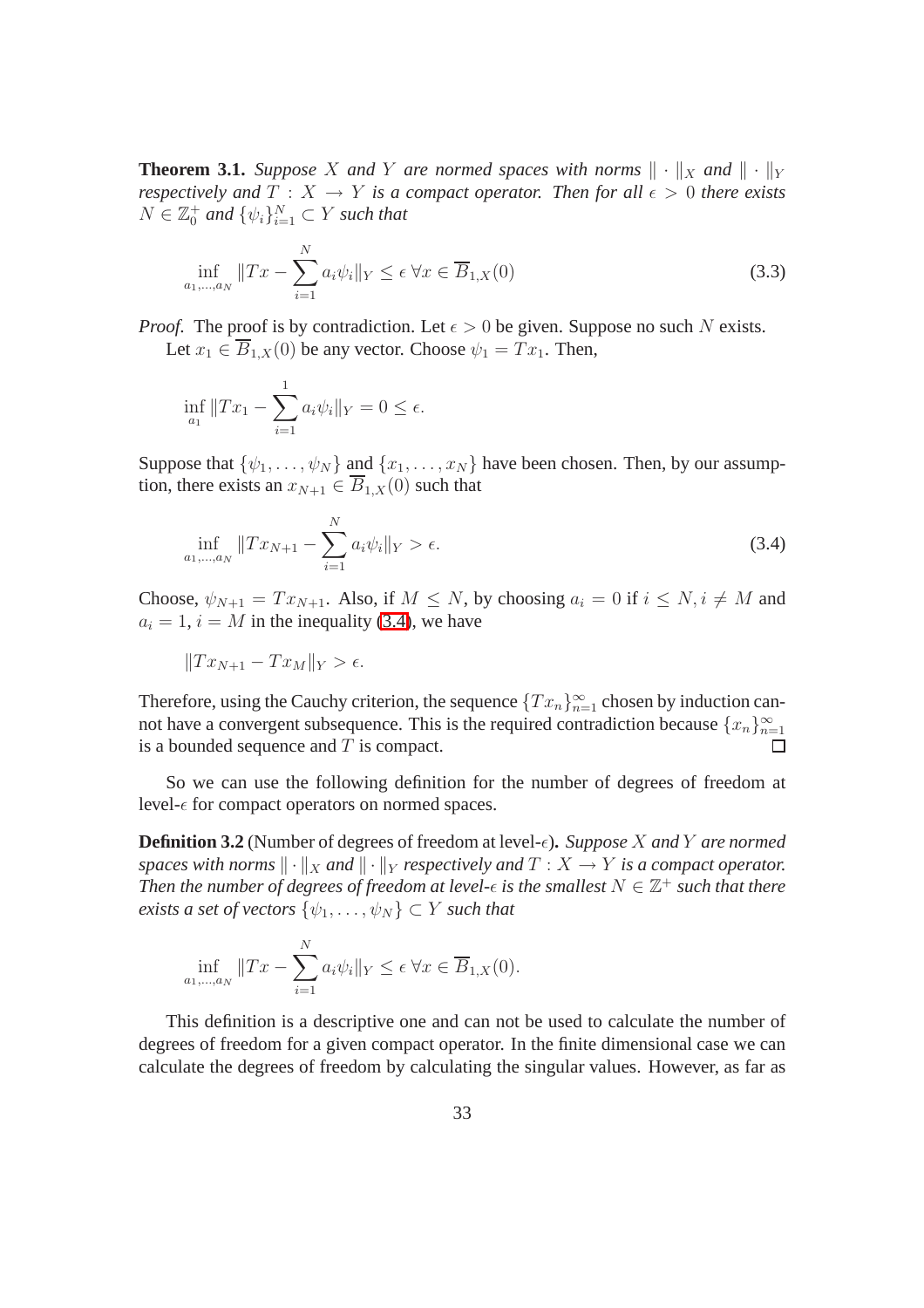I am aware, there is no known description of singular values for compact operators on arbitrary normed spaces. In the following I will give a novel definition for generalised singular values of compact operators<sup>[4](#page-42-0)</sup>. In fact we use the degrees of freedom to define singular values.

I will first establish some very simple properties of degrees of freedom at level- $\epsilon$  of compact operators.

**Theorem 3.2.** *Suppose* X *and* Y *are normed spaces with norms*  $\|\cdot\|_X$  *and*  $\|\cdot\|_Y$ *respectively and*  $T : X \to Y$  *is a compact operator. Let*  $\mathcal{N}(\epsilon)$  *denote the number of degrees of freedom* T *at level-*ǫ*. Then*

- *1. There exists an*  $\epsilon_0 \le ||T|| < \infty$  *such that for all*  $\epsilon > \epsilon_0$ ,  $\mathcal{N}(\epsilon) = 0$ .
- <span id="page-42-1"></span>*2.*  $\mathcal{N}(\epsilon)$  *is a non-increasing function of*  $\epsilon$ *.*
- *3. In any finite interval,*  $(\epsilon_1, \epsilon_2) \subset \mathbb{R}$ *, with*  $\epsilon_2 > \epsilon_1 > 0$ *,*  $\mathcal{N}(\epsilon)$  *has only finitely many discontinuities (different values).*
- *4. Unless* T *is identically zero, there exists an*  $\epsilon_0$  *such that for all*  $\epsilon < \epsilon_0$ ,  $\mathcal{N}(\epsilon) \geq 1$ *.*
- *Proof.* 1. Because T is compact, it is bounded and therefore  $||T|| < \infty$ . Suppose  $\epsilon > ||T||$  then from the definition of  $||T||$ , if  $\phi \in X$  and  $||\phi||_X \leq 1$ , then  $||T\phi|| \leq$  $||T|| < \epsilon$ . Therefore  $\mathcal{N}(\epsilon) = 0$ .
	- 2. Suppose  $\epsilon_1 < \epsilon_2$ . Then there exist functions  $\psi_1, \ldots, \psi_{\mathcal{N}(\epsilon_1)}$  such that for all  $\phi \in$  $B_{1,X}(0),$

$$
\inf_{a_1,\dots,a_{\mathcal{N}(\epsilon_1)}} \|T\phi - \sum_{i=1}^{\mathcal{N}(\epsilon_1)} a_i \psi_i\|_Y < \epsilon_1 < \epsilon_2
$$

Therefore  $\mathcal{N}(\epsilon_2) \leq \mathcal{N}(\epsilon_1)$  from the definition of degrees of freedom at level- $\epsilon$ .

- 3. This follows from part [2](#page-42-1) and the definition of degrees of freedom at level- $\epsilon$ .
- 4. Because  $||T|| > 0$ , there exists a function  $\phi \in X$ ,  $||\phi||_X \leq 1$  such that  $||T\phi||_Y > 0$ . Then for all  $\epsilon < ||T\phi||$ ,  $\mathcal{N}(\epsilon) > 1$ .

 $\Box$ 

The following examples show that as  $\epsilon$  goes to zero,  $\mathcal{N}(\epsilon)$  can both be bounded or go to infinity.

<span id="page-42-0"></span><sup>&</sup>lt;sup>4</sup>In chapter 4 I will explain how one can use numerical methods to calculate these singular values.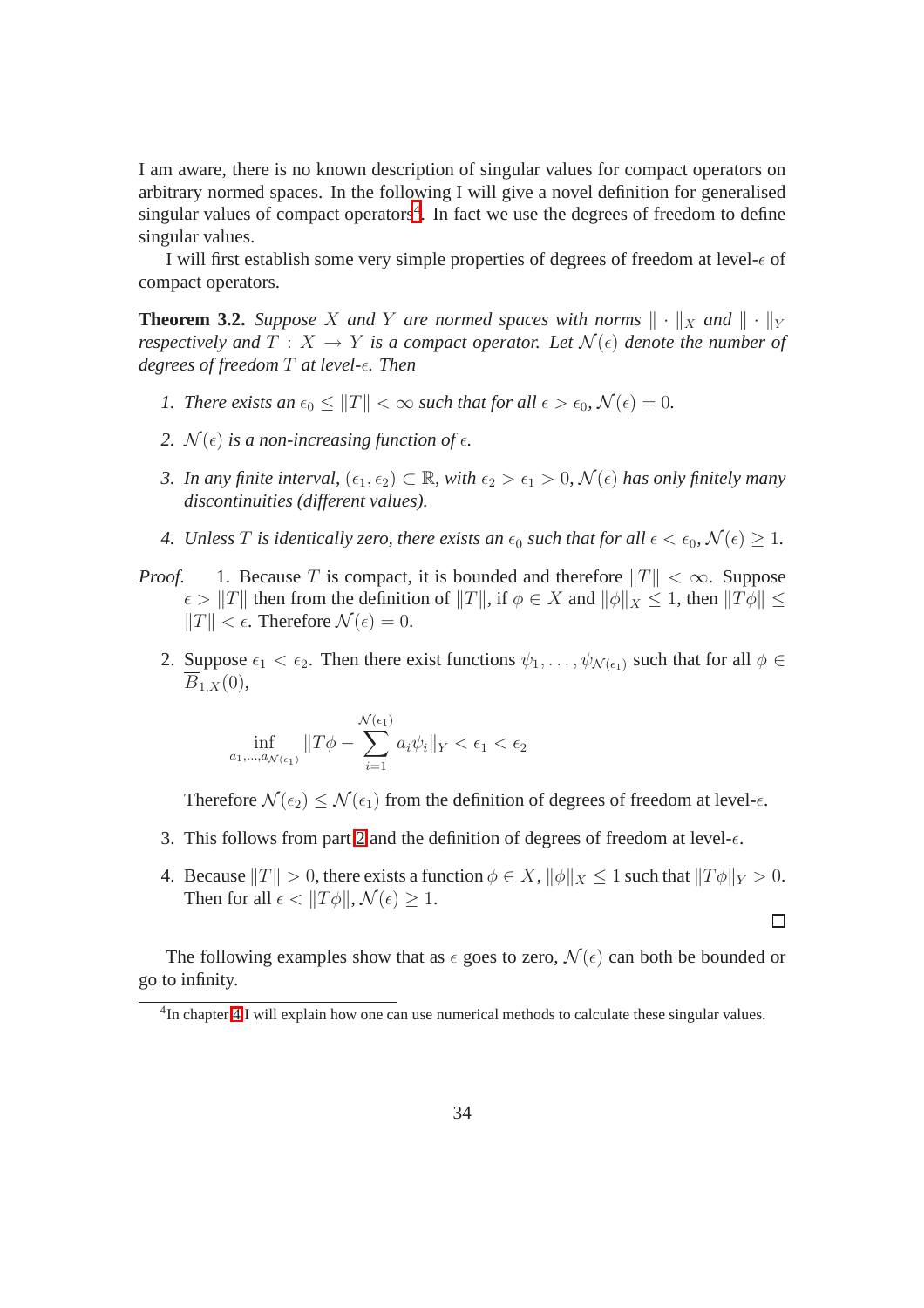**Example 3.4.** Let  $l^1$  be the Banach space of all real-valued sequences with finite  $l^1$ norm and let  $(e_1,e_2,\ldots)$  be the standard Schauder basis for l<sup>1</sup>. Then define the operator  $T: l<sup>1</sup> \to l<sup>1</sup>$  as  $e_n \mapsto e_1 \forall n$ . This operator is compact.

*To see this let*  $x_n = \sum_{i=1}^{\infty} \alpha_{in} e_i$ ,  $n = 1, 2, \ldots$  *be a sequence in the unit ball in*  $l^1$ *. Then*

$$
\sum_{i=1}^{\infty} |\alpha_{in}| \le 1.
$$

*So*

$$
Tx_n = \left[\sum_{i=1}^{\infty} \alpha_{in}\right] e_1
$$

*is well defined and bounded. Because the dimension of the range of* T *is one, it is compact [48] and for all*  $\epsilon > 0$  *the*  $\mathcal{N}(\epsilon) < 1$ *.* 

<span id="page-43-0"></span>**Example 3.5.** Let  $l^1$  and  $(e_1, e_2, \ldots)$  be as defined in the previous example. Define  $T: l^1 \to l^1$  as  $e_n \mapsto \frac{1}{n}e_n$   $\forall n$ . It is fairly trivial to show that  $T$  is compact and also that  $\lim_{\epsilon \to 0} \mathcal{N}(\epsilon) = \infty$ .

Figure 3.1 shows a typical example of degrees of freedom at level- $\epsilon$  for some compact operator that satisfies all the properties in the above theorem. We identify the discontinuities in the number of degrees of freedom of T at level- $\epsilon$  with the singular values of T.

**Definition 3.3** (Generalised Singular Values)**.** *Suppose* X *and* Y *are normed spaces and*  $T: X \to Y$  is a compact operator. Let  $\mathcal{N}(\epsilon)$  denote the number of degrees of freedom *of* T at level  $\epsilon$ . Then  $\epsilon_m$  is the  $m^{th}$  generalised singular value of T if

$$
\sup_{\epsilon > \epsilon_m} \mathcal{N}(\epsilon) = m - 1 \quad and
$$
  

$$
\inf_{\epsilon < \epsilon_m} \mathcal{N}(\epsilon) = M \ge m.
$$

*Further, if*  $m < M$  *then for all*  $m < n \leq M$ ,  $\epsilon_n := \epsilon_m$  *is the n*<sup>th</sup> generalised singular *value of* T*.*

Note that we used the behavior of degrees of freedom to identify the generalised singular values. Let the degrees of freedom of the operator  $\Gamma$  be as shown in figure 3.1. Then the generalised singular values,  $\epsilon_m$ , of  $\Gamma$  identify the jumps in the degrees of freedom. So,  $\epsilon_1 = 0.9, \epsilon_2 = \epsilon_3 = \epsilon_4 = 0.8, \epsilon_5 = 0.6 \ldots$ 

The intuition behind the definition for generalised singular values needs further clarification. In the finite dimensional case, if  $\epsilon_p$  is the  $p^{th}$  singular value of some operator  $\Gamma: \mathbb{C}^n \to \mathbb{C}^m$ , then there exist corresponding left and right singular functions  $v_p \in \mathbb{C}^n$ and  $u_p \in \mathbb{C}^m$  such that  $v_p$  is of unit norm,  $\Gamma v_p = u_p$  and the norm of  $u_p$  is  $\epsilon_p$ . This is not necessarily true for arbitrary compact operators on normed spaces as the following example proves.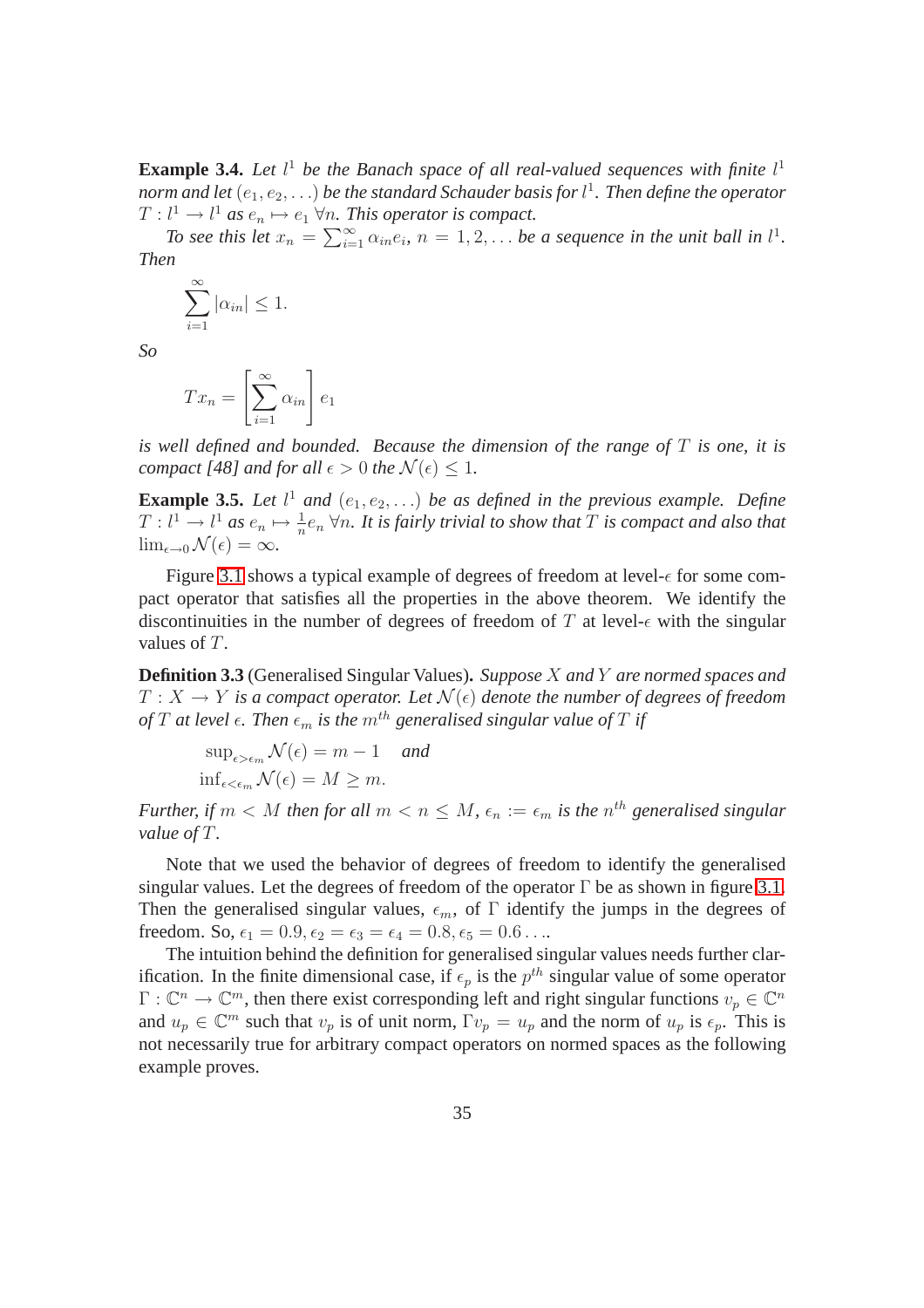

Figure 3.1: Degrees of Freedom of a Compact Operator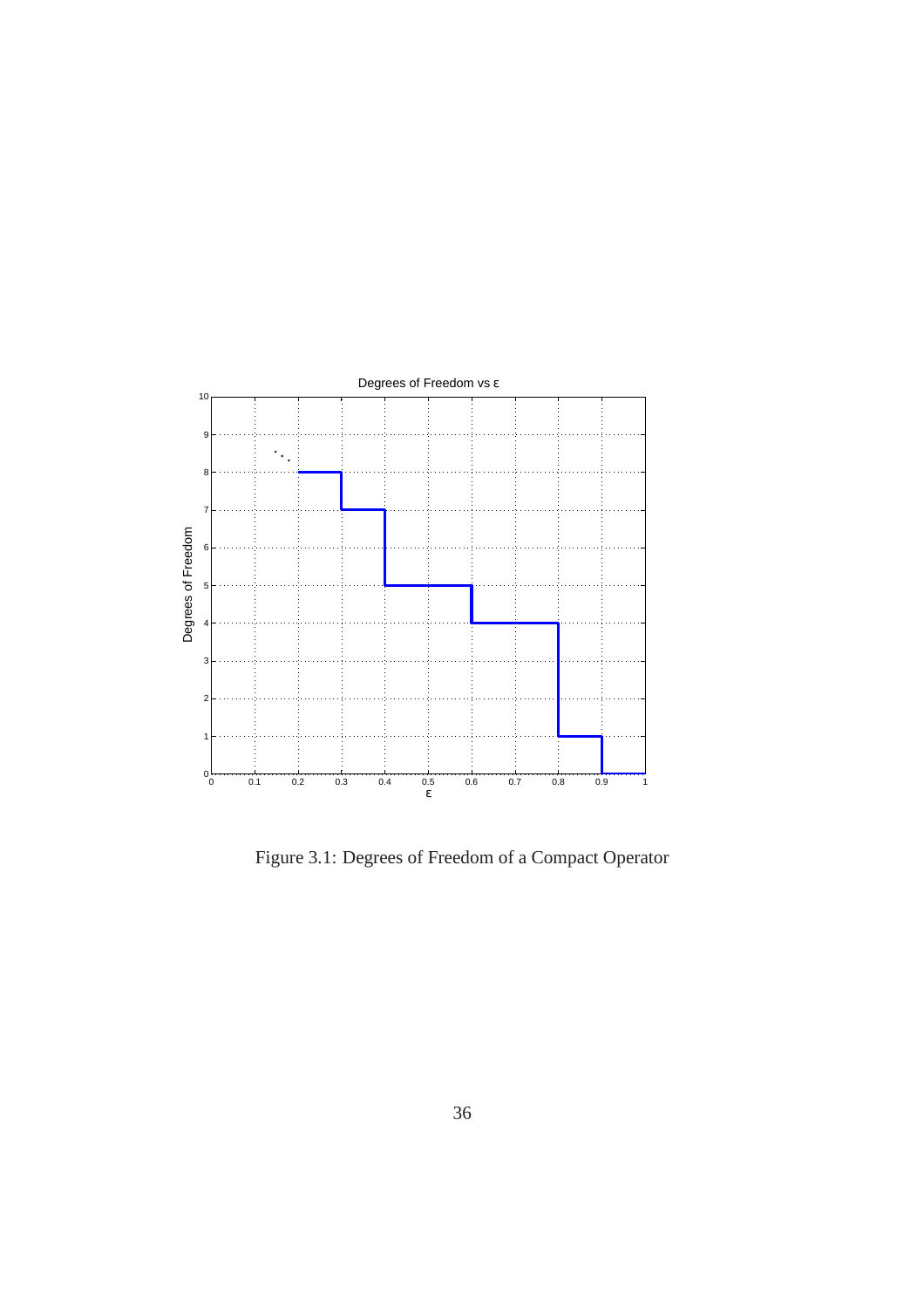**Example 3.6.** *Let* l <sup>1</sup> *be the sequence space of real numbers with the standard Schauder basis*  $(e_1, e_2, \ldots)$ *. Define the operator*  $\Gamma : l^1 \to l^1$  *as*  $\Gamma e_n = (1 - \frac{1}{n})$  $rac{1}{n}$ ) $e_1$   $\forall n$ . *Then* Γ *is bounded and because the range of* Γ *is finite dimensional it is compact. Also, the number of degrees of freedom of*  $\Gamma$  *at level-* $\epsilon$  *is* 

$$
\mathcal{N}(\epsilon) = \begin{cases} 0 & \text{if } \epsilon \ge 1, \\ 1 & \text{if } \epsilon < 1. \end{cases}
$$

*So*  $\epsilon_1 = 1$ *. However, for any vector* **u** *in the unit ball in*  $l^1$ *,*  $\|\Gamma u\|_{l^1} < 1$ *.* 

The above example motivates the following theorem which explains the intuition behind the definition of generalised singular values.

**Theorem 3.3.** *Suppose* X *and* Y *are normed spaces with norms*  $\|\cdot\|_X$  *and*  $\|\cdot\|_Y$ *respectively and*  $\Gamma: X \to Y$  *is a compact operator. Let*  $\epsilon_m$  *be a singular value of the operator* Γ*. Then for all*  $\theta > 0$ *, there exists a function*  $\psi \in \overline{B}_{1,X}(0)$  *such that* 

$$
\epsilon_m + \theta \geq \|\Gamma\psi\|_Y \geq \epsilon_m - \theta.
$$

*Proof.* The proof is by contradiction. Assume that there exists a  $\theta > 0$  such that for all  $\psi \in X$ , if  $\|\psi\|_X = 1$  then  $\|\Gamma \psi\|_Y \notin [\epsilon_m - \theta, \epsilon_m + \theta]$ . Let  $\mathcal{N}(\epsilon)$  denote the number of degrees of freedom at level  $\epsilon$  of the operator Γ. From the definition of degrees of freedom at level- $\epsilon$  we have

$$
\mathcal{N}(\epsilon_m + \theta) \leq m - 1,\tag{3.5}
$$

$$
\mathcal{N}(\epsilon_m - \theta) \geq m. \tag{3.6}
$$

So there exist functions  $\phi_1, \ldots, \phi_{m-1}$  such that for all  $\psi \in \overline{B}_{1,X}(0)$ 

$$
\inf_{a_1,\dots,a_{m-1}} \|\Gamma \psi - \sum_{i=1}^{m-1} a_i \phi_i\| \le \epsilon_m + \theta.
$$

Because for all  $\psi \in X$ , if  $\|\psi\|_X = 1$  then  $\|\Gamma \psi\|_Y \notin [\epsilon_m - \theta, \epsilon_m + \theta],$ 

$$
\inf_{a_1, ..., a_{m-1}} \|\Gamma \psi - \sum_{i=1}^{m-1} a_i \phi_i\| \le \epsilon_m - \theta.
$$

if  $\|\psi\|_X = 1$ . So  $\mathcal{N}(\epsilon_m - \theta) \leq m - 1$ . This contradicts equation (3.6). Therefore there exists a  $\psi \in \overline{B}_{1}$   $\chi(0)$  that satisfies the conditions of the theorem. exists a  $\psi \in \overline{B}_{1,X}(0)$  that satisfies the conditions of the theorem.

The above theorem shows how the generalised singular values are related to the traditionally accepted notion of singular values of compact operators on Hilbert spaces. However, we still need to prove that in the special case of Hilbert spaces, the new definition for generalised singular values agrees with the traditionally accepted definition.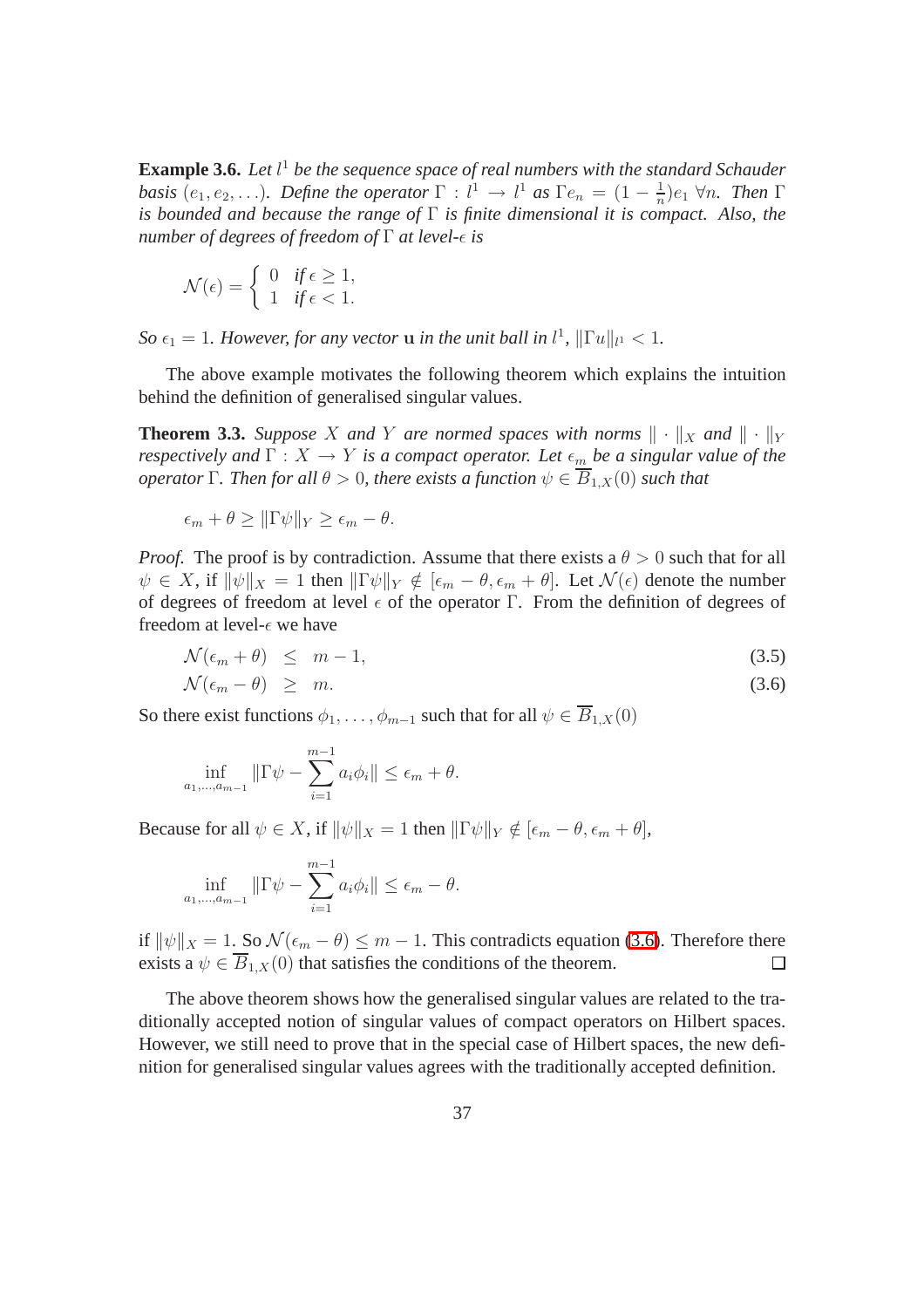Recall that if  $H_1$  and  $H_2$  are Hilbert spaces with inner products  $\langle \cdot, \cdot \rangle_{H_1}$  and  $\langle \cdot, \cdot \rangle_{H_1}$ respectively and if  $T : \mathcal{H}_1 \to \mathcal{H}_2$  is a compact operator then the Hilbert adjoint operator for T is defined as the operator  $T^* : \mathcal{H}_2 \to \mathcal{H}_1$  that satisfies [48, Sec. 3.9]

$$
\langle Tx, y \rangle_{\mathcal{H}_2} = \langle x, T^*y \rangle_{\mathcal{H}_1} \,\forall x \in \mathcal{H}_1 \text{ and } y \in \mathcal{H}_2.
$$

The singular values of  $T$  are defined to be the square roots of the eigenvalues of the operator  $T^*T$ :  $\mathcal{H}_1 \rightarrow \mathcal{H}_1$ . I will refer to these as Hilbert space singular values to distinguish them from generalised singular values.

In order to prove that the generalised singular values are equal to Hilbert space singular values we need the following theorem. This theorem is important in its own right because it shows that there are two other equivalent ways of calculating the degrees of freedom of a Hilbert space operator.

**Theorem 3.4.** *Suppose*  $H_1$  *and*  $H_2$  *are Hilbert spaces and*  $T : H_1 \rightarrow H_2$  *is a compact operator. Then for all*  $\epsilon > 0$  *there exists an*  $N \in \mathbb{Z}^+$  *and a set of* N *mutually orthogonal* functions  $\{\phi_i\}_{i=1}^N$  such that if

$$
x \in \mathcal{H}_1, \; \|x\|_{\mathcal{H}_1} \le 1 \; and \; \langle x, \phi_i \rangle_{\mathcal{H}_1} = 0
$$

*then*

$$
||Tx||_{\mathcal{H}_2} \leq \epsilon.
$$

*Moreover the smallest* N *that satisfies the above condition for a given*  $\epsilon$  *is equal to the number of degrees of freedom of*  $T$  *at level-* $\epsilon$ *.* 

*Proof.* I first prove that such an N exists and then prove that the smallest such N is in fact equal to the number of degrees of freedom.

Let  $\epsilon > 0$  be given. Because T is compact, we can use the singular value decomposition theorem which says [47, pp. 261]

$$
T = \sum_{i} \sigma_i \langle \cdot, \phi_i \rangle_{\mathcal{H}_1} \psi_i.
$$
\n(3.7)

Here,  $\sigma_i$ ,  $\phi_i$  and  $\psi_i$  are the Hilbert space singular values and left and right singular functions of  $T$ , respectively. Because  $T$  is compact, the set of singular values is at most countable [48, thm 8.3-1] and we can reorder the Hilbert space singular values so that  $\sigma_i \geq \sigma_j$  if  $i < j$ . Also, because 0 is the only possible point of accumulation for the Hilbert space singular values [48, thm 8.3-1], there exists a number  $N_1 \in \mathbb{Z}^+$  such that  $\sigma_n > \epsilon$  if and only if  $n \leq N_1$ .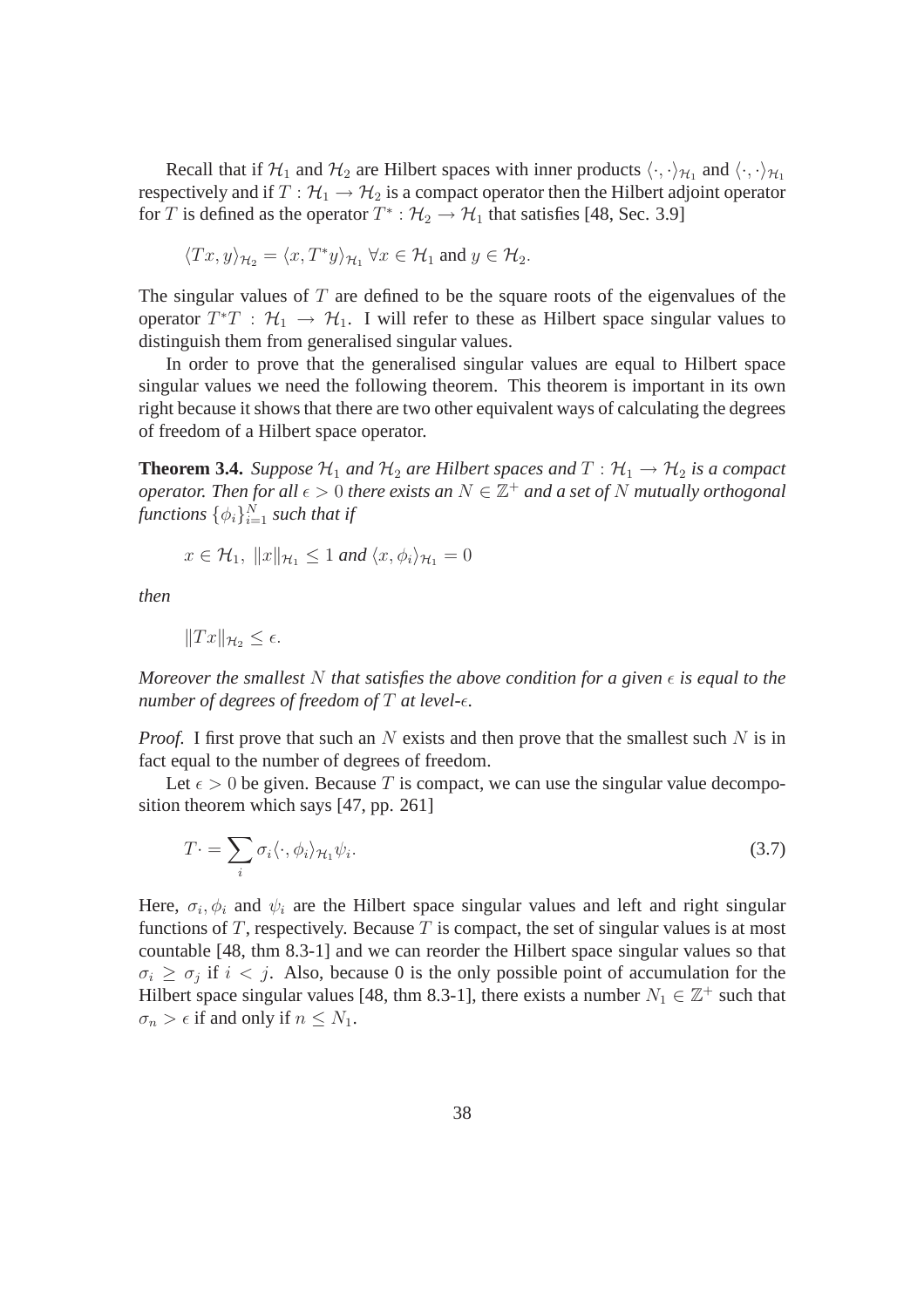Now, if x is orthogonal to  $\phi_i$ ,  $i = 1, ..., N_1$  and if  $||x||_{\mathcal{H}_1} \leq 1$  then from equation [\(3.7\)](#page-47-0)

$$
||Tx||_{\mathcal{H}_2}^2 = \sum_{i=1}^{\infty} \sigma_i^2 |\langle x, \phi_i \rangle_{\mathcal{H}_1}|^2 ||\psi_i||_{\mathcal{H}_2}^2
$$
  
<  $\epsilon^2 \sum_{i=N_1+1}^{\infty} |\langle x, \phi_i \rangle_{\mathcal{H}_1}|^2$   
 $\leq \epsilon^2$ .

It is fairly trivial to prove that  $N_1$  is the smallest number that satisfies the conditions of this theorem because otherwise some element in the span of  $\{\psi_1, \ldots, \psi_{N_1}\}\$  will be orthogonal to the span of any chosen set of elements  $\{\psi'_1, \dots, \psi'_M\}$  if  $M < N_1$ .

To prove the second part of the theorem let  $N_2$  denote the number of degrees of freedom of T at level- $\epsilon$ . Then to prove that  $N_2 \geq N_1$  note that if x is in the unit ball in  $\mathcal{H}_1$  then we can write  $x = \sum_{i=1}^{\infty} \langle x, \phi_i \rangle_{\mathcal{H}_1} \phi_i + x_r$ . Here  $x_r$  is the remainder term that is orthogonal to all the  $\phi_i$ . So, from the singular value decomposition theorem (equation [\(3.7\)](#page-47-0))

$$
||Tx - \sum_{i=1}^{N_1} \sigma_i \langle x, \phi_i \rangle_{\mathcal{H}_1} \psi_i||_{\mathcal{H}_2} \le \epsilon.
$$

To prove that  $N_1 \ge N_2$  assume that  $N_2 > N_1$  for a contradiction. Then there exists a set  $\{\psi_i'\}_{i=1}^{N_1}$  such that

$$
\inf_{a_1,\dots,a_{N_1}} \|Tx - \sum_{i=1}^{N_1} a_i \psi'_i\|_{\mathcal{H}_2} \le \epsilon \,\forall x \in \mathcal{H}_1, \|x\|_{\mathcal{H}_1} \le 1.
$$

Because we assume  $N_2 > N_1$ , there exists a  $y \in \text{span}\{\psi_1, \dots, \psi_{N_2}\}\$  which is orthogonal to all  $\psi'_i$ . Let  $y = \sum_{i=1}^{N_1} b_i \psi_i$ . Then  $y = Tx$  where  $x = \sum_{i=1}^{N_1} \frac{b_i}{\sigma_i}$  $\frac{b_i}{\sigma_i} \phi_i$  from the singular value decomposition theorem. We can assume, w.l.o.g. that the  $b_i$  are normalised so that  $||x||_{\mathcal{H}_1} = 1$ . Then

<span id="page-47-0"></span>
$$
\inf_{a_1,\dots,a_N} \|Tx - \sum_{i=1}^{N_2} a_i \psi_i'\|_{\mathcal{H}_2}^2 = \|y\|_{\mathcal{H}_2}^2 \tag{3.8}
$$

$$
= \sum_{i=1}^{N_1} b_i^2 \tag{3.9}
$$

$$
> \sum_{i=1}^{N_1} \frac{b_i^2}{\sigma_i^2} \epsilon^2 \tag{3.10}
$$

$$
= \epsilon^2. \tag{3.11}
$$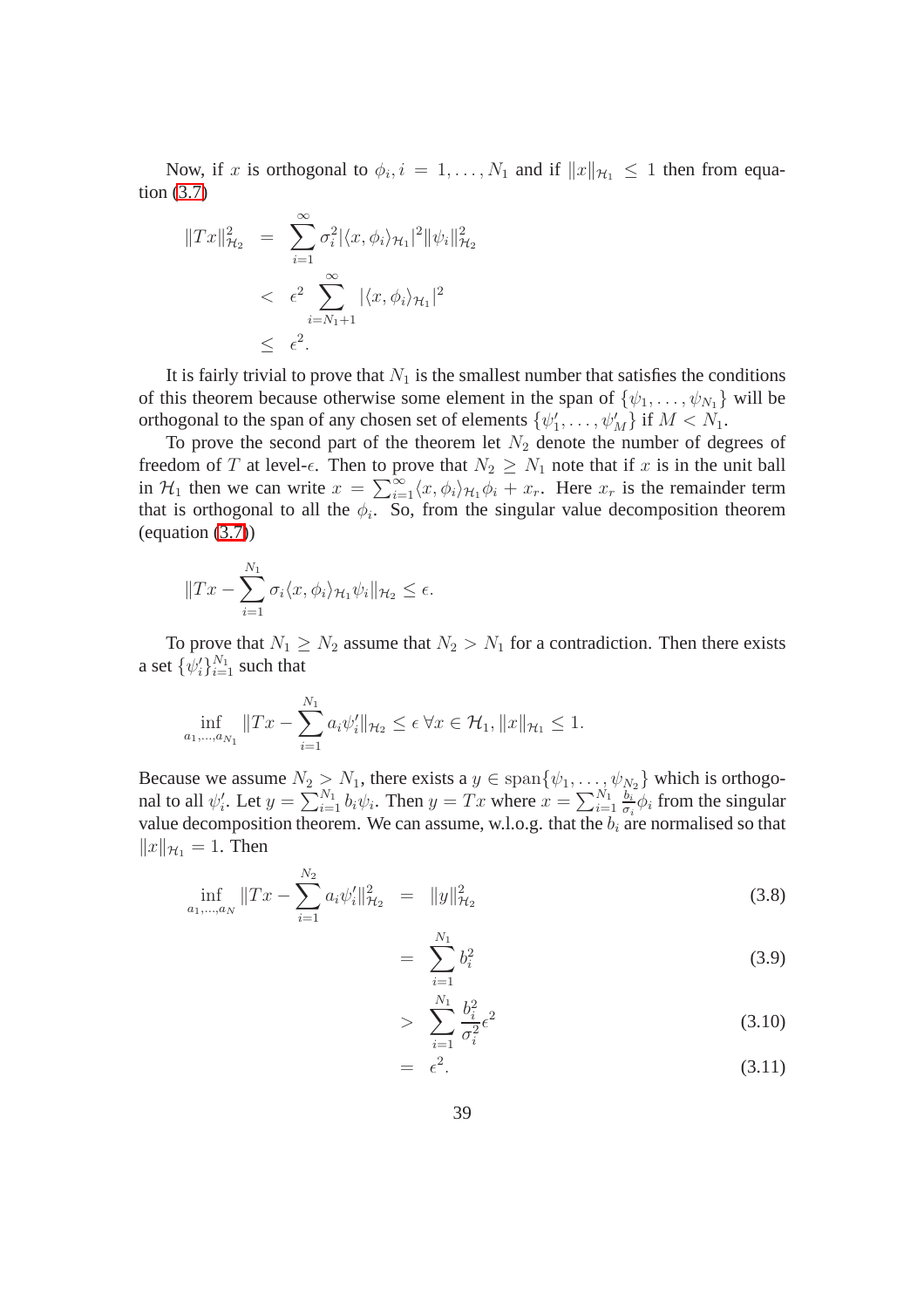In the above we get equation (3.8) from the fact that y is orthogonal to  $\psi'_i$ , inequality (3.10) from the definition of  $N_1$  and equation (3.11) from  $||x||_{\mathcal{H}_1} = 1$ .

The inequality (3.11) is the required contradiction. This proves that  $N_2 = N_1$ . П

**Corollary 3.4.1.** *Suppose that*  $H_1$  *and*  $H_2$  *are Hilbert spaces and*  $T : H_1 \rightarrow H_2$  *is a compact operator. Then the number of degrees of freedom at level-* $\epsilon$  *is equal to the number of Hilbert space singular values of* T *that are greater than or equal to*  $\epsilon$ *.* 

We can now easily prove that the new definition for generalised singular values agrees with the traditionally accepted definition for singular values on Hilbert spaces.

**Theorem 3.5.** *Suppose*  $H_1$  *and*  $H_2$  *are Hilbert spaces and*  $T : H_1 \rightarrow H_2$  *is a compact operator.* Suppose  $\{\epsilon_m\}$  *are the generalised singular values of* T *and*  $\{\lambda_m\}$  *are the* possibly repeated eigenvalues written in non-increasing order of the operator  $T^*T$  :  $\mathcal{H}_1 \rightarrow \mathcal{H}_1$ *. Then* 

$$
\lambda_m = \epsilon_m^2.
$$

*Proof.* From corollary 3.4.1 we know that  $\mathcal{N}(\epsilon)$  is equal to the number of Hilbert space singular values of T that are greater than or equal to  $\epsilon$ . Therefore if  $\epsilon_m$  is the  $m^{th}$ generalised singular value of T then  $\epsilon_m$  must also be the  $m^{th}$  Hilbert space singular value of T which is  $\sqrt{\lambda_m}$ .  $\Box$ 

In Hilbert spaces we have three characterizations for degrees of freedom: 1) As in Definition 3.3, 2) As in Corollary 3.4.1 in terms of singular values and 3) As in Theorem 3.4 in terms of mutually orthogonal functions in the domain.

The first two characterisations can be generalised to normed spaces. However, the final characterisation is more difficult to generalise. It would be extremely useful to generalise the final characterisation because, for the Hilbert space case, the functions  $\phi_i$ in theorem 3.4 are the best functions to transmit. One could possibly replace the mutual orthogonality by using Riesz's lemma which states (see eg. [48, pp. 78])

**Lemma 3.6** (Riesz's lemma)**.** *Let* Y *and* Z *be subspaces of a normed space* X *and suppose that* Y *is closed and is a proper subspace of Z. Then for all*  $\theta \in (0,1)$  *there is*  $a z \in Z$  *such that* 

$$
||z|| = 1 \text{ and } ||y - z|| > \theta \forall y \in Y. \tag{3.12}
$$

The following conjecture is still an open question.

**Conjecture 3.1.** Let X and Y be reflexive Banach spaces and let  $T : X \rightarrow Y$  be *compact.* Given any  $\epsilon > 0$  and some  $\theta \in (0, 1)$ , there exists a finite set of vectors  $\{\phi_i\}_{i=1}^N$  such that for all  $x \in X$ 

$$
||x||_X \le 1 \text{ and } \inf_{a_1, \dots, a_N} ||x - \sum_{i=1}^N a_i \phi_i||_X \ge \theta,
$$
\n(3.13)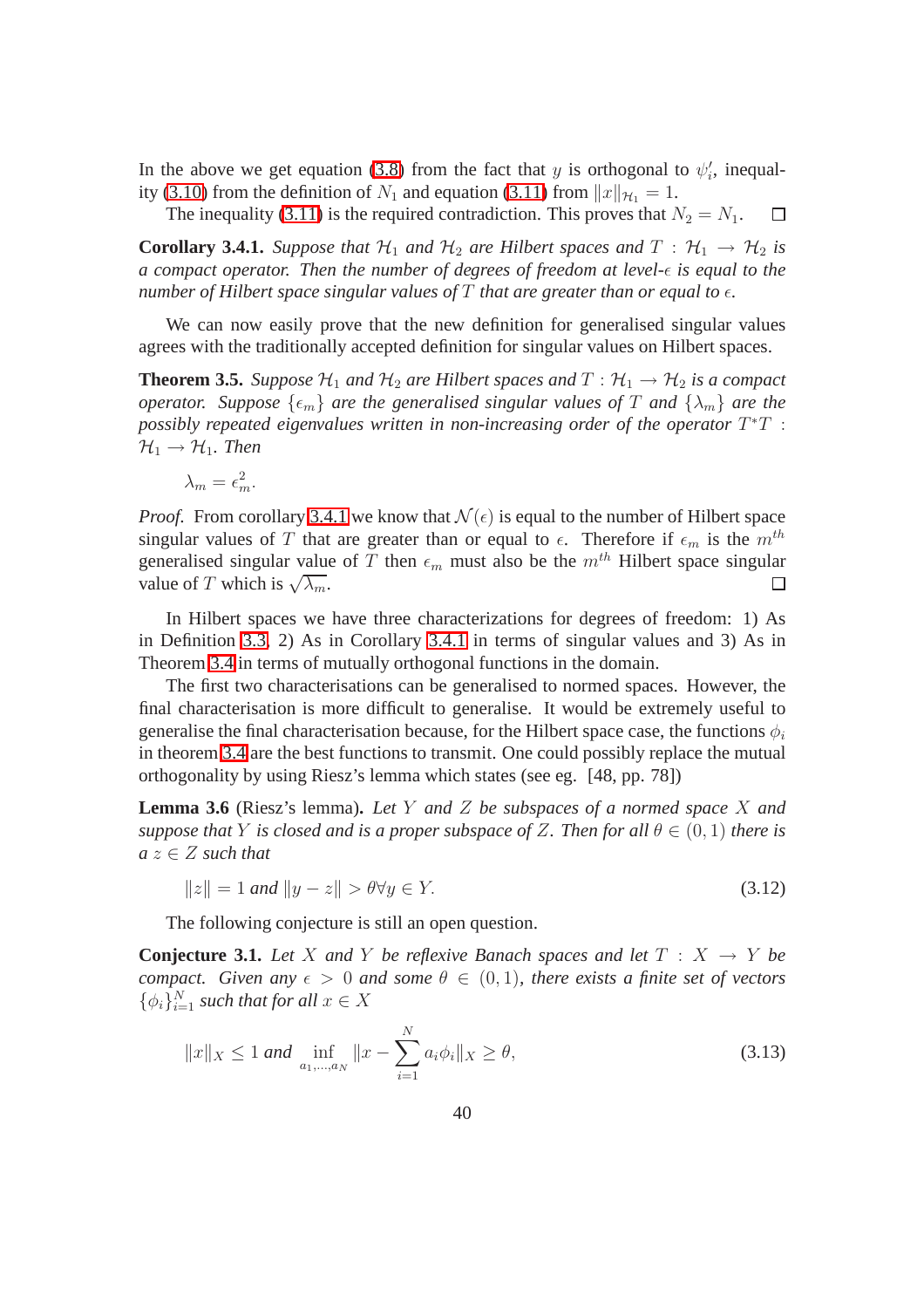*implies*

 $||Tx||_Y < \epsilon.$ 

Comparing with theorem 3.4, equation (3.13) is analogous to requiring that x be orthogonal to  $\phi_i$ . The conjecture is definitely not true if the requirement of reflexivity is removed as the next example proves.

**Example 3.7.** *Consider the sequence space*  $l^1$  *and let*  $\{e_n\}$  *be the standard Schauder basis for*  $l^1$ *. Then define the operator*  $T$  :  $l^1 \rightarrow l^1$  *as*  $e_n \mapsto e_1$  *for all n. It was proven in example [3.4](#page-43-0) that* T *is compact.*

*Now if*  $\epsilon < 1$ *, for any function*  $x \in l^1$  *if*  $||x|| = 1$ *,*  $||Tx|| = ||x|| = 1 > \epsilon$ *. So no finite set of functions can satisfy the conditions in the conjecture.*

### **3.3 Essential Dimension for Compact Operators**

The definition for degrees of freedom given in the previous section depends on the arbitrarily chosen number  $\epsilon$  and therefore this definition does not give a unique number for a given channel. The physical intuition behind choosing this arbitrary small number  $\epsilon$  is best explained in [37]. In this paper  $\epsilon = \sigma^2$  is the noise at the receiver, and Xu and Janaswamy [37] claim that the number of degrees of freedom fundamentally depends on this noise at the receiver.

However, in several important cases the number of degrees of a channel is essentially independent of this arbitrarily chosen positive number [25–28,31,45]. This is due to the fact that in these cases the singular values of the channel operator show a step like behavior. Therefore, for a big range of values  $\epsilon$ , the number of degrees of freedom at level- $\epsilon$  is constant. This leads us to the concept of essential dimensionality<sup>[5](#page-49-0)</sup> which is only a function of the channel and not the arbitrarily chosen positive number  $\epsilon$ . Some of the properties that one might require from the essential dimension of an operator are:

- 1. It must be uniquely defined for a given operator  $\Gamma$ .
- 2. The definition must be applicable to a general class of operators under consideration so that comparisons can be made between different operators. (c.f. the essential dimension definition in [49] that is only applicable to the time-bandwidth problem.)
- 3. It must in some sense *represent* the number of degrees of freedom at level- $\epsilon$ .

<span id="page-49-0"></span><sup>5</sup>Note that the term essential dimension has been used instead of degrees of freedom in several papers. As far as I am aware, this is the first time a distinction has been made between the two terms.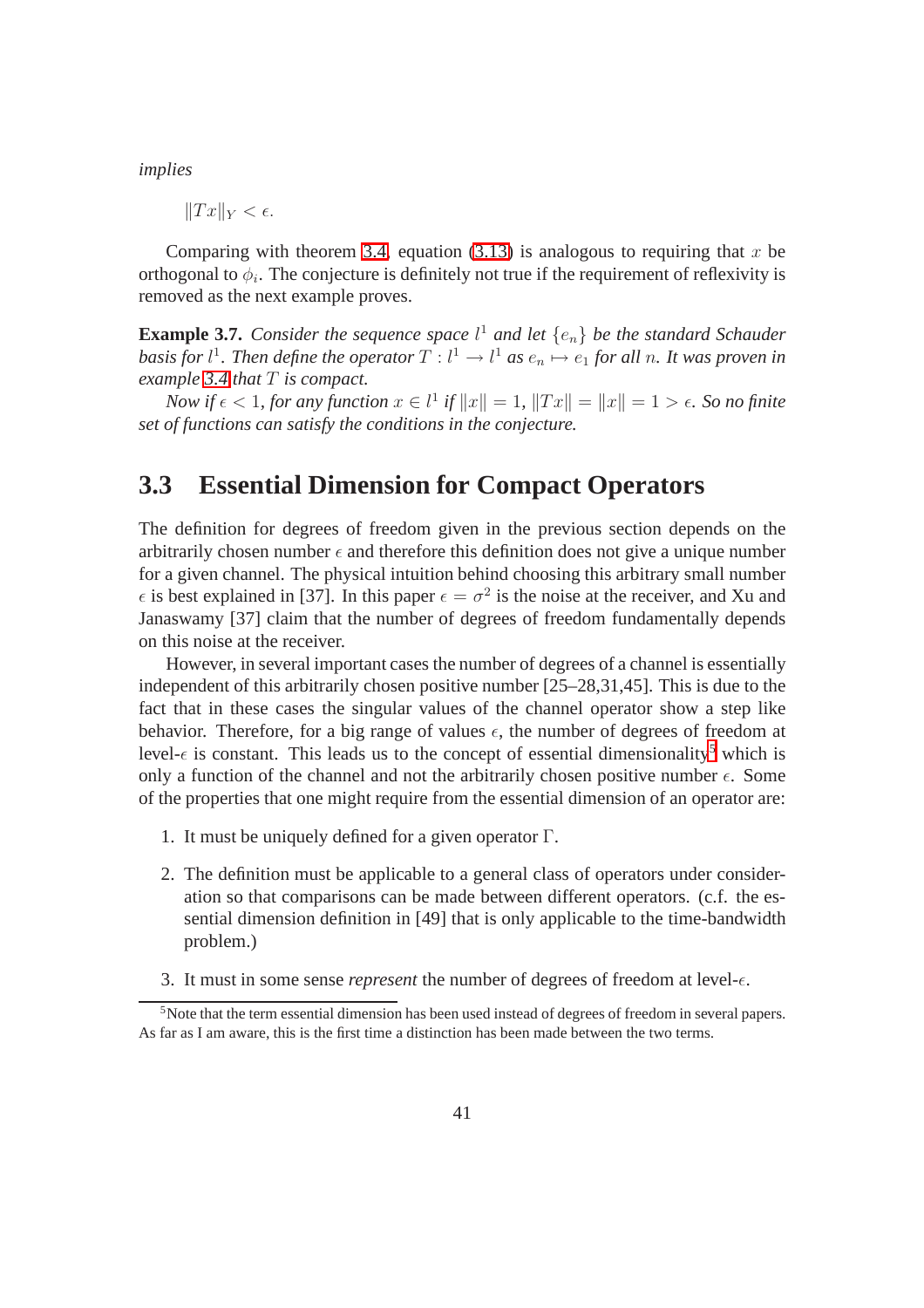The final requirement in defining the essential dimension needs further clarification. Obviously the essential dimension of  $\Gamma$  can not in general be equal to the number of degrees of freedom at level- $\epsilon$  because the latter is a function of  $\epsilon$ . However, if the singular values of  $\Gamma$  (in decreasing order) change suddenly from being large to small then the 'knee' is at the essential dimension of Γ. The following definition for the essential dimension tries to identify this 'knee' in the set of generalised singular values.

Each level- $\epsilon$  defines a unique number of degrees of freedom  $N_{\Gamma}(\epsilon)$  for a given compact operator Γ. So for each positive integer  $n \in \mathbb{Z}^+$  we can calculate  $E(n) = \mu(\{\epsilon :$  $n = N_{\Gamma}(\epsilon)$ . Here  $\mu(\cdot)$  is the Lebesgue measure. This function is well defined because of the properties of generalised singular values discussed in theorem 3.2. We can now define the essential dimension of Γ as follows.

**Definition 3.4.** *The essential dimension of an operator* Γ *is*

 $\text{EssDim}(\Gamma) = \text{argmax}\{E(n) : n \in \mathbb{Z}^+\}$ 

*where* E(n) *is as defined above. If* argmax *above is not uniquely defined then one can choose the smallest* n *of all the* n *that achieve*  $\max\{E(n)\}$  *as the essential dimension.* 

In this definition we are simply calculating the maximum range of values of the arbitrarily chosen  $\epsilon$  over which the number of degrees of freedom of an operator does not change.

This definition uniquely determines the essential dimension of all compact operators. Further, it is equal to the number of degrees of freedom at level- $\epsilon$  for the maximum range of  $\epsilon$ . Choosing this value for the number of degrees of freedom in order to model MIMO communication has the big advantage that it is largely independent of the noise level at the receiver. Further, if for a given noise level the number of degrees of freedom is greater than the essential dimension then one can be sure that even if the noise level varies by a significant amount the number of degrees of freedom is always greater than the essential dimension.

The essential dimension of  $\Gamma$  is the number of generalised singular values of  $\Gamma$  after which the change in two consecutive singular values is at a maximum. However, one can also look at how the generalised singular values are changing gradually. The above definition is a special case of the following definition of essential dimension of order- $n$ with  $n = 1$ .

<span id="page-50-0"></span>**Definition 3.5.** *Let*  $X, Y$  *be normed spaces and let*  $\Gamma : X \to Y$  *be a compact operator.* Let  $\lambda_i$  be the generalised singular values of  $\Gamma$  written in descending order. For n even, *define the essential dimension of* Γ *of order-*n *to be* N *if*

$$
\lambda_{N-n/2} - \lambda_{N+n/2} \ge \lambda_{M-n/2} - \lambda_{M+n/2}
$$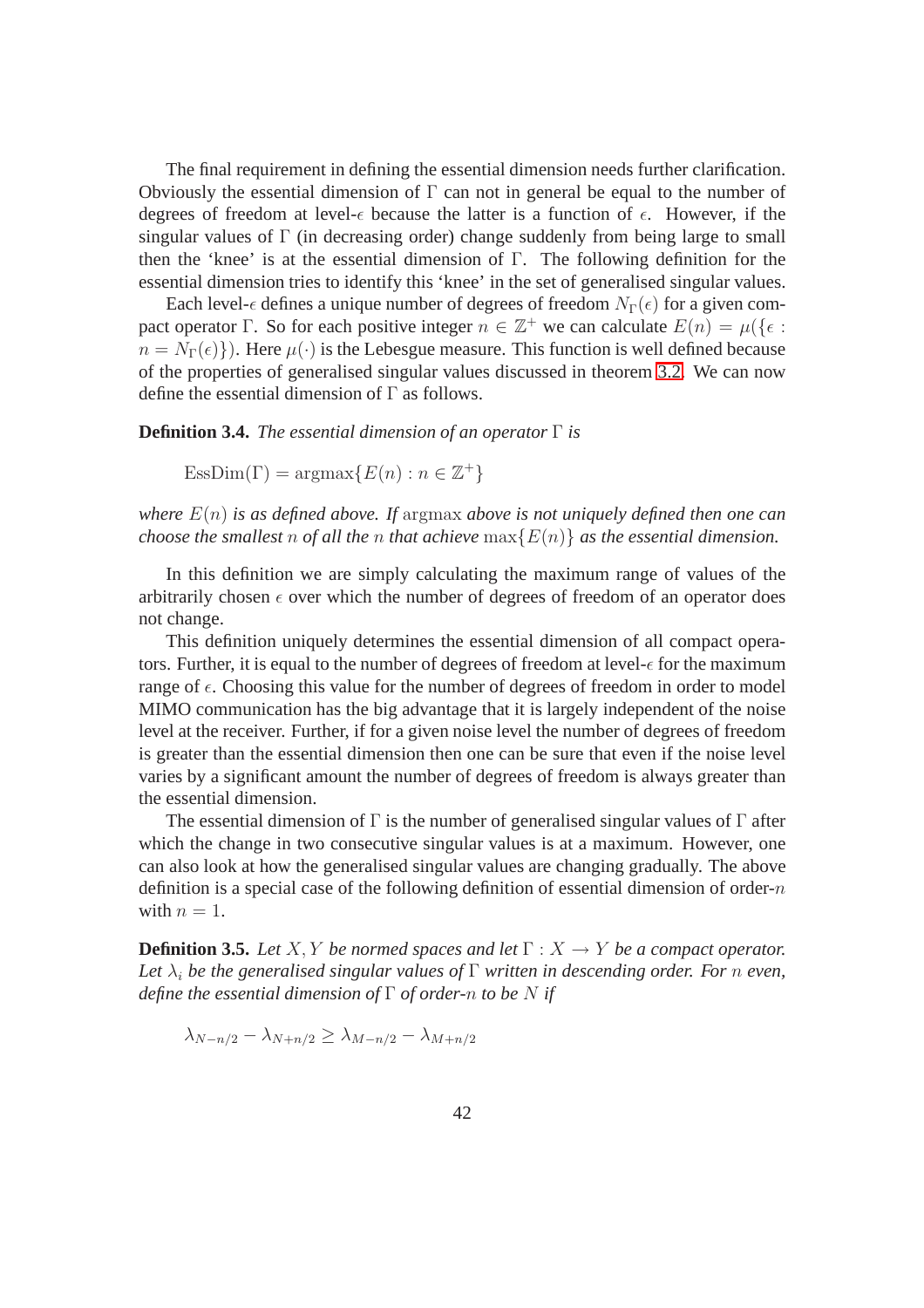

Figure 3.2: Singular values of an Operator

*for all*  $M \neq N$ *. If there are several* N *that satisfy the above condition, then choose the smallest* N *that satisfies the above condition. If* n *is odd then we require* N *to satisfy*

$$
\lambda_{N-(n-1)/2} - \lambda_{N+(n+1)/2} \ge \lambda_{M-(n-1)/2} - \lambda_{M+(n+1)/2}
$$

*for all*  $M \neq N$ *.* 

A simple example illustrates the concepts of essential dimensionality and degrees of freedom.

**Example 3.8.** *Figure 3.2 shows the singular values of some operator* Γ*. For this operator the number of degrees of freedom at level-*0.75 *is* 7 *and at level-*0.05 *is* 9*. So the number of degrees of freedom do not change much even though the number*  $\epsilon$  *changed by a great amount. One can identify the location of the 'knee' in the singular values with the essential dimension of the channel.*

*The essential dimension of the channel is 7. This is because for*  $\epsilon \in (0.8, 0.4)$ *,*  $N_{\Gamma}(\epsilon) = 7$ . Therefore  $E(7) = 0.4$  which is greater than  $E(n)$  for all  $n \neq 7$ . The *essential dimension of order-2 is 8 because*  $\lambda_7 - \lambda_9 = 0.7$  *which is greater than*  $\lambda_{M-1}$  –  $\lambda_{M+1}$  *for all*  $M \neq 8$ *.*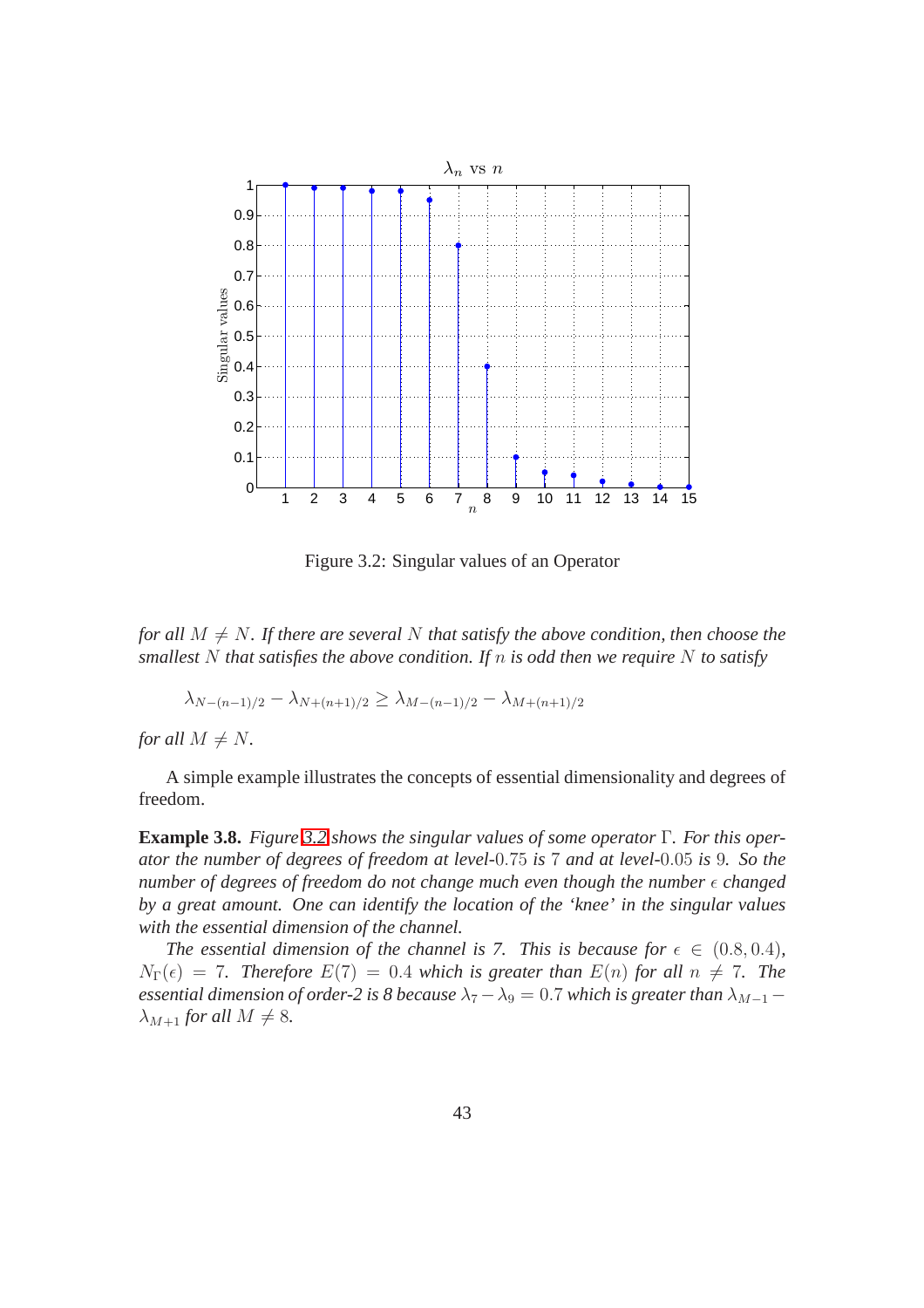### **3.4 Discussion**

There are several other known definitions for essential dimension and degrees of freedom as discussed in section 1.4. In this section I compare my definition with others that are commonly used in the literature. Because no clear distinction has been made between degrees of freedom and essential dimension in the literature, I compare definitions that depend on some arbitrary constant with my definition for degrees of freedom at level- $\epsilon$  and those that determine a unique number for a given channel to that of essential dimension.

### **3.4.1 Degrees of Freedom**

There are several definitions for degrees of freedom at level- $\epsilon$  that are used in the literature. The definition of Bucci *et. al.* [25] is a special case of definition 3.2 for degrees of freedom at level- $\epsilon$ . They study the case of communication using electromagnetic waves. Suppose the current, both source and induced are elements of  $\overline{B}_{Ia}$   $\overline{P}_{Ia}$   $\overline{P}_{Ia}$   $\overline{P}_{Ia}$ and the electric field is an element of  $\mathcal{L}^2(C, \mathbb{C}^3)$ . Here, S is a sphere of radius a, C is some compact observation curve and I provides a finite bound on the source and induced currents. Also, suppose that the operator  $\Gamma : \mathcal{L}^2(S, \mathbb{C}^3) \to \mathcal{L}^2(C, \mathbb{C}^3)$  determines the electric field for a given source current.

Now let  $\mathscr{E} = \{ g = \Gamma f : f \in \mathcal{L}^2(B, \mathbb{C}^3), \|f\|_{\mathcal{L}^2(B, \mathbb{C}^3)} \leq Ia \}$  and given any two sets  $A, B \subset \mathcal{L}^2(C)$  let

$$
\delta(A, B) = \sup_{a \in A} \inf_{b \in B} ||a - b||_{C}.
$$

Bucci *et. al.* [25] assert that the operator  $\Gamma$  has a finite number of degrees of freedom if the set  $\mathscr E$  is physically indistinguishable at level  $\epsilon$  from another set that has a finite number of functions. Bucci *et. al.* [25] defines  $\mathscr E$  to be physically indistinguishable from a set  $\mathscr{L} \subset \mathcal{L}^2(C,\mathbb{C}^3)$  at level  $\epsilon$  if  $\mathscr{L}$  is an  $\epsilon$ -net of the set  $\mathscr{E}$ . That is, if

$$
\delta(\mathscr{E},\mathscr{L})\leq \epsilon.
$$

One could define the number of elements in the smallest  $\epsilon$  net of  $\mathscr E$  to be the number of degrees of freedom of the channel. However, as Bucci *et. al.* [25] point out, this definition is not the easiest one to use because it is extremely difficult to determine the smallest  $\epsilon$ -net in many important cases. They suggest an alternative definition that is easier to use in practice. The number of degrees of freedom of the operator  $\Gamma$  at level- $\epsilon$ is defined to be the dimension of the smallest subspace  $\mathcal{L}_n \subset \mathcal{L}^2(C, \mathbb{C}^3)$  such that

$$
\delta(\mathscr{E},\mathscr{L}_n)\leq \epsilon.
$$

This definition is a special case of my definition for degrees of freedom at level- $\epsilon$ .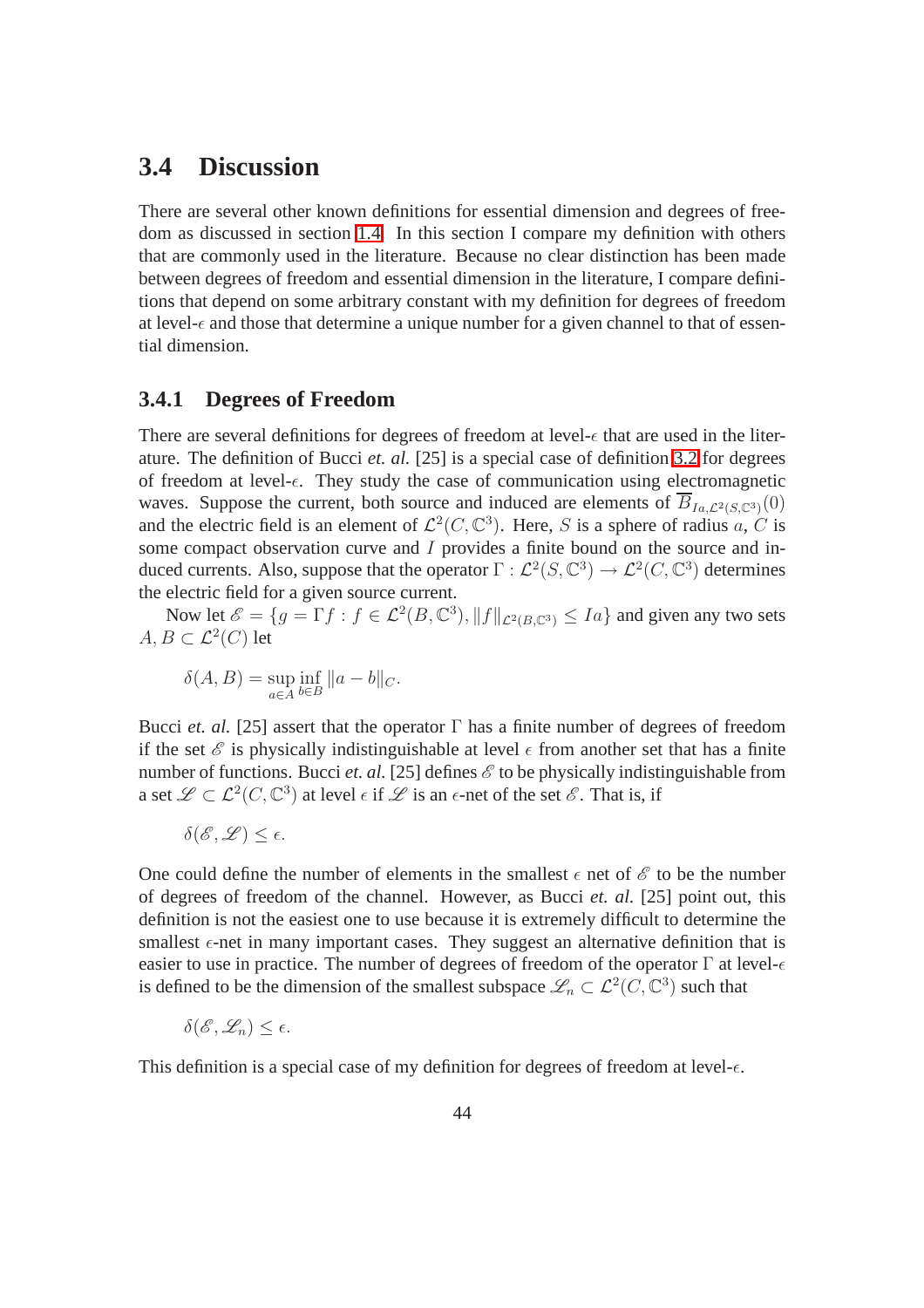Miller [26] analyses communication between volumes using scalar waves. The main assumption in [26] is that the transmitter is constrained to be in a volume  $V \subset \mathbb{R}^3$ and the receiver is constrained to a volume  $W \subset \mathbb{R}^3$ . We can assume that V and W are compact. Miller [26] assumes that the transmitter wave function  $\psi \in \mathcal{L}^2(V, \mathbb{C})$ generates a wave function  $\Gamma \psi \in \mathcal{L}^2(W, \mathbb{C})$  according to

$$
(\Gamma \psi)(\mathbf{y}) = \int_V G(\mathbf{x}, \mathbf{y}) \psi(\mathbf{x}) d\mathbf{x} \quad \forall \mathbf{y} \in W.
$$

Here, the operator  $\Gamma : \mathcal{L}^2(V, \mathbb{C}) \to \mathcal{L}^2(W, \mathbb{C})$  and

$$
G(\mathbf{x}, \mathbf{y}) = \frac{\exp\{ik|\mathbf{x} - \mathbf{y} + \mathbf{e}_3 r_0|\}}{4\pi|\mathbf{x} - \mathbf{y} + \mathbf{e}_3 r_0|}.
$$

Here  $x \in V$ ,  $y \in W$ ,  $r_0 \in \mathbb{R}$  is the distance between the centers of the transmitter and receiver and  $e_3$  is a unit vector in the direction of the vector connecting these centers.

Miller [26] asserts that in order to find the best *communication modes*, we need to find the source wave function  $\psi$  that maximises the norm of the received wave function  $\phi$  which is given by

$$
\|\phi\|_{\mathcal{L}^{2}(V,\mathbb{C})}^{2} = \int_{W} \phi^{*}(\mathbf{y})\phi(\mathbf{y})d\mathbf{z}
$$
  
\n
$$
= \int_{V} \psi^{*}(\mathbf{x}_{1}) \int_{V} \int_{W} G^{*}(\mathbf{y}, \mathbf{x}_{1})G(\mathbf{y}, \mathbf{x}_{2})d\mathbf{y}\psi(\mathbf{x}_{2})d\mathbf{x}_{1}d\mathbf{x}_{2}
$$
  
\n
$$
= \int_{V} \psi^{*}(\mathbf{x}_{1}) \int_{V} K(\mathbf{x}_{1}, \mathbf{x}_{2})\psi(\mathbf{x}_{2})d\mathbf{x}_{1}d\mathbf{x}_{2}. \qquad (3.14)
$$

**Here** 

$$
K(\mathbf{x}_1,\mathbf{x}_2)=\int_W G^*(\mathbf{y},\mathbf{x}_1)G(\mathbf{y},\mathbf{x}_2)d\mathbf{y}.
$$

It is well known that the function  $\psi$  that achieves the maximum value in equation [\(3.14\)](#page-53-0) is the eigenfunction with the highest eigenvalue of the integral equation

<span id="page-53-0"></span>
$$
\lambda \psi(\mathbf{x}_1) = \int_V K(\mathbf{x}_1, \mathbf{x}_2) \psi(\mathbf{x}_2) d\mathbf{x}_2.
$$
 (3.16)

Let  $\{\lambda_i\}$  and  $\{\psi_i\}$  be the sets of eigenvalues and their corresponding normalised eigenfunctions of equation (3.16), respectively, written in descending order of eigenvalues. Because  $K(\mathbf{x}_1, \mathbf{x}_2)$  is self-adjoint the eigenfunctions  $\{\psi_i\}$  form an orthonormal set <sup>[6](#page-53-1)</sup>.

<span id="page-53-1"></span> $6F$ or repeated eigenvalues one can use the Gram-Schmidt method to ensure orthogonality.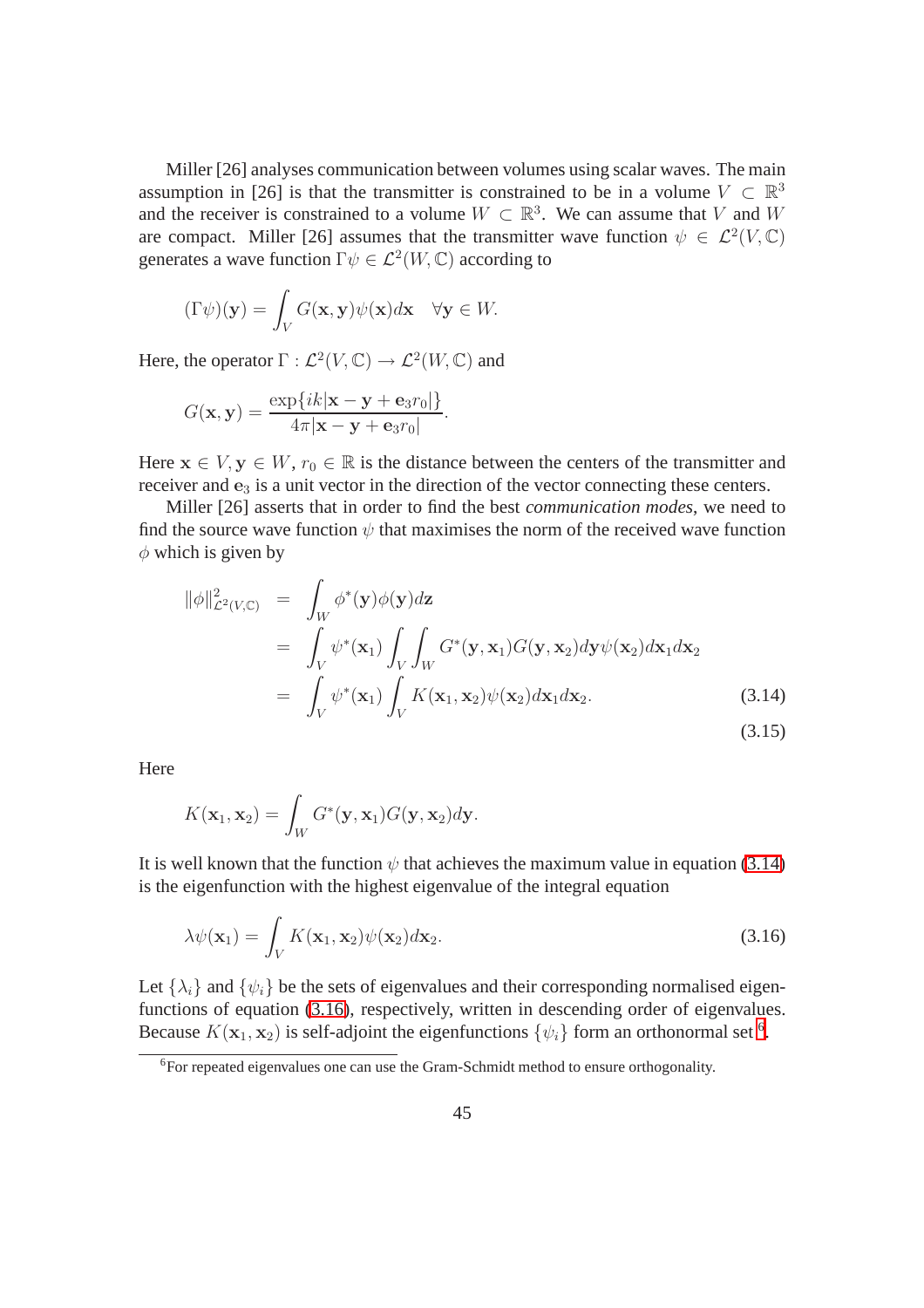The eigenfunctions  $\psi_1, \psi_2, \dots$  are the best source functions to transmit in the sense that out of all functions  $\psi \in \mathcal{L}^2(V, \mathbb{C})$  of unit norm,  $\psi_1$  maximises  $\|\Gamma\psi\|_{\mathcal{L}^2(W, \mathbb{C})}$ . Also, given functions  $\{\psi_i\}_1^{n-1}$ , the function orthogonal to  $\psi_1, \dots, \psi_{n-1}$  and of unit norm that maximises  $\|\Gamma\psi\|_{\mathcal{L}^2(W,\mathbb{C})}$  is  $\psi_n$  [26]. Moreover, if  $\phi_i = \Gamma\psi_i$  then

$$
\begin{array}{rcl}\n\|\phi_i\|^2_{\mathcal{L}^2(V,\mathbb{C})} &=& \int_V \psi_i^*(\mathbf{x}_1) \int_V K(\mathbf{x}_1,\mathbf{x}_2) \psi_i(\mathbf{x}_2) d\mathbf{x}_1 d\mathbf{x}_2 \\
&=& \lambda_i.\n\end{array}
$$

Therefore Miller [26] asserts that the number of *significant* eigenvalues  $\lambda_i$  determine the number of physically distinguishable signals  $\phi_i$  at the receiver. Hence the number of *significant* eigenvalues of equation (3.16) gives the number of modes of communication. Piestun and Miller [34] similarly analyse the case of vector waves. If we can assume that an eigenvalue is significant if it is greater than some pre-specified level  $\epsilon$ , then we know from corollary 3.4.1 that the number of modes of communication is equal to the number of degrees of freedom of the channel operator at level- $\sqrt{\epsilon}$  using my definition.

Xu *et. al.* [37] build on the results of [34] for vector waves to include the effect of scatterers. They numerically evaluate the Green's function for vector waves in the presence of reflective scatterers in two dimensions using the finite moments method (FMM). Xu *et. al.* [37] then numerically calculate the singular values of the operator defined using the Green's function. Suppose  $\lambda_n$  are the singular values in descending order and also suppose that there is transmit power constraint  $P_T > 0$  and receiver noise level  $Q > 0$ . Xu *et. al.* [3[7](#page-54-0)] define the number of degrees of freedom of  $\Gamma$  to be<sup>7</sup>

$$
N_{dof}(P_T, Q) = \max\{N : P_n = |a_n|^2 |\lambda_n| \ge Q, n = 1, 2, ..., N
$$
  
and 
$$
\sum_{n=1}^{N} |a_n|^2 = P_t\}.
$$

The definition of Xu and Ganaswamy [37] is equivalent to definition 3.2 for the special case of operators on Hilbert spaces. This is a direct consequence of corollary 3.4.1.

Newsam and Barakat [41] approach the problem of finding the degrees of freedom of an operator differently. The primary interest of [41] is in the inverse problem: Suppose  $g(t) = \int k(s-t)f(t)dt$ . Here  $g(t)$ ,  $f(t) \in \mathcal{L}^2(\mathbb{R}, \mathbb{C})$ . Then given g can we determine f? This inverse problem is ill-posed in the sense that it is extremely sensitive to noise [41]. However, some components of  $f(t)$  can be accurately determined and the number of such components is defined to be the number of degrees of freedom of the operator [41].

<span id="page-54-0"></span><sup>&</sup>lt;sup>7</sup> [37] use  $Q_n$  instead of  $Q$  in their definition. However they make  $Q_n = Q$  subsequently and use that in all their calculations. I do not think using  $Q_n$  instead of  $Q$  makes sense because then  $N_{dof}$  will depend on how  $Q_n$  is chosen which in turn depends on  $\psi_n$ , the  $n^{th}$  eigenfunction of  $\Gamma$ . Therefore, the definition for DOF is not unique anymore.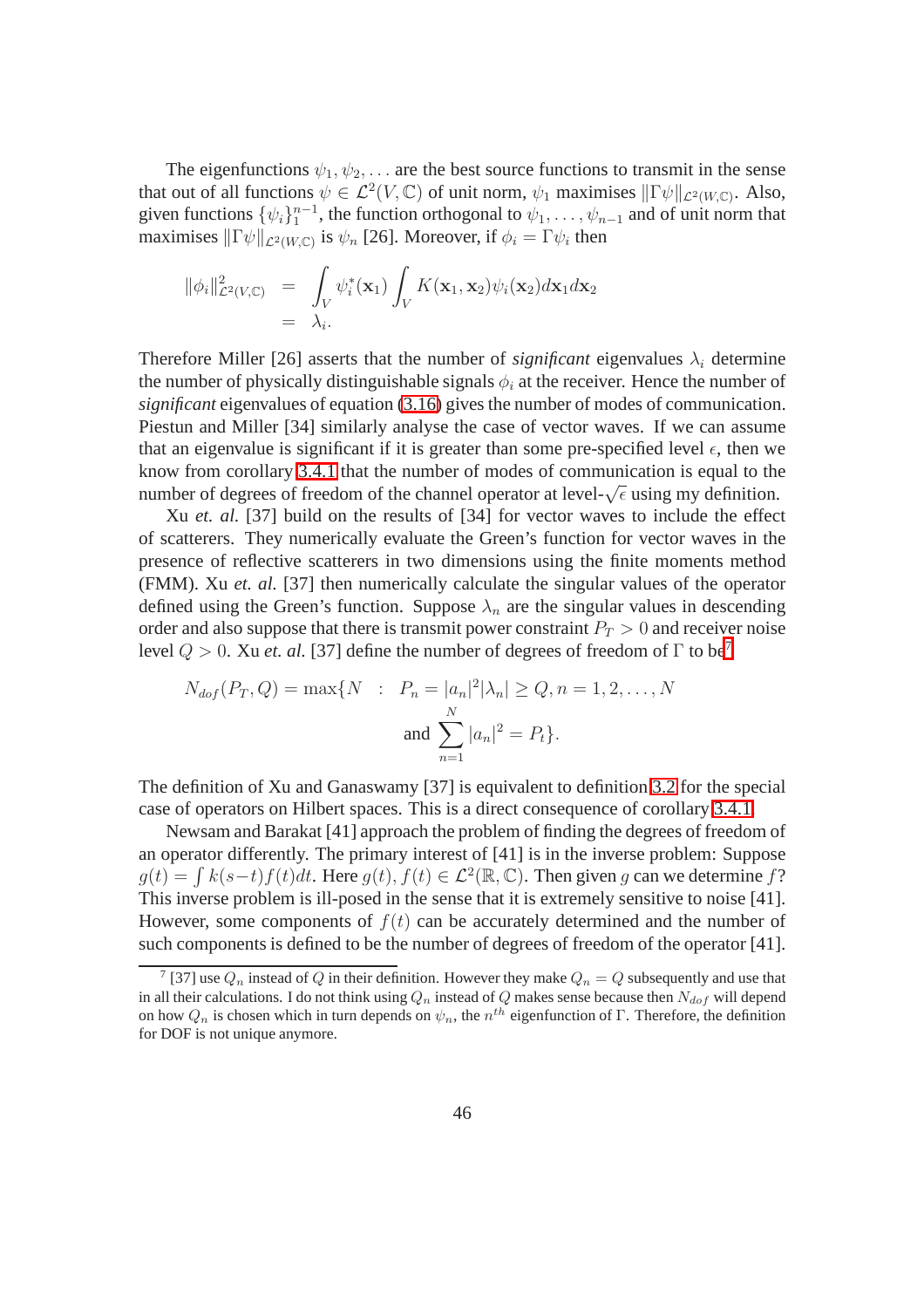Let X and Y be Hilbert spaces and let  $\Gamma : X \to Y$  be a compact operator. If  $g' \in \Gamma(X)$  is a perturbation of  $g \in \Gamma(X)$  such that  $||g - g'||_Y < \epsilon$  and if  $\Gamma f = g$  and  $\Gamma f' = g'$ , then for some tolerance  $\delta$ , [41] define the number of degrees of freedom to be

 $N_{dof} = \max\{dim(V) : V \text{ subspace of } X \text{ and } ||P_V(f - f')|| < \delta \forall ||g - g'|| < \epsilon\}$ 

Here  $P_V$  is the projection operator.

Newsam and Barakat [41] prove that if  $\sigma_n^2$  is the  $n^{th}$  eigenvalue of  $\Gamma^* \Gamma$  then the number of degrees of freedom is  $N_1$  if  $\sigma_{N_1+1} \leq \epsilon/\delta \leq \sigma_{N_1}$ . The definition of Newsam and Barakat [41] is equivalent to definition 3.2 for the special case of operators on Hilbert spaces. This is a direct consequence of corollary 3.4.1.

#### **3.4.2 Essential Dimension**

Several articles do not give an explicit definition for essential dimension but argue that the "knee" in the singular values of the channel operator corresponds to the essential dimension of the channel [25,26,28,45]. It is therefore difficult to compare the definition of essential dimension with these works. However, the definition [3.4](#page-50-0) for essential dimension tries to identify the knee in the singular values and gives a unique number for a given channel. Further, one can use the definition 3.5 for essential dimension of order-n to ensure that outliers do not effect the identification of the knee. In summary, the definition of essential dimension enables one to uniquely quantify the results of [25,26,28,45].

A step like behavior of eigenvalues is also found in [31,38,39]. The approach of Kennedy *et. al.* [31] is substantially different from those discussed earlier in this section wherein the transmitting volume was assumed to be constrained. In contrast, Kennedy *et. al.* [31] consider the possible wavefields within a volume constrained to a radius R provided all sources are in the far field (outside a ball of radius  $R<sub>S</sub>$ ). Most of their results are for wavefields in two dimensions. However, they emphasise that their results can be extended to three dimensions. The channel model used in these papers is considerably different from that considered in this thesis. However, their definition of degrees of freedom is comparable to my definitions of essential dimension because they evaluate the number of significant eigenvalues of a specific operator to calculate the degrees of freedom.

Let  $B_R(0) \subset \mathbb{R}^2$  be an open ball of radius R centered at the origin. A wave field in  $B_R(0)$  is a function  $F : B_R(0) \to \mathbb{C}$  that satisfies the scalar Helmholtz equation [31].

$$
\nabla^2 F(\mathbf{x}) + k^2 F(\mathbf{x}) = 0, \ \ x \in B_R(0).
$$

Here  $k = 2\pi/\lambda$  is the wave number and  $\lambda$  is the wavelength. Kennedy *et. al.* [31] use the following model: if all the sources are in the far field, then  $F(x)$  can be written as

$$
F(\mathbf{x}) = \int_0^{2\pi} a(\phi) e^{ik \langle \mathbf{x}, \hat{\mathbf{y}}(\phi) \rangle} d\phi \tag{3.17}
$$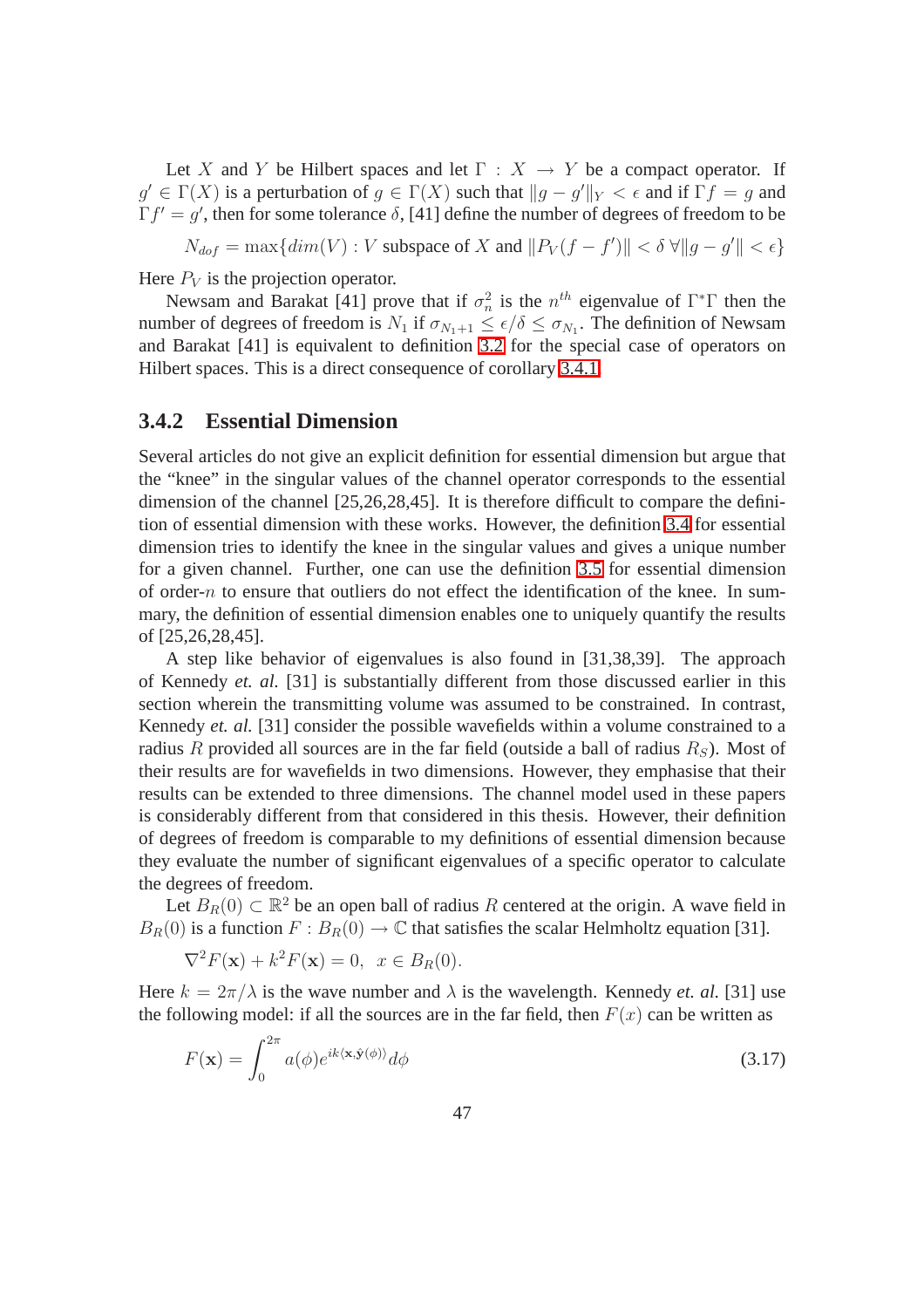using polar coordinates  $(\mathbf{x} = [\Vert x \Vert, \arg(\mathbf{x})] = [r_x, \phi(x)]$ . Here,  $\hat{\mathbf{y}} = (1, \phi)$  is a unit vector with azimuth angle  $\phi$ . Physically, the wave field  $F(\mathbf{x})$  can be interpreted as the superposition of planar waves arriving from each azimuth angle  $\phi$  with amplitude  $a(\phi)$ . This model is suitable for far field sources because the waves arriving from these sources can be approximated by planar waves.

<span id="page-56-0"></span>Using an orthonormal series expansion for the planar waves, equation [\(3.17\)](#page-56-0) can be rewritten as [31]

$$
F(\mathbf{x}) = \sum_{n=-\infty}^{\infty} \sqrt{2\pi \mathcal{J}(R)} \alpha_n \Phi_n(\mathbf{x}).
$$
\n(3.18)

Here, the set  $\{\Phi_n(\mathbf{x})\}$  are a set of functions orthonormal over the unit circle and can be written as

$$
\Phi_n(\mathbf{x}) = i^n \frac{J_n(k \|\mathbf{x}\|)}{\sqrt{\mathcal{J}_n(R)}} \frac{\exp\{in\phi(x)\}}{\sqrt{2\pi}},
$$

where  $J_n(\cdot)$  is the  $n^{th}$  order Bessel function of the first kind and

$$
\mathcal{J}_n(R) = \int_0^R J_n^2(r) r dr
$$

is a normalization term. Also,  $\alpha_n$  are the Fourier expansion coefficients of  $a(\phi)$ :

$$
\alpha_n = \int_0^{2\pi} a(\phi) e^{-in\phi} d\phi.
$$

Even though the series representation of the wave field requires infinitely many terms, it is shown that  $F(\mathbf{x})$  can be approximated with arbitrary accuracy using only finitely many terms. Specifically if

$$
F_N(\mathbf{x}) = \sum_{n=-N}^{N} \sqrt{2\pi \mathcal{J}(R)} \alpha_n \Phi_n(\mathbf{x})
$$

and

$$
A = \int_0^{2\pi} |a(\phi)| d\phi
$$

then the relative truncation error for the wave field within  $B_R(0)$  and for a truncated series of length  $2N + 1$  can be defined as

$$
\epsilon_N(R) = \frac{1}{\pi R^2} \int_{B_R(0)} \frac{|F(\mathbf{x}) - F_N(\mathbf{x})|}{A} d\mathbf{x}.
$$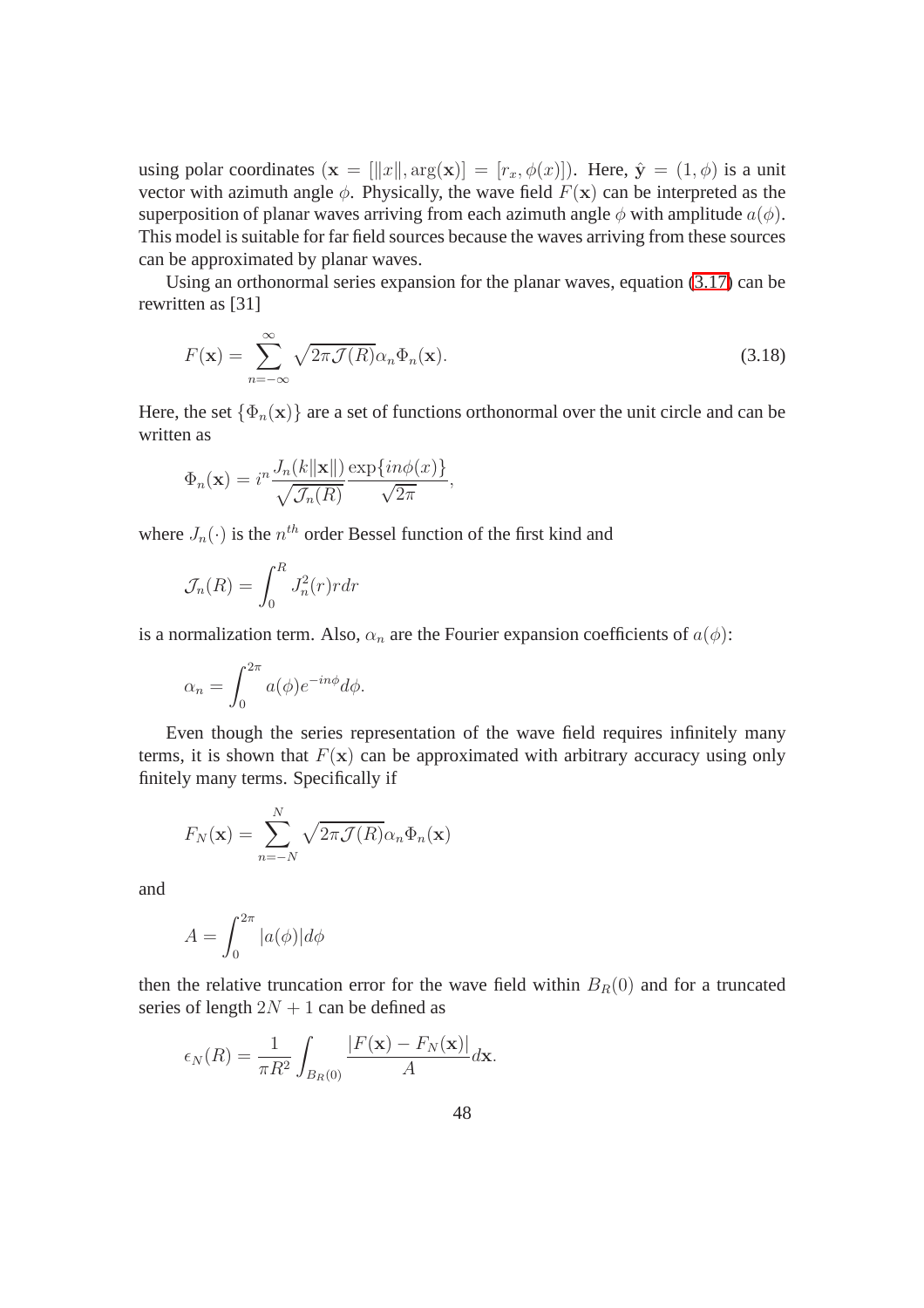Kennedy *et. al.* prove that [31]

$$
\epsilon_N < \eta e^{-\Delta}
$$

if

$$
N = \lceil e\pi R/\lambda \rceil + \Delta.
$$

Because the normalised truncation error decreases exponentially with increasing N for all  $N > \lceil e\pi R/\lambda \rceil$ , [31] asserts that  $\lceil e\pi R/\lambda \rceil$  is the number of degrees of freedom of the multipath field. A similar definition for degrees of freedom is also found in Dickins and Hanlen [40]. Let  $X$  be some normed space and  $Y$  be a Hilbert spaces. Also, let  $\Gamma : X \to Y$  be some operator. Then if for some choice of  $N_0$  and a set of functions  $\{\phi_i\}_{i=1}^{\infty}$  and for any  $x \in X$  with  $||x||_X \leq 1^8$  $||x||_X \leq 1^8$ 

$$
\left\| \Gamma x - \sum_{n=1}^{N_0} \langle \Gamma x, \phi_n \rangle_Y \phi_n \right\|_Y \le \epsilon < \infty
$$

and if  $\forall n > N_0$ 

$$
\left\| \Gamma x - \sum_{n=1}^{n} \langle \Gamma x, \phi_n \rangle_Y \phi_n \right\|_Y \le \epsilon e^{-\alpha (n - N_0)}
$$

then Dickins and Hanlen [40] assert that  $N_0$  is the number of degrees of freedom of the operator Γ.

However, this definition does not give a unique number  $N_0$  for a given channel because if the above condition is satisfied by some finite  $N$  then it is also satisfied by all  $N \in \mathbb{Z}^+$ . So it does not satisfy all the conditions that the essential dimension of an operator is required to satisfy as explained in the previous section. Another commonly used definition is that of Landau and Pollak  $[27]^9$  $[27]^9$ . This definition however is only applicable to time-bandwidth problems and cannot be used for arbitrary SWCs.

### **3.5 Chapter Conclusion**

In this chapter I prove that for a compact operator  $\Gamma$  on some normed space, for any given number  $\epsilon > 0$  there is a unique number  $N_{dof}(\epsilon)$  which is the number of degrees of freedom of the operator  $\Gamma$  at level  $\epsilon$ . Physically we can interpret this number as the maximum number of linearly independent functions a receiver that has noise of variance

<span id="page-57-1"></span><span id="page-57-0"></span><sup>&</sup>lt;sup>8</sup>The definition given here is different from that in [40], which does not assume anything about  $||x||_X$ but using that definition the spaces that have degrees of freedom  $N_0$  would actually be finite dimensional.  $9$ Also see [49].

<sup>49</sup>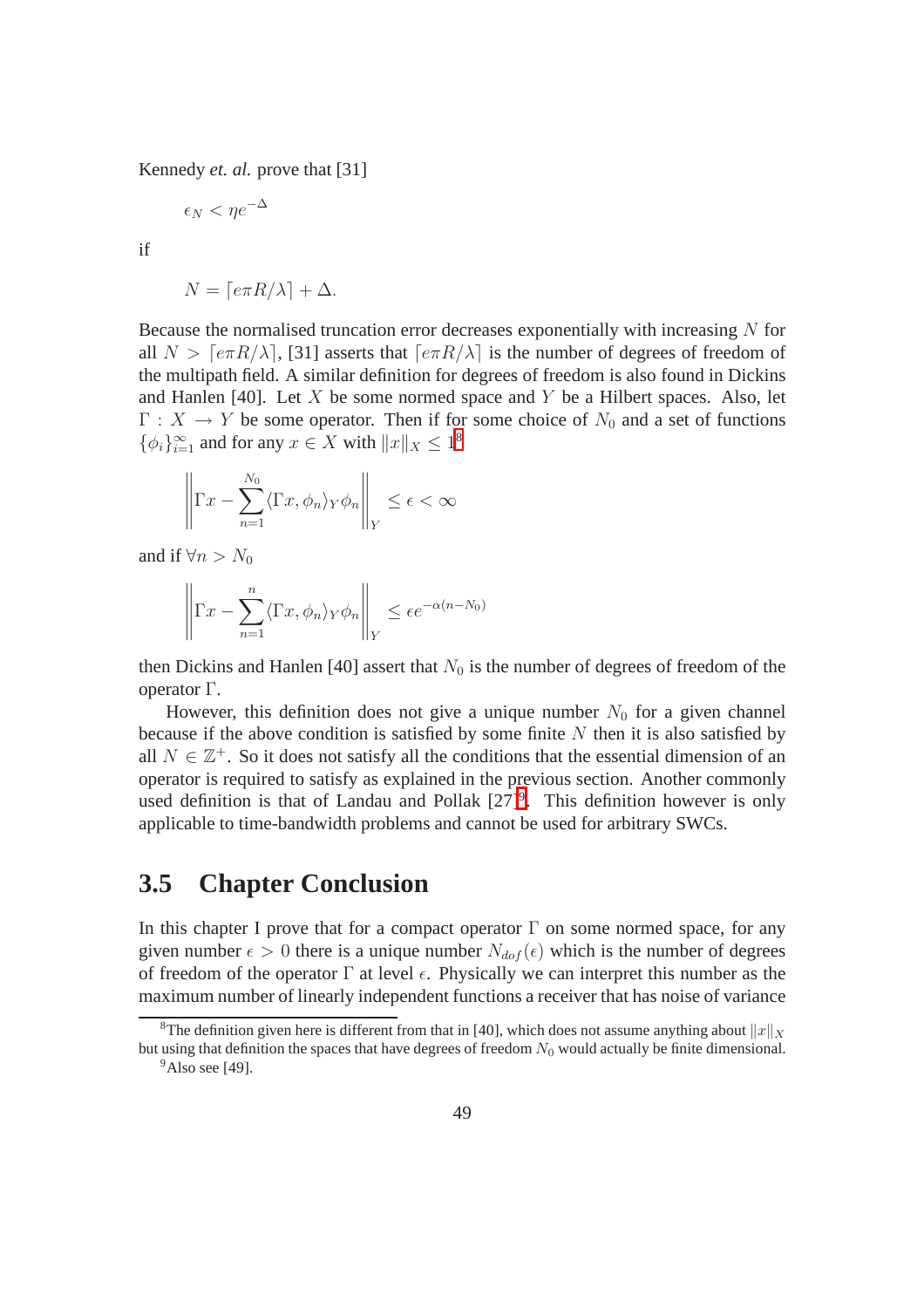$\sigma^2 = \epsilon$  can measure. This definition has been used previously for specific operators on Hilbert spaces (see eg. [25]). However, as far as I am aware, this is the first definition that is applicable to an arbitrary compact operator on normed spaces.

I prove that one can use this definition for degrees of freedom to define generalised singular values which are generalisations of commonly accepted singular values defined for Hilbert space operators. A direct consequence of these definitions is that the number of degrees of freedom of compact operators can be characterised in terms of their generalised singular values. The advantage of this characterisation is that it lends itself to numerical computations as shown in the next chapter.

In this chapter, I also distinguish between the terms "degrees of freedom" and "essential dimension" though they have been used interchangeably in the literature. In the situation where the singular values of an operator change rapidly from being large to small, the position of the "knee" in the singular values is unique for a given channel. In such channels, the number of degrees of freedom at level  $\epsilon$  depends very little on the actual value of  $\epsilon$ . I define the essential dimension of an operator as the smallest number of singular values after which the difference between two consecutive singular values is at a maximum.

The main contributions of this chapter are:

- 1. Novel definition of degrees of freedom at level- $\epsilon$  for arbitrary compact operators on normed spaces. I prove that the definition gives a unique number for a given level  $\epsilon$  for any compact operator.
- 2. Novel definition for normed space singular values. I give a physical interpretation for this definition and show that it is a generalisation of singular values of compact operators on Hilbert spaces.
- 3. Novel definitions for essential dimension and essential dimension of order-n for any normed space compact operator.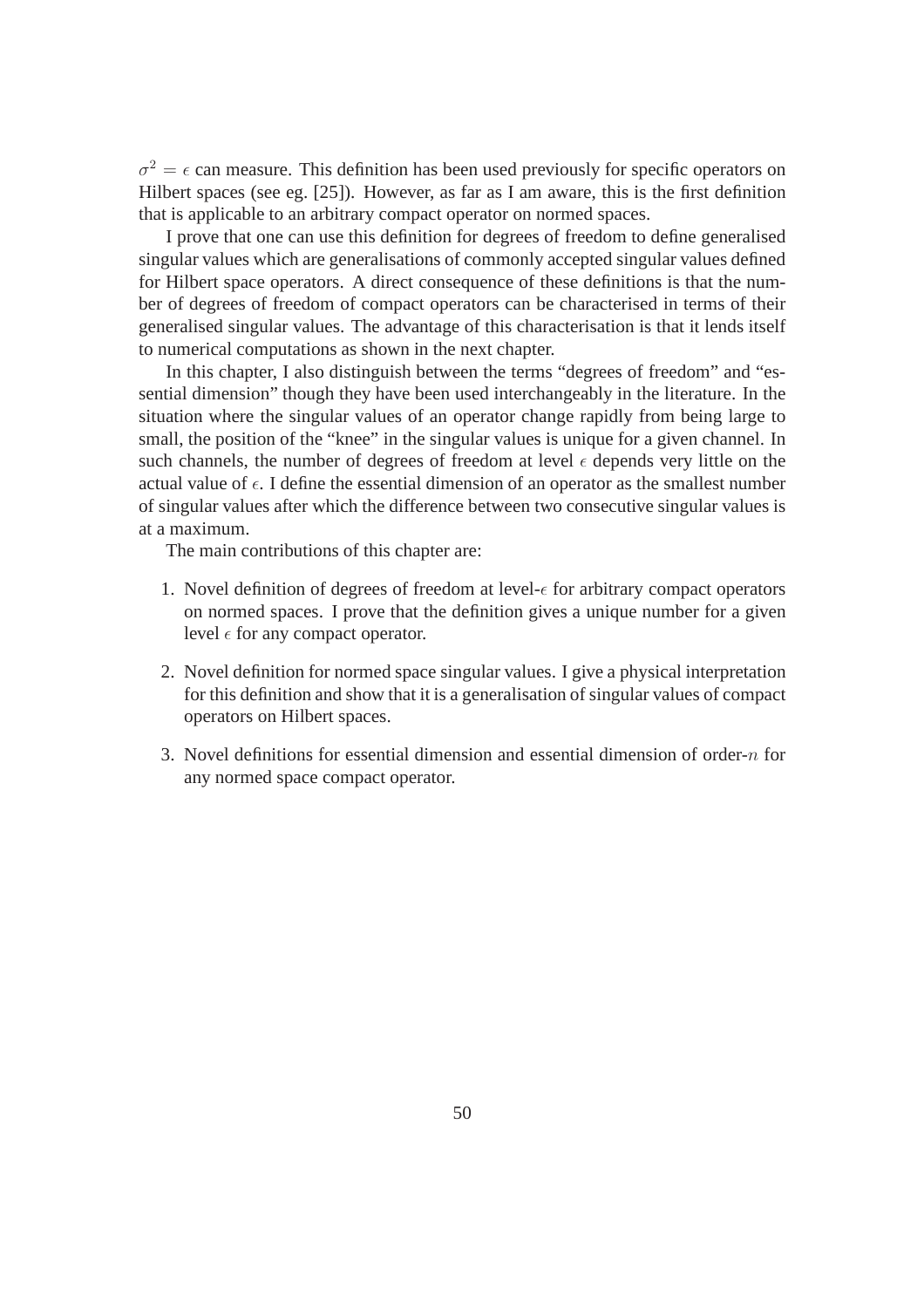# **Chapter 4 Computation of Generalised Singular Values**

In this chapter I develop techniques for the calculation of generalised singular values of normed space operators. In some special cases it is possible to analytically calculate bounds on the generalised singular values using perturbation theory. This is discussed in the following section. However, in a majority of cases analytical computations are nigh on impossible and one has to resort to numerical techniques. Several numerical techniques are known for the computation of singular values of integral operators. The one that can be most easily generalised to normed space operators is the Galerkin method (see eg. [32]). The essential idea behind this method is to use some complete Hilbert basis and use finite dimensional approximations of the integral operator. I will prove in section 4.2 that in the special case of normed spaces with complete Schauder bases it is possible to use the same techniques to calculate the generalised singular values. The results of the numerical computation of generalised singular values in some special cases is given in section 4.3

## **4.1 Perturbation Theory Applied to Scalar Wave Communication**

In several cases it is difficult to evaluate the singular values and the left and right singular functions of the operator Γ for a given spatial waveform channel  $(X_T, Y_R, \Gamma)$ . However, in some cases it is possible to calculate the singular values and functions for another operator  $\Gamma' : X_T \to Y_R$  that closely approximates  $\Gamma$ . Therefore, one can use perturbation theory to show that the the singular values of  $\Gamma$  can in some sense be approximated by the singular values of  $\Gamma'$ .

We can use the following perturbation theory result [47, ch V, th. 4.10]: If  $\Psi$ :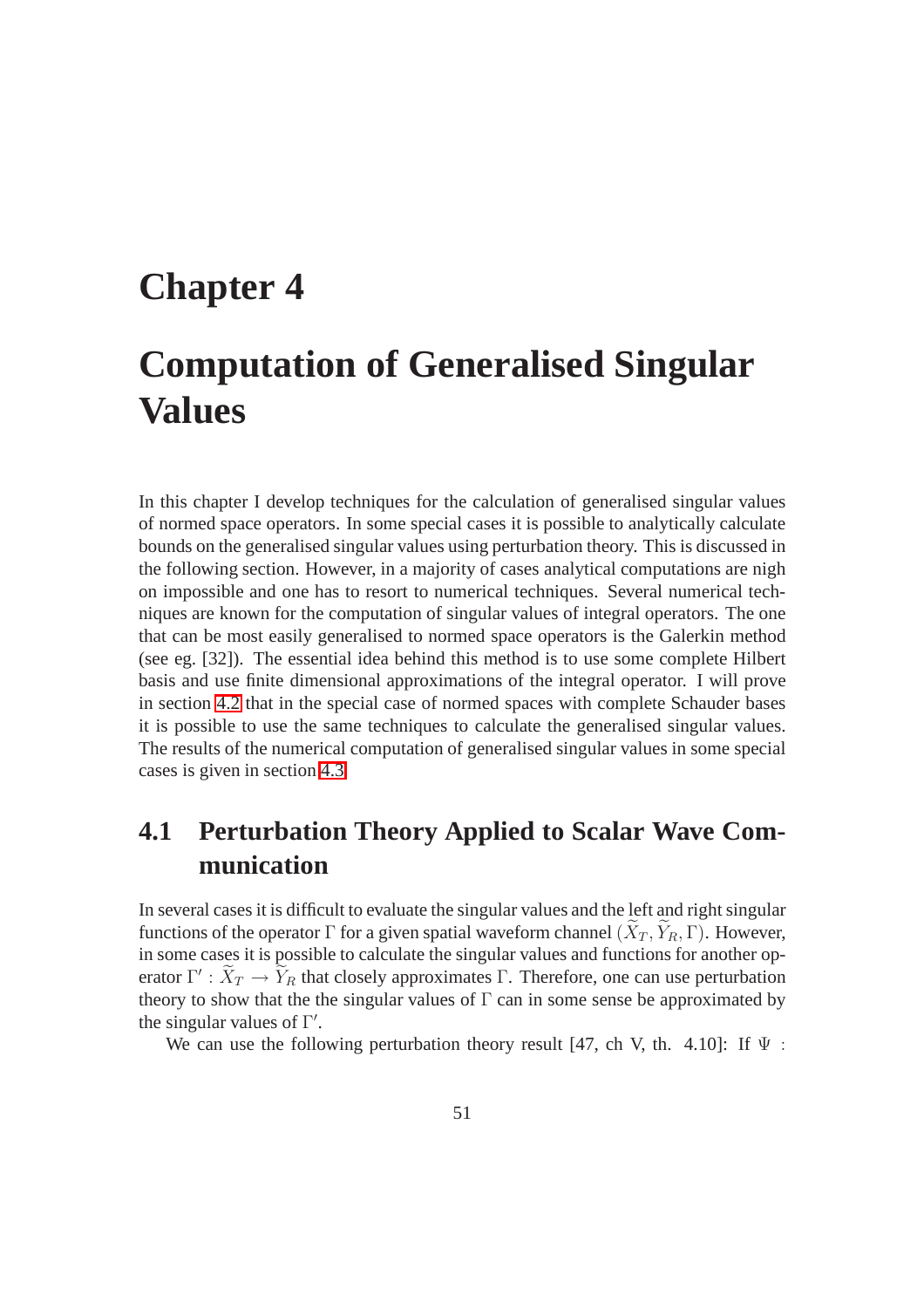

Figure 4.1: Communication Using Scalar Waves Between Rectangular Prisms

$$
\mathcal{L}^2(T) \to \mathcal{L}^2(T) \text{ and } \Psi_{\Delta} : \mathcal{L}^2(T) \to \mathcal{L}^2(T) \text{ are self-adjoint, compact then}
$$
  

$$
\text{dist}(\sigma(\Psi), \sigma(\Psi + \Psi_{\Delta})) \le ||\Psi_{\Delta}|| \tag{4.1}
$$

Here  $\sigma(\Psi) = {\{\sigma_i(\Psi)\}}_{i=1}^N$  is the spectrum of  $\Psi$  indexed in decreasing order and  $N \in$  $\mathbb{Z}^+ \cup {\infty}$  and

$$
dist(\sigma(\Psi), \sigma(\Psi + \Psi_{\Delta})) = \sup_{i} \inf_{j} |\sigma_i(\Psi) - \sigma_j(\Psi + \Psi_{\Delta})|.
$$

Also if we can write

$$
(\Psi_{\Delta}\phi)(y) = \int_{V} K_{\Delta}(x, y)\phi(y)dy
$$
\n(4.2)

then

$$
\|\Psi_{\Delta}\| \le \sqrt{\int_{V \times V} |K_{\Delta}(x, y)|^2 dx dy} \tag{4.3}
$$

Now consider communication between rectangular prisms using scalar waves. This problem was studied by Miller [26]. I use slightly different notation to that used in [26]. Let  $V, W \subset \mathbb{R}^3$  be two compact and measurable sets, let  $0 \in V, W$  and let  $(e_1, e_2, e_3)$ be unit vectors in  $\mathbb{R}^3$ . Also, let  $r_0 > 0$  such that  $V \cap (W + r_0 \mathbf{e}_3) = \emptyset$  (see figure 4.1). We can define the linear operator  $\Gamma : \mathcal{L}^2(V) \to \mathcal{L}^2(W)$  as (c.f. example 2.1)

$$
(\Gamma f)(\mathbf{z}) = \int_{V} G(\mathbf{x}, \mathbf{z}) f(\mathbf{x}) d\mathbf{x} \ \forall \mathbf{x} \in W
$$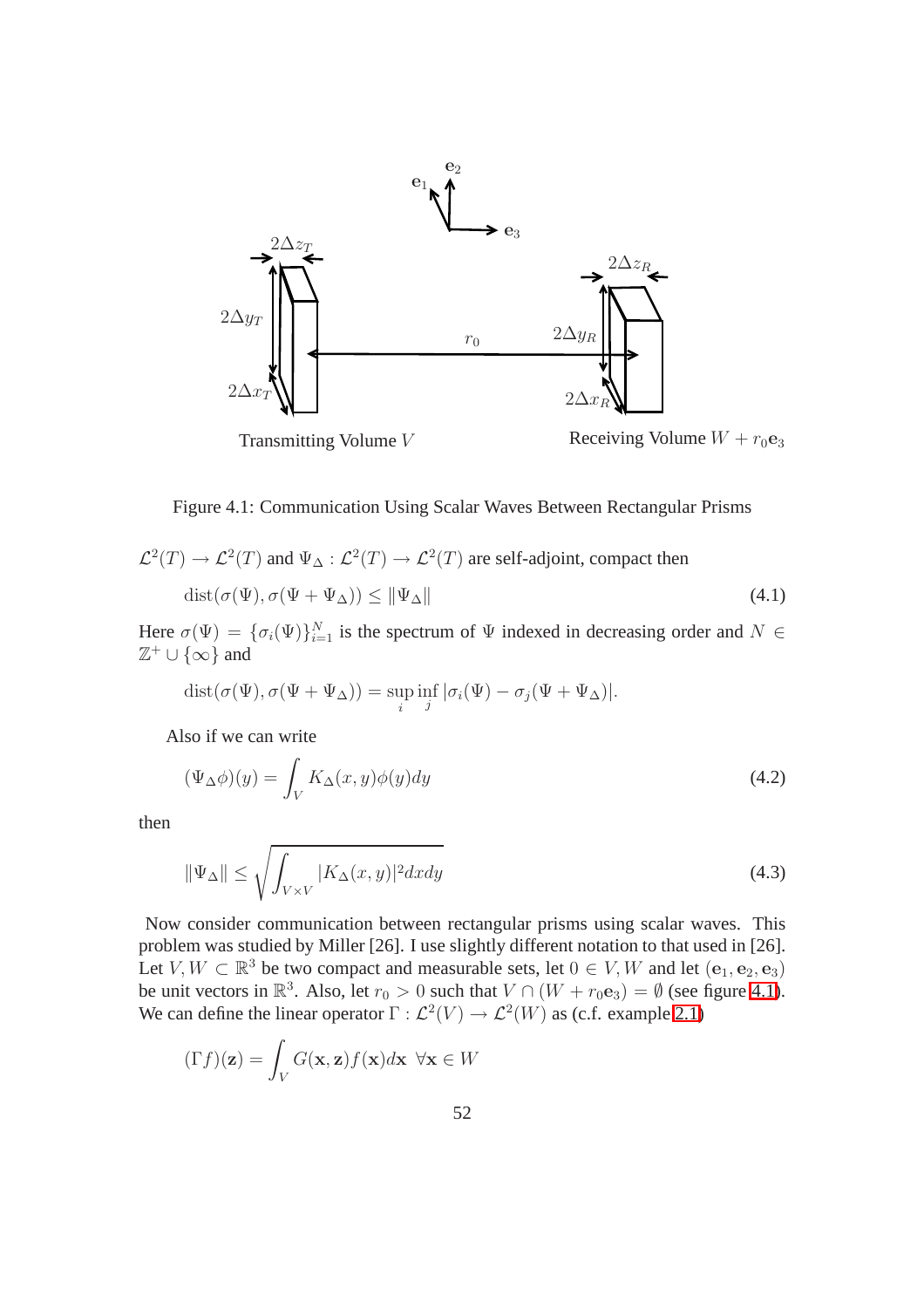where

$$
G(\mathbf{x}, \mathbf{z}) = \frac{\exp\{jk|\mathbf{z} + r_0 \mathbf{e}_3 - \mathbf{x}|\}}{4\pi|\mathbf{z} + r_0 \mathbf{e}_3 - \mathbf{x}|}
$$

Because  $G|_{V\times W}$  is continuous,  $\Gamma$  is compact and  $(\mathcal{L}^2(V), \mathcal{L}^2(W), \Gamma)$  is an SWC. Now we can define the operator  $\Psi : \mathcal{L}^2(V) \to \mathcal{L}^2(V)$  as

.

$$
(\Psi f)(\mathbf{y}) = \int_{V} k(\mathbf{x}, \mathbf{y}) f(\mathbf{x}) d\mathbf{x}.
$$

Here

$$
k(\mathbf{x}, \mathbf{y}) = \int_W G^*(\mathbf{z}, \mathbf{x}) G(\mathbf{z}, \mathbf{y}) d\mathbf{z}.
$$

We wish to calculate the eigenvalues of the operator  $\Psi$ . Miller [26] uses the paraxial approximation to find these eigenvalues. The paraxial approximation consists of using Taylor series expansions of the terms under the modulus signs in the denominator and in the exponent of the Green's function  $G(x, y)$ , respectively. Note that this approximation is commonly used in antenna theory and is also used in calculating the singular values in other papers on waveform channels [25,33].

The approximating operator  $\Psi_T : \mathcal{L}^2(V) \to \mathcal{L}^2(V)$  is defined as

$$
(\Psi_T f)(\mathbf{y}) = \int_V k_T(\mathbf{x}, \mathbf{y}) f(\mathbf{x}) d\mathbf{x}.
$$

Here

$$
k_T(\mathbf{x}, \mathbf{y}) = \int_W G_T^*(\mathbf{z}, \mathbf{x}) G_T(\mathbf{z}, \mathbf{y}) dz
$$

and

$$
G_T(\mathbf{z}, \mathbf{x}) = \frac{\exp\{jkf_{T_2}(\mathbf{z}, \mathbf{x})\}}{f_{T_0}(\mathbf{z}, \mathbf{x})},
$$

where  $f_{T_2}$  and  $f_{T_0}$  are the second and zeroth order Taylor Series expansions of  $|z + \rangle$  $r_0$ e<sub>3</sub> – x| with respect to x and z about the respective origins.

We can write  $\Psi = \Psi_T + \Psi_{\Delta}$  where  $\Psi_{\Delta} : \mathcal{L}^2(V) \to \mathcal{L}^2(V)$  is defined by

$$
[\Psi_{\Delta} f](\mathbf{y}) = [(\Psi - \Psi_T)(f)](\mathbf{y})
$$
  
= 
$$
\int_V (K(\mathbf{x}, \mathbf{y}) - k_T(\mathbf{x}, \mathbf{y})) f(\mathbf{x}) d\mathbf{x}
$$
  
= 
$$
\int_V K_{\Delta}(\mathbf{x}, \mathbf{y}) f(\mathbf{x}) d\mathbf{x}.
$$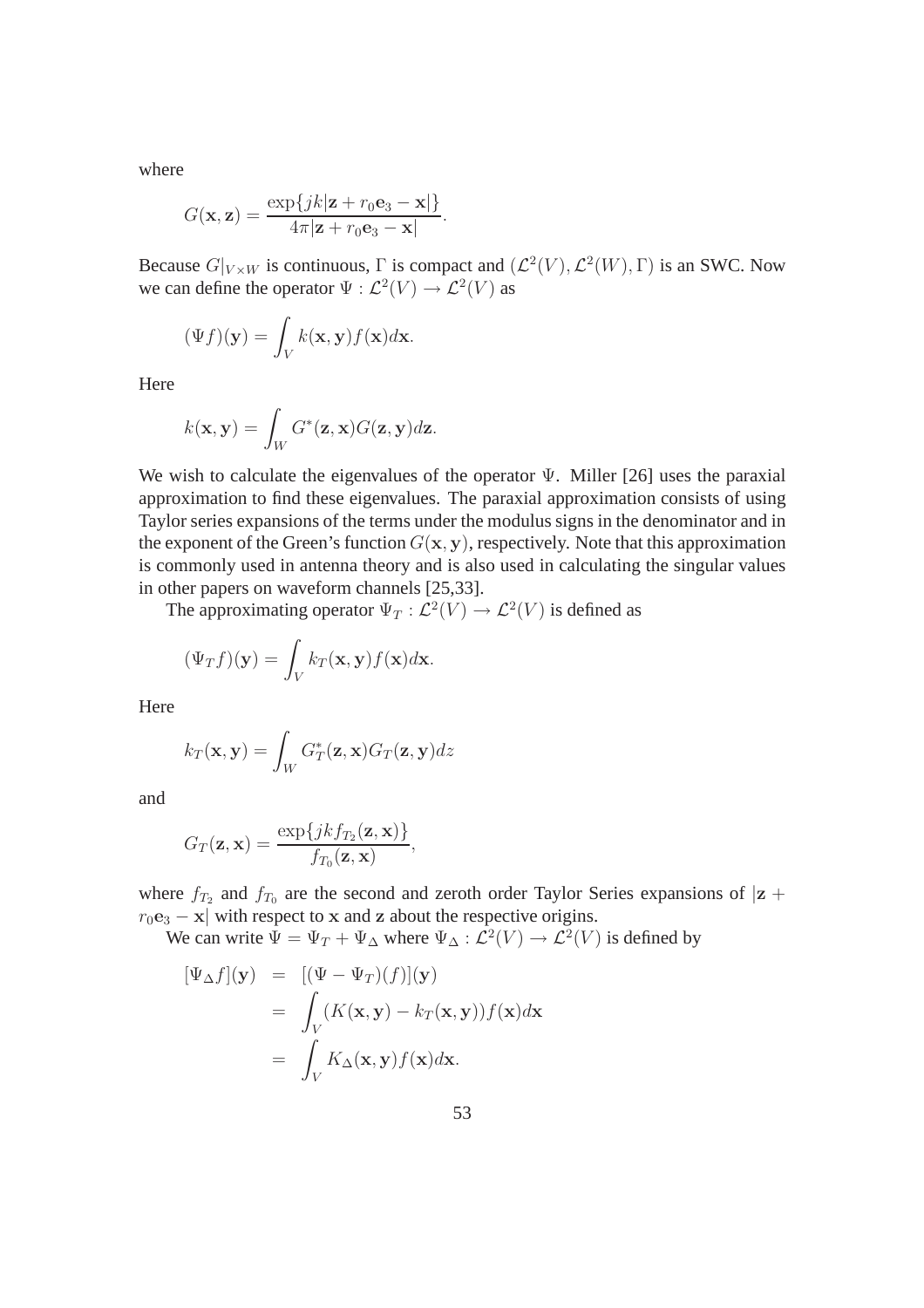Let  $x_i$  be the  $i^{th}$  Cartesian coordinate of x. If <sup>[1](#page-62-0)</sup>

$$
b_i = \sup_{\mathbf{x} \in V - W} |x_i|, i = 1, 2, 3,
$$
  
\n
$$
b = \max_i b_i,
$$
  
\n
$$
l = \inf_{\mathbf{x} \in V - W} |r_0 \mathbf{e}_3 + \mathbf{x}|
$$

then it can be shown that (see appendix A.1)

$$
|K_{\Delta}(x,y)| \leq \frac{b\mu(W)}{l^3} \left[ e^{\pi \frac{b}{\lambda} \frac{b^2}{l^2} c_1} \cdot 2\pi \frac{b}{\lambda} \frac{b}{l} c_1 + c_3 + c_3 e^{\pi \frac{b}{\lambda} \frac{b^2}{l^2} c_1} \cdot 2\pi \frac{b}{\lambda} \frac{b^2}{l^2} c_1 \right].
$$

Here,  $c_1, c_3$  are constants and  $\mu(W)$  is the Lebesgue measure of W. Therefore,

$$
\|\Psi_{\Delta}\| \leq \left[ \int_{V} \int_{V} |K_{\Delta}(x, y)|^{2} dx dy \right]^{1/2} \leq \frac{b\mu(W)\mu(V)}{l^{3}} \times \left[ e^{\pi \frac{b}{\lambda} \frac{b^{2}}{l^{2}} c_{1}} \cdot 2\pi \frac{b}{\lambda} \frac{b}{l} c_{1} + c_{3} + c_{3} e^{\pi \frac{b}{\lambda} \frac{b^{2}}{l^{2}} c_{1}} \cdot 2\pi \frac{b}{\lambda} \frac{b^{2}}{l^{2}} c_{1} \right]
$$
(4.4)

Equation (4.4) provides a bound for  $\|\Psi_{\Delta}\|$ . All the terms in the square brackets in this equation, except for the constant  $c_3$  can be made arbitrarily small as  $b/l \rightarrow 0$ . Therefore, for small  $b/l$ ,  $|k_{\Delta}(x, y)|$  is proportional to  $b\mu(W)\mu(V)/l^3$ . It is very interesting to note that the norm of  $\|\Psi_{\Delta}\|$  does not actually go to zero if  $b/l$  goes to zero. We not only need b to be small compared to l but also to be small compared to  $\lambda$  for this approximation to be valid.

Miller [26] proves that the eigenvalues of the operator  $\Psi_T$  show a step like behavior. The eigenvalues, indexed in decreasing order of magnitude are close to 1 until they reach a critical value  $N_{max}$  and then decrease rapidly to zero. Here,

$$
N_{max} = \frac{\mu(W)\mu(V)}{r^2} \frac{1}{\lambda^2 \Delta z_T \Delta z_R}
$$

and  $\Delta z_T$ ,  $\Delta z_R$  and r are as shown in figure 4.1. Therefore, if the right hand side of equation (4.4) is small, then the eigenvalues of  $\Psi$  show a similar behavior and if this is the case, then  $N_{max}$  is the essential dimension of the channel.

<span id="page-62-0"></span><sup>&</sup>lt;sup>1</sup>Specifically, referring to figure 4.1,  $b_1 = 2\Delta x_T + 2\Delta x_R$ ,  $b_2 = 2\Delta y_T + 2\Delta y_R$  and  $b_3 = 2\Delta z_T + 2\Delta y_R$  $2\Delta z_R$  and  $l = r_0 + 2\Delta z_T + 2\Delta z_R$ .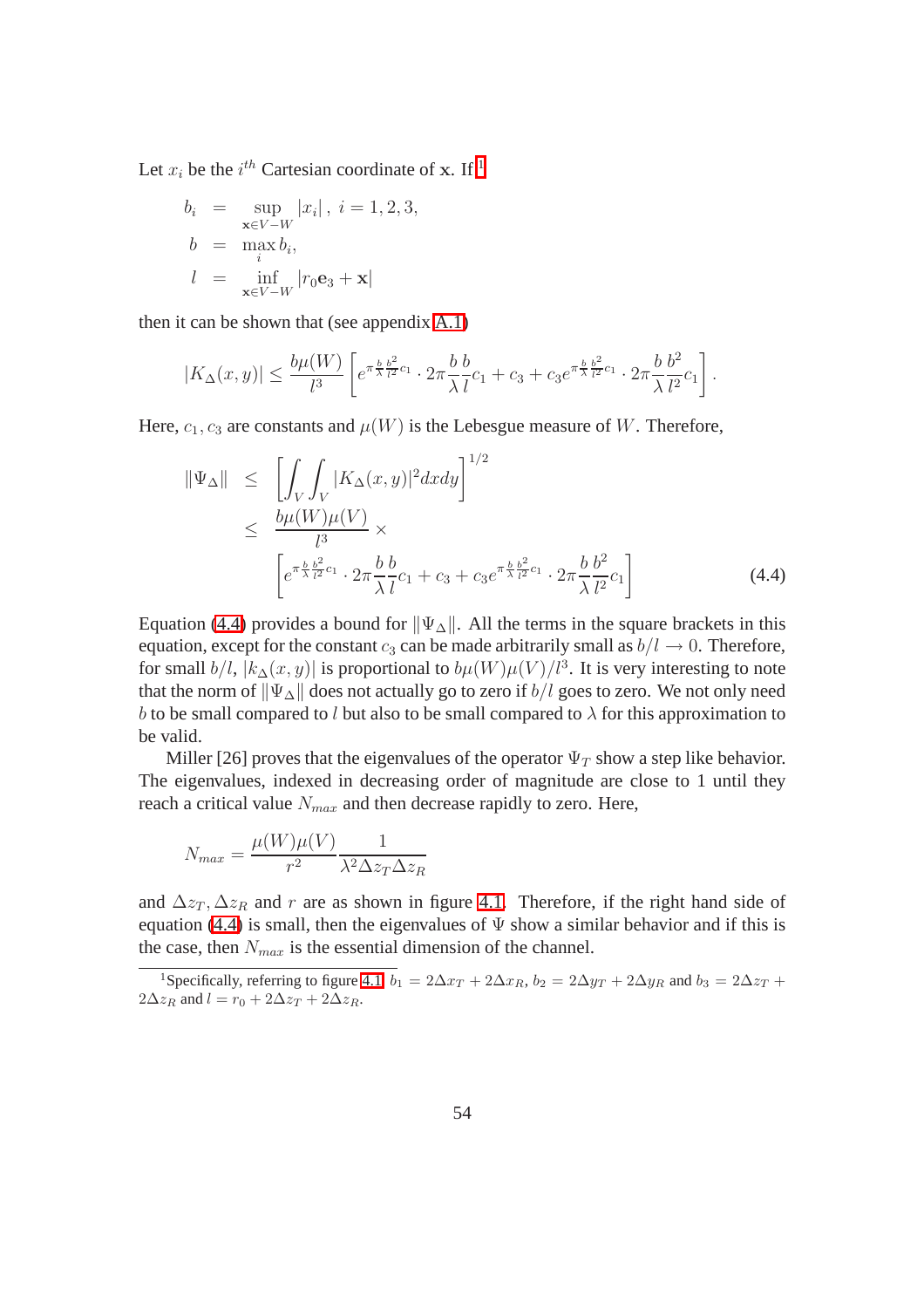### **4.2 Computing DOF for Compact Operators**

In chapter 3 it was proved that in order to calculate the degrees of freedom of a compact operator on a normed space, one needs to calculate its generalised singular values. However, no known method exists for computing these singular values. In this section, I will develop a numerical method based on finite dimensional approximations that could be used to calculate the generalised singular values.

Suppose X and Y are normed spaces and  $T : X \to Y$  is a compact operator. Also suppose that X has a complete Schauder basis  $\{\psi_1, \psi_2, \ldots\}$ . Let  $S_n = \text{span}\{\psi_1, \ldots, \psi_n\}$ . Then we can define the operator  $T_n = T|_{S_n} : S_n \to Y$ . Let  $\epsilon_m$  and  $\epsilon_{m,n}$  be the  $m^{th}$ singular values of T and  $T_n$  respectively. Then, I will prove in theorem 4.1 that

- 1. As  $n \to \infty$ ,  $\epsilon_{m,n} \to \epsilon_m$ .
- 2. For all n, if  $\epsilon_{m,n}$  exists, then it is a lower bound for  $\epsilon_m$ .

The crux of the argument used to prove the theorem is as follows. Assume  $\epsilon > 0$  is given and let  $\mathcal{N}(\epsilon)$  denote the number of degrees of freedom at level  $\epsilon$  for the operator T. This is the case if and only if there exist functions  $\{\phi_1, \ldots, \phi_{\mathcal{N}(\epsilon)}\} \subset Y$  such that for all  $\psi \in X$ ,  $T\psi$  can be approximated to level- $\epsilon$  by a linear combination of the  $\phi_i$  and further, no set of functions,  $\{\phi'_1, \ldots, \phi'_N\} \subset Y$  can approximate all  $\psi \in X$  if  $N < \mathcal{N}(\epsilon)$ . Equivalently, there is a function in the unit ball in  $X$  whose image under  $T$  can be approximated by a function in the span $\{\phi_1, \ldots, \phi_{N(\epsilon)}\}$  that cannot be approximated by  $\text{span}\{\phi'_1,\ldots,\phi'_N\}.$ 

So we take the inverse image of an  $\epsilon$ -net of points in span $\{\phi_1, \ldots, \phi_{\mathcal{N}(\epsilon)}\}$  and choose n large enough so that all the inverse images are close to  $S_n$ . We can do this because the  $\psi_i$  form a complete Schauder basis for X. I then show that there exists a function in  $S_n$  such that its image under T cannot be approximated by a linear combination of  $\phi'_1, \ldots, \phi'_N$  for  $N < \mathcal{N}(\epsilon)$ . This will prove that the number of degrees of freedom at level- $\epsilon$  of  $T_n$  approaches that of T and consequently so do the singular values. The details are as follows.

**Theorem 4.1.** *Suppose* X and Y are normed spaces and  $T : X \rightarrow Y$  is a compact *operator.* Suppose that X has a complete Schauder basis  $\{\psi_1, \psi_2, \ldots\}$  and let  $S_n =$  $\text{span}\{\psi_1,\ldots,\psi_n\}$ . Let  $T_n = T|_{S_n} : S_n \to Y$ . If  $\epsilon_m$ , the  $m^{th}$  singular value of T exists *then for n large enough,*  $\epsilon_{m,n}$ *, the*  $m^{th}$  *singular value of*  $T_n$  *will exist and* 

$$
\lim_{n \to \infty} \epsilon_{m,n} = \epsilon_m.
$$

*Furthermore, if*  $\epsilon_{m,n}$  *exists then it is a lower bound for*  $\epsilon_m$ *.* 

*Proof.* I will prove this theorem in two parts. In part a) I will prove that if  $\epsilon_{m,n}$  exists for some  $n = N \in \mathbb{N}$  then  $\epsilon_{m,n}$  exists for all  $n > N$  and is a non-decreasing sequence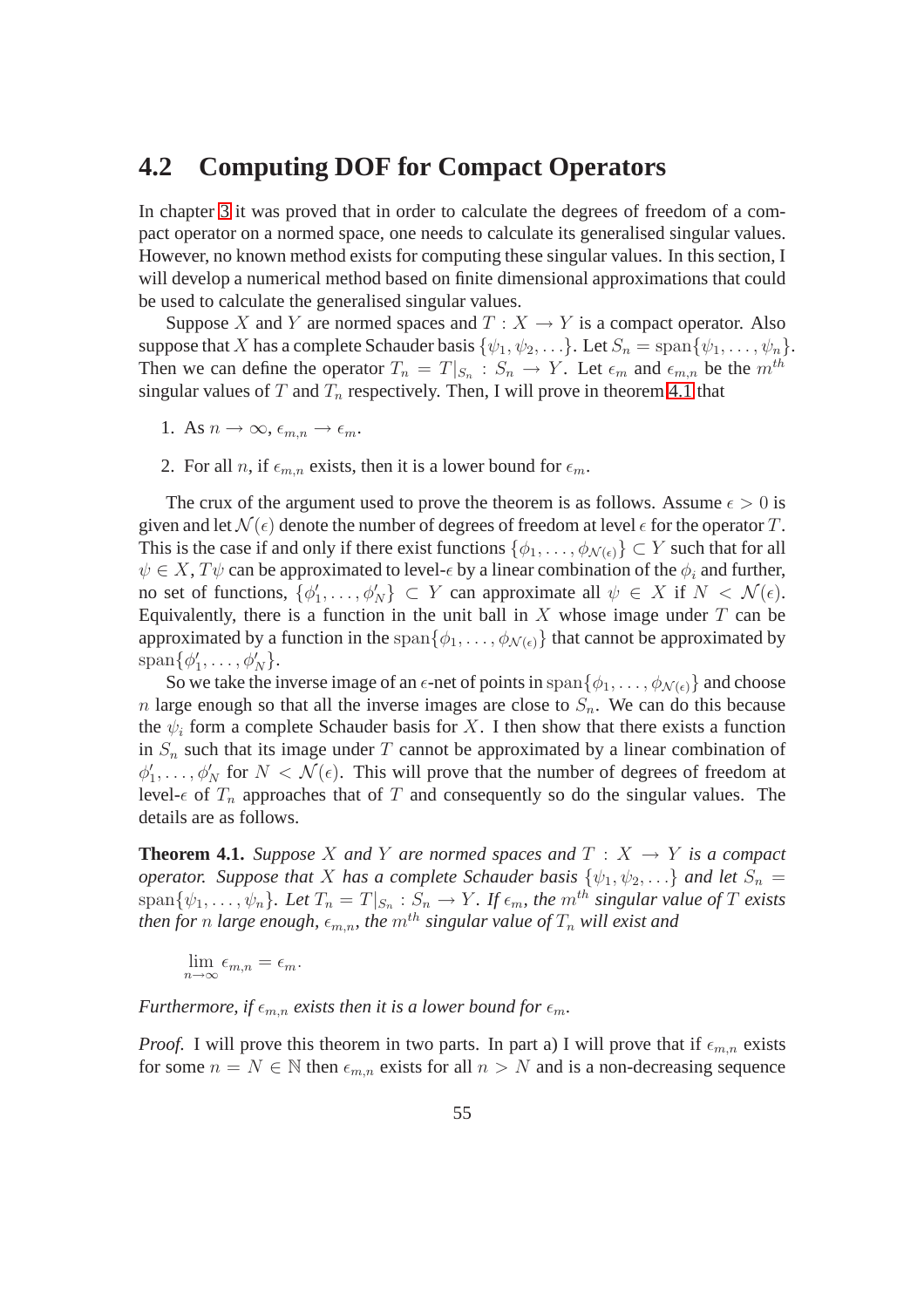that is bounded from above by  $\epsilon_m$ . In part b) I prove using a contradiction argument that  $\epsilon_{m,n}$  exists for some  $n \in \mathbb{N}$  and that  $\epsilon_{m,n}$  must converge to  $\epsilon_m$ .

I will use the following notation in the proof:

$$
\text{span}_{\epsilon}\{\phi_1, \dots, \phi_N\} = \{\phi \in Y : \text{inf}_{a_1, \dots, a_N} \|\phi - \sum_{i=1}^N a_i \phi_i\| < \epsilon\} \quad \text{and} \quad B_r = \{\psi \in X : \|\psi\|_X \le r\}.
$$

**Part a** Let T and  $T_n$  be as described in the theorem and let  $\mathcal{N}(\epsilon)$  and  $\mathcal{N}_n(\epsilon)$  be the numbers of degrees of freedom at level  $\epsilon$  of T and  $T_n$ , respectively. Assume that  $\epsilon_{m,n_1}$  exists and let  $n_2 > n_1$ .

Then for all  $\{\phi_1, \ldots, \phi_{\mathcal{N}_{n_1}(\epsilon)-1}\} \subset Y$  there is a  $\psi \in S_{n_1} \cap B_1$  such that

$$
T\psi_{n_1} = T\psi \notin \text{span}_{\epsilon}\{\phi_1,\ldots,\phi_{\mathcal{N}_{n_1}(\epsilon)-1}\}.
$$

Because  $S_{n_1} \subset S_{n_2}$ , for all  $\{\phi_1, \ldots, \phi_{N_{n_1}(\epsilon)-1}\} \subset Y$  we have  $\psi \in S_{n_2} \cap B_1$  and

$$
T_{n_2}\psi = T\psi \notin \mathrm{span}_{\epsilon}\{\phi_1,\ldots,\phi_{\mathcal{N}_{n_1}(\epsilon)-1}\}.
$$

Therefore,

$$
\mathcal{N}_{n_2}(\epsilon) \ge \mathcal{N}_{n_1}(\epsilon) \quad \forall \epsilon > 0. \tag{4.5}
$$

<span id="page-64-0"></span>Because

$$
\inf_{\epsilon < \epsilon_{m,n_1}} \mathcal{N}_{n_1}(\epsilon) \ge m \tag{4.6}
$$

we have  $\mathcal{N}_{n_2}(\epsilon) \ge \mathcal{N}_{n_1}(\epsilon) \ge m$  for  $\epsilon < \epsilon_{m,n_1}$ . Hence  $\epsilon_{m,n_2}$  must exist.

From the definition of generalised singular values, we have equation [\(4.6\)](#page-65-0) and

$$
\sup\nolimits_{\epsilon > \epsilon_{m,n_2}} \mathcal{N}_{n_2}(\epsilon) \le m - 1
$$

If  $\epsilon_{m,n_1} > \epsilon_{m,n_2}$  then there exists an  $\epsilon_1$  such that  $\epsilon_{m,n_1} > \epsilon_1 > \epsilon_{m,n_2}$ . Therefore,

$$
\mathcal{N}_{n_1}(\epsilon_1) \geq m > m - 1 \geq \mathcal{N}_{n_2}(\epsilon_1).
$$

This contradicts equation [\(4.5\)](#page-64-0). Therefore  $\epsilon_{m,n_1} \leq \epsilon_{m,n_2}$ .

The same argument used above shows that if  $\epsilon_{m,n}$  exists then  $\epsilon_m \geq \epsilon_{m,n}$ . Therefore, if  $\epsilon_{m,n}$  exists for  $n = n_1 \in \mathbb{N}$  then  $\epsilon_{m,n}$  is a non-decreasing sequence in  $n \geq n_1$  that is bounded from above by  $\epsilon_m$ .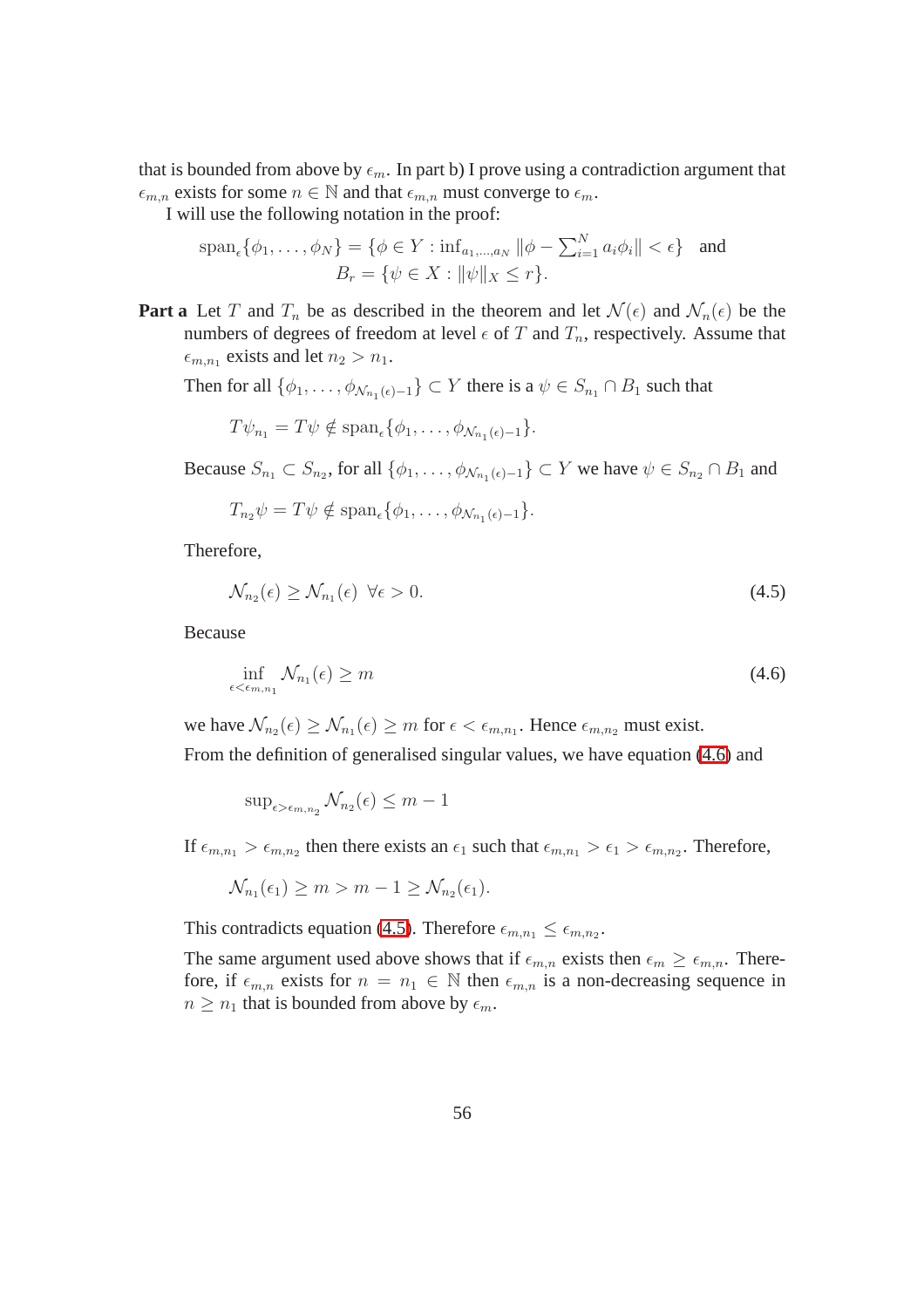**Part b** By part a, if  $\epsilon_{m,n}$  exists for  $n \geq n_1$  then because  $\epsilon_{m,n}$  is a bounded monotonic sequence in *n* it must converge to some  $\epsilon'_m \leq \epsilon_m$ .

Now there are two situations to consider. Firstly,  $\epsilon_{m,n}$  might not exist for any  $n \in \mathbb{N}$ . Secondly,  $\epsilon_{m,n}$  might exist for some n but the limit  $\epsilon'_m$  might be strictly less than  $\epsilon_m$ . We consider the two situations separately and arrive at the same set of equations. We then show a contradiction to this set of equations.

<span id="page-65-0"></span>**Situation 1:** Assume, to arrive at a contradiction, that  $\epsilon_{m,n}$  does not exist for any  $n \in \mathbb{N}$ . Then

$$
\mathcal{N}_n(\epsilon) \le m - 1 \ \forall n \in \mathbb{N} \text{ and } \forall \epsilon > 0. \tag{4.7}
$$

From the definition of degrees of freedom, there exist constants  $\alpha < \beta < \epsilon_m$  such that

$$
\mathcal{N}_n(\alpha) \le m - 1 \quad \forall n \in \mathbb{N} \text{ and } \tag{4.8}
$$

$$
\mathcal{N}(\beta) \ge m. \tag{4.9}
$$

**Situation 2:** Assume, to arrive at a contradiction, that  $\epsilon'_m < \epsilon_m$ . From the definition of generalised singular values we know,

$$
\sup_{\epsilon > \epsilon_{m,n}} \mathcal{N}_n(\epsilon) \le m - 1 \quad \text{and}
$$
  

$$
\inf_{\epsilon < \epsilon_m} \mathcal{N}(\epsilon) \ge m.
$$

Because  $\epsilon_{m,n} \leq \epsilon'_m$ , we know that there exist numbers  $\alpha$  and  $\beta$ ,  $\epsilon'_m < \alpha < \beta < \epsilon_m$ such that

$$
\mathcal{N}_n(\alpha) \le m - 1 \quad \forall n \in \mathbb{N} \text{ and } \tag{4.10}
$$

$$
\mathcal{N}(\beta) \ge m. \tag{4.11}
$$

Therefore, in both situation 1 and situation 2, we need to prove that equations [\(4.11\)](#page-65-1) and [\(4.10\)](#page-65-1) cannot be simultaneously true.

Because T is compact,  $TB_1$  is totally bounded [48, ch. 8]. Therefore, for all  $\epsilon$ TB<sub>1</sub> has a finite  $\epsilon$ -net. Hence there exists a set of vectors  $\{\xi_1, \ldots, \xi_P\} \subset B_1$  such that for all  $\phi \in TB_1$ , there exists a  $p, 1 \leq p \leq P$  with

<span id="page-65-1"></span>
$$
\|\phi - T\xi_p\|_Y < \frac{\beta - \alpha}{2}.\tag{4.12}
$$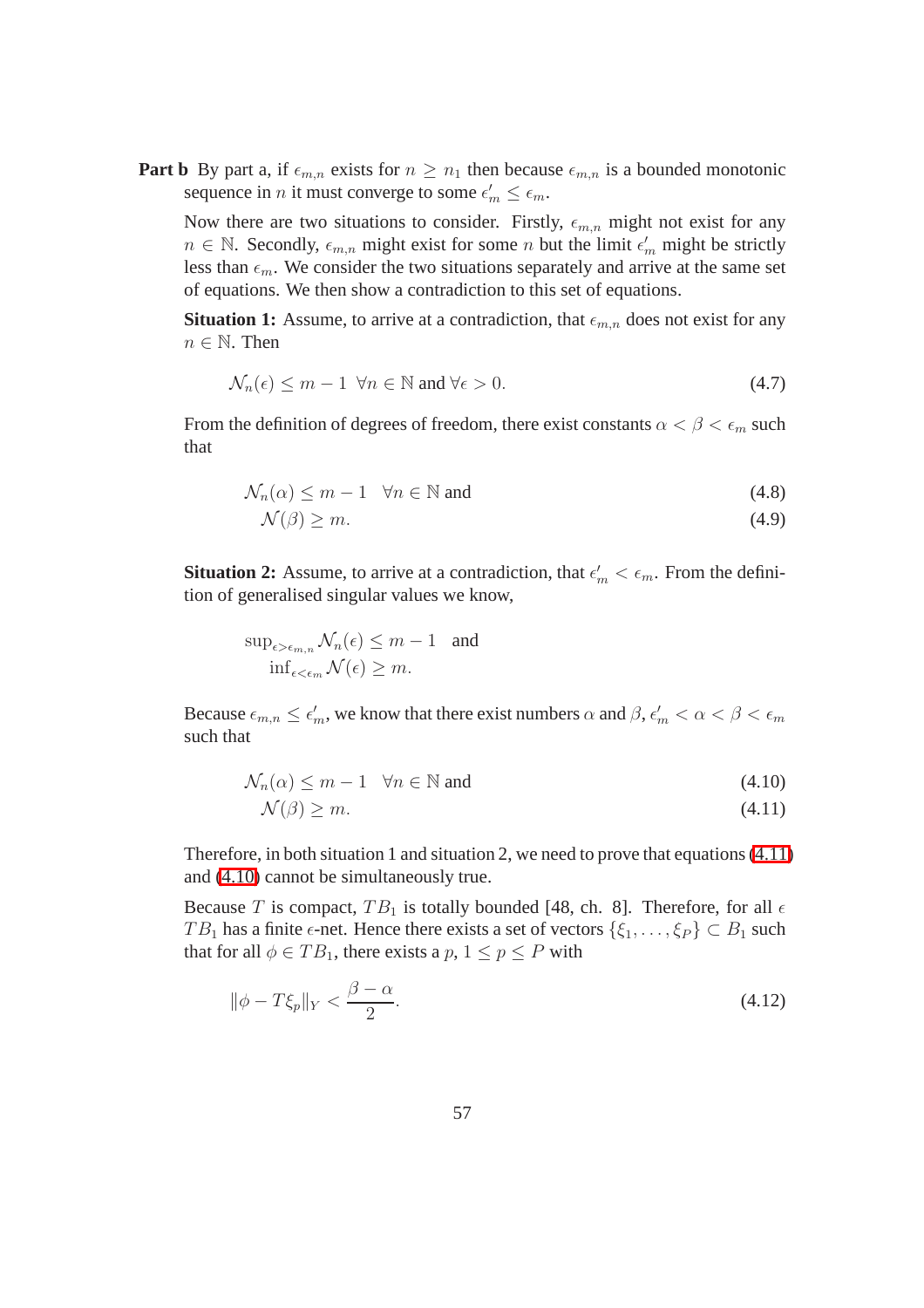Now, because  $\{\psi_1, \psi_2, \ldots\}$  is a complete Schauder basis for X and because  $P <$  $\infty$ , there exists a number N such that for all  $n > N$  and for all  $p, 1 \le p \le P$ , there exists a  $\xi_{p,n} \in S_n \cap B_1$  such that

<span id="page-66-0"></span>
$$
\|\xi_p - \xi_{p,n}\|_X < \frac{\beta - \alpha}{2\|T\|}.\tag{4.13}
$$

<span id="page-66-1"></span>Therefore, for all  $\phi \in TB_1$  and for all  $n > N$  there exists a  $p, 1 \leq p \leq P$  and a  $\xi_{p,n} \in S_n \cap B_1$  such that

$$
||T\xi_{p,n} - \phi||_Y = ||T\xi_{p,n} - T\xi_p + T\xi_p - \phi||_Y
$$
  
\n
$$
\leq ||T\xi_{p,n} - T\xi_p||_Y + ||T\xi_p - \phi||_Y \text{ (Triangle Inequality)}
$$
  
\n
$$
< ||T(\xi_{p,n} - \xi_p)||_Y + \frac{\beta - \alpha}{2} \text{ (equation (4.12))}
$$
  
\n
$$
< ||T|| \frac{\beta - \alpha}{2||T||} + \frac{\beta - \alpha}{2} \text{ (equation (4.13))}
$$
  
\n
$$
= \beta - \alpha. \qquad (4.14)
$$

From equation [\(4.10\)](#page-65-1) and the definition of degrees of freedom, we know that for all  $n \in \mathbb{N}$  there exist vectors  $\{\phi_{1,n}, \ldots, \phi_{m-1,n}\} \subset Y$  such that

<span id="page-66-2"></span>
$$
\xi \in \text{span}_{\alpha} \{ \phi_{1,n}, \dots, \phi_{m-1,n} \} \ \forall \xi \in T(B_1 \cap S_n). \tag{4.15}
$$

But, from the definition of degrees of freedom and equation [\(4.11\)](#page-65-1) we know that for all *n* and all vectors  $\{\phi_{1,n}, \ldots, \phi_{m-1,n}\}\$  there exists a vector  $\phi \in TB_1$  such that

$$
\phi \notin \mathrm{span}_{\beta}\{\phi_{1,n},\ldots,\phi_{m-1,n}\}.
$$

From equation [\(4.14\)](#page-66-2) we know that for all  $n > N$  there exists a  $\xi_{p,n} \in S_n \cap B_1$ such that

<span id="page-66-3"></span>
$$
\|\phi - T\xi_{p,n}\| < \beta - \alpha.
$$

Therefore, for all  $n > N$  there exists a  $\xi_{p,n} \in S_n \cap B_1$  such that

$$
T\xi_{p,n} \notin \text{span}_{\alpha} \{ \phi_{1,n}, \dots, \phi_{m-1,n} \}. \tag{4.16}
$$

This directly contradicts equation [\(4.15\)](#page-66-3). Therefore, if  $\epsilon_m$  exists then  $\epsilon_{m,n}$  exists for  $n$  large enough and

$$
\lim_{n \to \infty} \epsilon_{m,n} = \epsilon_m.
$$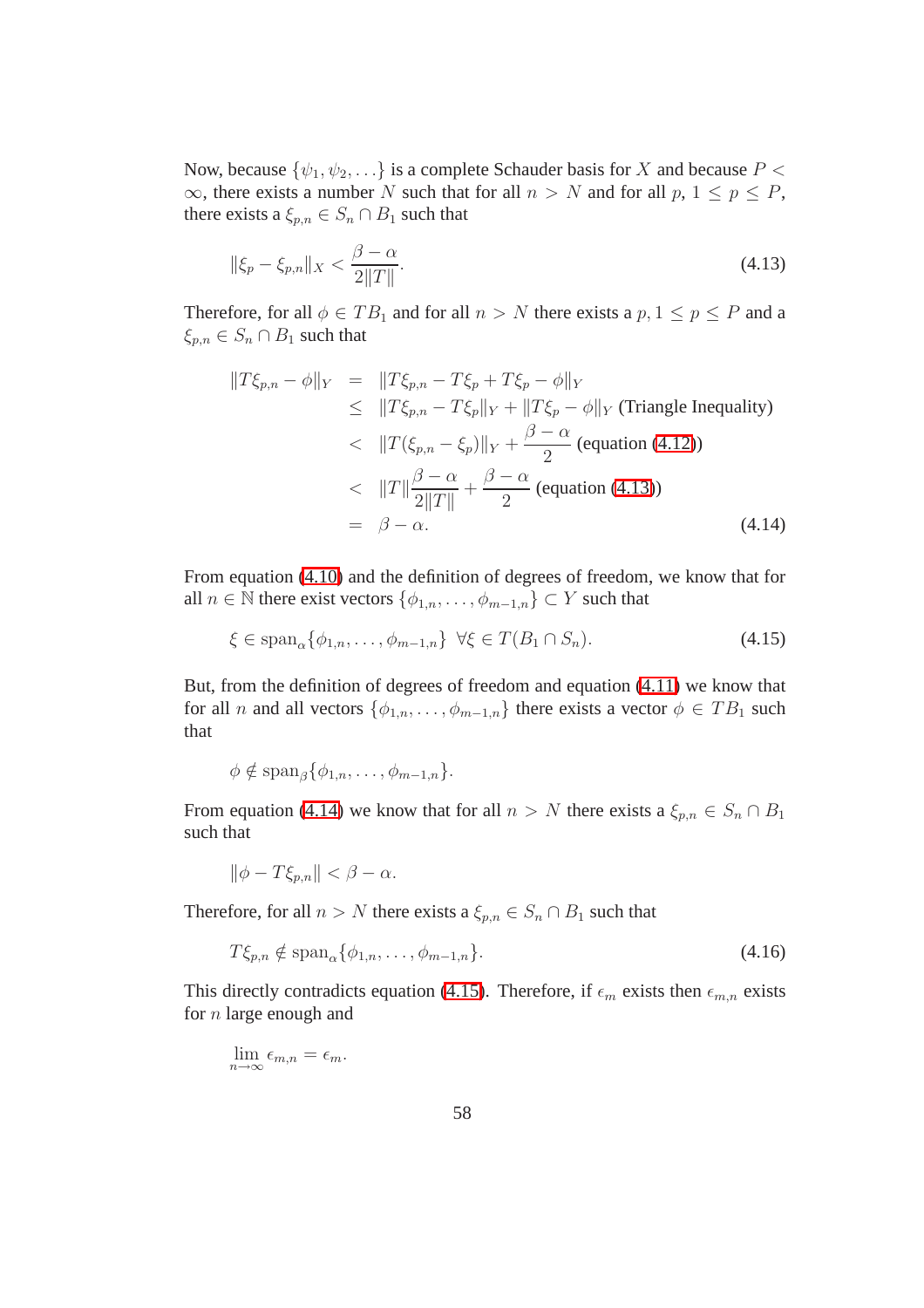The theorem shows that if the domain of the operator has some complete Schauder basis then we can calculate the generalised singular values of the operator restricted to finite dimensional subspaces and as the subspaces get bigger we will approach the generalised singular values of the original operator. Moreover, the theorem also proves that the generalised singular values of the finite dimensional operators provide lower bounds for the original generalised singular values. We, however, need a practical method of calculating the generalise singular values of linear operators defined on finite dimensional normed spaces.

Let X, Y be two finite dimensional Banach spaces and let  $T : X \to Y$  be a linear operator. Suppose  $\epsilon_1, \ldots, \epsilon_n$  are the generalised singular values of T. Denote  $B_1 =$  ${x \in X : ||x||_X \leq 1}$  and let

$$
\epsilon_1' = \sup_{x \in B_1} ||Tx||_Y.
$$

Then for all  $\epsilon > \epsilon'_1$ 

$$
\epsilon > \sup_{x \in B_1} ||Tx||_Y
$$

and for all  $\epsilon < \epsilon'_1$ , there exists an  $x \in B_1$  such that  $||Tx||_Y > \epsilon$ . Therefore  $\epsilon'_1 = \epsilon_1$ , the first generalised singular value of T. Suppose for ease of argument that  $\lim_{\epsilon \to \epsilon_p^-} \mathcal{N}(\epsilon) =$ p (i.e.  $\epsilon_p$  is not a repeated singular value). Therefore, for all  $\epsilon \in [\epsilon_{p+1}, \epsilon_p)$ ,  $\mathcal{N}(\epsilon) = p$ . Now for each  $\epsilon \in [\epsilon_{p+1}, \epsilon_p)$  there exists a  $\{\psi_i\}_{i=1}^p \in Y$  such that

$$
\sup_{x \in B_1} \inf_{\{a_i\}_{i=1}^p} \|Tx - \sum_{i=1}^p a_i \psi_i\|_Y \le \epsilon.
$$

Let  $\Psi_{p,\epsilon}$  denote the set of all sets  $\{\psi_i : ||\psi_i||_Y \leq 1\}_{i=1}^p$  that satisfy the above equation for a given  $\epsilon \in [\epsilon_{p+1}, \epsilon_p)$  and let

$$
\Psi_p=\bigcup_{\epsilon\in [\epsilon_{p+1},\epsilon_p)} \Psi_{p,\epsilon}.
$$

Suppose the sets  $\Psi_1, \ldots, \Psi_p$  have been chosen as above. Then

$$
\inf_{\{\psi_i\}_{i=1}^p \in \Psi_p} \sup_{x \in B_1} \inf_{\{a_i\}_{i=1}^p} \left\{ \left\| x - \sum_{i=1}^p a_i \psi_i \right\| \right\} = \epsilon_{p+1}.
$$

To prove this let  $\epsilon'_{p+1}$  denote the left hand side of the above equation. We show by contradiction that  $\epsilon_{p+1} \leq \epsilon'_{p+1}$ . Otherwise, let  $\epsilon \in (\epsilon'_{p+1}, \epsilon_{p+1})$ . Then because  $\epsilon > \epsilon'_{p+1}$ , we know that there exists a  $\{\psi_i\}_{i=1}^p$  such that

$$
\sup_{x \in B_1} \inf_{\{a_i\}_{i=1}^p} \left\{ \left\| x - \sum_{i=1}^p a_i \psi_i \right\| \right\} < \epsilon.
$$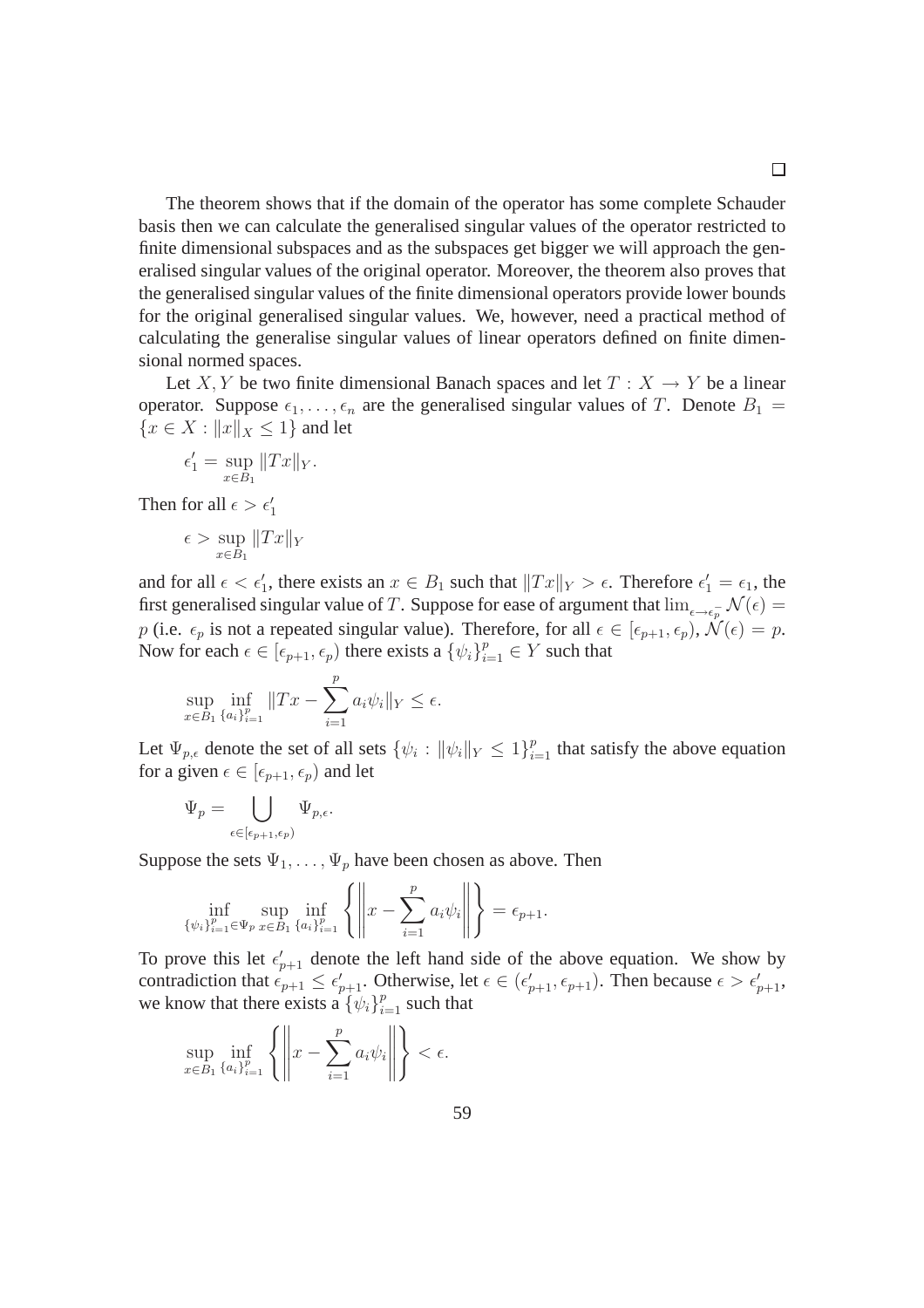If this is the case then  $\mathcal{N}(\epsilon) \leq p$ . But we know from the definition of generalised singular values that if  $\epsilon < \epsilon_{p+1}$  then  $\mathcal{N}(\epsilon) \geq p+1$ . This is a contradiction and proves that  $\epsilon_{p+1} \leq \epsilon'_{p+1}$ .

To prove the converse, suppose, to arrive at a contradiction, that  $\epsilon'_{p+1} > \epsilon_{p+1}$ . Let  $\epsilon \in (\epsilon_{p+1}, \epsilon'_{p+1})$ . Then,  $\mathcal{N}(\epsilon) = p$ . Therefore there exists a set of functions  $\{\phi_i\}_{i=1}^p$  such that

$$
\sup_{x \in B_1} \inf_{\{a_i\}_{i=1}^p} \left\{ \left\| x - \sum_{i=1}^p a_i \phi_i \right\| \right\} < \epsilon.
$$

Therefore  $\{\phi_i\}_{i=1}^p \in \Psi_{p,\epsilon} \subset \Psi_p$ . Hence,

$$
\inf_{\{\psi_i\}_{i=1}^p \in \Psi_p} \sup_{x \in B_1} \inf_{\{a_i\}_{i=1}^p} \left\{ \left\| x - \sum_{i=1}^p a_i \psi_i \right\| \right\} < \epsilon.
$$

By definition, the left hand side of the above equation is  $\epsilon'_{p+1}$  and this contradicts the assumption that  $\epsilon \in (\epsilon_{p+1}, \epsilon'_{p+1})$ . The following theorem summarises the above result.

**Theorem 4.2.** Let  $X, Y$  be two finite dimensional Banach spaces and let  $T : X \to Y$ *be a linear operator. Also let*  $B_1$  *be the closed unit ball in* X *and suppose*  $\Psi_p$  *is defined as explained above. Then,*

$$
\sup_{x \in B_1} \|Tx\|_Y = \epsilon_1
$$

*and if*  $\epsilon_p$  *is not a repeated generalised singular value then* 

$$
\inf_{\{\psi_i\}_{i=1}^p \in \Psi_p} \sup_{x \in B_1} \inf_{\{a_i\}_{i=1}^p} \left\{ \left\| x - \sum_{i=1}^p a_i \psi_i \right\| \right\} = \epsilon_{p+1}.
$$

The above theorem characterises the singular values in terms of a maximisation problem over a finite dimensional domain and one can use several well-know maximisation methods to calculate the generalised singular values. However, it is difficult to check whether a given set of functions  $\{\psi_i\}_{i=1}^p$  is an element of  $\Psi_p$ . I therefore use the following algorithm to calculate bounds on the generalised singular values.

Suppose  $X, Y, T : X \to Y$  and  $\epsilon_1, \ldots, \epsilon_n$  are as defined above. Let

$$
\epsilon_1' = \sup_{x \in B_1} ||Tx||_Y.
$$

Because  $B_1 \subset X$  is a compact set and  $\|\cdot\|_Y$  and T are continuous, there exists an  $x_1 \in B_1$  such that  $||x_1||_Y = \epsilon'_1$ . Choose  $\psi_1 = Tx_1$ .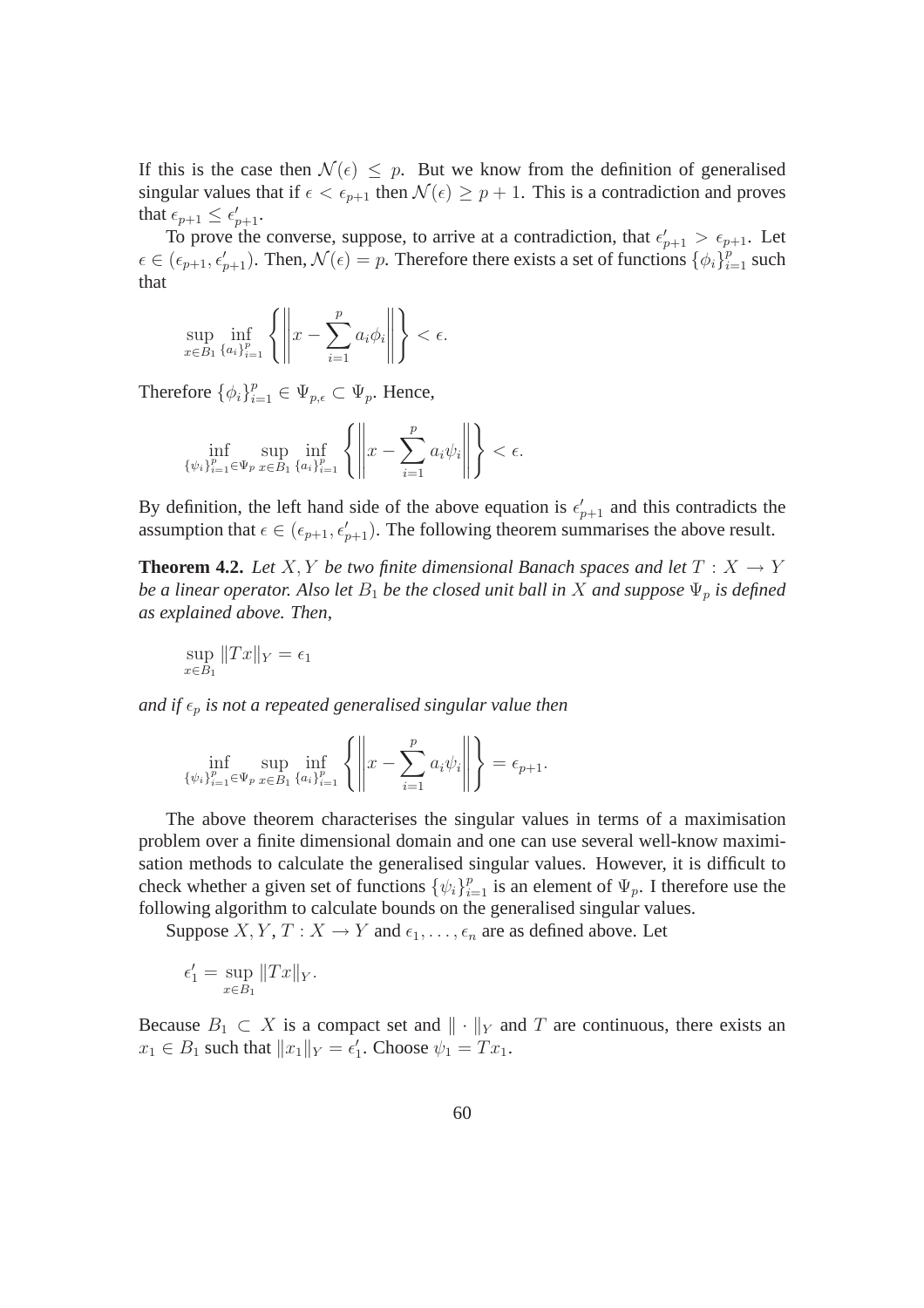Now suppose  $\psi_1, \ldots, \psi_p$  have been chosen. Then let

$$
\sup_{x \in B_1} \inf_{\{a_i\}_{i=1}^p} \left\{ \left\| x - \sum_{i=1}^p a_i \psi_i \right\| \right\} = \epsilon'_{p+1}.
$$
\n(4.17)

Again, because  $B_1 \subset X$  is a compact set and  $\|\cdot\|_Y$  and T are continuous, there exists an  $x_{p+1} \in B_1$  such that  $x_{p+1}$  attains the maximum in the above equation. Choose  $\psi_{p+1} = Tx_{p+1}$ . Comparing with theorem 4.2 we note that  $\epsilon'_p$  is an upper bound for  $\epsilon_p$ . It is an open conjecture as to whether  $\epsilon'_p = \epsilon_p$ .

In this algorithm, instead of searching over all possible sets  $\{\psi_i\} \in \Psi_p$  we select a special set that is in some sense (it is the image of the  $x \in B_1$  that maximises equation (4.17)) the best possible set to use. This choice is essential because otherwise the calculation of generalised singular values becomes too cumbersome (one needs to find the set  $\Psi_p$  before calculating  $\epsilon_{p+1}$ .) Note however, that the above algorithm gives the right value for  $\epsilon_1$ . In the next section, I use this algorithm to calculate approximations for the generalised singular values of some specific spatial waveform channels.

## **4.3 Software design and techniques used for numerical simulations**

In this chapter I present the results of numerical simulations. I describe the software used for the simulations and several techniques that are used to reduce the running time of the simulations are also discussed. All simulations were done in two dimensions because the number of grid points required to do simulations in three dimensions makes it infeasible to do computations over distances greater than a few wavelengths (c.f. eg. [37] and [31], where simulations were also done in two dimensions). In this thesis, Finite-Difference Time-Domain (FDTD) simulations were used to calculate the electromagnetic field in the presence of reflective scatterers.

In order to calculate the degrees of freedom of SWCs, one needs to calculate the generalised singular values of the compact operators in SWCs. This is a direct consequence of the definition of generalised singular values. In order to calculate these generalised singular values we use several theorems proved in earlier chapters. Suppose  $T$  is the transmitting volume,  $R$  is the receiving volume,  $t_0$  is some instant in time and  $(X_{T,t_0}, Y_R, \Gamma)$  is an SWC. The essential idea involved in the calculation of the generalised singular values is:

- 1. Let  $\{x_i\}_{i=1}^{\infty}$  be a Schauder basis for  $\mathcal{L}^2(T, \mathbb{C}^3)$ . Then we know from the second corollary to theorem 2.3 that  $\{x_i\}_{i=1}^{\infty}$  is also a Schauder basis for  $X_{T,t_0}$ .
- 2. Let  $\Gamma_n = \Gamma_{\text{span}\{\mathbf{x}_i\}_{i=1}^N}$ . Then we know from theorem 4.1 that the generalised singular values of  $\Gamma_n$  approach those of  $\Gamma$  as  $n \to \infty$ .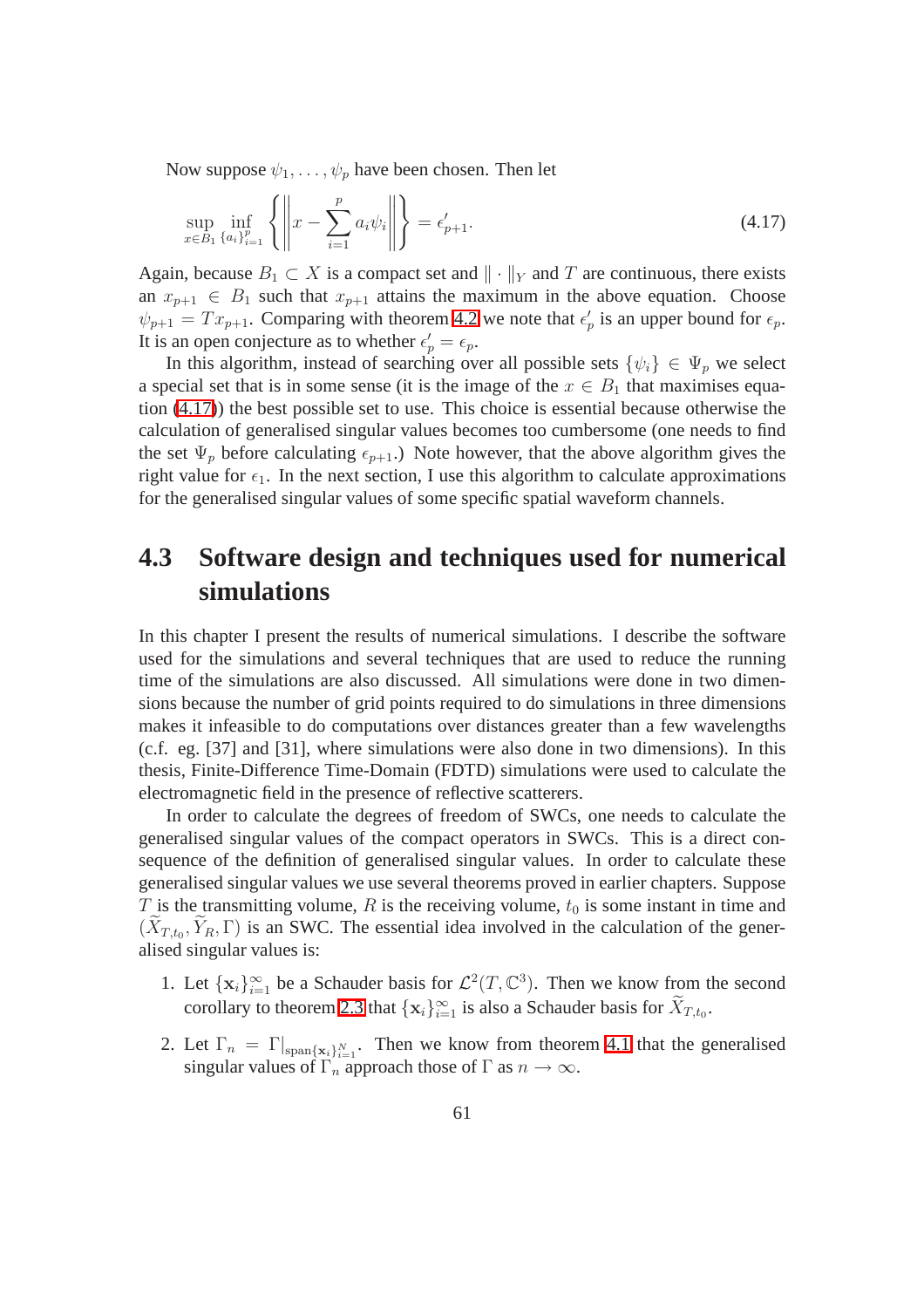3. We can use any convenient, finite subset of a Schauder basis of  $\mathcal{L}^2(T,\mathbb{C}^3)$  to calculate approximations of the generalised singular values of Γ.

In this thesis, I assume that the source and receiver antennas are restricted to square areas of size  $1\lambda \times 1\lambda$  or  $2\lambda \times 2\lambda$ , where  $\lambda$  is the wavelength (see eg. [37] where a similar assumption was made). I divide the transmitting and receiving squares into several smaller squares and use functions that are non-zero on one of the smaller squares to form a subset of a Schauder basis for the space of transmitting and receiving functions.

The task of finding the generalised singular values can be split into three components. Firstly, one needs to find the orthonormal source functions in  $X_{T,t_0}$  from a finite subset of the chosen Schauder basis using the Gram-Schmidt method. This step is only required for the finite energy case. It is easy to use existing Matlab routines to calculate singular values of compact operators defined on finite dimensional spaces once the channel operator has been specified as a matrix expressed in terms of orthonormal bases. In the finite power case, the space of source functions does not necessarily carry an inner product structure and therefore we need to develop alternative algorithms to calculate the singular values as explained in the previous section. Secondly, one needs to calculate the received field for each one of the (orthonormal) source functions in the presence of randomly placed scatterers. Finally one needs to calculate the transfer matrix in terms of the Schauder bases for the source and receiver functions and calculate the singular values of the operator  $\Gamma_n$ . The first two tasks were completed using programs written in C++ and the last one was undertaken using Matlab in the finite energy case and  $C_{++}$  in the finite power case. The source code used for these programs can be found on the attached compact disk or downloaded from [http://users.rsise.anu.edu.au/˜somaraju](http://users.rsise.anu.edu.au/~somaraju).

The interactive C++ program consist of five files and allows the user to calculate the orthonormal source functions and the received field. Several settings such as loss resistance and simulation domain size can be set interactively before starting the simulations. The functionality of different files in the program is briefly explained below.

**main.cpp:** The program execution starts in the function main() within this file.

**field.cpp,field.hpp:** These files are used to define the field object. This object is used to calculate the electromagnetic field for a given set of sources and scatterers possibly in the presence of a perfectly matched layer (PML) (see subsection 4.3.2). The field object allows the user to specify the simulation region, step sizes, the number of randomly placed scatterers in the simulation region and the position of all the sources and their magnitudes. One can also specify if the simulation domain has a PML. Once all the above have been specified, the simulation can start and the field object can be used to calculate the electromagnetic field after n time steps by calling the function timeStep(int n).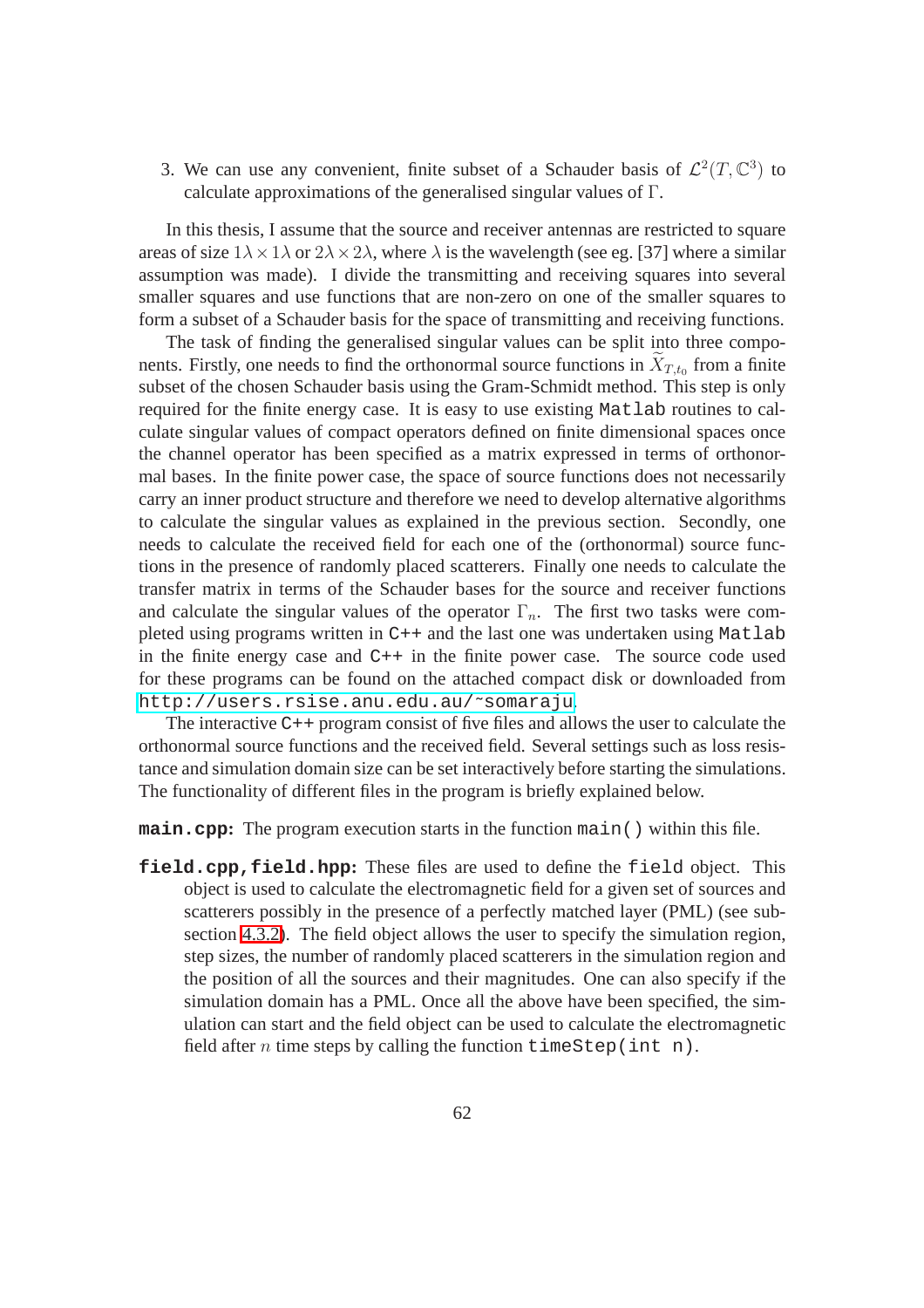- **field util.cpp,field util.hpp:** These files contain several utility functions that can be used on objects of the field class.
- **gramSchmidt.cpp,gramSchmidt.hpp:** These files are used to calculate the orthonormal source functions. The basis expansion of the orthonormal source functions in terms of the subset of the Schauder basis  $\{x_i\}_{i=1}^{\infty}$  is stored in a file. See subsection [4.3.1](#page-72-0) for a more detailed description of the algorithms used in this file.
- **receiverField.cpp,receiverField.hpp:** These files are used to calculate the field at several randomly placed receivers in the presence of randomly placed scatterers and the calculated fields are stored in a file. See subsection 4.3.2 for a more detailed description.
- **svalClass.cpp,svalClass.hpp** Objects of this class are used to calculate the generalised singular values in the finite power case as explained in subsection 4.3.3
- **genSval.cpp,genSval.hpp** The functions in this file are used to perform the maximisation routines for calculating the generalised singular values. Functions from the the GNU scientific library are used to perform the maximisation (see <http://www.gnu.org/software/gsl/>).
- **sval.m** The matlab file sval.m uses the orthonormal basis expansion and receiver fields calculated using the C++ program to evaluate the singular values of SWCs in the finite energy case.

### **4.3.1 Calculating Orthonormal Source Functions for**  $\widetilde{X}_{T,t_o}$

Suppose  $\{x_i\}_{i=1}^{\infty}$  is an orthonormal basis in  $\mathcal{L}^2(T,\mathbb{C}^3)$ . Then the set  $\{x_i\}_{i=1}^{\infty}$  is a complete Schauder basis for  $X_{T,t_0}$  with respect to the norm  $\|\cdot\|_{\tilde{X}_{T,t_0}}$  (see theorem 2.3). However, the functions are not orthogonal with respect to the inner product  $\langle \cdot, \cdot \rangle_{\tilde{X}_{T,t}}$ where,

$$
\langle \mathbf{J}_1, \mathbf{J}_2 \rangle_{\widetilde{X}_{T,t_0}} = I_1 + I_2 \qquad \text{with}
$$

$$
I_1 = R_{loss} \int_0^{t_0} \int_T \mathbf{J}'_1^*(\mathbf{r}, t) \mathbf{J}'_2(\mathbf{r}, t) d\mathbf{r} dt \qquad \text{and}
$$

$$
I_2 = \epsilon_0 \int_{\Omega_{ext}} \mathbf{E}_1^*(\mathbf{r}, t_0) \mathbf{E}_2(\mathbf{r}, t_0) d\mathbf{r} + \frac{1}{\mu_0} \int_{\Omega_{ext}} \mathbf{H}_1^*(\mathbf{r}, t_0) \mathbf{H}_2(\mathbf{r}, t_0) d\mathbf{r}.
$$

The source functions  $\{x_i\}_{i=1}^N$  need to be orthonormalised with respect to the inner product  $\langle \cdot, \cdot \rangle_{\tilde{X}_{T,t_0}}$  using the Gram-Schmidt process.

In order to calculate the inner product  $\langle \mathbf{x}_1, \mathbf{x}_2 \rangle_{\tilde{X}_{T,t_0}}$  for a given time instant  $t_0$ , one needs to calculate both  $I_1$  and  $I_2$  in the above equation. However, to calculate  $I_2$ , one needs to calculate the fields generated by the source functions at time instant  $t_0$  in free space. Therefore the simulation region needs to be as big as the distance travelled by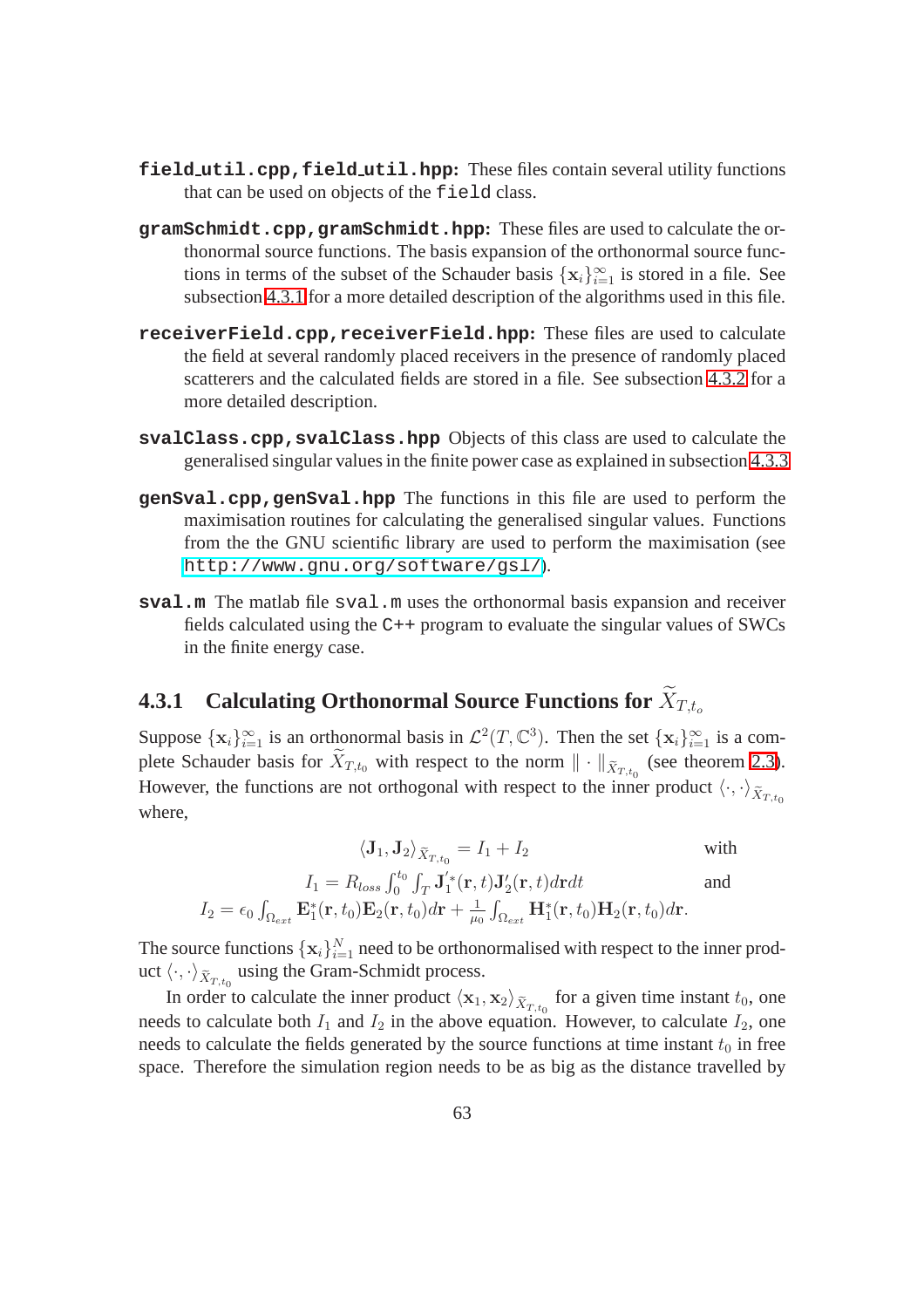light in the time  $t_0$ . This makes the simulation region extremely large and the numerical computations take a great amount of time. We can however assume that the sources are contained in a cell made of a perfect electric conductor. Suppose  $\Omega'$  is such a cell and  $\Omega'_{int}$  is the interior of this cell. If  $I'_2$  is defined by

$$
I_2' = \epsilon_0 \int_{\Omega_{ext} \cap \Omega'_{int}} \mathbf{E}'_1^*(\mathbf{r}, t_0) \mathbf{E}'_2(\mathbf{r}, t_0) d\mathbf{r} + \frac{1}{\mu_0} \int_{\Omega_{ext} \cap \Omega'_{int}} {\mathbf{H}'_1}^*(\mathbf{r}, t_0) \mathbf{H}'_2(\mathbf{r}, t_0) d\mathbf{r},
$$

then  $I_1 + I_2'$  defines an inner product on the space of source current densities. Here,  $\mathbf{E}'_i$  and  $\mathbf{H}'_i$  are the electric and magnetic fields generated by the sources  $\mathbf{J}_i$  for  $i = 1, 2$ that are contained within the cell  $\Omega'$ . Now, the norm defined by this inner product gives the total energy radiated by the sources. Because the perfect electrical conductors absorb no energy, this norm is actually equal to the norm induced by the inner product  $\langle \cdot, \cdot \rangle_{\tilde{X}_{T,t_0}}$ . Therefore we can tell from the parallelogram law for inner products that  $I_2 = I_2^{\prime}$ . Because the perfect conductors are also perfect reflectors of electromagnetic radiation, the field outside the conductors is zero. Therefore, we can reduce the total simulation region and speed up the calculation of the orthonormal source functions by using  $I'_2$  instead of  $I_2$ .

## **4.3.2 Calculating the Receiver Field**

FDTD simulations using the Yee scheme [50] are used to calculate the field at different receiver locations for a given source function (see eg. [51–54]). Sixteen points per wavelength were chosen in each cartesian direction to minimise the effects of numerical dispersion (see eg [52]). In order to maximise the distance between the transmitting and receiving volumes, it was decided that Perfectly Matched Layers (PMLs) be used<sup>[2](#page-72-0)</sup> [56]. PMLs are absorbing layers that do not reflect any of the electromagnetic waves that are incident upon them and the magnitude of electromagnetic waves reduces exponentially as they travel in the PML. Also, reflective scatterers were placed at random locations in the simulation region. The reflective scatterers were also placed within the PML. This enables one to model the effect of distant scatterers because the PML reduces the magnitude of the electromagnetic waves and the total energy reflected is very small. The received field is calculated at random positions within the simulation region. Figure [4.2](#page-77-0) on page [68](#page-77-0) shows an example of a typical simulation region.

### **4.3.3 Calculating the Generalised Singular Values**

In the finite energy case, the spaces of source and receiver functions are Hilbert spaces. Therefore, as was proven in theorem [3.5,](#page-48-0) the generalised singular values of the channel

<span id="page-72-0"></span> $^{2}$ Also see [52,55]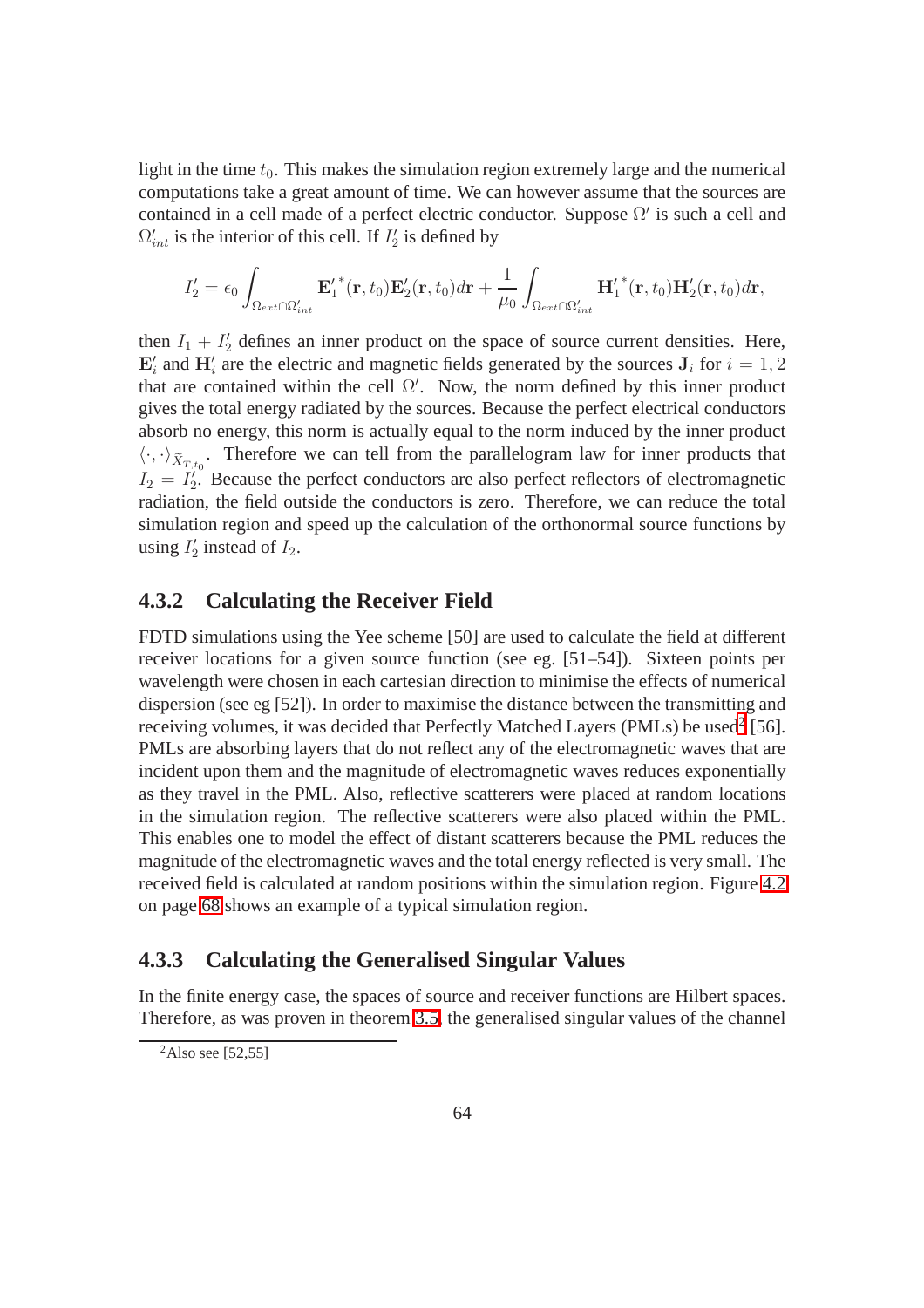operator are equal to the traditionally accepted notion of the singular values of compact operators defined on Hilbert spaces. There are several well known methods that can be used to calculate these singular values and the Matlab function SVD is used to calculate these singular values.

In the finite power case, the space of source functions is not an inner product space. Therefore a new program was written in  $C_{++}$  in order to calculate the generalised singular values. Suppose  $(\overline{X}_T, \overline{X}_R, \Gamma)$  is an SWC and  $\{x_i\}_{i=1}^{\infty}$  is a complete Schauder basis for  $X_T$  and  $\Gamma_n = \Gamma|_{\text{span}\{\mathbf{x}_i\}_{i=1}^n}$  is the restriction of  $\Gamma$  to the span of the first n vectors in the Schauder basis. Then we know from theorem 4.1 that the singular values of  $\Gamma_n$  are approximately equal to those of  $\Gamma$  for n large enough. Therefore, we only need to calculate the singular values of the operator  $\Gamma_n$ . The algorithm described after theorem 4.2 is used to calculate these generalised singular values and the results of these calculations are presented in the following section.

## **4.4 Results and Discussion**

The singular values of various SWCs were calculated. The source resistance, number of scatterers and the receiver and scatterer locations were varied and the results of these simulations are presented in this subsection. The simulations were performed under the following conditions (see figure [4.2](#page-77-0) on page [68\)](#page-77-0):

- 1. Because we are performing the simulations in 2D, the sources and scatterers were assumed to be invariant in the z-direction and only transverse magnetic fields were considered<sup>[3](#page-73-0)</sup>. The sources and receivers were assumed to be restricted to within squares of sizes  $1\lambda \times 1\lambda$  or  $2\lambda \times 2\lambda$ .
- 2. The total size of the simulation region is  $16\lambda \times 256\lambda$  (c.f. Xu and Janaswamy [37] where the simulation region is of a similar size). It was decided that 16 grid points be chosen per wavelength in order to minimise the effect of dispersion (see eg [52]). The simulation region was surrounded by a PML of thickness  $2\lambda$  which proved to be sufficient to absorb all the incident electromagnetic waves.
- 3. The center of the source was always located at  $8\lambda \times 8\lambda$ . Ten receivers were placed at random locations in the half of the simulation region that did not contain the source. A variable number of scatterers were placed both within the simulation region and in the PML. The scatterers were assumed to be perfectly conducting materials of variable length between  $1\lambda$  and  $4\lambda$ . The exact form of the scatterers is not important because we are using them to create a rich scattering environment.

<span id="page-73-0"></span><sup>&</sup>lt;sup>3</sup>Reciprocity between the electric and magnetic fields shows that exactly the same behavior can be observed for the transverse electric case.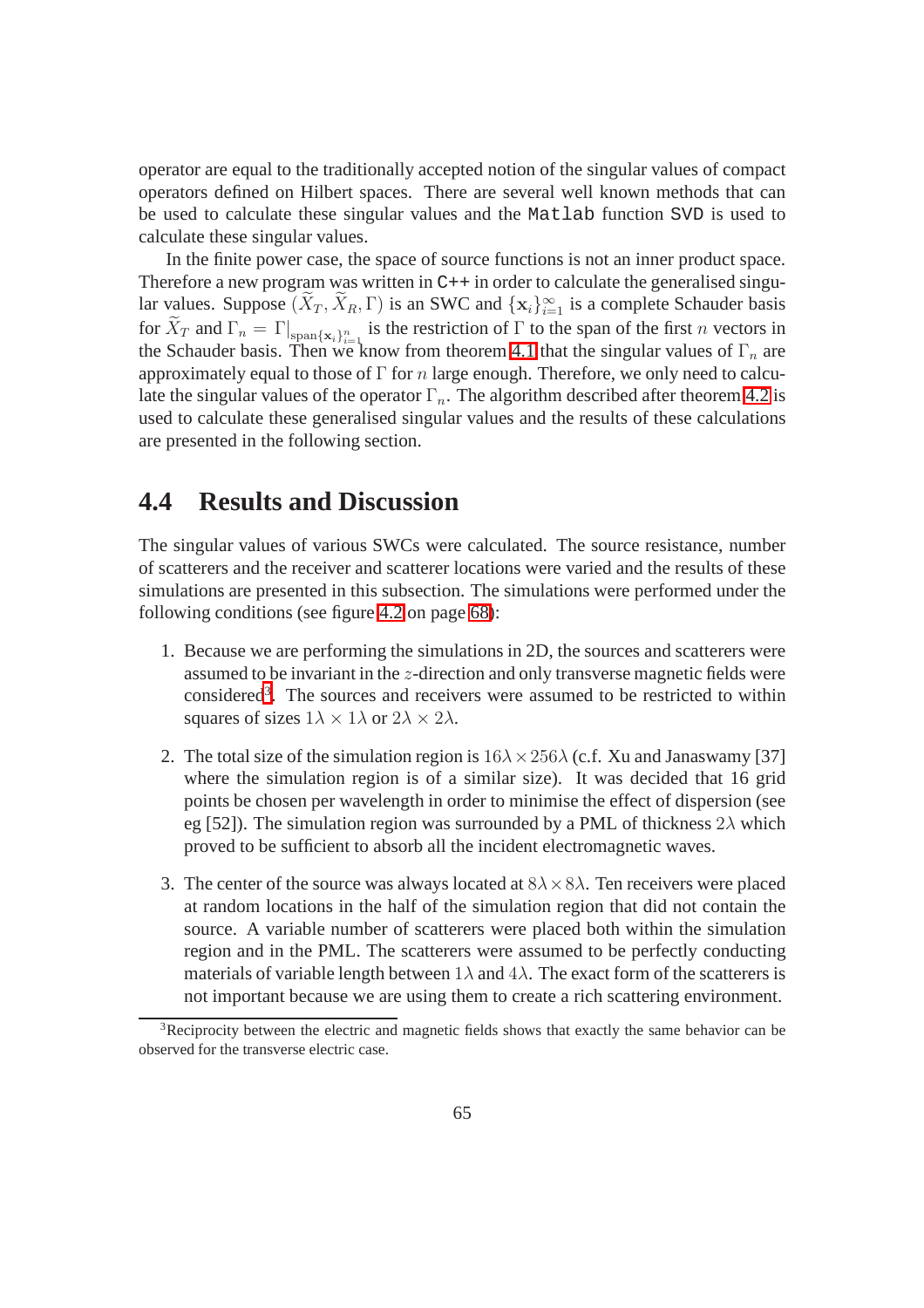Figure [4.3](#page-78-0) on page [69](#page-78-0) shows the first twenty singular values of a typical SWC in the finite energy case. In this figure, the field was calculated at 10 randomly placed receivers. Hundred scatterers were randomly placed in the simulation region and the loss resistance was assumed to be  $5\Omega$ . The error bars indicate the variability of the singular values for different receivers. The number of degrees of freedom for this SWC at level- $10^{-4}$  is about 6.

This behavior is typical of all the SWCs that were simulated. No 'knee' type behavior is detected for any of the simulations performed. The essential dimension of all the simulated channels is 1. This is similar to the behavior predicted by Xu *et. al.* [37] and other numerical results [34,36]. Notice that the 'knee' type behavior is only observed in analytic evaluations of singular values of channels with specific assumptions made about the sources and/or scatterers [25,26,28,31]. For instance, in Bucci *et. al.* [25] it was assumed that all sources and scatterers were constrained to a ball of radius a. In Miller [26] it was assumed that the sources and receivers were rectangular prisms. In Poon *et. al.* it was assumed that the scatterers coupled the electromagnetic field from the source to the receiver only if the source radiation was within some solid angle (see section 1.4).

Figure [4.4](#page-79-0) on page [70](#page-79-0) shows how the singular values change with varying loss resistance  $R_{loss}$  in the finite energy case. As expected, as the loss resistance increases, the generalised singular values decrease. This is because most of the energy is lost as heat in the transmitting antenna. The energy lost as heat is comparable to the energy radiated if the loss resistance is about  $1\Omega$ . Therefore, below this value of loss resistance, the total energy radiated dominates and there is little change in the singular values as the loss resistance changes.

Figure [4.5](#page-80-0) on page [71](#page-80-0) shows the behavior of the singular values with increasing number of scatterers in the finite energy case. As the number of scatterers increases, the singular values reduce in magnitude. This is explained if one examines the physical situation modeled by the simulation region. Reflective scatterers that are randomly placed between the source and the receiver ensure that a large fraction of the energy is reflected. Therefore, the total energy in the receiver is reduced. However, the amount of reduction in the magnitude of the singular values  $\epsilon_n$  reduces with increasing n. This indicates that there are a greater number of reflected signals in the path with increasing number of scatterers. Therefore, the smaller singular values are effected less by the increasing number of scatterers due to the presence of multiple reflective paths.

Figure [4.6](#page-81-0) on page [72](#page-81-0) shows the behavior of the singular values for zero loss resistance in the finite energy case. In this case the singular values show a similar behavior to the case where the loss resistance is not zero. This is contrary to what is predicted by Wallace and Jensen [43]. If the norm on the space of source functions is given by the total power/energy radiated the resulting operator of the SWC need not be compact. Therefore, the singular values should not go to zero. However, because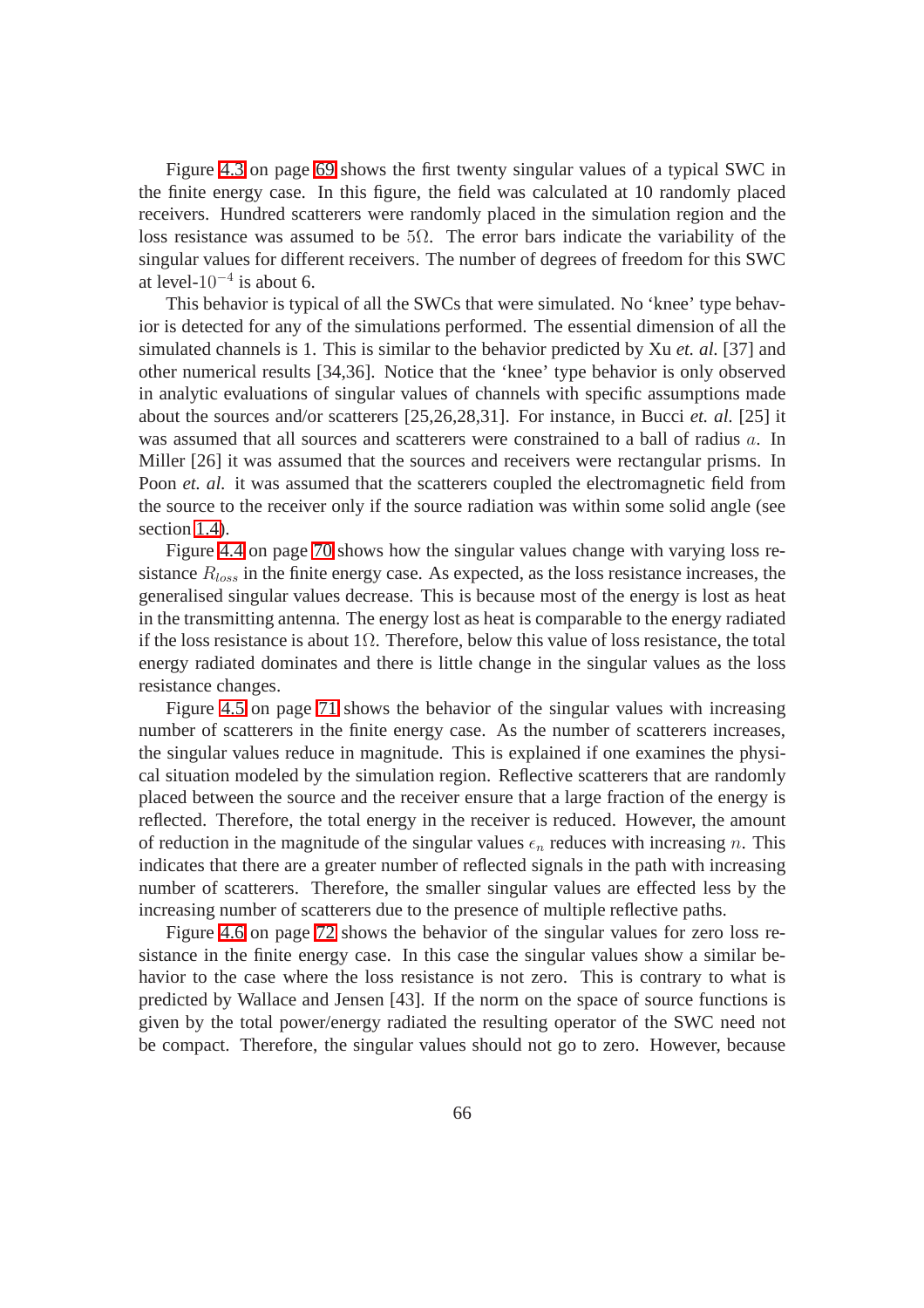the channel operator is not compact in this case, the theory developed in this thesis can not be used. Specifically, we can not prove that the singular values of the operator  $\Gamma_n$ approach those of Γ. This is to be expected because the operator  $\Gamma_n$  defined on a finite dimensional space is compact but the operator  $\Gamma$  is not. Therefore we cannot have  $\lim_{n\to\infty}$   $||\Gamma_n - \Gamma|| = 0$  because the uniform operator limit of a compact operator must be compact.

Figure [4](#page-75-0).7 on page 73 shows the values<sup>4</sup>  $\epsilon'_n$  for various values of loss resistance calculated for the finite power case. If  $\epsilon_m$  is the  $m$ <sup>th</sup> singular value of the channel operator Γ and  $\epsilon_{m,n}$  is the  $m^{th}$  singular value of  $\Gamma_n$  then  $\epsilon'_n$  is an upper bound for  $\epsilon_{m,n}$ . The legend shows the loss resistance in Ohms for different plots shown in the figure. The values  $\epsilon'_n$ were calculated by maximising the function in equation (4.17). The maximisation was performed by choosing a random initial vector and this procedure was repeated several times. The error bars in the graph indicate the maximum range of  $\epsilon'_n$  for different initial vectors. As expected as the loss resistance increases  $\epsilon'_n$  gets smaller. It should be noted that the loss resistance chosen was always greater than  $5\Omega$ . This is because of the following: it is possible to get high concentrations of energy in a small receiving volume R for arbitrarily small amount of radiated power (e.g. think of a source between two perfect reflectors, so that all the energy ever radiated by the source is restricted to be between the reflectors).

Therefore it is possible to have current configurations for which the radiated power is close to zero. The total power radiated is calculated using Poynting's theorem. In order to use Poynting's theorem one needs to calculate the vector product of the electric and magnetic fields on a surface enclosing the source. However, because the Yee scheme is used for FTDT simulations, the electric field is calculated on integer grid points and the magnetic field is calculated on half-integer grid points. Therefore if the surface is on the integer grid points then one can only approximate the magnetic field on the surface. Therefore there is a small, but inevitable numerical error that enters the calculation of the total power radiated. This error is not significant when the loss resistance is large because the functions which radiate very small amount of energy but still concentrate high amounts of energy in the receiving volume tend to have high amplitudes. Therefore the total power lost as heat is high and this factor dominates the power used by the source functions. However, for small loss resistances, it is possible that a numerical calculation of the total power used to set up a current might be negative and this could result in some absurdly large values for singular values. So different types of simulations need to be performed to study the performance of the channel for smaller loss resistances.

<span id="page-75-0"></span><sup>&</sup>lt;sup>4</sup> see section 4.2 for a definition of  $\epsilon'_n$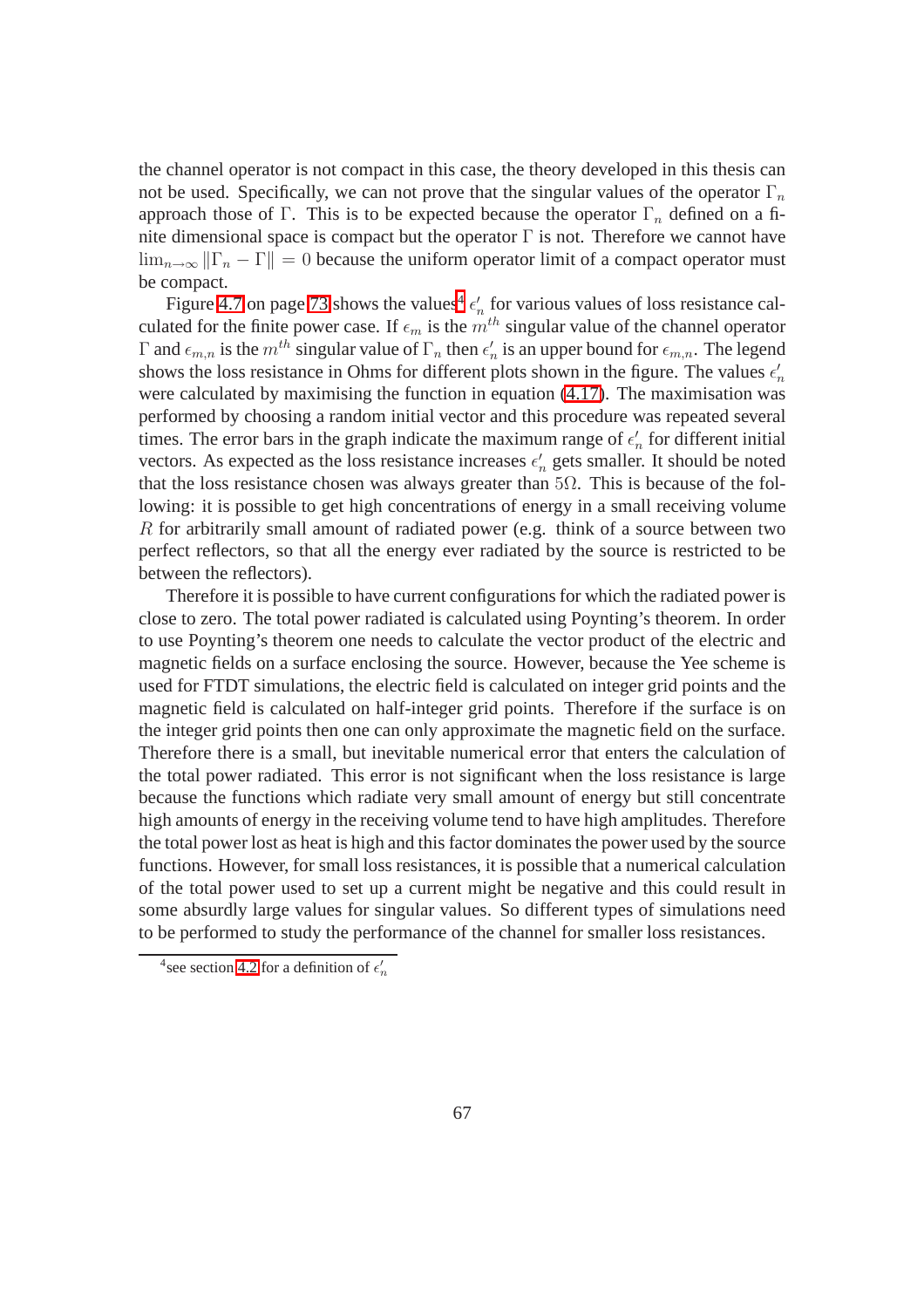

Figure 4.2: Typical Simulation Region for FDTD Simulations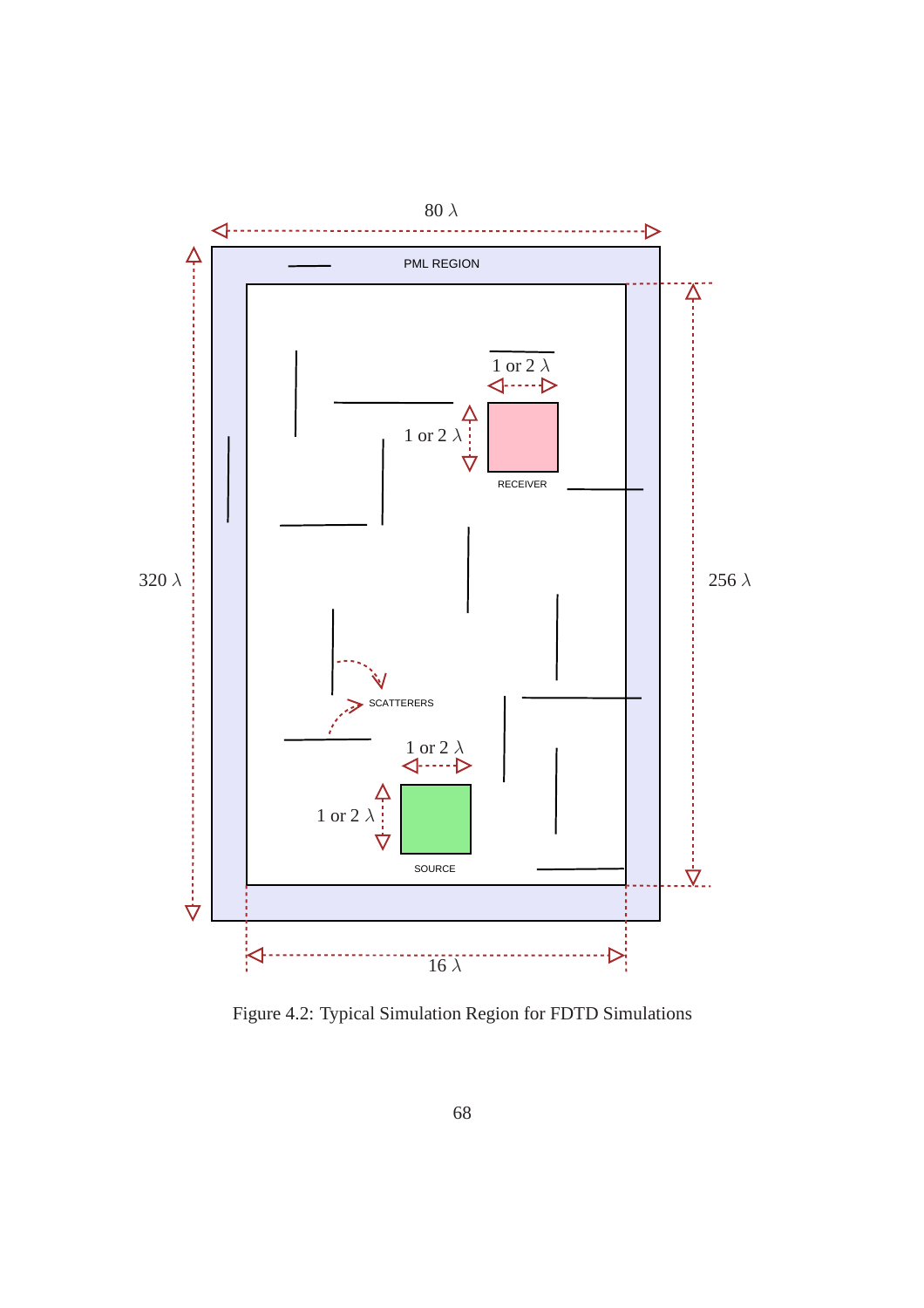

<span id="page-77-0"></span>Figure 4.3: Singular Values for Finite Energy Case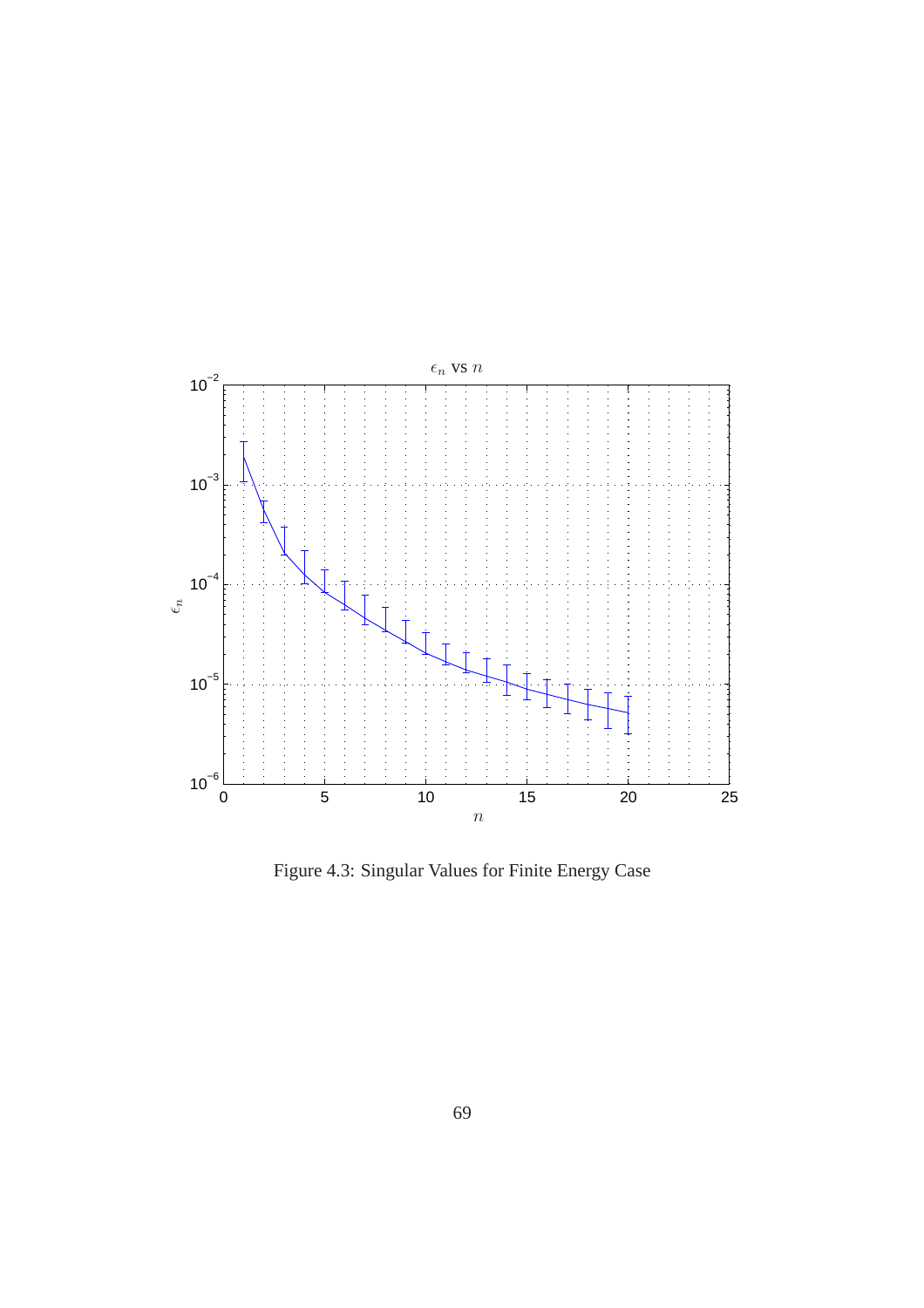

<span id="page-78-0"></span>Figure 4.4: Variation of Singular Values with Loss Resistance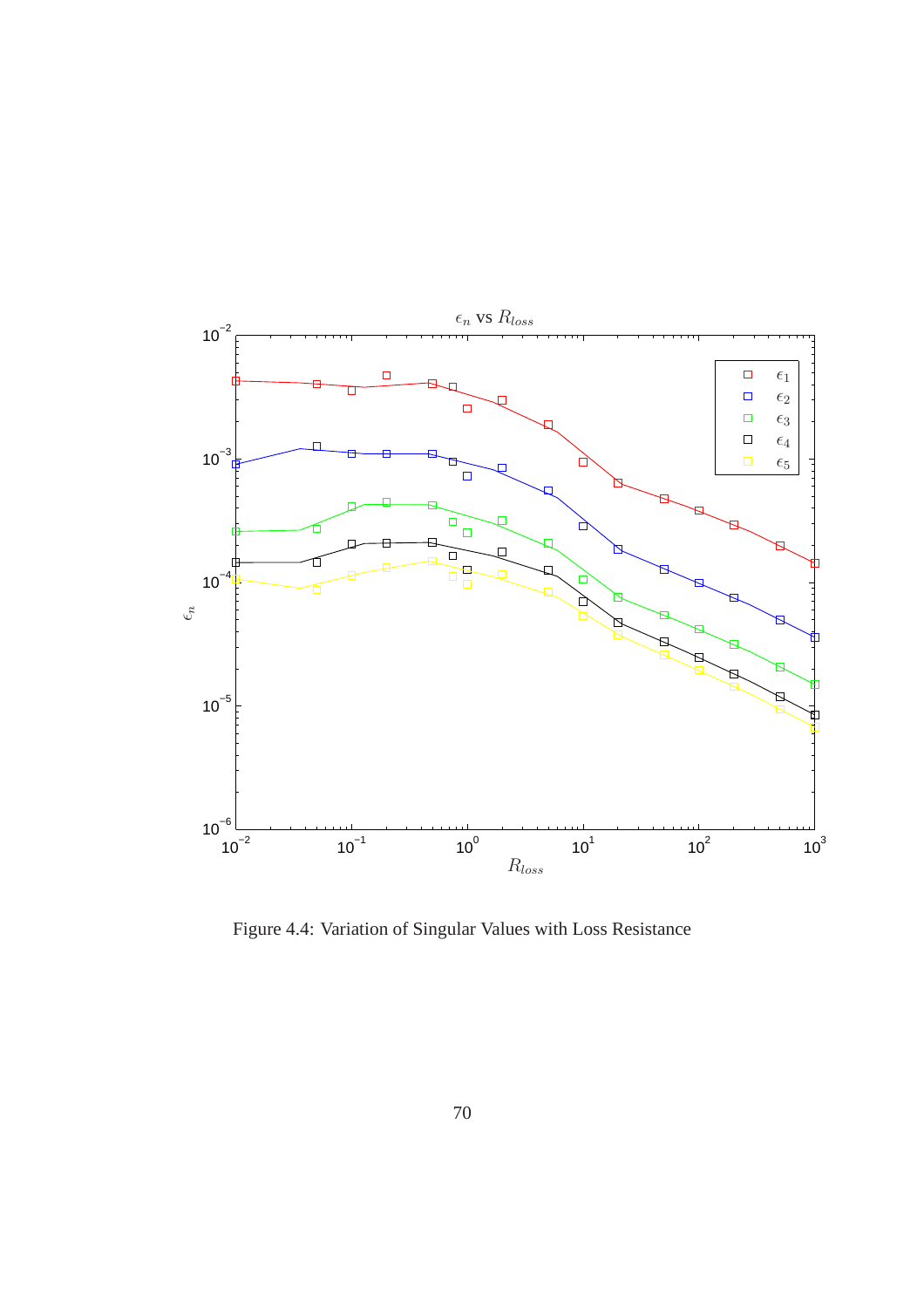

<span id="page-79-0"></span>Figure 4.5: Variation of Singular Values with Number of Scatterers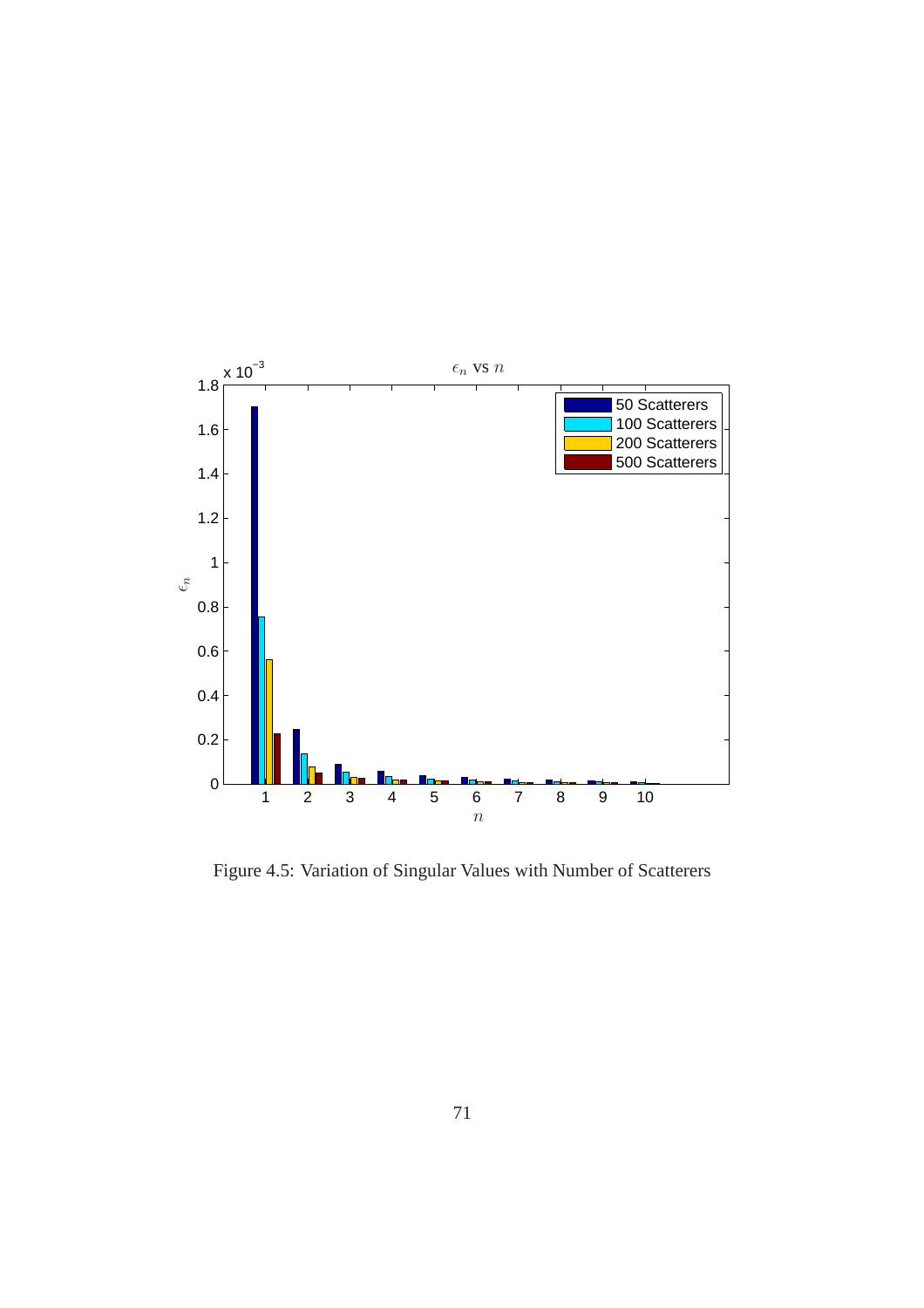

<span id="page-80-0"></span>Figure 4.6: Singular Values for Zero Loss Resistance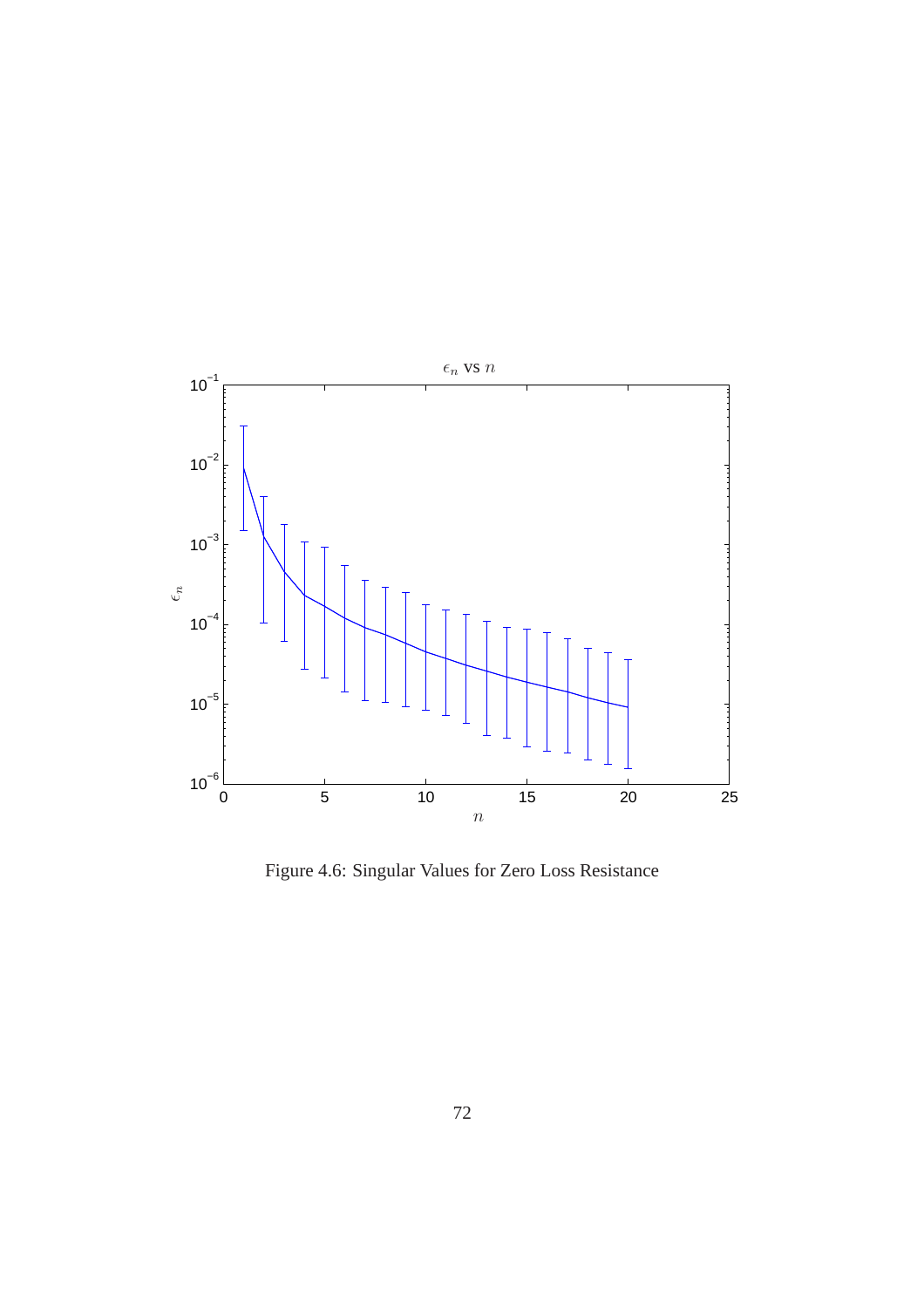

<span id="page-81-0"></span>Figure 4.7: Upper Bound on Singular Values for Finite Power Case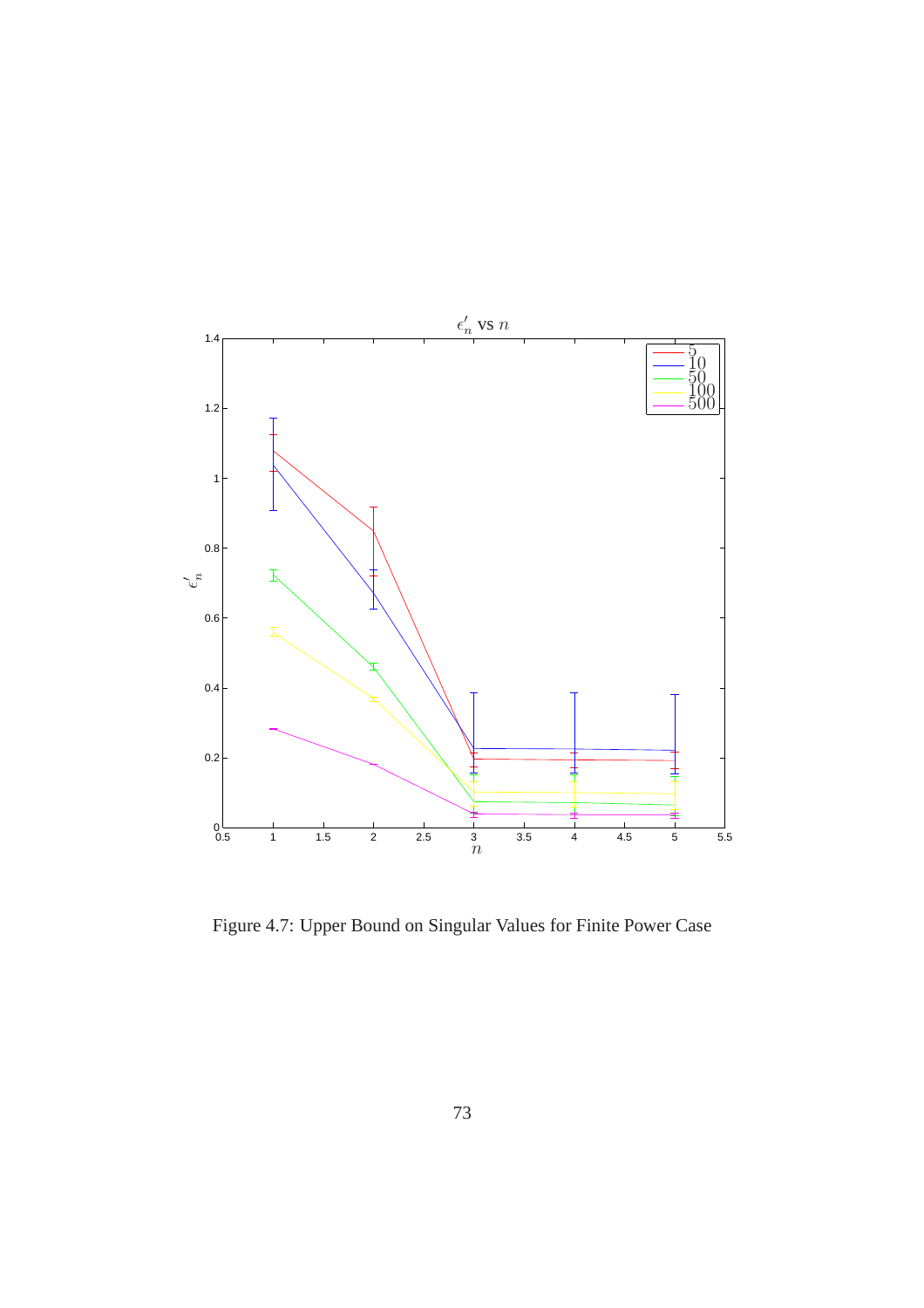## **4.5 Chapter Conclusion**

In this chapter I showed that it is possible to use perturbation theory to calculate the essential dimension of the scalar waveform channel studied by Miller [26]. But, as it is generally not possible to analytically calculate the degrees of freedom, numerical techniques are required. In this chapter I prove that if the normed space on which the compact operator is defined has a complete Schauder basis then we can use numerical techniques similar to Galerkin's method. I proved in theorem 4.1 that the singular values of finite dimensional approximations of an operator approach those of the original operator if the domain of the operator has a complete Schauder basis. I also developed an alternative formulation of singular values in theorem 4.2 that is more conducive to numerical calculations. Numerical simulations were performed in both the finite energy and finite power cases using the finite-difference time-domain (FDTD) method and the simulation results were presented in section 4.4 The main contributions of this chapter are:

- 1. Used perturbation theory to analytically calculate the essential dimension of a scalar waveform channel.
- 2. Developed a numerical technique to calculate normed space generalised singular values.
- 3. Numerical results of simulations were presented.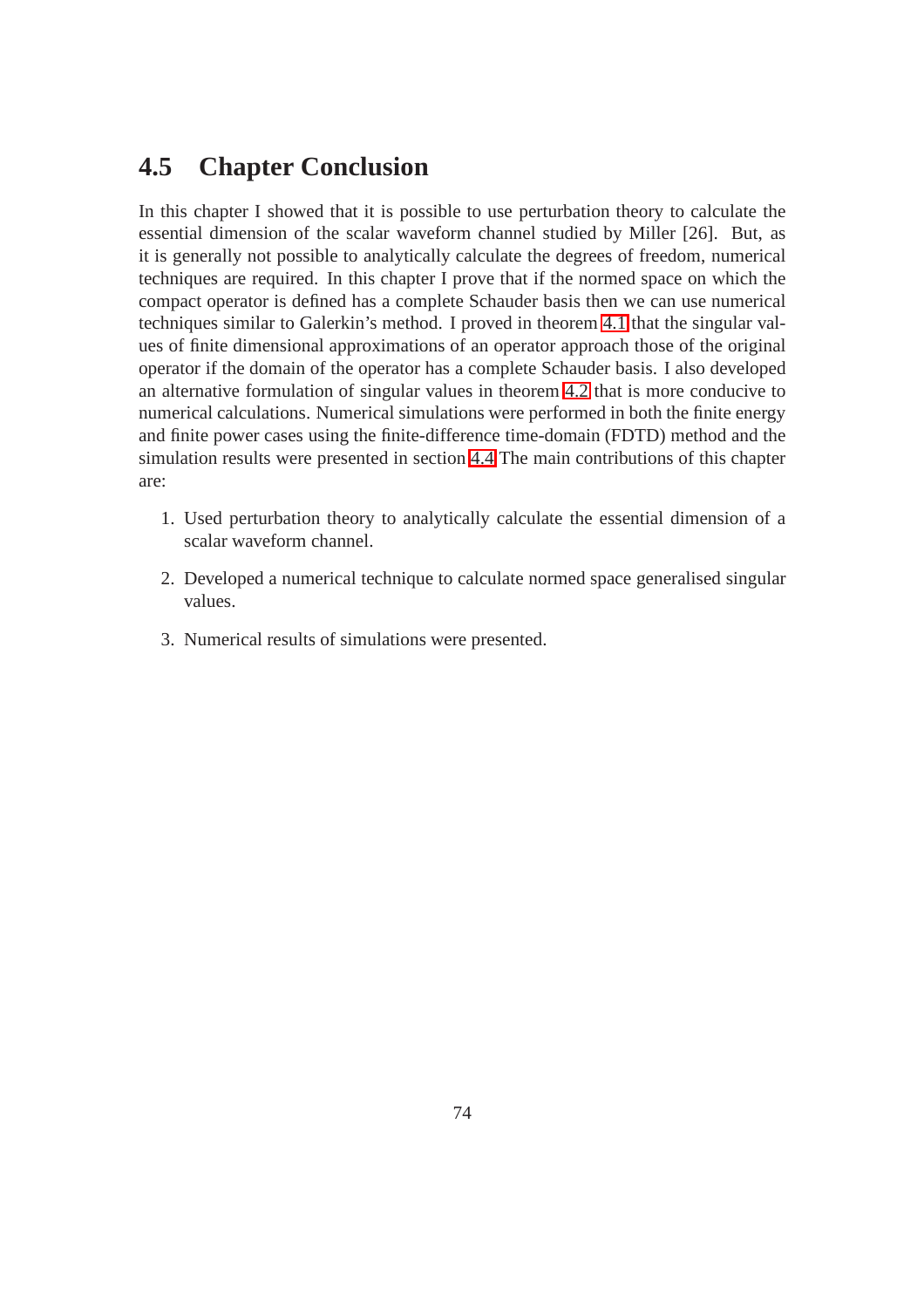# **Chapter 5**

# **Uncertainty Principles for Energy Concentrations**

Uncertainty Principles (UPs) have gained great popularity since Heisenberg [57]. The famous original example is Heisenberg's Uncertainty Principle: it is impossible to exactly measure the location *and* the momentum of a particle simultaneously. This is a special case of a more general framework, which may be formulated (via various Hilbert space techniques) to apply to a wide range of scenarios.

In a communication theory setting, a similar uncertainty principle has been well known: that a signal cannot be arbitrarily confined in both time and frequency. The reader is directed to Slepian [49] for a discussion. The works of Landau, Slepian and Pollak [27,30,58] has formalised this result, although without explicit reference to the operator theoretic nature of the problem<sup>[1](#page-83-0)</sup>. Similar to the classical UP, one can generalise this UP to arbitrary operators on Hilbert spaces as well. This generalisation is particularly pertinent to SWCs. We shall pose the following question: *Given a signal (source current*) which has energy in one volume  $V_A$ , how well can we constrain a function *(electromagnetic field) of that signal to have energy in another volume*  $V_B$ ?

The remainder of this chapter is arranged as follows: In Section 5.1 I collate classic results on uncertainty and formulate UPs in terms of operator theoretic terminology. Section 5.2 develops an Uncertainty Principle for communication between volumes with a particular form of operator channel. In section 5.3 I prove a second uncertainty principle and explain its interpretation in a communication theory setting.

## **5.1 A Review of the Uncertainty Principle**

<span id="page-83-0"></span>Before explaining the Uncertainty Principle, we develop some relevant notation.

<sup>&</sup>lt;sup>1</sup>Landau provides some work in this regard [27].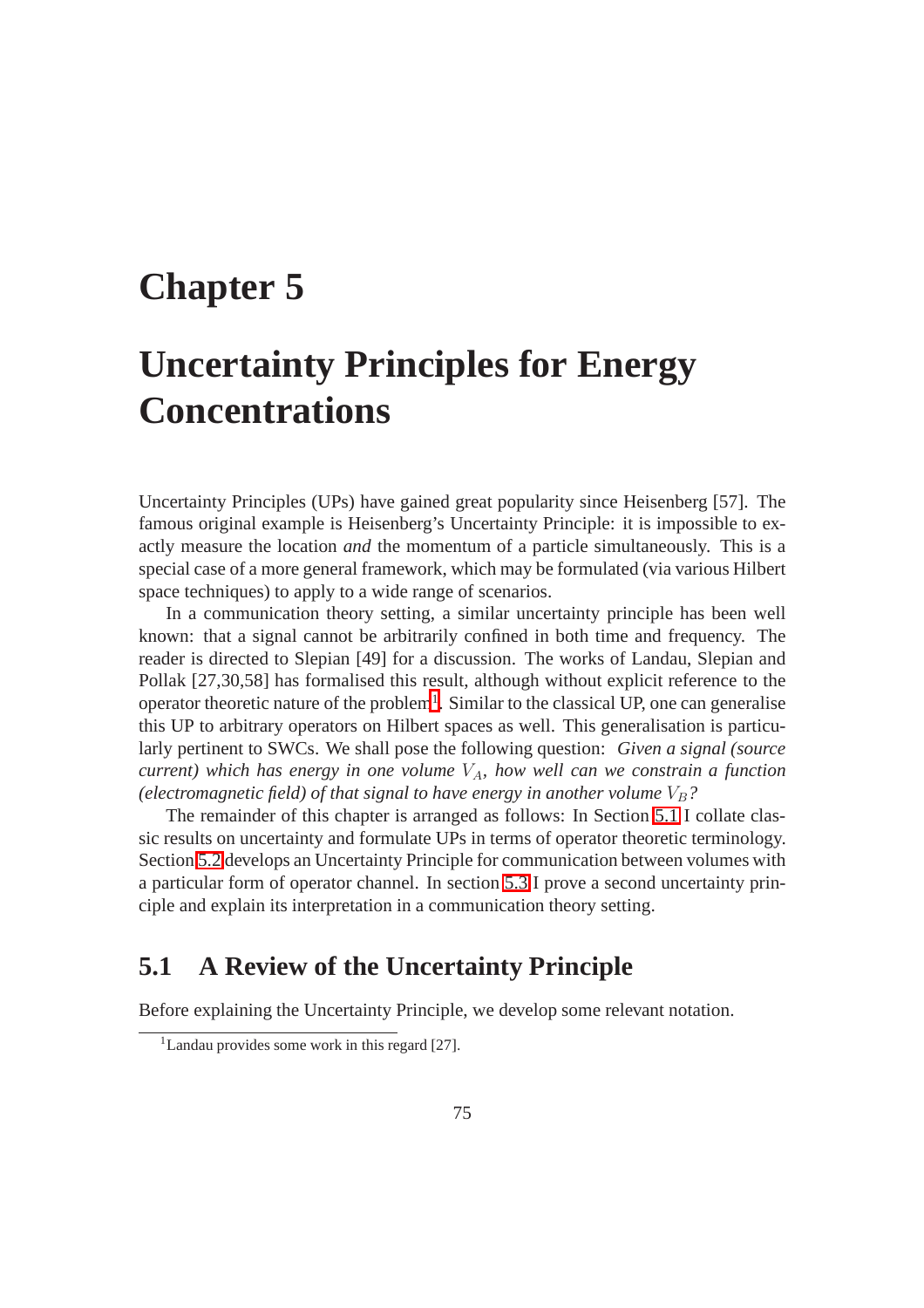### **5.1.1 Notation**

Following Selig [29], let H be a Hilbert space with inner product  $\langle \cdot, \cdot \rangle$  and norm  $\|\cdot\|$   $\equiv$  $\langle \cdot, \cdot \rangle^{1/2}$ . Further, let A be a linear operator with domain  $\mathcal{D}(A) \subseteq \mathcal{H}$  and range in H. We then define the normalised expectation value,  $\tau_A(f)$  and standard deviation (uncertainty),  $\sigma_A(f)$  of the operator A with respect to  $f \in \mathcal{D}(A)$  to be [29]

$$
\tau_A(f) \equiv \frac{\langle Af, f \rangle}{\langle f, f \rangle} \tag{5.1}
$$

$$
\sigma_A(f) \equiv ||(A - \tau_A(f))f||. \tag{5.2}
$$

If the domain of some operator A is dense in  $H$  then we can define its adjoint  $A^{\dagger}$  using the following equation [48]

$$
\langle Ax, y \rangle = \langle x, A^{\dagger} y \rangle \ \forall x \in \mathcal{D}(A), y \in \mathcal{D}(A^{\dagger}). \tag{5.3}
$$

The domain of  $\mathcal{D}(A^{\dagger})$  consists of vectors  $x \in H$  such that the function

$$
y \mapsto \langle x, Ay \rangle
$$

(which is a linear map defined on a dense subset of  $H$ ) is a continuous linear functional. Furthermore, A is said to be Hermitian or self-adjoint if  $A = A^{\dagger}$ . Therefore, for a self-adjoint operator

$$
\langle Ax, y \rangle = \langle x, Ay \rangle \ \forall x, y \in \mathcal{D}(A). \tag{5.4}
$$

Any operator that obeys equation [\(5.4\)](#page-84-0) is said to be symmetric. Note that it is possible that an operator A is symmetric but not self-adjoint if its domain  $\mathcal{D}(A)$  is not dense in H.

Given two linear operators A and B with domains  $\mathcal{D}(A)$  and  $\mathcal{D}(B)$  respectively, the commutator is defined as

$$
[A, B] \equiv AB - BA
$$

and the anti-commutator is defined as

$$
[A, B]_+ \equiv AB + BA
$$

with domains  $\mathcal{D}(AB) \cap \mathcal{D}(BA)$  for either one. The operators A and B are said to *commute* with each other if  $[A, B] = 0$ . Otherwise they are called non-commutative operators.

Also, let  $L^2[\mathbb{R}]$  be the set of all square integrable real-valued functions defined on the real line with norm  $||f||_2 = \langle f, f \rangle^{1/2}$ . Here the inner product  $\langle \cdot, \cdot \rangle$  is defined as

<span id="page-84-0"></span>
$$
\langle f, g \rangle = \int_{-\infty}^{\infty} f(t) \overline{g(t)} dt.
$$
 (5.5)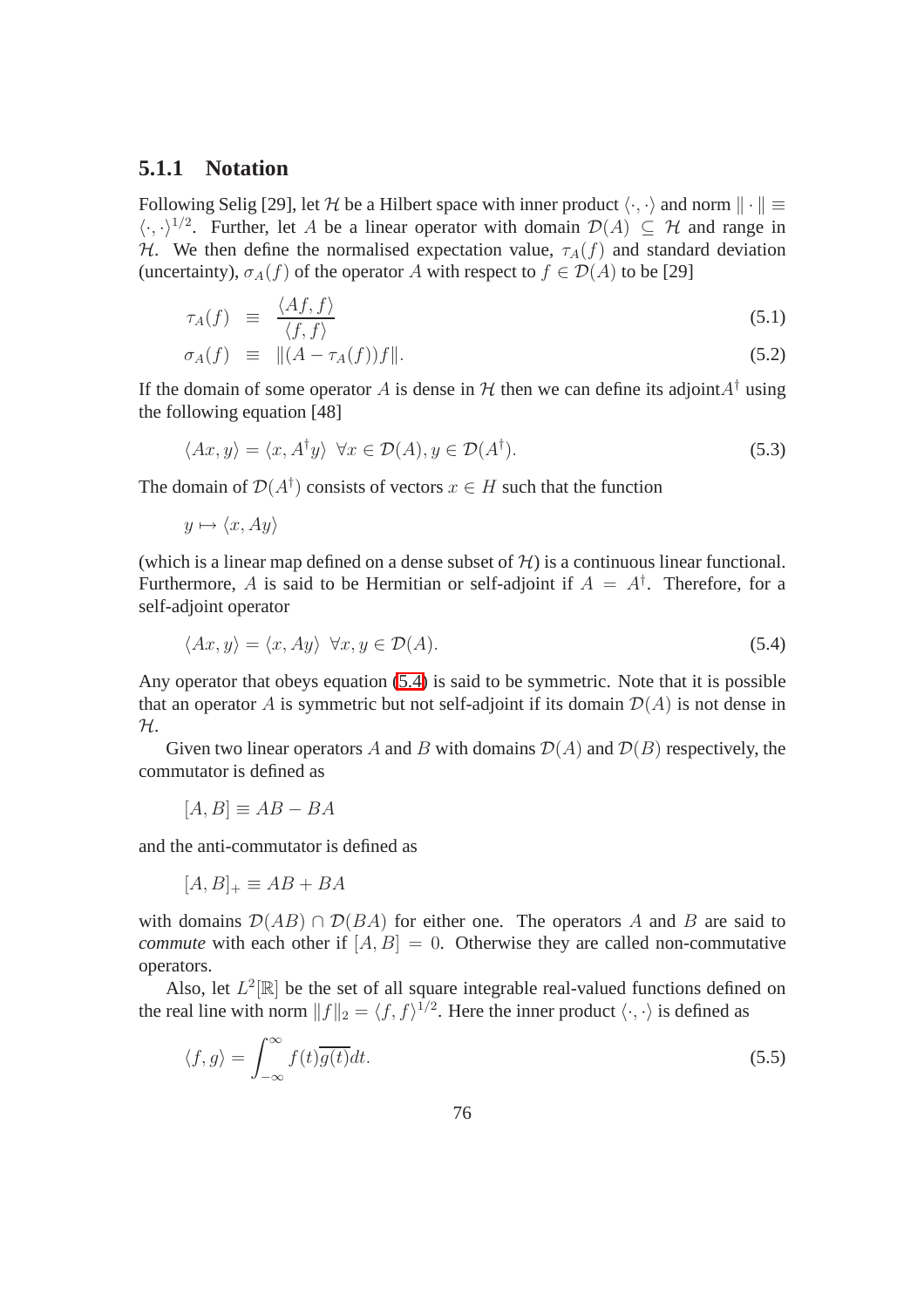We can now think of  $||f||_2^2$  as the energy of the function  $f \in L^2[\mathbb{R}]$ . The angle between two non-zero functions  $f$  and  $g$  is defined as

$$
\theta(f,g) = \cos^{-1} \frac{\Re\{\langle f,g \rangle\}}{\|f\|_2 \|g\|_2}.
$$
\n(5.6)

We also define

$$
\hat{f}(\omega) = \int_{-\infty}^{\infty} f(x)e^{-i\omega x} dx
$$
\n(5.7)

to be the fourier transform of  $f(x)$  whenever this integral exists.

## **5.1.2 The Classical Uncertainty Principle**

The classical uncertainty principle states that the concurrent values of two non-commuting observables such as position and momentum cannot be precisely determined in any quantum state. That is, the standard deviation of two non-commuting operators cannot be made arbitrarily small simultaneously.

**Theorem 5.1.** *If* A *and* B *are two self-adjoint operators on a Hilbert space* H*, then*

$$
||(A - a)f||||(B - b)f|| \ge \frac{1}{2}|\langle [A, B]f, f \rangle|
$$

*for all*  $f \in \mathcal{D}(AB) \cap \mathcal{D}(BA)$  *and all*  $a, b \in \mathbb{R}$ *. Equality holds precisely when*  $(A - a)f$ *and* (B − b)f *are purely imaginary scalar multiples of one another.*

Selig realizes that the only property of self-adjoint operators required in the proof of the above theorem is given by equation [\(5.4\)](#page-84-0). He therefore reformulates theorem [5.1](#page-85-0) in terms of symmetric operators.

<span id="page-85-0"></span>**Theorem 5.2.** *[29, theorem 3.4] If* A *and* B *are two symmetric operators on a Hilbert space* H*, then*

$$
||(A - a)f||||(B - b)f|| \ge \frac{1}{2} \{ |\langle [A, B]f, f \rangle|^2 + |\langle [A - aI, B - bI]_+ f, f \rangle|^2 \}^{1/2}
$$

*for all*  $f \in \mathcal{D}(AB) \cap \mathcal{D}(BA)$  *and all*  $a, b \in \mathbb{R}$ *. Equality holds precisely when*  $(A - a)f$ *and* (B − b)f *are purely imaginary scalar multiples of one another.*

*Proof.* Let  $A, B, a, b$  and  $f$  be as stated in the theorem. From the Cauchy-Schwarz inequality we have

$$
2||(B - b)f||||(A - a)f|| = 2|\langle (B - b)f, (A - a)f \rangle|
$$
  
= 2[ $\Im\{ \langle (B - b)f, (A - a)f \rangle \}^2$  +  
 $\Re\{ \langle (B - b)f, (A - a)f \rangle \}^2$ ]<sup>1/2</sup> (5.8)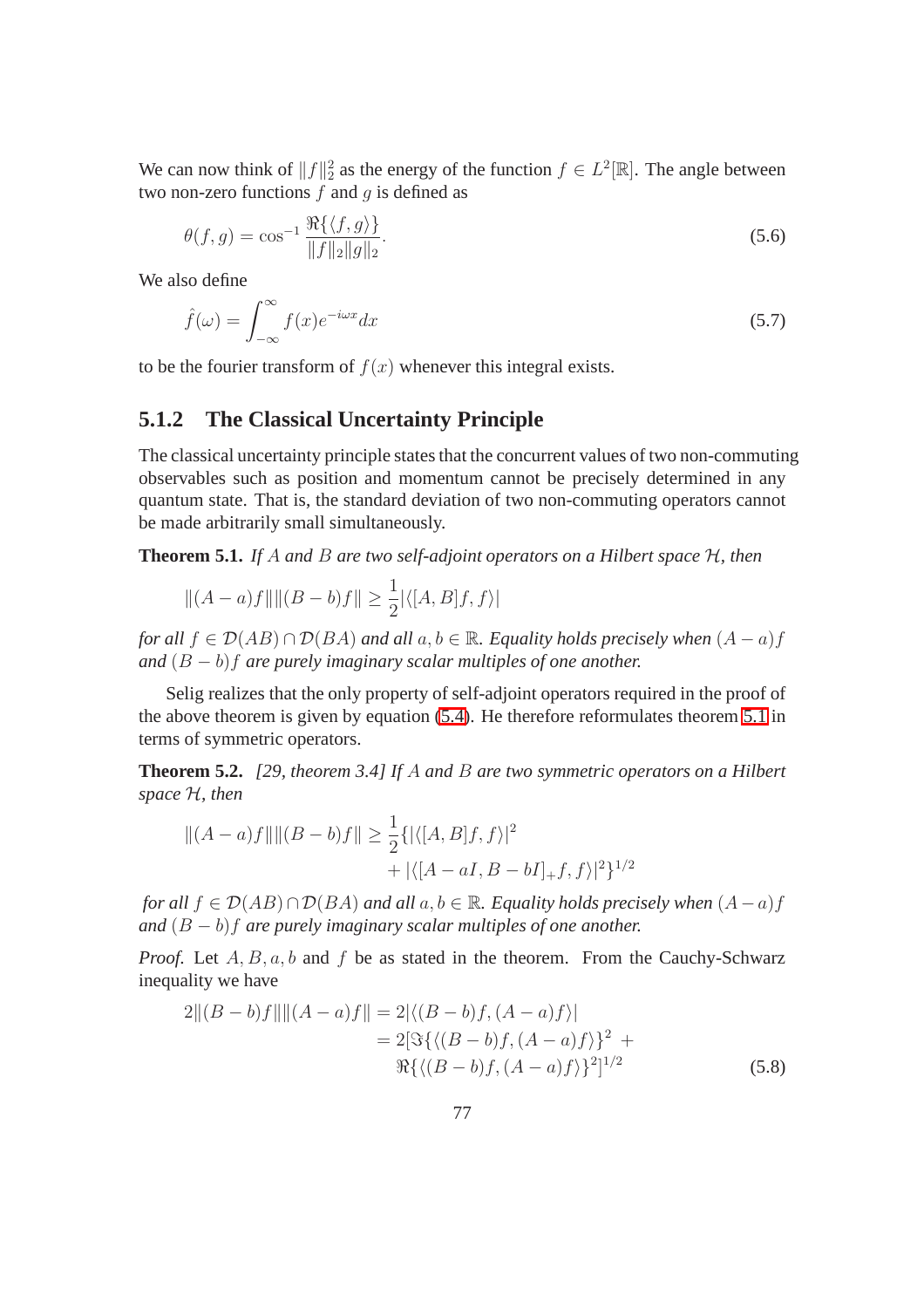<span id="page-86-1"></span>Here,  $\mathbb{R}\{\cdot\}$  and  $\Im{\{\cdot\}}$  denote the real and imaginary parts of a complex number. We can evaluate the real and imaginary parts of  $\langle (B - b)f, (A - a)f \rangle$ .

$$
2i\Im\{\langle (B-b)f, (A-a)f \rangle\} = \langle (B-b)f, (A-a)f \rangle
$$
  
 
$$
- \langle (A-a)f, (B-b)f \rangle
$$
  
 
$$
= \langle (A-a)(B-b)f, f \rangle
$$
  
 
$$
- \langle (B-b)(A-a)f, f \rangle
$$
  
 
$$
= \langle [A-aI, B-bI]f, f \rangle
$$
  
 
$$
= \langle [A, B]f, f \rangle
$$
 (5.9)

<span id="page-86-0"></span>The symmetry of the operators is used in the second step and the fact that scalar multiplication commutes with all linear operators is used in the last. Also,

$$
2\Re\langle (B-b)f, (A-a)f \rangle = \langle (B-b)f, (A-a)f \rangle
$$
  
+ \langle (A-a)f, (B-b)f \rangle  
= \langle [A-aI, B-bI]\_+ f, f \rangle (5.10)

Substituting equations (5.10) and [\(5.9\)](#page-86-0) into equation [\(5.8\)](#page-86-1) proves the theorem.  $\Box$ 

Theorem 5.2 is valid for arbitrary values of  $a$  and  $b$ . However, the left hand side of the inequality in this theorem is minimized if  $a$  and  $b$  are the magnitudes of the projection vectors of  $Af$  and  $Bf$  onto f, respectively. That is

$$
\min_{a} \|Af - af\| = \|Af - \frac{\langle Af, f \rangle}{\langle f, f \rangle} f\|
$$

$$
= \|Af - \tau_A(f)f\|
$$

$$
= \sigma_A(f)
$$

Note that  $\sigma_A(f)$  is the uncertainty (standard deviation) of the operator A. Therefore we obtain the following special case of the UP.

**Corollary 5.2.1.** *[29, Corollary 3.6] If* A *and* B *are two symmetric operators on a Hilbert space* H*, then*

$$
\sigma_A(f)\sigma_B(f) \ge \frac{1}{2}\sqrt{|\langle [A,B]f,f\rangle|^2 + 4\text{cov}_{AB}^2(f)}
$$

*for all*  $f \in \mathcal{D}(AB) \cap \mathcal{D}(BA)$  *and all*  $a, b \in \mathbb{R}$ *. Equality holds precisely when*  $(A \tau_A(f)$  *f* and  $(B - \tau_B(f))$  *f* are scalar multiples of one another.

Here, the covariance of the operators  $A$  and  $B$  is defined as

$$
cov_{AB}(f) = \frac{1}{2} \langle [A - \tau_A(f)I, B - \tau_B(f)I]_+ f, f \rangle
$$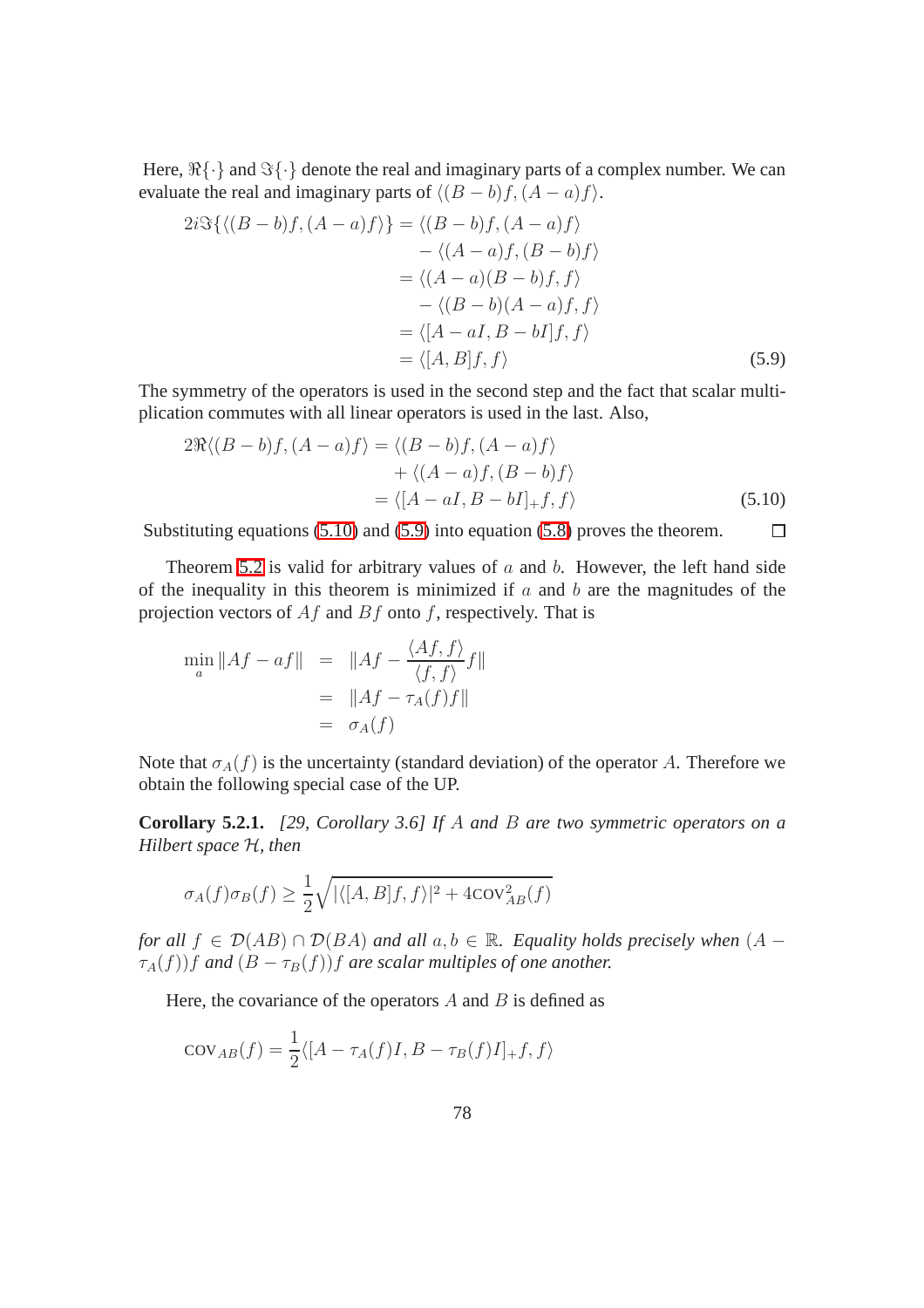#### **Heisenberg's Uncertainty Principle**

The first UP discovered by Heisenberg is a special case of Corollary 5.2.1. We can derive Heisenberg's UP by substituting  $Af = \cdot f$ , the position operator and  $Bf = -if'$ , the momentum operator into corollary 5.[2](#page-87-0).1. Here  $i = \sqrt{-1}$ . Making this substitution<sup>2</sup> and noting that  $[A, B]f = if$  we get

$$
\sigma_A(f)\sigma_B(f) \geq \frac{1}{2}\sqrt{|\langle [A, B]f, f \rangle|^2 + 4\text{COV}_{AB}^2(f)}
$$
  
\n
$$
\geq \frac{1}{2}|\langle [A, B]f, f \rangle|
$$
  
\n
$$
= \frac{1}{2}|\langle if, f \rangle|
$$
  
\n
$$
= \frac{1}{2}||f||^2
$$

Here,  $\sigma_A(f)$  and  $\sigma_B(f)$  are the uncertainties in position and momentum respectively. Note that equality is attained iff  $(A - \tau_A(f))f$  and  $(B - \tau_B(f))f$  are purely imaginary scalar multiples of each other (see Theorem [5.1\)](#page-85-0). That is

$$
-if'(x) - \tau_B(f)f(x) = ir(x - \tau_A(f))f(x)
$$

and  $r \in \mathbb{R}$ . Therefore,  $f(x)$  is a complex gaussian function:

$$
f(x) = ce^{ibx}e^{-r(x-a)^2/2}
$$

for some  $c \in \mathbb{C}$  and  $r > 0$ . Here  $a = \tau_A(f)$  and  $b = \tau_B(f)$  are the expectation values of the position and momentum operators respectively.

Heisenberg's principle shows that a quantum system described by a wave function  $f$  cannot have precise values for position and momentum at the same time. This principle is often stated in terms of a function and its fourier transform as explained in the following theorem .

**Theorem 5.3.** [29, theorem 6.1]] Let  $f \in L^2(\mathbb{R}), ||f|| = 1$  and set

$$
x_o = \int x|f(x)|^2 dx
$$
  
\n
$$
\omega_o = \int \omega |\hat{f}(\omega)|^2 d\omega
$$
  
\n
$$
\Delta x = \int (x - x_o)^2 |f(x)|^2 dx
$$
  
\n
$$
\Delta \omega = \int (\omega - \omega_o)^2 |\hat{f}(\omega)|^2 d\omega
$$

<span id="page-87-0"></span><sup>&</sup>lt;sup>2</sup>We can make this substitution because both operators are symmetric.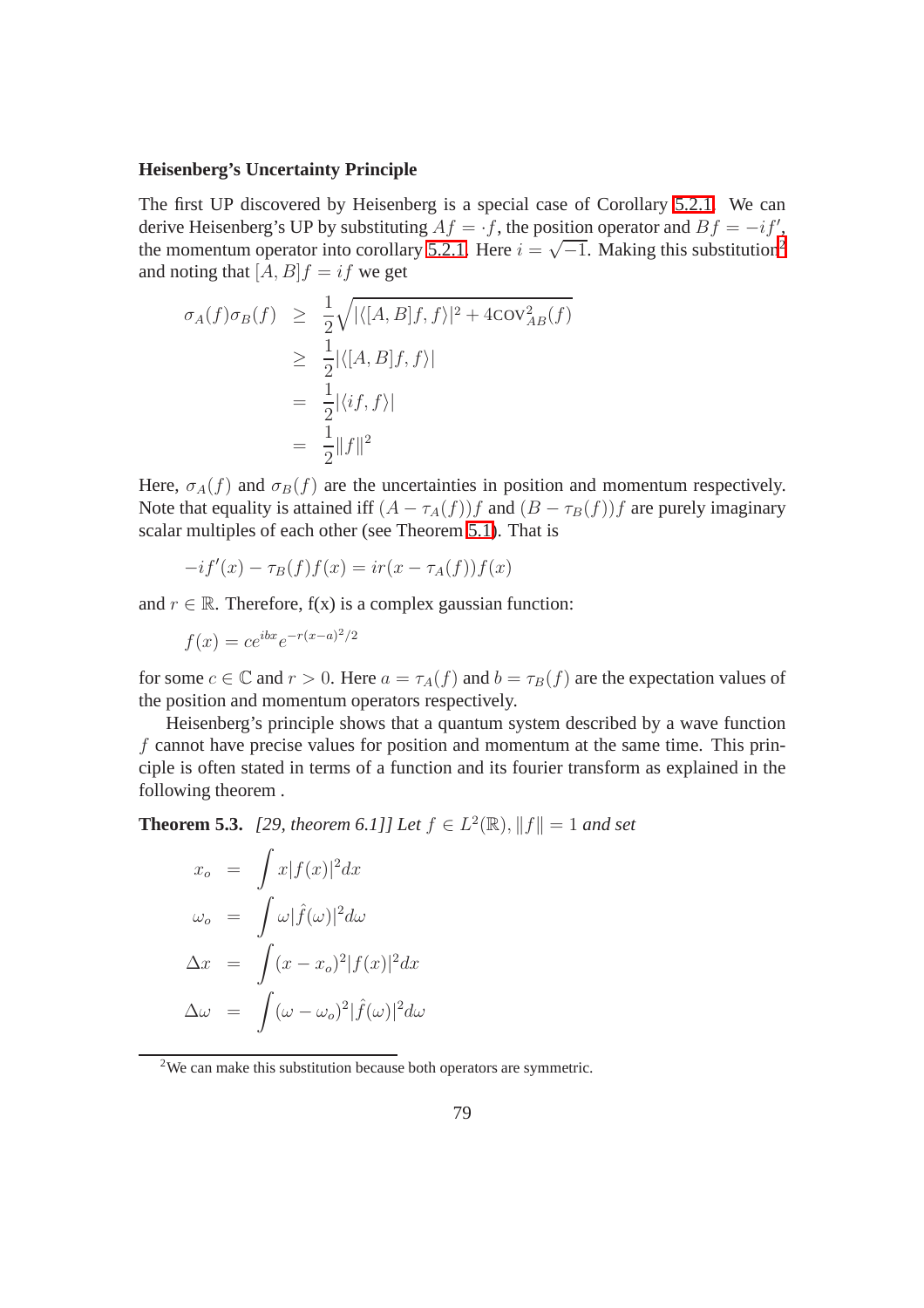*whenever these integrals exist. Then*  $\Delta x \Delta \omega > \pi/2$ *, where equality is attained iff*  $f(x) = (r/\pi)^{1/4} e^{i\omega_o x} e^{-r(x-x_o)^2/2}$  for any  $r > 0$ .

The theorem is proved trivially by noting that  $\sigma_A(f) = \Delta x$  and  $\sigma_B(f) = \Delta \omega / 2\pi$ , where  $Af = \cdot f$  and  $Bf = -if'$  [29].

This theorem gives valuable insight into how localized a function can be in both time and frequency. If one defines  $\Delta x$  and  $\Delta \omega$  to be the root mean square (RMS) measure of approximate time duration and bandwidth of the signal, respectively, then the theorem says that the product of time duration and bandwidth of a function is bounded from below by  $\pi/2$ . Therefore, if the time-spread gets very small, the frequency-spread must be large and vice-versa. It therefore validates our intuition that a function cannot simultaneously be both time and frequency limited.

Though a very good qualitative tool, this theorem is inadequate for the purposes of signal processing. The theorem does not for instance answer the question, given a bandlimited function (i.e.  $\hat{f}(\omega) = 0$  for  $\omega \notin [-\Omega, \Omega]$ ), how much of the energy of  $f$  is 'concentrated' in any finite duration of time. This would be useful in answering the question: "given a bandlimited channel, how much of the transmitted signal can a receiver measure over a finite period of time?"

#### **5.1.3 An Uncertainty Principle for energy concentrations**

Landau and Pollak propose that for the purposes of signal processing, a more relevant uncertainty principle should use sharper measures of concentrations in time and frequency than the one used in Heisenberg's principle [30]. To help derive their uncertainty principle [30] define  $\mathcal{D} = \{f : f \in L^2[\mathbb{R}], f(t) = 0 \,\forall |t| > T/2\}$  to be the class of all time-limited functions and  $\mathcal{B} = \{f : f \in L^2[\mathbb{R}], \hat{f}(\omega) = 0 \,\forall |\omega| > \Omega\}$  to be the class of all band-limited functions. Here,  $\hat{f}(\omega)$  is the fourier transform of  $f(t)$  as defined in equation (5.7). Also T, the time duration and  $W = \Omega/2\pi$ , the bandwidth are fixed for the remainder of this chapter. It is easy to prove [58] that  $D$  and  $B$  are complete subspaces of  $L^2[\mathbb{R}]$ .

We can therefore define the projection operators  $B : L^2[\mathbb{R}] \to L^2[\mathbb{R}]$  and D :  $L^2[\mathbb{R}] \to L^2[\mathbb{R}]$  as follows

$$
Df(t) = \begin{cases} f(t), & |t| \le T/2 \\ 0, & |t| > T/2 \end{cases}
$$
\n(5.11)

$$
Bf(t) = \frac{1}{2\pi} \int_{-\Omega}^{\Omega} \hat{f}(\omega) e^{j\omega t} d\omega \tag{5.12}
$$

Note that the ranges of operators  $B$  and  $D$  are  $B$  and  $D$ , respectively. Using these operators we can calculate the fraction of energy,  $\alpha^2$  of any function  $f \in L^2[\mathbb{R}]$  in the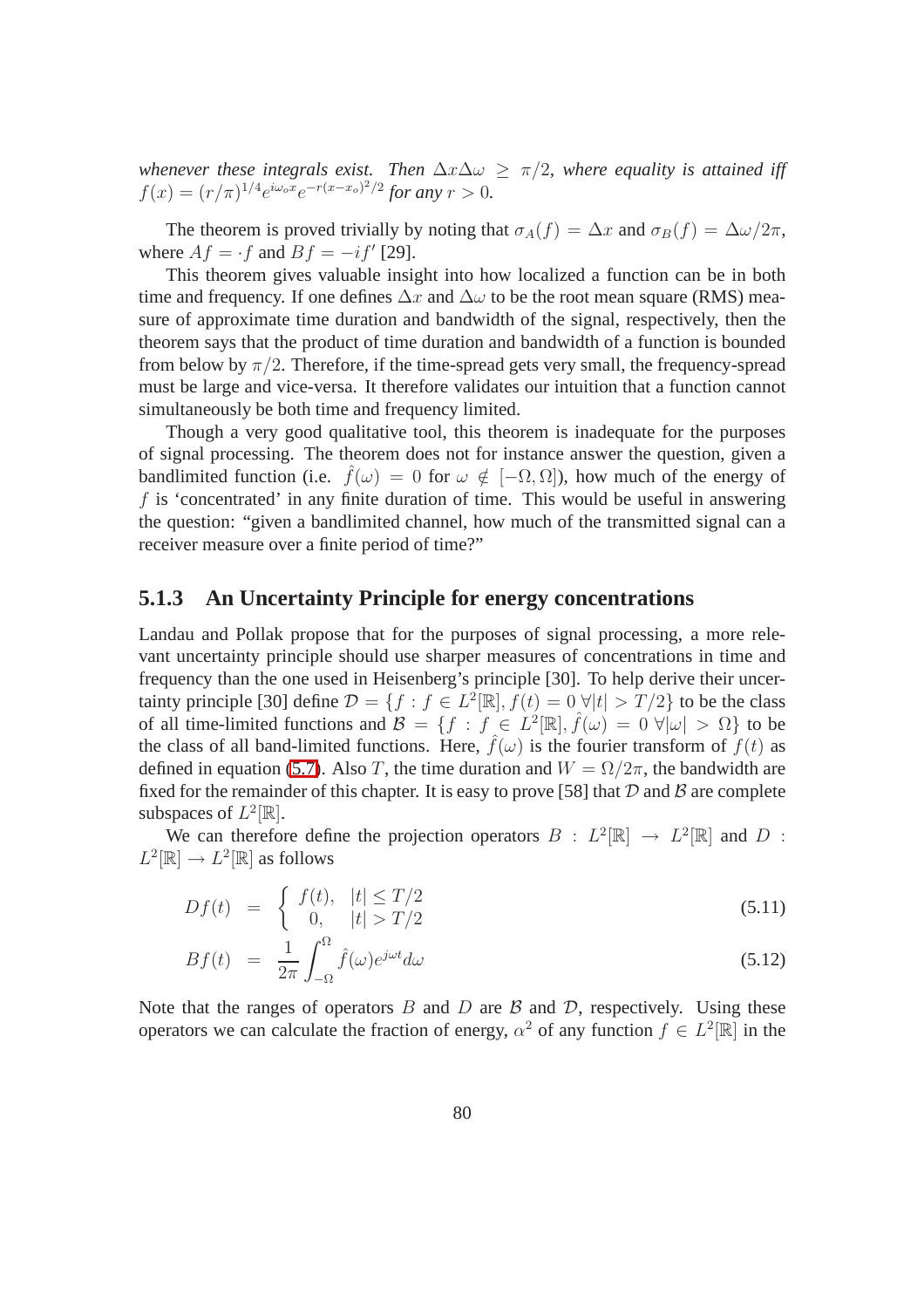finite duration of time  $[-T/2, T/2]$ .

<span id="page-89-0"></span>
$$
\alpha^2 = \frac{\|Df\|_2^2}{\|f\|_2^2}.\tag{5.13}
$$

Similarly, we can calculate,  $\beta^2$ , the fraction of energy of a function in a finite bandwidth  $[-\Omega, \Omega].$ 

$$
\beta^2 = \frac{\|Bf\|_2^2}{\|f\|_2^2}.\tag{5.14}
$$

Note that  $\alpha, \beta \leq 1$ .

#### **Prolate Spheroidal Wave Functions**

Slepian and Pollak [58] show that the prolate spheroidal functions are eigenfunctions of the finite fourier transform and discuss several interesting properties for these functions. In the following I motivate the usefulness of these functions and list some of their key properties.

A special case of the UP for energy concentrations arises when we choose the functions to be time-limited, i.e.  $f \in \mathcal{D}$  or equivalently,  $\alpha = 1$ . The UP then puts constraints on the values  $\beta$  can take as explained in the following theorem.

**Theorem 5.4.** Let  $f(t) \in \mathcal{D}$ . Then,  $\beta^2 = ||Bf||_2^2/||f||_2^2 \leq \lambda_0$ . Equality is achieved *if and only if*  $f(t) = cD\psi_0(t)$ *, where*  $\psi_0(t)$  *is an eigenfunction corresponding to the largest eigenvalue*  $\lambda_0$  *of the integral equation* 

$$
\lambda f(t) = \int_{-T/2}^{T/2} \frac{\sin \Omega(t - s)}{\pi(t - s)} f(s) dt
$$
\n(5.15)

*and* c *is an arbitrary multiplicative constant.*

*Proof.* Let  $f(t)$  and  $\beta$  be as stated in the theorem. Then,

$$
Bf(t) = \frac{1}{2\pi} \int_{-\Omega}^{\Omega} e^{i\omega t} \hat{f}(\omega) d\omega
$$
  

$$
= \frac{1}{2\pi} \int_{-\Omega}^{\Omega} e^{i\omega t} \int_{-T/2}^{T/2} f(s) e^{-i\omega s} ds d\omega
$$
  

$$
= \int_{-T/2}^{T/2} \frac{\sin \Omega(t-s)}{\pi(t-s)} f(s) ds
$$

Because,

$$
\int_{-\infty}^{\infty} \frac{\sin \Omega(t - u)}{\pi(t - u)} \frac{\sin \Omega(u - s)}{\pi(u - s)} du = \frac{\sin \Omega(t - s)}{\pi(t - s)}
$$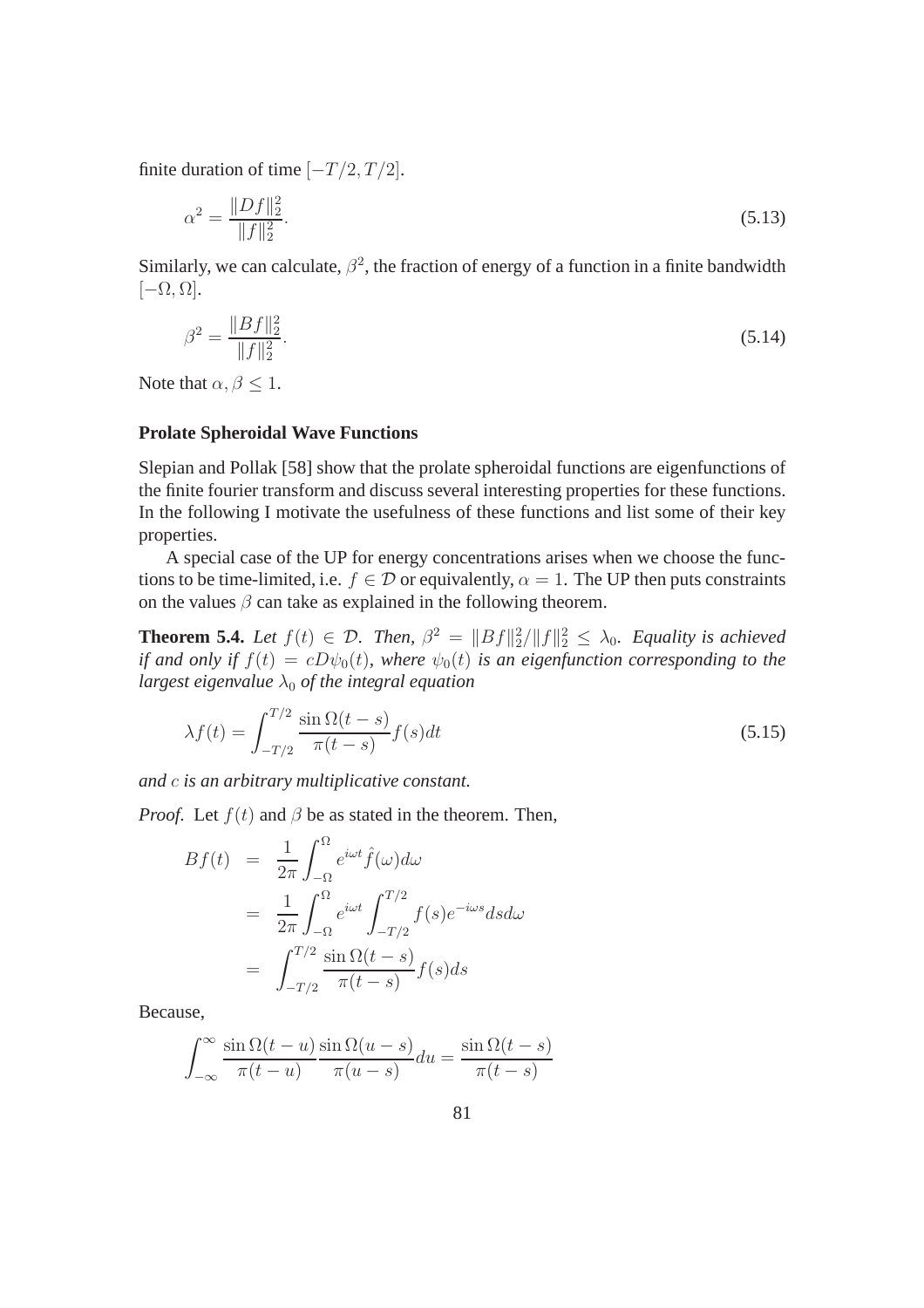we have

$$
||Bf(t)||_2^2 = \int_{-\infty}^{\infty} Bf(t) \overline{Bf(t)} dt
$$
  
= 
$$
\int_{-\infty}^{\infty} \int_{-T/2}^{T/2} \int_{-T/2}^{T/2} \frac{\sin \Omega(u-t)}{\pi(u-t)} \frac{\sin \Omega(t-s)}{\pi(t-s)} f(u) \overline{f(s)} du ds dt
$$
  
= 
$$
\int_{-T/2}^{T/2} \int_{-T/2}^{T/2} \frac{\sin \Omega(u-s)}{\pi(u-s)} f(u) \overline{f(s)} du ds
$$

It is well known that the maximum value of the right hand side is  $\lambda_0$ , the largest eigenvalue of the integral equation (5.15) [59]. The maximum is attained when  $f = cD\psi_0$ is the time-limited version of the corresponding eigenfunction. Here,  $c$  is an arbitrary multiplicative constant. Note that f is proportional to  $D\psi_0$  and not to  $\psi_0$  because  $\psi_0$  is not time-limited.  $\Box$ 

We can conclude from this theorem that the time-limited function that has the greatest fraction of energy in the finite bandwidth W is  $cD\psi_0$ . From the symmetry of the fourier transform, we can also deduce that the bandlimited function that has maximum energy in the finite time interval  $[-T/2, T/2]$  is  $g = c\psi_0$ <sup>[3](#page-90-0)</sup>. We therefore have the following corollary.

**Corollary 5.4.1.** *Let*  $f(t) \in \mathcal{B}$ *. Then,*  $\alpha^2 = ||Df||_2^2 / ||f||_2^2 \leq \lambda_0$ *. Equality is achieved if and only if*  $f(t) = c\psi_0(t)$ *, where*  $\psi_0(t)$  *is an eigenfunction corresponding to the largest eigenvalue*  $\lambda_0$  *of the integral equation* 

$$
\lambda f(t) = \int_{-T/2}^{T/2} \frac{\sin \Omega(t - s)}{\pi(t - s)} f(s) dt
$$
\n(5.16)

*and* c *is an arbitrary multiplicative constant.*

The integral equation (5.15) is the defining equation for the prolate spheroidal wave functions. Therefore they play an important role in the analysis of time/frequency limited functions. Slepian and Pollak [58] prove that there exist a countably infinite set of functions  $\psi_0(t)$ ,  $\psi_1(t)$ ,  $\psi_2(t)$ , ... and a set of positive real numbers  $\lambda_0 > \lambda_1 > \lambda_2 > \ldots$ that satisfy the integral equation (5.15), that is

$$
\lambda_i \psi_i(t) = \int_{-T/2}^{T/2} \frac{\sin \Omega(t-s)}{\pi(t-s)} \psi_i(s) dt \tag{5.17}
$$

Equivalently, we can write this equation in terms of our operators  $B$  and  $D$ 

$$
\lambda_i \psi_i(t) = BD\psi_i(t)
$$

<span id="page-90-0"></span><sup>&</sup>lt;sup>3</sup>In fact the symmetry argument tells us that  $g = cB\psi_0$ . But, it turns out that  $\psi_0$  is band limited, i.e.  $B\psi_0 = \psi_0$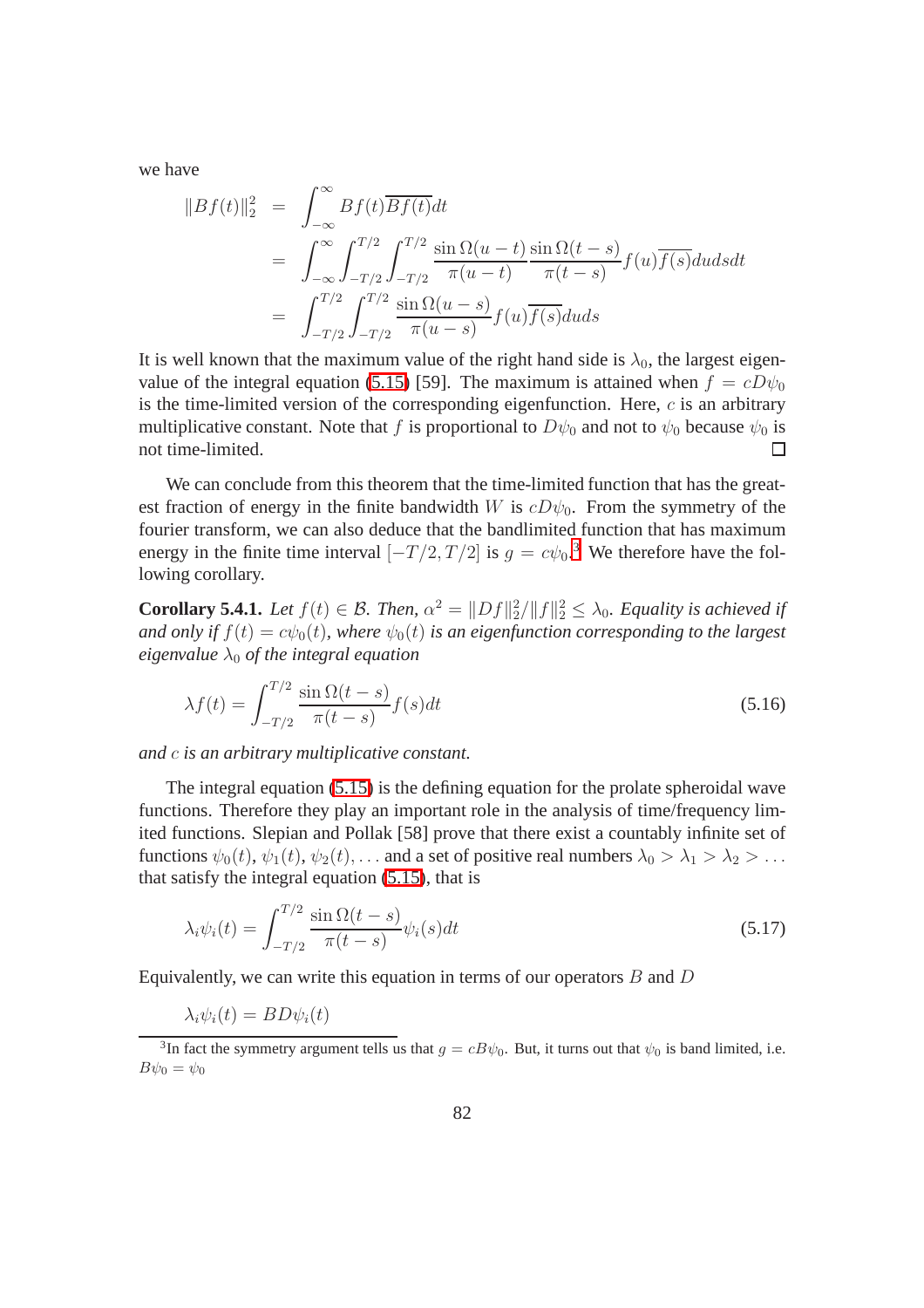Hence,  $\lambda_i$  and  $\psi_i$  are eigenvalues and eigenfunctions of the operator BD, respectively. The functions  $\psi_i$  are called the prolate spheroidal wave functions. They have several interesting properties<sup>[4](#page-91-0)</sup>:

1. The set of functions  $\{\psi_0(t), \psi_1(t), \ldots\}$  is bandlimited, complete in B and orthonormal in  $L^2[\mathbb{R}]$ :

$$
\langle \psi_i, \psi_j \rangle = \delta_{ij},
$$

where  $\delta_{ij}$  is the Kronecker-Delta.

2. The set of functions  $\{D\psi_0(t), D\psi_1(t), \ldots\}$  is time-limited, complete in  $D$  and orthogonal in  $L^2[\mathbb{R}]$ :

$$
\langle D\psi_i, D\psi_j \rangle = \lambda_i \delta_{ij}
$$

This implies that the energy of  $\psi_i$  in the time interval  $[-T/2, T/2]$  is  $\lambda_i$ .

- 3. The dependance of  $\psi_i$  and  $\lambda_i$  on T and  $\Omega$  has been suppressed in the notation used. In fact,  $\psi_i(t) = \psi_1(t, T, c)$  and  $\lambda_i = \lambda_i(c)$ , where  $c = \Omega T/2$ . The fact that  $\lambda_i$  only depends on  $\Omega T$  and not on  $\Omega$  and T separately becomes significant when one discusses the dimensionality of the time-bandwidth product.
- 4. For all i,  $\lambda_i$  < 1. Also, the eigenvalues fall off rapidly to zero once  $i > 2c/\pi$  = WT. Therefore, for  $i > WT$ ,  $\psi_i$  has little energy in the time-interval  $[-T/2, T/2]$ . Further, for fixed i,  $\lambda_i$  increases with increasing values of c (see [58] for tabulated values of  $\lambda_i$ ). That is, the greater the time-bandwidth product, the greater the concentration of energy of  $\psi_i(t)$  in  $[-T/2, T/2]$ .

For the remainder of this chapter let  $\psi_i$  denote the prolate spheroidal wave functions and let  $\lambda_i$  denote the corresponding eigenvalues.

#### **The Uncertainty Principle**

Let  $f \in L^2[\mathbb{R}]$  be a nonzero function. We already know that  $\alpha = \frac{\|Df\|}{\|f\|}$  $\frac{Df\|}{\|f\|}$  and  $\beta = \frac{\|Bf\|}{\|f\|}$ cannot simultaneously be equal to 1. Landau and Pollok [30] show that  $\alpha$  and  $\beta$  cannot simultaneously be arbitrarily close to 1. Specifically, they prove

**Theorem 5.5.** *[30, theorem 2] Let*  $0 \leq \alpha, \beta \leq 1$ *. Then there exists a function*  $f \in$  $L^2[\mathbb{R}]$ ,  $||f||_2 = 1$  *with*  $||Df||_2 = \alpha$  *and*  $||Bf||_2 = \beta$  *if and only if*  $(\alpha, \beta) \neq (0, 1)$  *and*  $(\alpha, \beta) \neq (1, 0)$  *and* 

 $\cos^{-1} \alpha + \cos^{-1} \beta \ge \cos^{-1} \sqrt{\lambda_0},$ 

<span id="page-91-0"></span><sup>&</sup>lt;sup>4</sup>See [30,58] for more details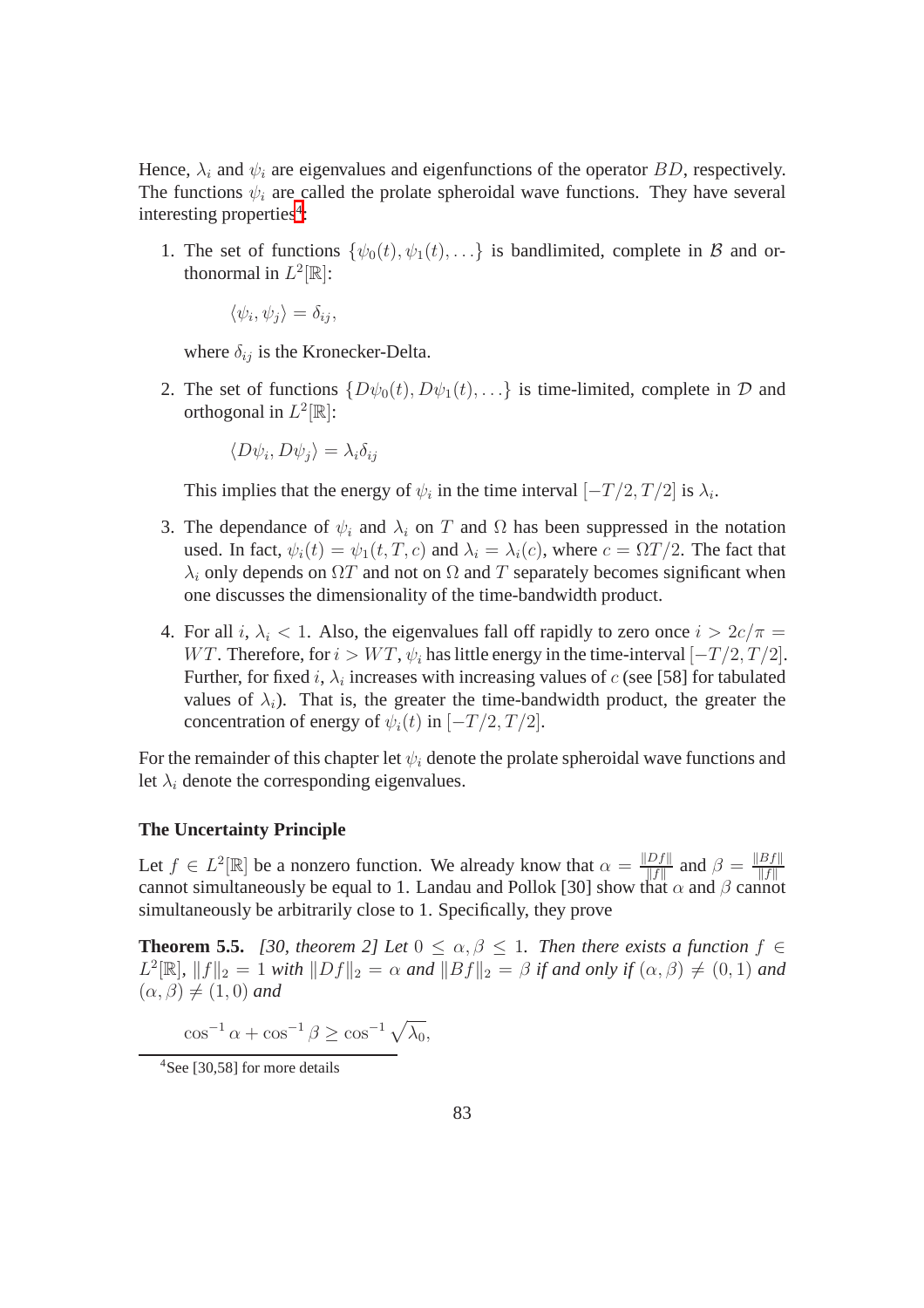*where*  $\lambda_0$  *is the largest eigenvalue of the equation* 

 $\lambda \psi = BD\psi$ 

This theorem constrains the possible values of  $\alpha$  and  $\beta$  because  $\lambda_0 < 1$  [58]. Therefore, we can conclude that any function cannot have arbitrarily large fractions of energy in both a finite time duration and a finite frequency bandwidth.

Alternatively, if  $\epsilon_{\omega}^2 = 1 - \beta^2$  then f is said to be  $\epsilon_{\omega}$ -concentrated to the frequency interval  $[-W, W]$ . Similarly, if  $\epsilon_t^2 = 1 - \beta^2$  then f is said to be  $\epsilon_t$ -concentrated to the time interval  $[-T/2, T/2]$ . Also, f is said to have 'fraction out of band energy' (FOBE) bandwidth W and FOBE time duration T. The UP then implies  $5$ 

$$
\sin^{-1} \epsilon_t + \sin^{-1} \epsilon_\omega \ge \cos^{-1} \sqrt{\lambda_0(\Omega T)}
$$

The principle constrains the range of values the product  $\Omega T$  can take exactly like in the classical principle.

We will show in the next section that this theorem is a special case of a more general theorem just like Heisenberg's UP is a special case of the classical uncertainty principle as alluded to by [30]. We show that this more general theory can be used to understand certain fundamental limits on communication through arbitrary channels.

## **5.2 A General Uncertainty Principle**

Though the UP derived in the previous section is for a function defined on the real line and its fourier transform, the principle can be extended to include arbitrary transforms defined on  $\mathbb{R}^n$ . To derive results similar to those in the previous two sections for general transformations we need to ask what are the essential properties of the operators B and D. It turns out that the key property is that the subspaces  $\beta$  and  $\mathcal D$  form a nonzero minimum angle. Before deriving these results, we explain the physical model.

#### **5.2.1 Physical Problem and Notation**

Let X and Y be two Hilbert spaces with inner-products  $\langle \cdot, \cdot \rangle_X$  and  $\langle \cdot, \cdot \rangle_Y$  and norms  $\|\cdot\|_X = \langle \cdot, \cdot \rangle_X^{1/2}$  and  $\|\cdot\|_Y = \langle \cdot, \cdot \rangle_Y^{1/2}$ , respectively. Let  $\Gamma : \mathscr{X} \to \mathscr{Y}$  be a linear operator and let

$$
\hat{f} = \Gamma f. \tag{5.18}
$$

Let  $\mathcal{D} \subset \mathcal{Y}$  and  $\mathcal{A} \subset \mathcal{X}$ . Also let  $\mathcal{B} = \Gamma(\mathcal{A})$  be the image of the set A under  $\Gamma$ . Physically, we can interpret  $\mathscr X$  to be a set of possible transmitter functions and  $\mathscr Y$  to

<span id="page-92-0"></span> $5$ See property 3 of the prolate spheroidal functions in section 5.1.3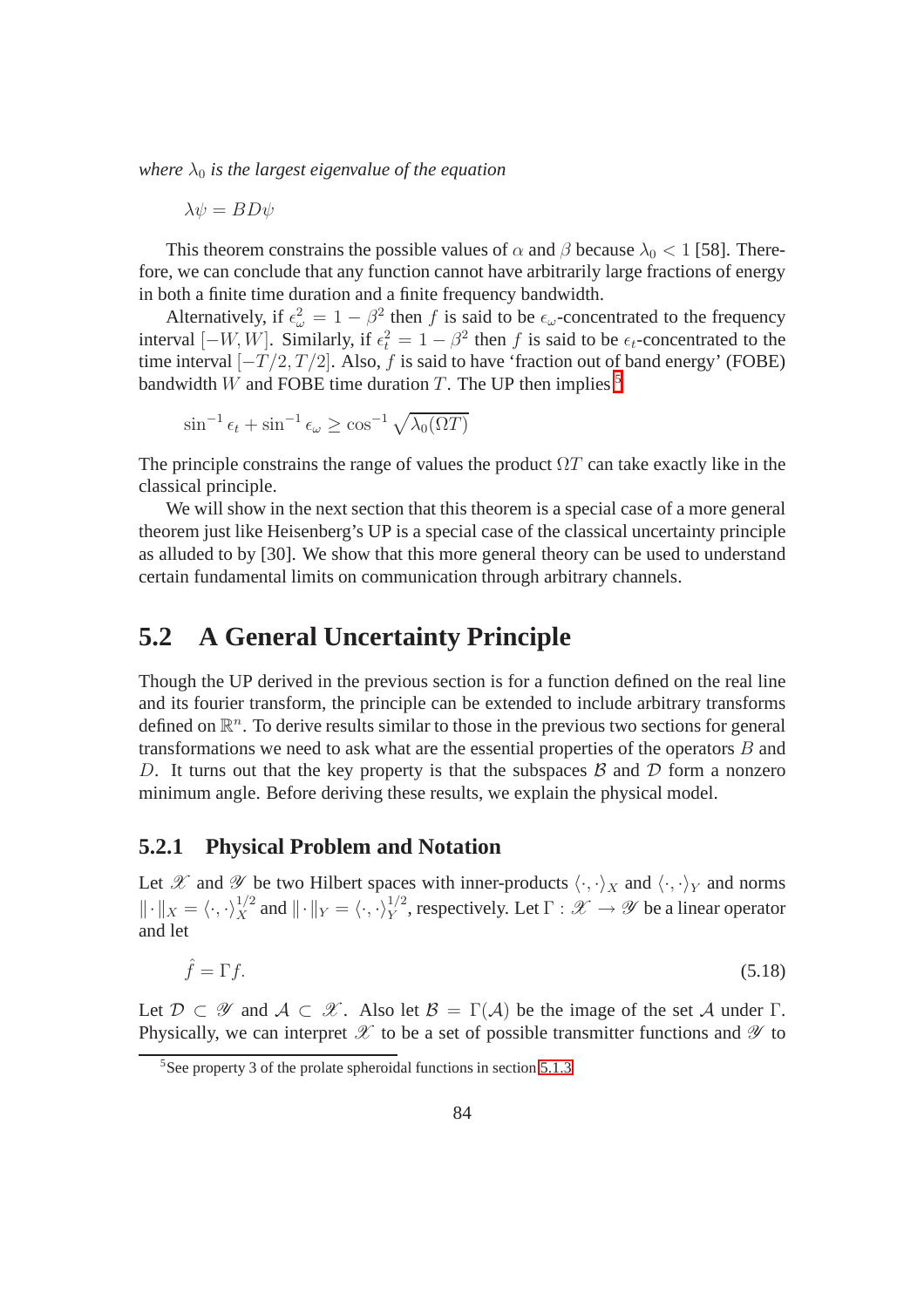be a set of possible receiver functions and  $\Gamma$  to be some operator which determines what receiver function each transmitter function generates. Also, because of physical constraints (e.g. transmitted signals must be bandlimited) the transmitter might not be able to generate all the functions in the transmitter function space  $\mathscr{X}$ . So one can interpret  $\mathcal A$  to be the set of transmitter functions that a physical transmitter can generate. Therefore,  $\beta$  is the set of functions that the transmitter can generate at the receiver and will also be referred to as the space of transmitter functions. Similarly, the receiver might not be able to measure all functions that are in the receiver space due to physical constraints (e.g. received signals can only be measured over a finite time-duration). One can think of the set  $D$  as the set of functions that the receiver can measure and it will be referred to as the space of receiver functions.

Let us also assume that the sets D and B are complete subspaces of  $\mathscr Y$ . We can then define projection operators  $D : \mathscr{Y} \to \mathscr{Y}$  and  $B : \mathscr{Y} \to \mathscr{Y}$  such that  $D(\mathscr{Y}) = \mathscr{D}$  and  $B(\mathscr{Y}) = \mathcal{B}$ . We can also define an angle between these two subspaces as follows:

$$
\theta(\mathcal{B}, \mathcal{D}) = \inf_{\substack{f \in \mathcal{B}, g \in \mathcal{D} \\ f \neq 0, g \neq 0}} \theta(f, g). \tag{5.19}
$$

Finally, given any linear operator  $L : \mathscr{Y} \to \mathscr{Y}$  we can define the operator norm

$$
||L||_Y = \sup_{y \in \mathcal{Y}} \frac{||Ly||_Y}{||y||_Y}.
$$

#### **5.2.2 An Uncertainty Principle for arbitrary subspaces**

One can think of  $||f||_Y^2$  as the energy of a function  $f \in \mathscr{Y}$ . Then  $\alpha^2 = ||Df||_Y^2/||f||_Y^2$ is the fraction of energy of f in the space of receiver functions and  $\beta^2 = ||Bf||_Y^2/||f||_Y^2$ is the fraction of the energy of  $f$  in the space of transmitter functions. In order to prove the Uncertainty Principle, we need the following lemma.

**Lemma 5.6.** *Let*  $f, g, h \in \mathcal{Y}$ *. Then,* 

$$
\theta(f,g) \le \theta(f,h) + \theta(g,h). \tag{5.20}
$$

*Proof.* Let  $\hat{f} = f/||f||_Y$  and  $\hat{g} = g/||g||_Y$ . Then

$$
\theta(f,g) = \cos^{-1} \frac{\Re\{\langle \|f\|_Y \hat{f}, \|g\|_Y \hat{g}\rangle\}}{\|f\|_Y \|g\|_Y}
$$
  
=  $\cos^{-1} \Re\{\langle \hat{f}, \hat{g}\rangle\}$   
=  $\theta(\hat{f}, \hat{g})$  (5.21)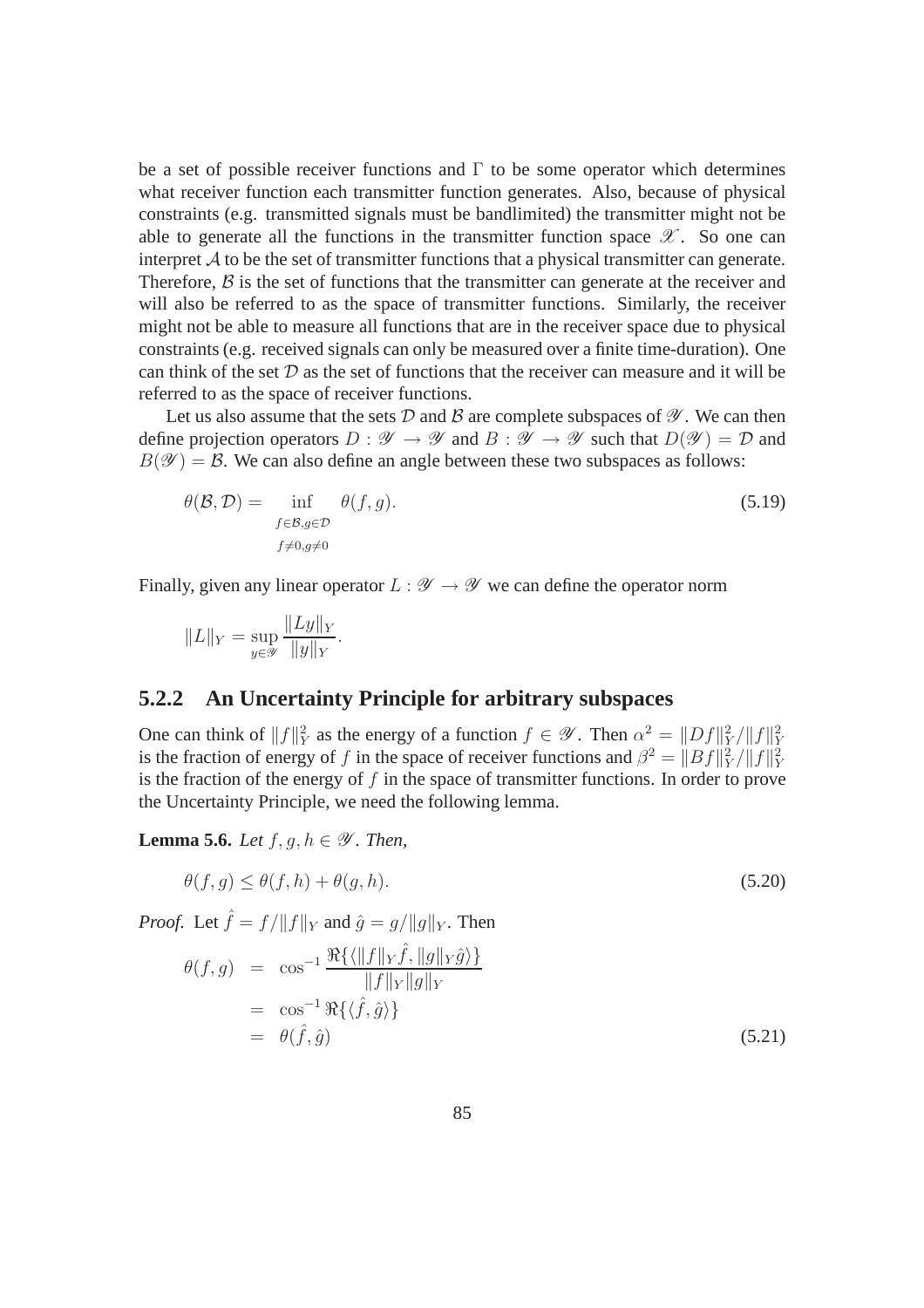Let  $\theta(f, g) \neq 0$ . Otherwise, there is nothing to prove. Also, let  $S = span{f, g}$  be the space of all functions spanned by  $f$  and  $g$ . Then this space is complete and we can write  $\hat{h} = h / ||h||_Y$  as [48]

$$
\hat{h} = h^{\parallel} + h^{\perp},
$$

<span id="page-94-2"></span>where  $h^{\parallel} \in S$  and  $h^{\perp}$  is orthogonal to both f and g. Because  $||h^{\parallel}||_Y \le ||\hat{h}||_Y = 1$  we have

$$
\begin{aligned}\n\theta(f, h) &= \theta(\hat{f}, \hat{h}) \\
&= \cos^{-1} \Re \{ \langle \hat{f}, \hat{h} \rangle \} \\
&= \cos^{-1} \Re \{ \langle \hat{f}, h^{\parallel} \rangle \} \\
&\ge \cos^{-1} \Re \left\{ \frac{\langle \hat{f}, h^{\parallel} \rangle}{\|h^{\parallel}\|_{Y}} \right\} \\
&= \theta(\hat{f}, h^{\parallel})\n\end{aligned}
$$
\n(5.22)

<span id="page-94-0"></span>Similarly,

$$
\theta(g, h) \ge \theta(\hat{g}, h^{\parallel}) \tag{5.23}
$$

Now, if  $\theta(\hat{g}, h^{\parallel}) = 0$  then the proof is complete because  $\theta(f, g) = \theta(\hat{f}, \hat{g}) = \theta(\hat{f}, h^{\parallel}) \le$  $\theta(f, h) \leq \theta(f, h) + \theta(g, h).$ 

<span id="page-94-1"></span>If 
$$
\theta(\hat{g}, h^{\parallel}) \neq 0
$$
, let  
\n
$$
\hat{h}_1 = h^{\parallel}/\|h^{\parallel}\|_Y,
$$
\n(5.24)

$$
\hat{h}_2 = \frac{g - \hat{h}_1 \langle g, \hat{h}_1 \rangle}{\|(g - \hat{h}_1 \langle g, \hat{h}_1 \rangle\|_Y)}
$$
(5.25)

be two unit vectors that are orthogonal to each other and whose span is S. We can therefore write,

$$
\hat{f} = a_1 \hat{h}_1 + a_2 \hat{h}_2 \tag{5.26}
$$

$$
\hat{g} = b_1 \hat{h}_1 + b_2 \hat{h}_2 \tag{5.27}
$$

where  $a_1 = a'_1 + ia''_1$ ,  $a_2 = a'_2 + ia''_2$ ,  $b_1 = b'_1 + ib''_1$  and  $b_2 = b'_2 + ib''_2$  are complex numbers. From the orthogonality of  $\hat{h}_1$  and  $\hat{h}_2$  we have

$$
\cos\theta(\hat{f}, h^{\parallel}) = a'_1 \tag{5.28}
$$

$$
\cos \theta(\hat{g}, h^{\parallel}) = b'_1 \tag{5.29}
$$

$$
\cos \theta(\hat{f}, \hat{g}) = \Re\{a_1^* b_1 + a_2^* b_2\} \tag{5.30}
$$

$$
= a'_1b'_1 + a'_2b'_2 + a''_1b''_1 + a''_2b''_2 \tag{5.31}
$$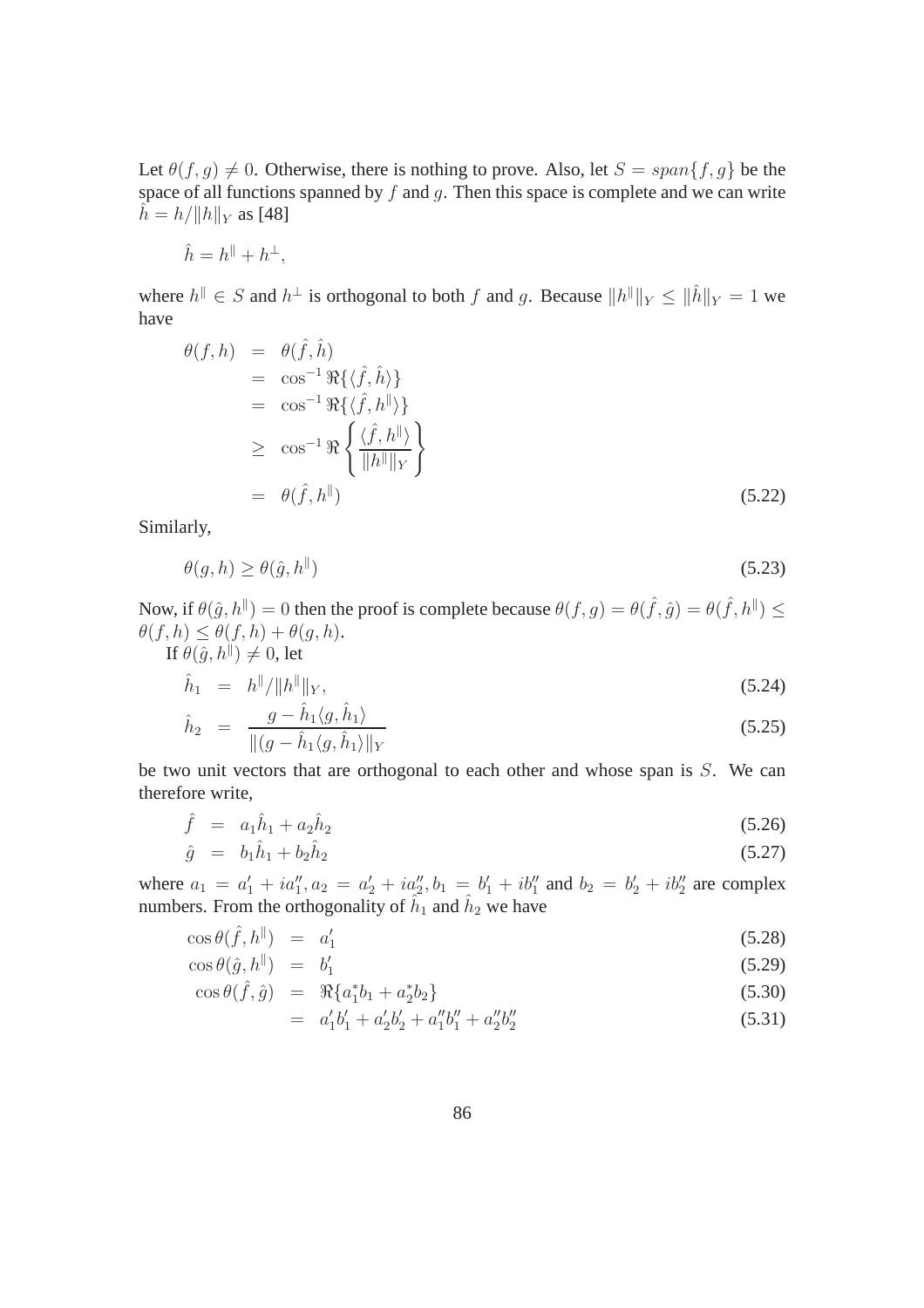<span id="page-95-1"></span>Here,  $a_i^*$  is the complex conjugate of  $a_i$ . From the orthogonality of  $\hat{h}_1$  and  $\hat{h}_2$  and the fact that  $\hat{f}$  and  $\hat{g}$  have unit norm, we have

$$
a_1^{\prime 2} + a_1^{\prime \prime 2} + a_2^{\prime 2} + a_3^{\prime \prime 2} = 1 \tag{5.32}
$$

$$
b_1^{\prime 2} + b_1^{\prime \prime 2} + b_2^{\prime 2} + b_2^{\prime \prime 2} = 1 \tag{5.33}
$$

We can think of  $(a''_1, a'_2, a''_2)$  and  $(b''_1, b'_2, b''_2)$  as two three dimensional vectors. Then the Cauchy-Schwarz inequality gives us

<span id="page-95-2"></span>
$$
\sqrt{a_1^{\prime\prime 2}+a_2^{\prime\prime 2}+a_2^{\prime 2}}\sqrt{b_1^{\prime\prime 2}+b_2^{\prime\prime 2}+b_2^{\prime 2}} \ge |a_1^{\prime\prime}b_1^{\prime\prime}+a_2^{\prime\prime}b_2^{\prime\prime}+a_2^{\prime}b_2^{\prime}|
$$

Here,  $|\cdot|$  denotes the absolute value of a real number. Therefore,

$$
a_1''b_1'' + a_2''b_2'' + a_2'b_2' \ge -\sqrt{a_1''^2 + a_2''^2 + a_2'^2}\sqrt{b_1''^2 + b_2''^2 + b_2'^2}
$$
\n
$$
(5.34)
$$

<span id="page-95-3"></span>Now,

$$
\cos(\theta(\hat{f}, h^{\parallel}) + \theta(\hat{g}, h^{\parallel}))
$$
  
= 
$$
\cos(\theta(\hat{f}, h^{\parallel})) \cos(\theta(\hat{g}, h^{\parallel}))
$$
 (5.35)

$$
-\sin(\theta(\hat{f}, h^{\parallel}))\sin(\theta(\hat{g}, h^{\parallel}))\tag{5.36}
$$

$$
= a_1'b_1' - \sqrt{1 - a_1'^2} \sqrt{1 - b_1'^2}
$$
\n(5.37)

$$
= a'_1b'_1 - \sqrt{a_1^{\prime\prime 2} + a_2^{\prime\prime 2} + a_2^{\prime 2}} \sqrt{b_1^{\prime\prime 2} + b_2^{\prime\prime 2} + b_2^{\prime 2}}
$$
(5.38)

$$
\leq a_1'b_1' + a_1''b_1'' + a_2'b_2' + a_2'b_2'
$$
\n
$$
(5.39)
$$

$$
= \cos(\theta(\hat{f}, \hat{g})) \tag{5.40}
$$

We get equation [\(5.37\)](#page-95-0) from equations [\(5.28\)](#page-95-1) and [\(5.29\)](#page-95-1). Equations [\(5.32\)](#page-95-2) and [\(5.33\)](#page-95-2) are used to get [\(5.38\)](#page-95-0) and finally we use inequality [\(5.34\)](#page-95-3) to get [\(5.39\)](#page-95-0). Now, from the monotonicity of cos, we have

<span id="page-95-0"></span>
$$
\theta(\hat{f}, \hat{g}) \le \theta(\hat{f}, h^{\parallel}) + \theta(\hat{g}, h^{\parallel}). \tag{5.41}
$$

Substituting inequalities [\(5.22\)](#page-94-0) and [\(5.23\)](#page-94-1) into the above and using equation [\(5.21\)](#page-94-2) proves the lemma. П

The uncertainty principle constrains the range of values that  $\alpha$  and  $\beta$  can take provided the subspaces  $\beta$  and  $\mathcal D$  form a non-zero minimum angle.

**Theorem 5.7.** *[The Uncertainty Principle] If the two subspaces* B *and* D *form a nonzero minimum angle*  $\theta_0$  *then* 

$$
\cos^{-1}\alpha + \cos^{-1}\beta \ge \theta_0. \tag{5.42}
$$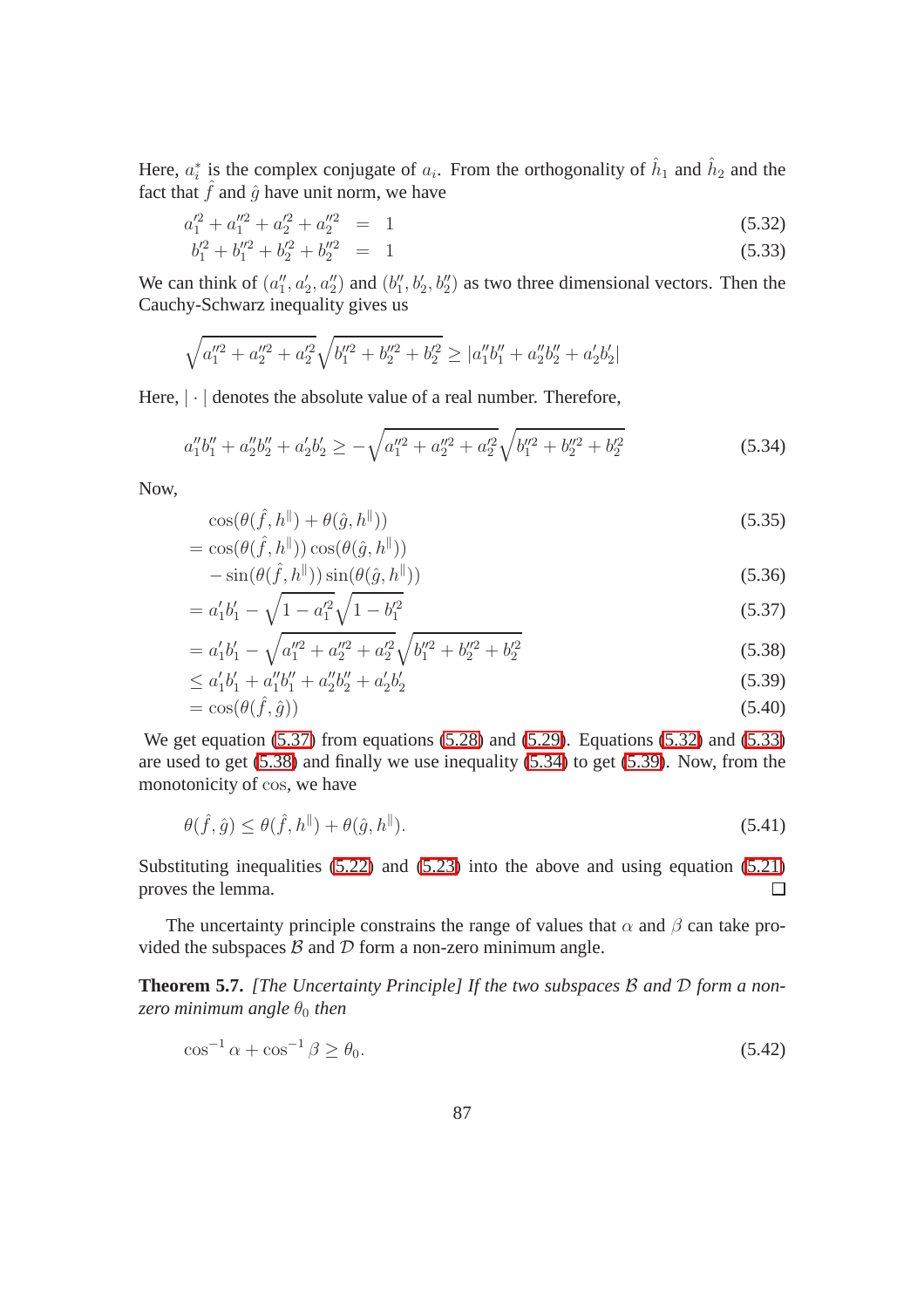*Proof.* From the definition of  $\theta(f, g)$  we have

$$
\cos(\theta(f, Df)) = \frac{\Re\{\langle f, Df \rangle\}}{\|Df\|_{Y}\|f\|_{Y}}
$$
  
= 
$$
\frac{\Re\{\langle Df, Df \rangle\}}{\|Df\|_{Y}\|f\|_{Y}}
$$
  
= 
$$
\frac{\|Df\|_{Y}}{\|f\|_{Y}}
$$
  
= 
$$
\alpha.
$$

We get the second step in the above derivation from the fact that  $f = Df + f - Df$  and  $\langle f - Df, Df \rangle = 0$ . Similarly we have,  $\beta = \cos(\theta(f, Bf))$ . Therefore from lemma 5.6 we get

$$
\cos^{-1} \alpha + \cos^{-1} \beta = \theta(f, Df) + \theta(f, Bf)
$$
  
\n
$$
\geq \theta(Df, Bf)
$$
  
\n
$$
\geq \theta_0.
$$

We get the last step from the fact that  $Df \in \mathcal{D}$  and  $Bf \in \mathcal{B}$  and these two subspaces have the minimum angle  $\theta_0$ . have the minimum angle  $\theta_0$ .

We can calculate the minimum angle between the two subspaces by calculating the norm of the operator BD and this is the subject of our next theorem.

**Theorem 5.8.** *The angle between two complete subspaces* B *and* D *with projection operators* B *and* D *is*

$$
\theta(\mathcal{B}, \mathcal{D}) = \cos^{-1} \|BD\|_{Y}
$$
\n(5.43)

*Proof.* The angle between the two subspaces is given by

$$
\theta(\mathcal{B}, \mathcal{D}) = \inf_{\substack{f \in \mathcal{B}, g \in \mathcal{D} \\ f \neq 0, g \neq 0}} \theta(f, g) \tag{5.44}
$$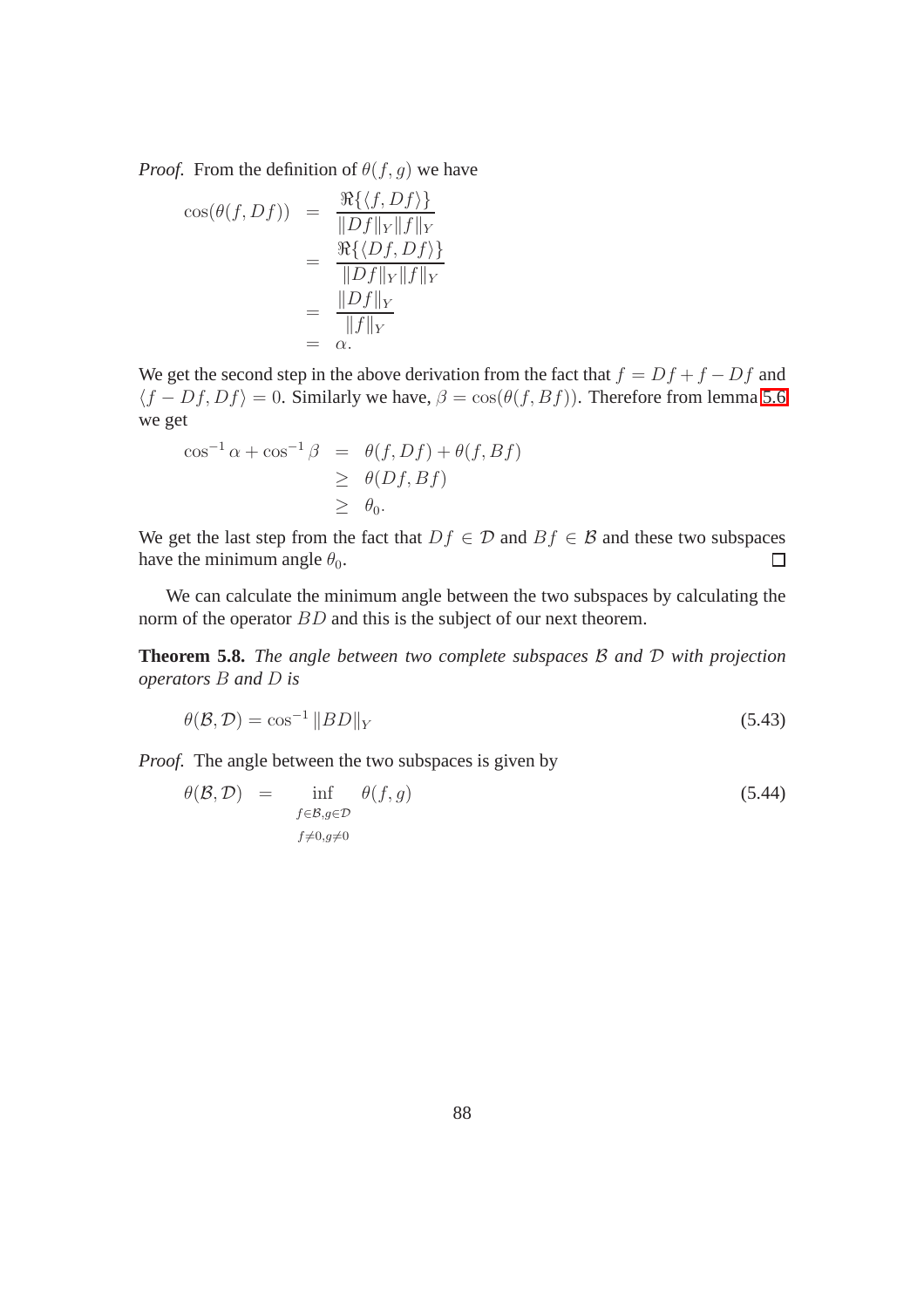Using  $\cos \theta(f, q)$  from the proof of the last theorem, we can write

$$
\cos \theta(\mathcal{B}, \mathcal{D}) = \sup_{\substack{f \in \mathcal{B}, g \in \mathcal{D} \\ ||f||_Y = 1, ||g||_Y = 1}} \Re{\{\langle f, g \rangle\}}
$$
  

$$
= \sup_{\substack{f \in \mathcal{Y}, g \in \mathcal{Y} \\ ||f||_Y = 1, ||g||_Y = 1}} \Re{\{\langle Bf, Dg \rangle\}}
$$
  

$$
= \sup_{\substack{f \in \mathcal{Y}, g \in \mathcal{Y} \\ ||f||_Y = 1, ||g||_Y = 1}} \Re{\{\langle f, BDg \rangle\}}
$$
  

$$
= ||BD||_Y
$$

Here, we get the second to last step from the fact that  $B$  is self adjoint and the last step from the definition of the operator norm.  $\Box$ 

#### **5.2.3 Discussion**

The UP in theorem 5.7 has a very simple physical interpretation based on a very simple geometric idea. If the space of all the functions that a transmitter can generate and the space of all the functions a receiver can receive form a non-zero minimum angle then there exist no functions that can have arbitrarily large fractions of energy in these two spaces of functions. Also, one can find the minimum angle between these two subspaces using projection operators as explained in theorem 5.8.

Note that because B and D are projection operators we have, for  $\mathcal{B}, \mathcal{D} \neq \{0\},\$  $||B||_Y = ||D||_Y = 1$ . Therefore,  $||BD||_Y < ||B||_Y ||D||_Y = 1$ . If  $||BD|| = 1$  then the uncertainty principle is not very useful because for all  $\alpha$  and  $\beta$  we have  $\cos^{-1} \alpha$  +  $\cos^{-1} \beta \ge \cos^{-1} 1 = 0$ . So the theorem is only useful if we can prove that  $||BD||_Y < 1$ which is the case for the time-bandwidth problem considered by Landau and Pollak [27].

In order to find  $||BD||_Y$  one still needs to evaluate the projection operators B and D. It is fairly easy to do this for the projection operator D if the subspace  $\mathscr D$  is known. For instance if  $\mathscr Y$  is  $L^2[\mathbb R]$  and if the receiver can only measure functions for a time-duration of  $T$  seconds, then the projection operator can be defined as in equation [\(5.11\)](#page-89-0).

There seems to be no general way in which one can define the projection operator B. One exception to this is the case where  $\Gamma$  is compact. In this case one can use the singular value decomposition (SVD) for the operator  $\Gamma$  to define the operator B. We can write [47]

$$
\Gamma = \sum_{j} \langle \cdot, \phi_j \rangle_X \Gamma(\phi_j)
$$
  
=  $\alpha_j \sum_j \langle \cdot, \phi_j \rangle_X \psi_j$  (5.45)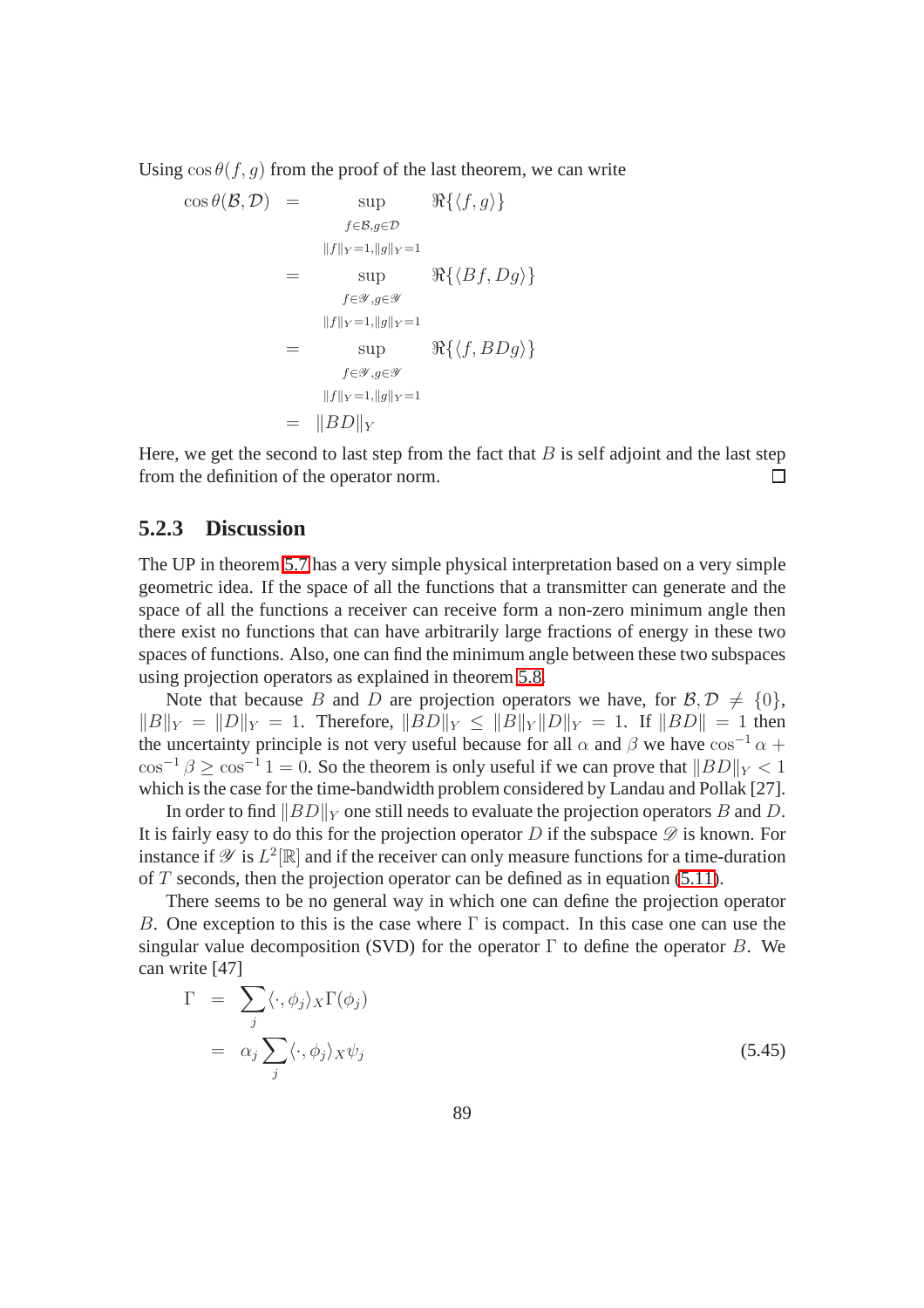Here,  $\alpha_j$  is the  $j^{th}$  singular value of  $\Gamma$  and  $\phi_j$  and  $\psi_j$  are the  $j^{th}$  left and right singular functions of Γ, respectively. From equation (5.45) it is obvious that if a function belongs to B then it must be in the span of the set of right singular functions  $\{\psi_i\}$  of Γ. Moreover, because the functions  $\psi_i$  are orthonormal in  $\mathscr Y$  we can define the projection operator  $B: \mathscr{Y} \to \mathscr{Y}$  as

$$
Bf = \sum_{j} \langle f, \psi_j \rangle_Y \psi_j.
$$

## **5.3 A Second General Uncertainty principle**

In this section I prove a second general UP that can be used to constrain the total amount of energy that can be concentrated in the receiving volume. We prove a slightly modified version of the general uncertainty theorem proved in Donoho an Stark [60]. In the following  $L^1[V], L^2[V]$  and  $L^{\infty}[V]$  are the spaces of real or complex valued functions defined on  $V \subset \mathbb{R}^3$  with finite  $L_1(\|\cdot\|_1 = \int_V |\cdot|), L_2(\|\cdot\|_1 = \int_V |\cdot|^2)$  and  $L_\infty$  $(\|\cdot\|_{\infty} = \sup_{V} |\cdot|)$  norms, respectively.

**Theorem 5.9.** Suppose  $f \in L^1[\mathbb{R}^3] \cap L^2[\mathbb{R}^3]$  and  $\Gamma : f \mapsto \hat{f}$ , where  $\hat{f} \in L^2[\mathbb{R}^3] \cap L^{\infty}[\mathbb{R}^3]$ *and satisfies*

- *1.*  $||f||_2 = \alpha ||\hat{f}||_2$
- 2.  $\|\hat{f}\|_{\infty} \leq \beta \|f\|_{1}.$

Let  $V_T$  and  $V_R$  be two compact subsets of  $\mathbb{R}^3$  with empty intersection. Suppose f is  $\epsilon_T$ -concentrated to  $V_T$  *in the*  $L_1$  *norm and*  $\hat{f}$  *is*  $\epsilon_R$ -concentrated to  $V_R$  *in the*  $L_2$  *norm. Then,*

$$
|V_T||V_R|\alpha^2\beta^2 \ge (1 - \epsilon_T)^2(1 - \epsilon_R^2)
$$

*Proof.*

$$
||f||_2^2 = \alpha^2 ||\hat{f}||_2^2
$$
  
\n
$$
\leq \alpha^2 (1 - \epsilon_R^2)^{-1} \int_{V_R} \hat{f}^2
$$
  
\n
$$
\leq \alpha^2 (1 - \epsilon_R^2)^{-1} |V_R||\hat{f}||_\infty^2
$$
  
\n
$$
\leq \alpha^2 (1 - \epsilon_R^2)^{-1} |V_R|\beta^2 ||f||_1^2
$$
  
\n
$$
\leq \alpha^2 (1 - \epsilon_R^2)^{-1} |V_R|\beta^2 (1 - \epsilon_T)^{-2} \int_{V_T} |f|
$$
  
\n
$$
\leq \alpha^2 (1 - \epsilon_R^2)^{-1} |V_R|\beta^2 (1 - \epsilon_T)^{-2} |V_T||f||_2^2
$$

We get the last step using the Cauchy-Schwarz inequality. By rearranging the above inequality we get the required result.  $\Box$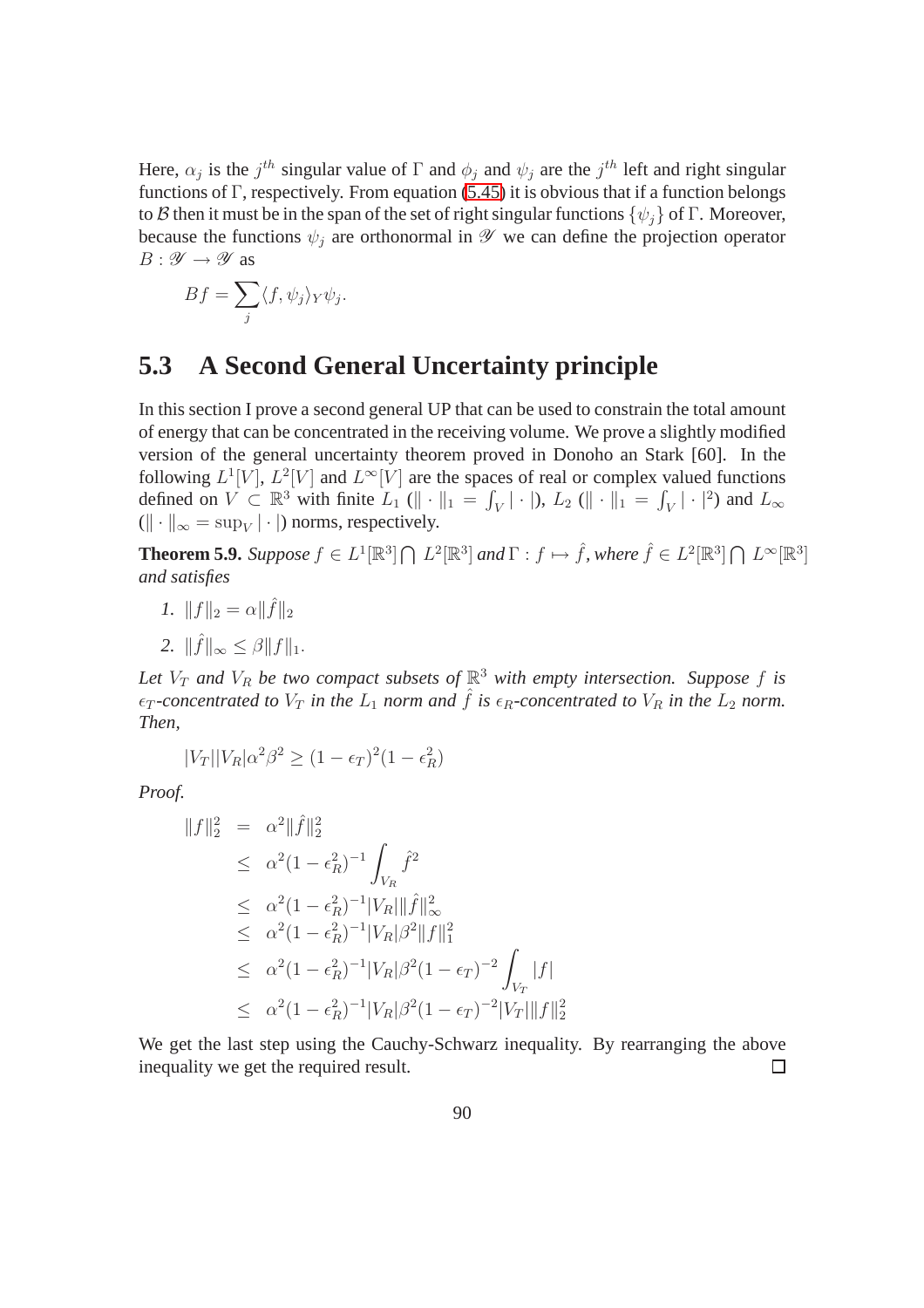The theorem has a very simple physical interpretation for communication between finite volumes. Firstly, by requiring  $||f||_2 = \alpha ||\hat{f}||_2$ , we ensure that the energy of the received signal is proportional to that of the transmitting signal. So  $\alpha$  determines the attenuation in the signal and we expect it to be greater than 1. Secondly,  $\|\hat{f}\|_{\infty} \leq \beta \|f\|_1$ can be thought of as a stability condition (i.e. bounded input gives bounded output).

Also, if the transmitting volume is finite, then  $f$  must be perfectly concentrated in  $V_T$  and so  $\epsilon_T = 0$ . The theorem then implies

 $|V_T||V_R|\alpha^2\beta^2 \geq (1-\epsilon_R^2)$ 

That is, the maximum fraction of energy that can be inside the receiving volume is bounded from above. Note that this bound increases if the transmitting and receiving volumes get bigger. This statement is valid for arbitrary channels provided the two conditions in the above theorem are satisfied.

## **5.4 Chapter Conclusion**

In this chapter I reviewed the classical UP and examined its formulation in operator theoretic terminology. I then reviewed the time-bandwidth problem studied by Slepian, Landau and Pollak in a series of papers [27,30,58]. I generalised their results to arbitrary operators on Hilbert spaces and gave a physical interpretation of the resulting generalised Uncertainty Principle for SWCs. I also developed a second generalised UP. The main contributions of this chapter are:

- 1. Review of the classical and time-bandwidth UP.
- 2. Two new generalised UPs in Theorems 5.7 and 5.9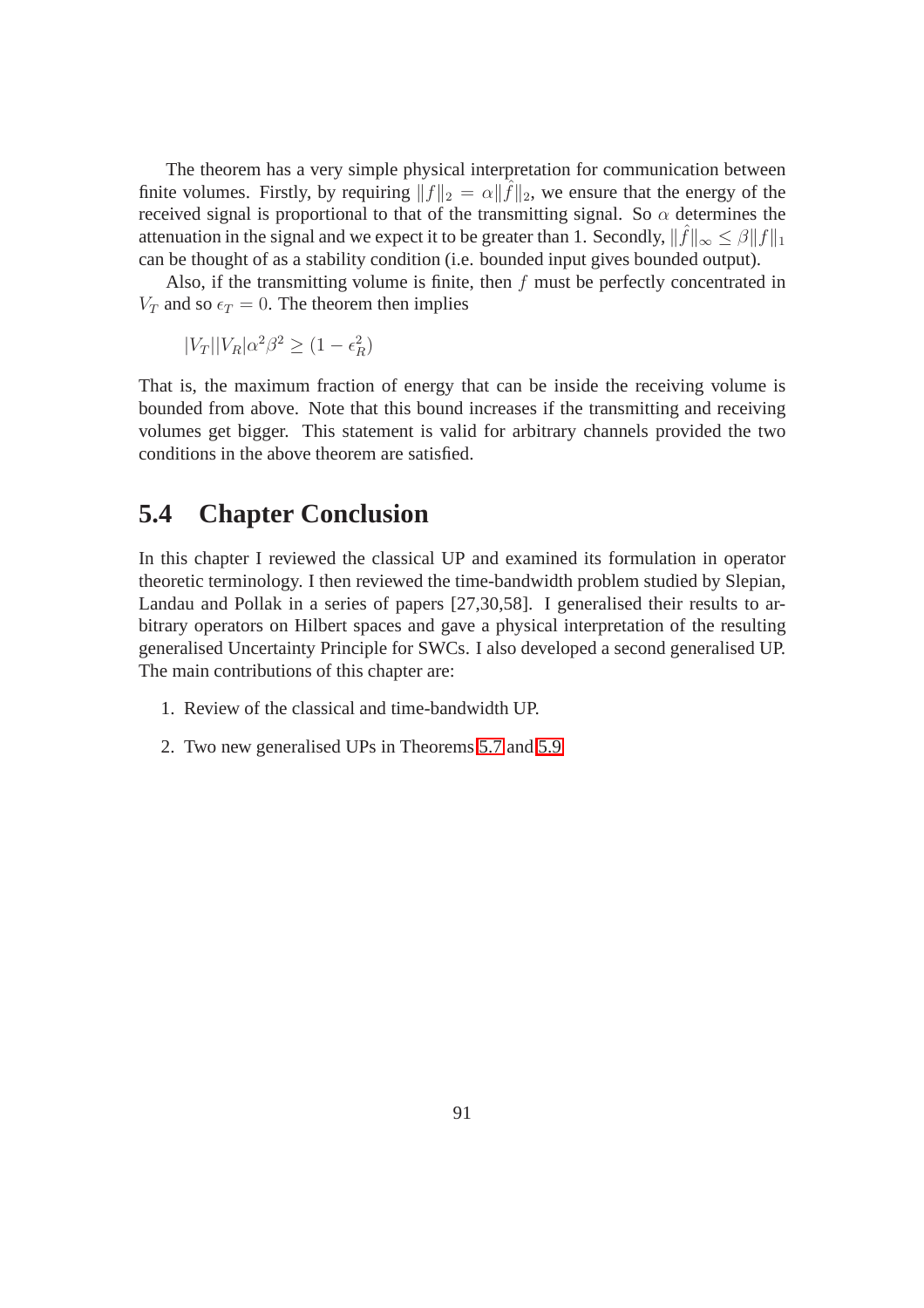# **Chapter 6 Conclusion**

In this chapter, I present the conclusions drawn from my study of SWCs. In each chapter, a summary of the work and the contributions made was presented. Here a summary of the thesis is followed by possible future research directions.

## **6.1 Thesis Summary**

- 1. In chapter 2 I give a novel definition for SWCs that has sufficient structure to model the different physical constraints imposed on MIMO systems. According to definition 2.1 an SWC is a triple  $(X_T, Y_R, \Gamma)$ . Here,  $X_T$  models the space of all the transmitter current densities and  $Y_R$  models the space of electromagnetic fields at the receiver and  $\Gamma : X_T \to Y_R$  is a bounded linear operator that determines the electromagnetic field in the receiving volume given the current density in the transmitter volume. The spaces  $X_T$  and  $Y_R$  are normed spaces and the norms on these spaces can be physically interpreted as energy or power. I also establish several properties of SWCs for finite power and finite energy channels.
- 2. In chapter 3 I prove that for a compact operator  $\Gamma$  on some normed space, for any given number  $\epsilon > 0$  there is a unique number  $N_{dof}(\epsilon)$  which is the number of degrees of freedom of the operator  $\Gamma$  at level  $\epsilon$ . Physically we can interpret this number as the maximum number of linearly independent functions a receiver that has noise level proportional to  $\epsilon$  can measure. I prove that one can use this definition for degrees of freedom to define generalised singular values which are generalisations of the commonly accepted singular values defined for Hilbert space operators. These generalised singular values can be used to numerically compute the degrees of freedom of SWCs. In this chapter, I also distinguish between the terms "degrees of freedom" and "essential dimension" though they have been used interchangeably in the literature. In the situation where the singular values of an operator change rapidly from being large to small, the position of the "knee"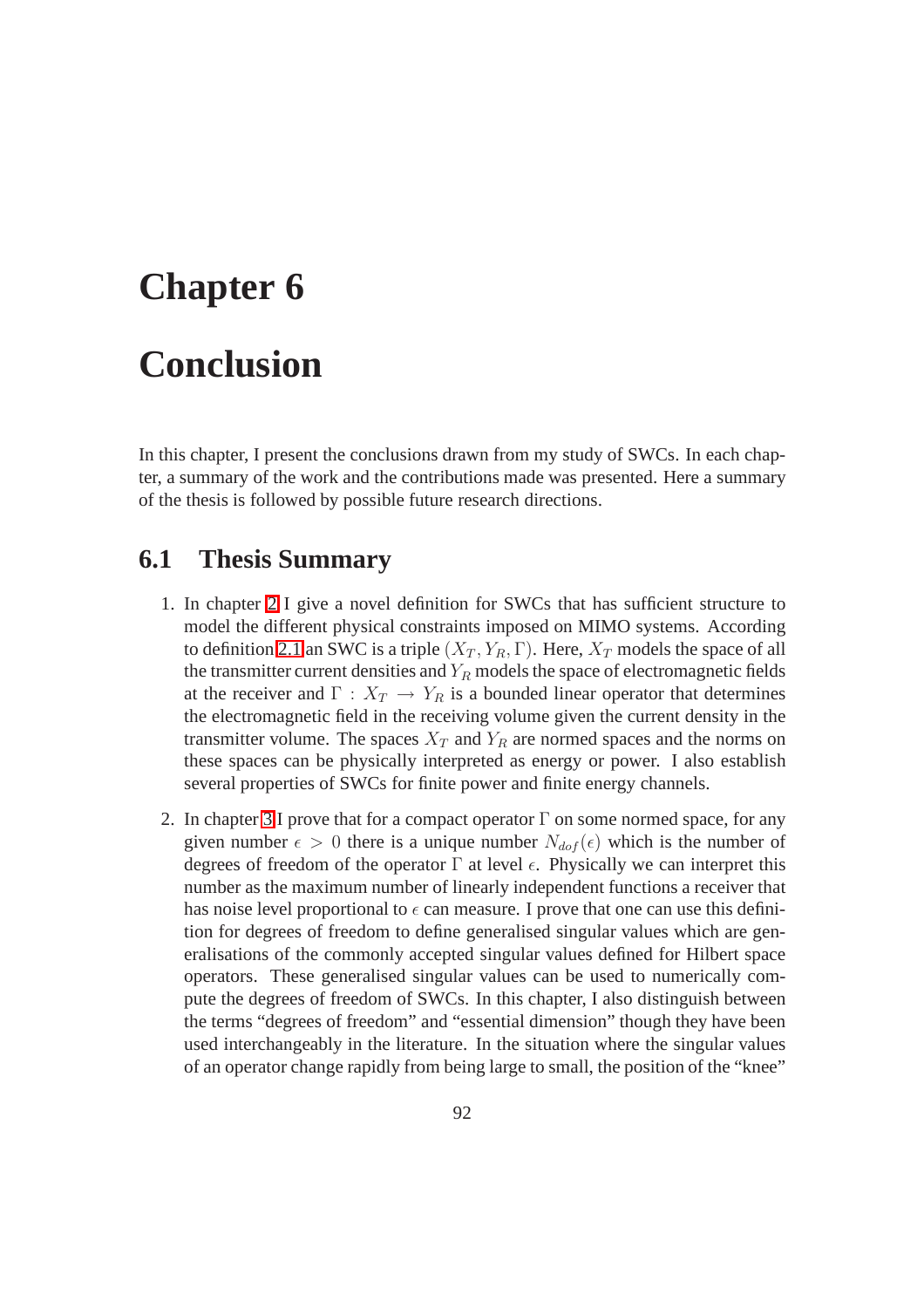in the singular values is unique for a given channel. In such channels, the number of degrees of freedom at level  $\epsilon$  depends very little on the actual value of  $\epsilon$ . I define the essential dimension of an operator as the smallest number of singular values after which the difference between two consecutive singular values is at a maximum.

- 3. In chapter 4 I showed that it is possible to use perturbation theory to calculate the essential dimension of the scalar waveform channel studied by Miller [26]. In most situations, it is not possible to use such techniques to analytically compute the singular values. I therefore developed numerical techniques to compute generalised singular values of compact operators defined on a normed space that has a complete Schauder basis similar to Galerkin's method. I proved theorem 4.1 that shows that the singular values of finite dimensional approximations of an operator approach those of the original operator if the domain of the operator has a complete Schauder basis. I used this numerical technique to compute the singular values, degrees of freedom and essential dimension of several SWCs.
- 4. In chapter 5 I reviewed the classical Uncertainty Principle (UP) and examined its formulation in operator theoretic terminology. I then reviewed the time-bandwidth problem studied by Slepian, Landau and Pollak in a series of papers [27,30,58]. I generalised their results to arbitrary operators on Hilbert spaces and gave a physical interpretation of the resulting generalised UP for SWCs. I also developed a second generalised UP.

## **6.2 Future Directions**

In this thesis I mainly concentrated on deterministic channels. However, several practical communication systems are random in nature and are also time varying. It would therefore be useful to extend the definition of SWCs to include random operators that depend on the positions of arbitrarily placed scatterers. Similarly, the definitons of essential dimension and degrees of freedom could be generalised to random variables instead of the deterministic ones studied in this thesis.

A second important extension would be to assume arbitrary time dependence instead of exponential time-dependance for the finite energy case. If this is done then one can study the number of linearly independent signals available in a MIMO system that can radiate any waveform.

Finally, properties of generalised singular values would need to be studied to develop more numerical techniques to calculate them. For instance, if A is an  $n \times m$  matrix, then the singular values of A can be calculated from the stationary points of  $\frac{||Ax||}{||x||}$ . If generalised singular values satisfy a similar condition, then this condition could be used to compute the generalised singular values.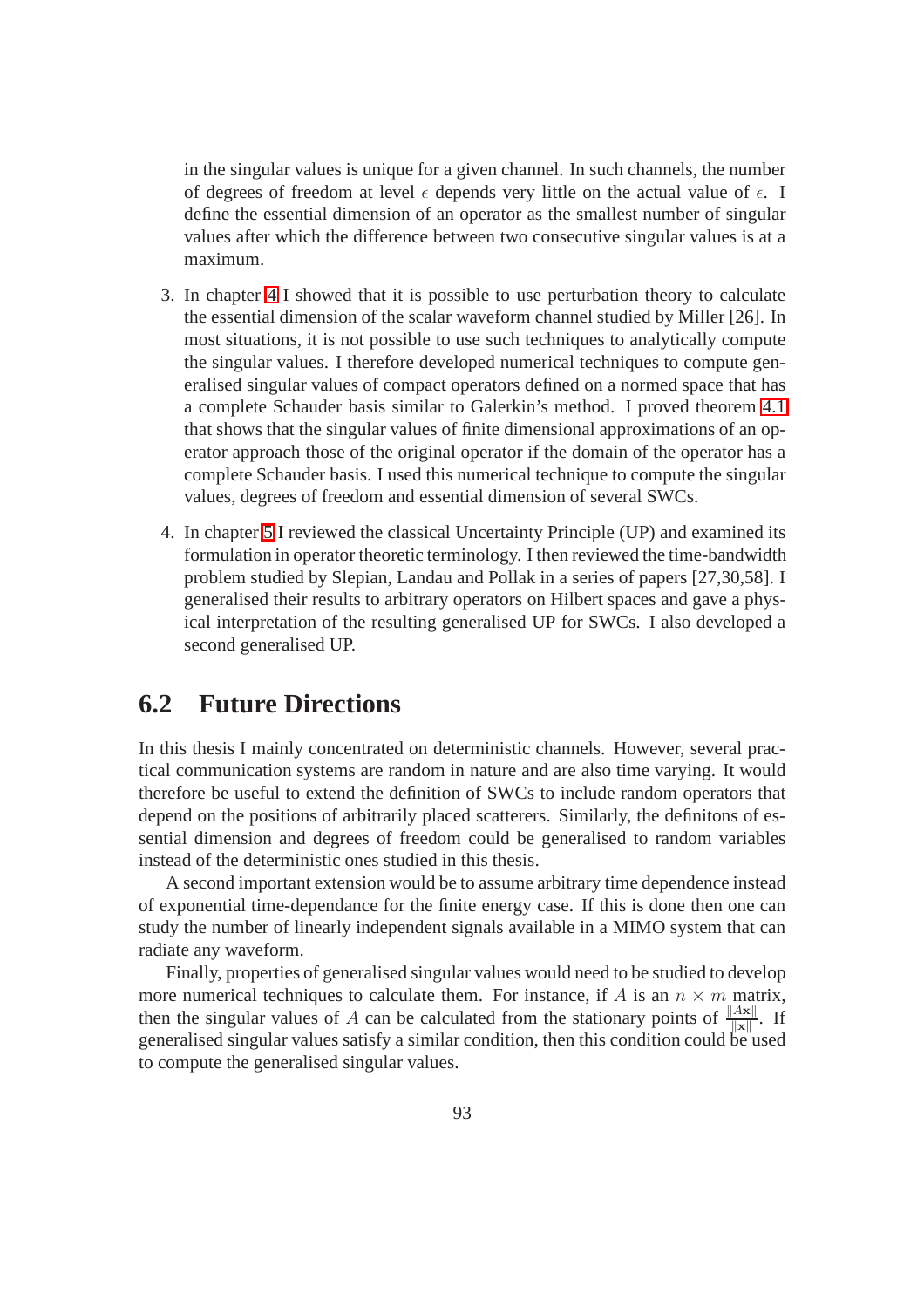# **Appendix A**

# **Proofs Used In Theorems**

## **A.1** Upper Bound on  $||\triangle||$  used in section 4.1

The original Green's function is:

$$
G(x,y) = \frac{\exp\{|\mathbf{x} - \mathbf{y} + \mathbf{e}_3 r_0|\}}{|\mathbf{x} - \mathbf{y} + \mathbf{e}_3 r_0|}
$$
 (A.1)

Because  $G(x, y)$  is only a function of  $\Delta = x - y$ , we can rewrite it as

$$
G(x,y) = \frac{\exp\{|\Delta + r_0 e_3|\}}{|\Delta + r_0 e_3|}
$$
 (A.2)

Now let

$$
f(\Delta) = \sqrt{\Delta_1^2 + \Delta_2^2 + (\Delta_3 + r_0)^2}
$$
 (A.3)

In the following I will calculate all the partial derivatives of up to order 3 and for ease of notation I will use f instead of  $f(\Delta)$ . I show brief working for the calculation of derivatives w.r.t  $\Delta_1$  and then we can use symmetry to calculate derivatives w.r.t  $\Delta_2$  and substitution/symmetry to calculate derivatives w.r.t  $\Delta_3$ .

$$
\begin{array}{rcl}\n\frac{\partial f}{\partial \Delta_1} &=& \frac{\Delta_1}{f} \\
\frac{\partial f}{\partial \Delta_2} &=& \frac{\Delta_2}{f} \\
\frac{\partial f}{\partial \Delta_3} &=& \frac{(\Delta_3 + r_0)}{f}\n\end{array}
$$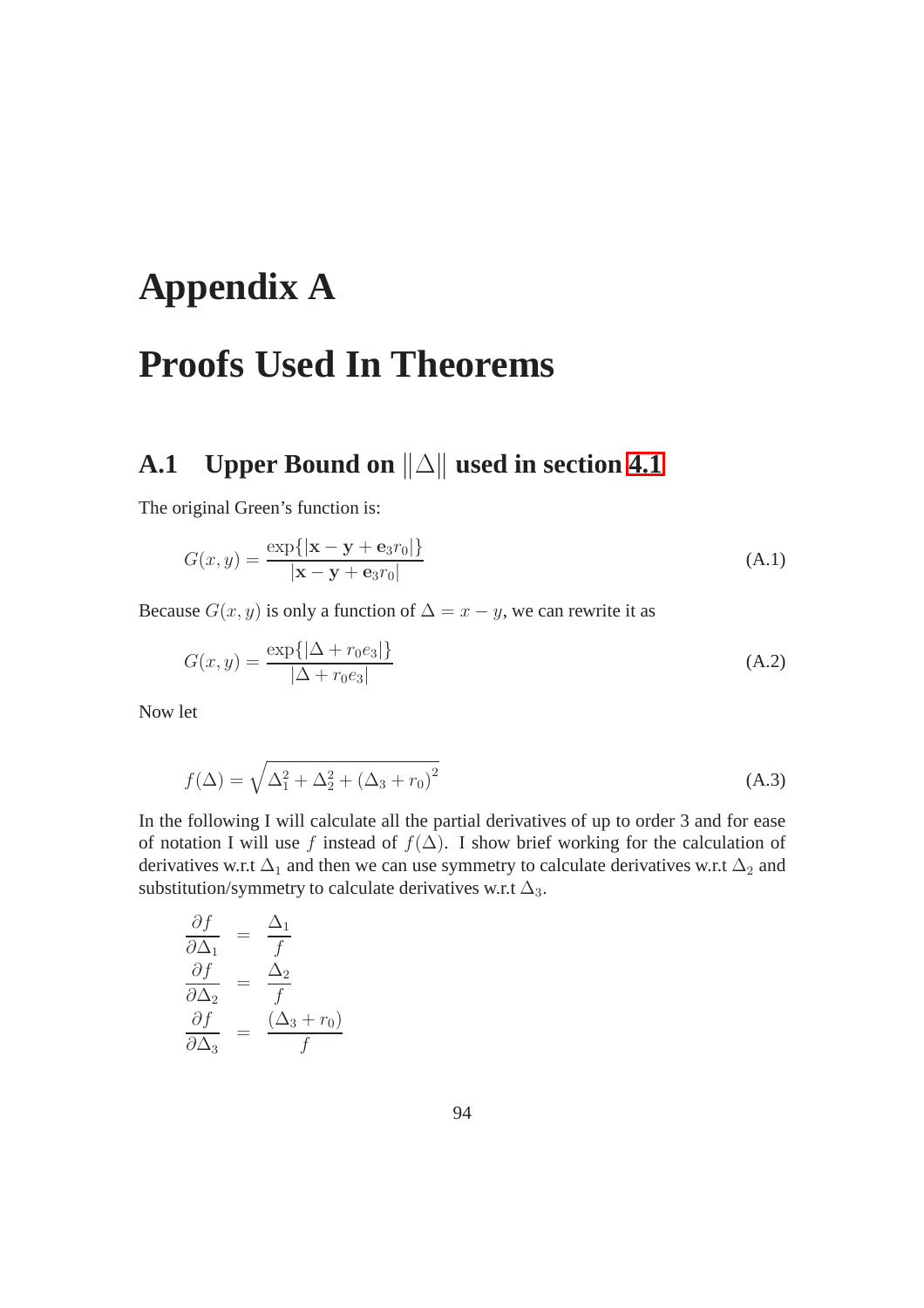$$
\frac{\partial^2 f}{\partial \Delta_1^2} = \frac{f - \Delta_1 \frac{\partial f}{\partial \Delta_1}}{f^2}
$$
\n
$$
= \frac{1}{f} \left[ 1 - \frac{\Delta_1^2}{f^2} \right]
$$
\n
$$
\frac{\partial^2 f}{\partial \Delta_2^2} = \frac{1}{f} \left[ 1 - \frac{\Delta_2^2}{f^2} \right]
$$
\n
$$
\frac{\partial^2 f}{\partial \Delta_3^2} = \frac{1}{f} \left[ 1 - \frac{(\Delta_3 + r_0)^2}{f^2} \right]
$$
\n
$$
\frac{\partial^2 f}{\partial \Delta_2 \partial \Delta_1} = \frac{\partial}{\partial \Delta_2} \left\{ \frac{\Delta_1}{f} \right\}
$$
\n
$$
= \frac{f \frac{\partial \Delta_1}{\partial \Delta_2} - \Delta_1 \frac{\partial f}{\partial \Delta_2}}{f^2}
$$
\n
$$
= \frac{-\Delta_1 \Delta_2}{f^3}
$$
\n
$$
\frac{\partial^2 f}{\partial \Delta_3 \partial \Delta_1} = \frac{-\Delta_1 (\Delta_3 + r_0)}{f^3}
$$
\n
$$
\frac{\partial^2 f}{\partial \Delta_3 \partial \Delta_2} = \frac{-\Delta_2 (\Delta_3 + r_0)}{f^3}
$$
\n
$$
\frac{\partial^3 f}{\partial \Delta_3^3} = \frac{\partial}{\partial \Delta_1} \left\{ \frac{1}{f} - \frac{\Delta_1^2}{f^3} \right\}
$$
\n
$$
= \frac{-1}{f^2} \frac{\partial f}{\partial \Delta_1} - \left[ \frac{f^3 \frac{\partial \Delta_1^2}{\partial \Delta_1} - \Delta_1^2 3f^2 \frac{\Delta_1}{f}}{f^6} \right]
$$
\n
$$
= \frac{3\Delta_1}{f^3} \left[ \frac{\Delta_1^2}{f^2} - 1 \right]
$$
\n
$$
\frac{\partial^3 f}{\partial \Delta_3^3} = \frac{3\Delta_2}{f^3} \left[ \frac{\Delta_2^2}{f^2} - 1 \right]
$$
\n
$$
\frac{\partial^3 f}{\partial \Delta_3^3} = \frac{3(\Delta_3 + r_0)}{f^3} \left[ \frac{(\Delta_3 + r_0)^
$$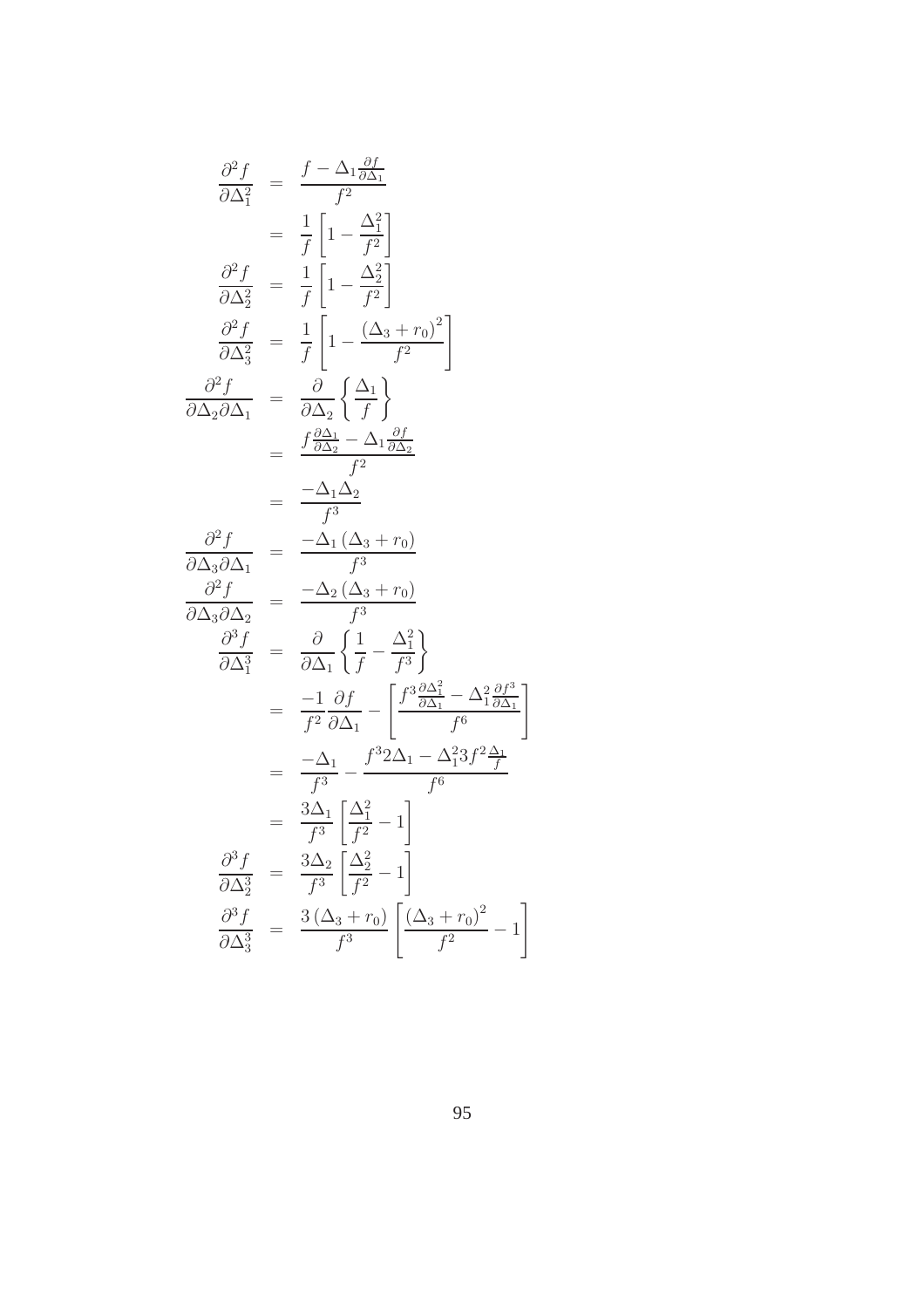$$
\frac{\partial^3 f}{\partial \Delta_2 \partial \Delta_1^2} = \frac{\partial}{\partial \Delta_2} \left\{ \frac{1}{f} - \frac{\Delta_1^2}{f^3} \right\}
$$

$$
= \frac{-\Delta_2}{f^3} - \left[ \frac{f^3 \frac{\partial \Delta_1^2}{\partial \Delta_2} - \Delta_1^2 \frac{\partial f^3}{\partial \Delta_2}}{f^6} \right]
$$

$$
= \frac{\Delta_2}{f^3} \left[ \frac{3\Delta_1^2}{f^2} - 1 \right]
$$

$$
\frac{\partial^3 f}{\partial \Delta_2^2 \partial \Delta_1} = \frac{\Delta_1}{f^3} \left[ \frac{3\Delta_2^2}{f^2} - 1 \right]
$$

$$
\frac{\partial^3 f}{\partial \Delta_3 \partial \Delta_1^2} = \frac{(\Delta_3 + r_0)}{f^3} \left[ \frac{3\Delta_1^2}{f^2} - 1 \right]
$$

$$
\frac{\partial^3 f}{\partial \Delta_3 \partial \Delta_2^2} = \frac{\Delta_1}{f^3} \left[ \frac{3(\Delta_3 + r_0)^2}{f^2} - 1 \right]
$$

$$
\frac{\partial^3 f}{\partial \Delta_3 \partial \Delta_2^2} = \frac{(\Delta_3 + r_0)}{f^3} \left[ \frac{3\Delta_2^2}{f^2} - 1 \right]
$$

$$
\frac{\partial^3 f}{\partial \Delta_3 \partial \Delta_2^2} = \frac{\Delta_2}{f^3} \left[ \frac{3(\Delta_3 + r_0)^2}{f^2} - 1 \right]
$$

$$
\frac{\partial^3 f}{\partial \Delta_3 \partial \Delta_2 \partial \Delta_1} = \frac{\partial}{\partial \Delta_3} \left\{ \frac{-\Delta_2 \Delta_1}{f^3} \right\}
$$

$$
= \frac{f^3 \frac{\partial - \Delta_1 \Delta_2}{\partial \Delta_3} + \Delta_2 \Delta_1 \frac{\partial f^3}{\partial \Delta_3^3}}{f^6}
$$

$$
= \frac{3\Delta_1 \Delta_2 (\Delta_3 + r_0)}{f^5}
$$

If  $a \in V - W$ , using Taylor's theorem we can write

$$
f(a) = \sum_{n=0}^{N-1} \frac{1}{n!} (a \cdot \nabla)^n f(0) + R_N(a)
$$
 (A.4)

and the remainder  $R_N(a)$  satisfies

$$
R_N(a) \le \sup_{\alpha \in V - W} \frac{1}{N!} (a \cdot \nabla)^N f(\alpha). \tag{A.5}
$$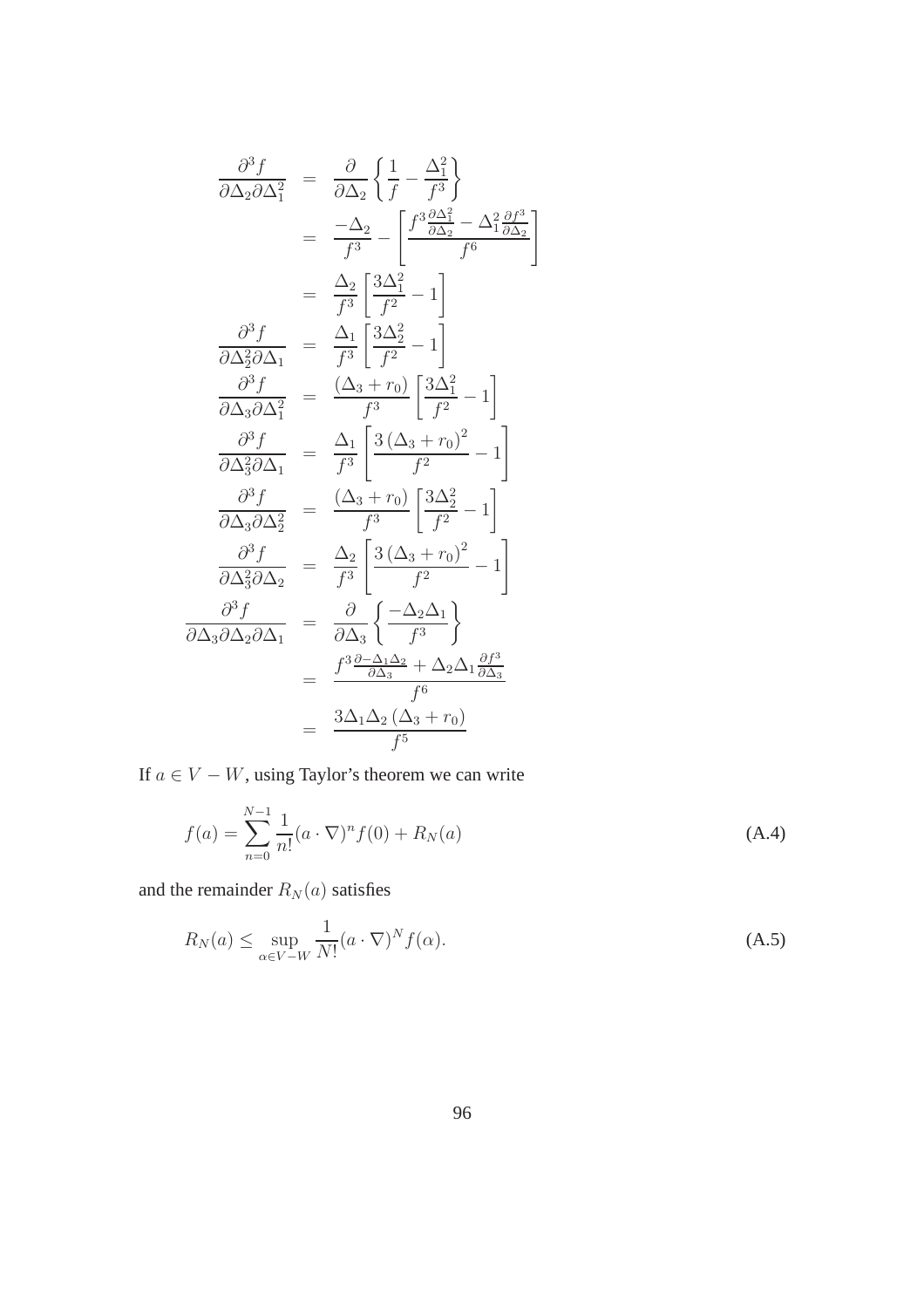To calculate a bound on this remainder, define

$$
b_i = \sup_{x \in V - W} |x_i|, i = 1, 2, 3
$$
  
\n
$$
b = \max_{i} b_i
$$
  
\n
$$
l = \inf_{x \in V - W} f(x)
$$
  
\n
$$
u = \sup_{x \in V - W} r_0 + x_3 = r_0 + b_3 \le r_0 + b.
$$

Now, if  $x \in V - W$  then we have the following inequalities if we assume  $b \leq l$  (Note that in these inequalities,  $i = 1, 2$  or 3):

$$
\left|\frac{x_i}{f(x)}\right| \leq \frac{b}{l}
$$
\n
$$
\left|\frac{x_3 + r_0}{f(x)}\right| \leq \frac{u}{l}
$$
\n
$$
\leq \frac{r_0 - b + 2b}{l}
$$
\n
$$
\leq 1 + \frac{2b}{l}
$$
\n
$$
\left|\frac{3x_i^2}{f^2} - 1\right| \leq \left|\frac{3b^2}{f^2} - 1\right|
$$
\n
$$
\leq 2
$$
\n
$$
\left|\frac{3(x_3 + r_0)^2}{f^2} - 1\right| \leq \left|\frac{3u^2}{f^2} - 1\right|
$$
\n
$$
\leq \left|3\left(1 + \frac{2b}{l}\right)^2 - 1\right|
$$
\n
$$
\leq 24
$$

Now if we further assume that  $b/l$  is much smaller than 1, for example if

$$
b/l \le \frac{2-\sqrt{3}}{2\sqrt{3}},\tag{A.6}
$$

 $\begin{array}{c} \end{array}$  $\mathsf{I}$  $\overline{\phantom{a}}$  $\mathbf{\mathbf{I}}$  $\overline{\phantom{a}}$ 

then we can get tighter bounds for the last two inequalities:

$$
\left| \frac{3x_i^2}{f^2} - 1 \right| \le 1
$$

$$
\left| \frac{3(x_3 + r_0)^2}{f^2} - 1 \right| \le 3
$$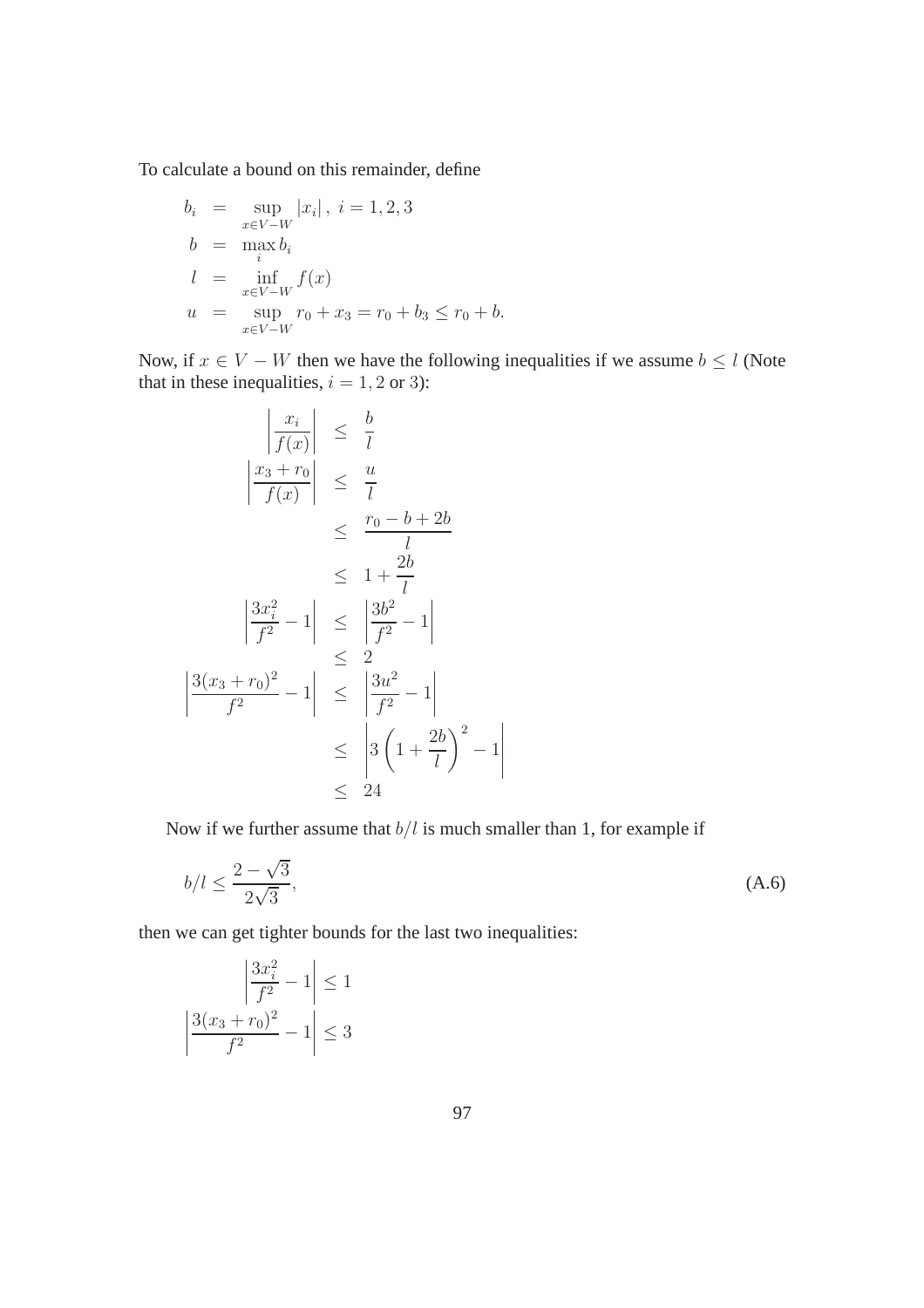Assuming [\(A.6\)](#page-107-0) we prove the bounds for each term in the remainder  $R_3(\Delta)$ .

$$
\begin{vmatrix}\n\Delta_1^3 \frac{\partial^3 f}{\partial \Delta_1^3}\n\Big|_{\Delta=\alpha}\n\end{vmatrix} = \begin{vmatrix}\n\frac{\Delta_1^3 \cdot 3\alpha_1}{f^3} \frac{\Delta_1^2}{f^2} - 1\n\end{vmatrix}
$$
\n
$$
\leq \frac{3b^4}{l^3}
$$
\n
$$
\begin{vmatrix}\n\Delta_2^3 \frac{\partial^3 f}{\partial \Delta_2^3}\n\Big|_{\Delta=\alpha}\n\end{vmatrix} = \begin{vmatrix}\n\frac{\Delta_3^3 \cdot 3(\alpha_3 + r_0)}{f^3} \frac{\alpha_3 + r_0}{f^2} - 1\n\end{vmatrix}
$$
\n
$$
\leq \frac{3b^3}{l^2} \cdot \frac{u}{l} \cdot 3
$$
\n
$$
\begin{vmatrix}\n3\Delta_1^2 \Delta_2 \frac{\partial^3 f}{\partial \Delta_2 \partial \Delta_1^2}\n\Big|_{\Delta=\alpha}\n\end{vmatrix} = \begin{vmatrix}\n\frac{3\Delta_1^2 \Delta_2 \cdot \alpha_2}{f^3} \frac{3\alpha_1^2}{f^2} - 1\n\end{vmatrix}
$$
\n
$$
\leq \frac{3b^4}{l^3}
$$
\n
$$
\begin{vmatrix}\n3\Delta_2^2 \Delta_1 \frac{\partial^3 f}{\partial \Delta_2 \partial \Delta_1}\n\Big|_{\Delta=\alpha}\n\end{vmatrix} = \begin{vmatrix}\n\frac{3\Delta_1^2 \Delta_2 \cdot \alpha_2}{f^3} \frac{\alpha_1^2}{f^2} - 1\n\end{vmatrix}
$$
\n
$$
\leq \frac{3b^4}{l^3}
$$
\n
$$
\begin{vmatrix}\n3\Delta_1^2 \Delta_3 \frac{\partial^3 f}{\partial \Delta_3 \partial \Delta_1^2}\n\Big|_{\Delta=\alpha}\n\end{vmatrix} = \begin{vmatrix}\n\frac{3\Delta_1^2 \Delta_3 \cdot (\alpha_3 + r_0)}{f^3} \frac{\alpha_1^2}{f^2} - 1\n\end{vmatrix}
$$
\n
$$
\leq \frac{3b^3}{l^2} \cdot \frac{u}{l}
$$
\n
$$
\begin{vmatrix}\n3\Delta_2^2 \Delta_3 \frac{\partial^3 f
$$

 $\begin{array}{c} \begin{array}{c} \begin{array}{c} \end{array} \\ \begin{array}{c} \end{array} \end{array} \end{array}$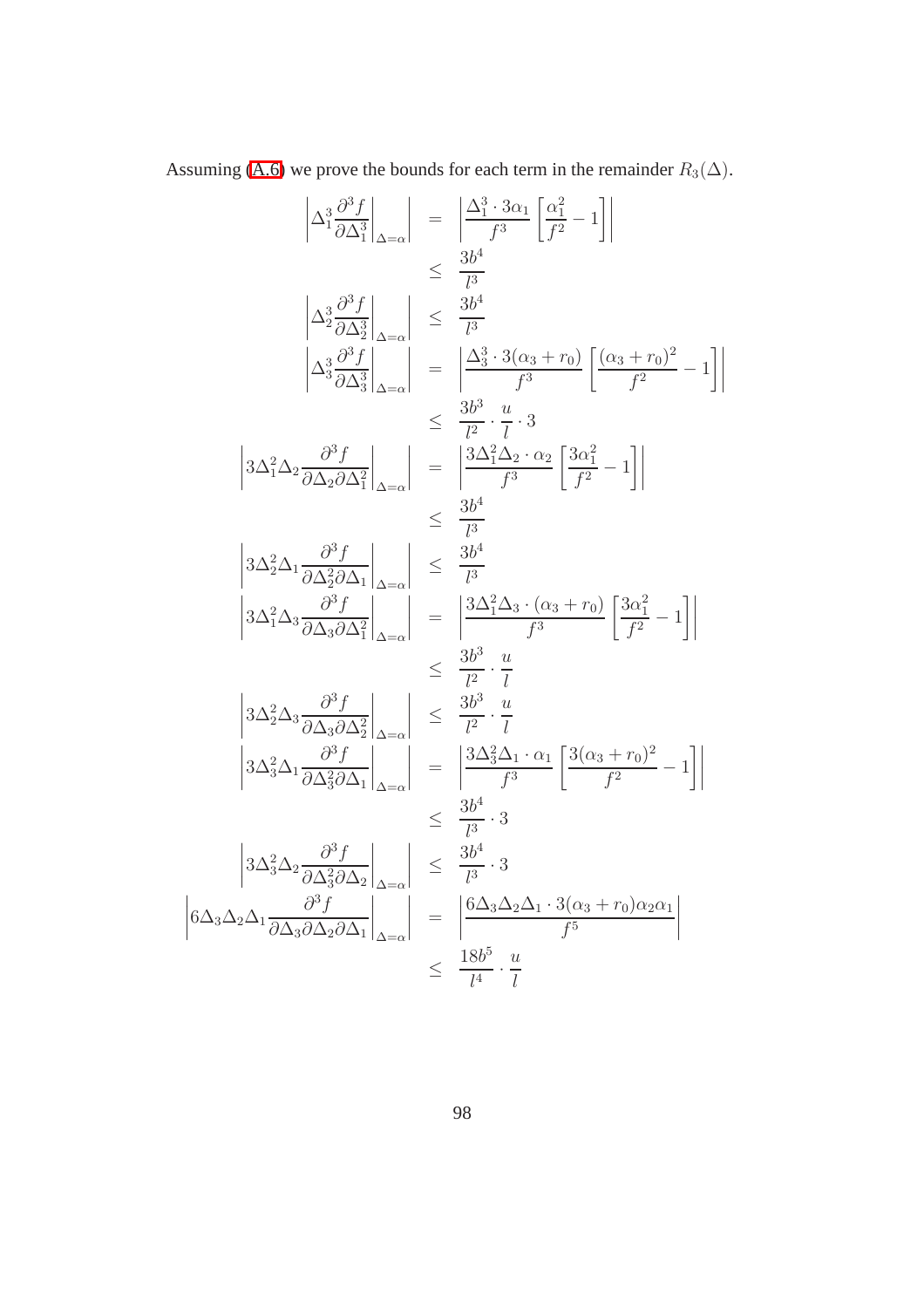<span id="page-107-0"></span>Therefore,

$$
|R_3(\Delta)| \leq \frac{1}{3!} \left[ 10 \frac{3b^4}{l^3} + 5 \frac{3b^3}{l^2} \cdot \frac{u}{l} + \frac{18b^5}{l^4} \cdot \frac{u}{l} \right]
$$
  
\n
$$
= \frac{b}{2} \cdot \frac{b^2}{l^2} \left[ 10 \frac{b}{l} + 5 \frac{u}{l} + \frac{6b^2}{l^2} \right]
$$
  
\n
$$
\leq \frac{b}{2} \cdot \frac{b^2}{l^2} \left[ 5 + 20 \frac{b}{l} + \frac{6b^2}{l^2} \right]
$$
  
\n
$$
\leq \frac{b}{2} \cdot \frac{b^2}{l^2} c_1
$$
  
\n(A.7)

Here,  $c_1$  is constant which, assuming the validity of equation [\(A.6\)](#page-107-0) is 5.58. If a different condition is imposed on  $b/l$  then we will get a different value for  $c_1$ . Now we will calculate the error in the approximate Green's function  $G_T(x, y)$ :

<span id="page-107-2"></span>
$$
G_T(x,y) = \frac{\exp\{ikf_{T_2}(x-y)\}}{f_{T_0}(x-y)}
$$
(A.9)

Here,  $f_{T_i}$  is the  $i^{th}$  order Taylor series expansion of f. From Taylor's theorem, we have

$$
f_{T_2}(\Delta) = f(\Delta) - R_3(\Delta) \tag{A.10}
$$

For ease of notation, I will use  $h_{xy}$  and  $\delta_{xy}$  instead of  $f(x-y)$  and  $R_3(x-y)$  respectively.

$$
e^{-ikf_T(z-x)}e^{ikf_T(y-z)} = e^{ik[h_{yz}-h_{zx}]} \cdot e^{ik[\delta_{zx}-\delta yz]} \n= e^{ik[h_{yz}-h_{zx}]} \cdot [1 + e^{\alpha}ik(\delta_{zx}-\delta_{yz})]
$$
\n(A.11)  
\n= e^{ik[h\_{yz}-h\_{zx}]} + R\_e (A.12)

<span id="page-107-1"></span>Here, we get equation [\(A.11\)](#page-107-1) from the Taylor's theorem for exponential function.  $\alpha \in \mathbb{C}$ satisfies  $|\alpha| \le k |\delta_{zx} - \delta yz|$  and  $R_e$  is the remainder term and is a function of x, y and  $z$ . From equations [\(A.12\)](#page-107-1) and [\(A.8\)](#page-107-2) we get

$$
|R_e| = |e^{ik[h_{yz} - h_{zx}]}| \cdot |e^{\alpha}ik(\delta_{zx} - \delta_{yz})|
$$
  
\n
$$
\leq |e^{\alpha}| k(|\delta_{zx}| + |\delta_{yz}|)
$$
  
\n
$$
\leq e^{k\frac{b}{2}\frac{b^2}{l^2}c_1} \cdot kb\frac{b^2}{l^2}c_1
$$
  
\n
$$
= e^{\pi \frac{b}{\lambda}\frac{b^2}{l^2}c_1} \cdot 2\pi \frac{b}{\lambda}\frac{b^2}{l^2}c_1
$$
\n(A.13)

Here,  $\lambda = 2\pi/k$  is the wavelength under consideration.

Similarly we can calculate the error term in the denominator. Let

$$
g(\Delta) = \frac{1}{f(\Delta)}.\tag{A.14}
$$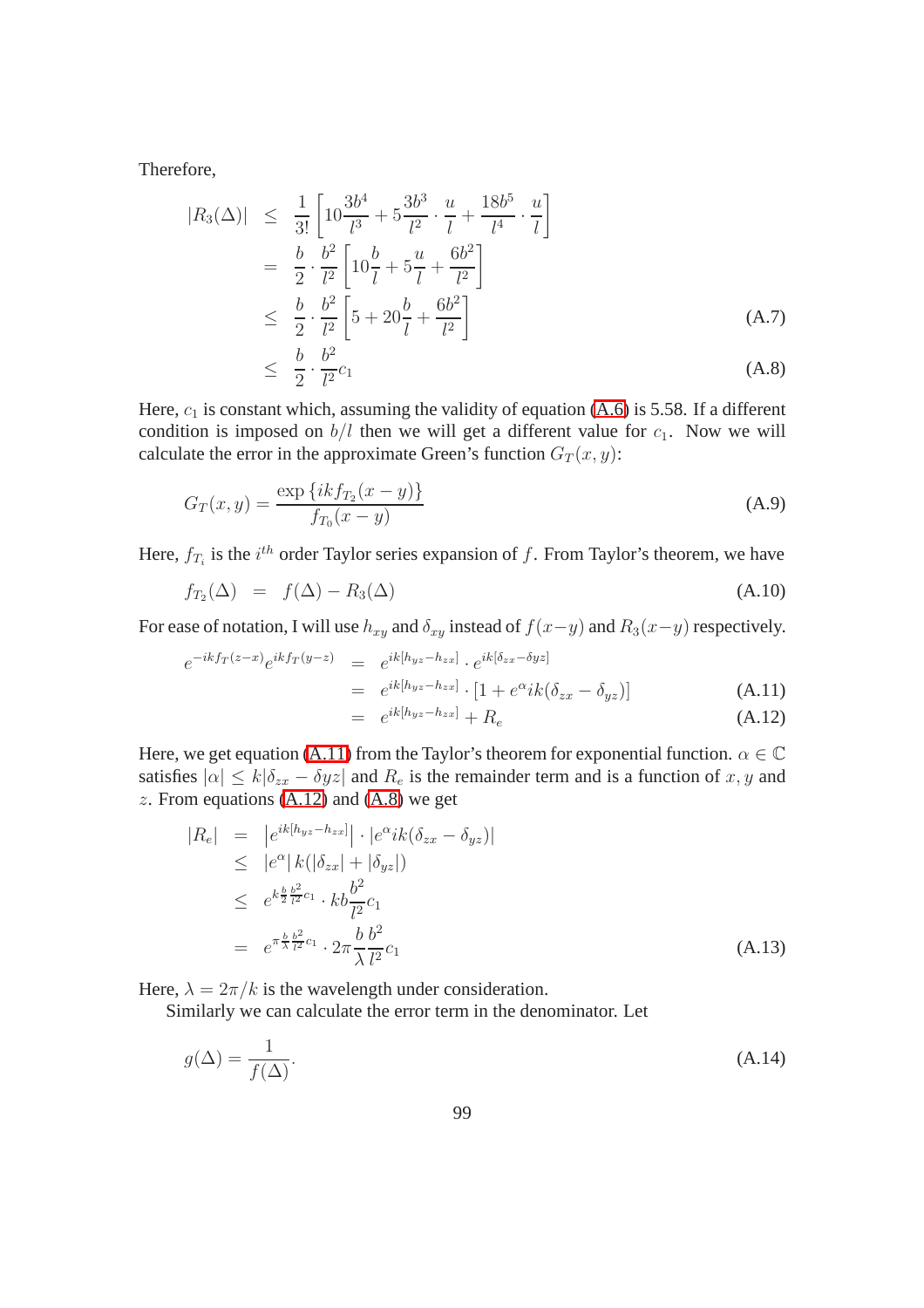Then the first order derivatives of  $g=g(\Delta)$  are

$$
\begin{array}{rcl}\n\frac{\partial g}{\partial \Delta_1} &=& \frac{-\Delta_1}{f^3} \\
\frac{\partial g}{\partial \Delta_2} &=& \frac{-\Delta_2}{f^3} \\
\frac{\partial g}{\partial \Delta_3} &=& \frac{-(\Delta_3 + r_0)}{f^3}\n\end{array}
$$

From Taylor's theorem, we can write

$$
g(\Delta) = \frac{1}{r_0} + R_{d\Delta}
$$

and the remainder  $R_{d\Delta}$  is bounded. Shown below are bounds for each term in the remainder.

$$
\left|\Delta_1 \frac{\partial g}{\partial \Delta_1}\right|_{\Delta=\alpha} = \left|\Delta_1 \cdot \frac{-\alpha_1}{f^3}\right|
$$
  

$$
\leq \frac{b^2}{l^3}
$$
  

$$
\left|\Delta_2 \frac{\partial g}{\partial \Delta_2}\right|_{\Delta=\alpha} = \frac{b^2}{l^3}
$$
  

$$
\left|\Delta_3 \frac{\partial g}{\partial \Delta_3}\right|_{\Delta=\alpha} = \left|\Delta_2 \cdot \frac{-\alpha_3}{f^3}\right|
$$
  

$$
\leq \frac{b}{l^2} \cdot \frac{u}{l}
$$

Therefore,

$$
|R_{d\Delta}| \leq \frac{b^2}{l^3} + \frac{b^2}{l^3} + \frac{b}{l^2} \cdot \frac{u}{l} \leq \frac{b}{l^2} \cdot \left[1 + \frac{4b}{l}\right] = \frac{b}{l^2} c_2
$$
 (A.15)

Here,  $c_2$  is a constant and if  $b < l$  then  $1 \le c_2 \le 5$ .

Now let  $R_{dyz} = R_{d(y-z)}$  and  $R_{dzx} = R_{d(z-x)}$ . Then we have

$$
\frac{1}{f_T(y-z)f_T(z-x)} = \frac{1}{h_{yz}h_{zx}} + \frac{R_{dzx}}{h_{yz}} + \frac{R_{dyz}}{h_{zx}} + R_{dyz}R_{dzx}
$$

$$
= \frac{1}{h_{yz}h_{zx}} + R_d
$$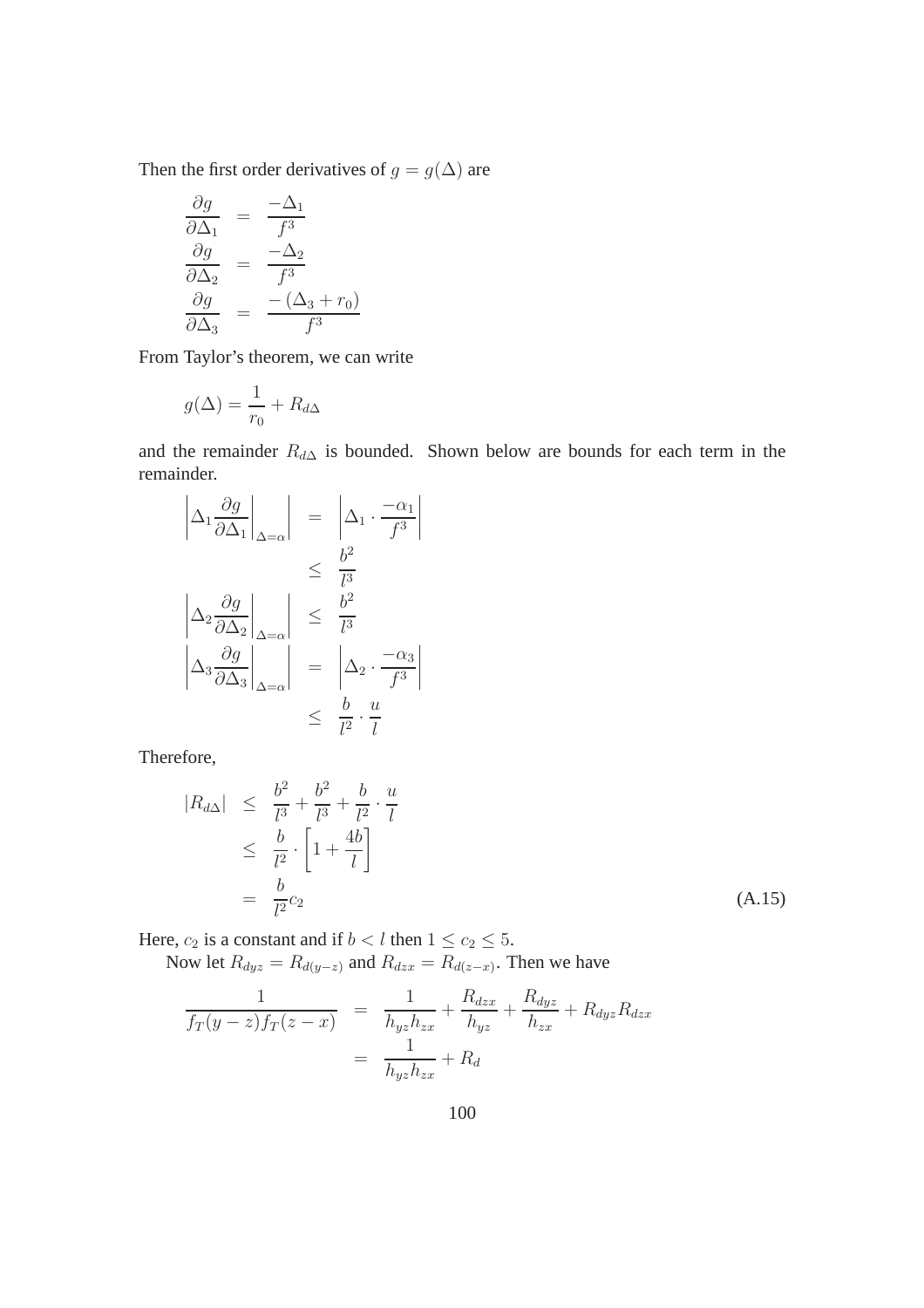The remainder  $R_d$ , which is a function of  $x, y$  and  $z$  is bounded:

$$
|R_d| \leq \left| \frac{R_{dzx}}{h_{yz}} \right| + \left| \frac{R_{dyz}}{h_{zx}} \right| + |R_{dyz} R_{dzx}|
$$
  
\n
$$
\leq \frac{2c_2b}{l^3} \left[ 1 + \frac{c_2b}{2l} \right]
$$
  
\n
$$
= \frac{c_3b}{l^3}
$$
 (A.17)

Here,  $c_3$  is a constant and  $2c_2 \le c_3 \le 1 + c_2^2b/l$ . Therefore, we have

$$
|G^*(z, x)G(y, z) - G_T^*(z, x)G_T(y, z)|
$$
  
\n
$$
= \left| \frac{R_e}{f_{zx}f_{yz}} + e^{ik[f_{zx} + f_{yz}]}R_d + R_eR_d \right|
$$
  
\n
$$
\leq e^{\pi \frac{b}{\lambda} \frac{b^2}{l^2} c_1} \cdot 2\pi \frac{b}{\lambda} \frac{b^2}{l^2} c_1 \cdot \frac{1}{l^2} + \frac{c_3 b}{l^3} + \frac{c_3 b}{l^3} e^{\pi \frac{b}{\lambda} \frac{b^2}{l^2} c_1} \cdot 2\pi \frac{b}{\lambda} \frac{b^2}{l^2} c_1
$$
  
\n
$$
= \frac{b}{l^3} \left[ e^{\pi \frac{b}{\lambda} \frac{b^2}{l^2} c_1} \cdot 2\pi \frac{b}{\lambda} \frac{b}{l} c_1 + c_3 + c_3 e^{\pi \frac{b}{\lambda} \frac{b^2}{l^2} c_1} \cdot 2\pi \frac{b}{\lambda} \frac{b^2}{l^2} c_1 \right]
$$
(A.18)

Therefore we have

$$
|k_{\Delta}(x,y)| \leq \int_{W} |G^*(z,x)G(z,x) - G^*_T(z,x)G_T(z,x)|dz
$$
  
\n
$$
\leq \frac{b}{l^3} \left[ e^{\pi \frac{b}{\lambda} \frac{b^2}{l^2} c_1} \cdot 2\pi \frac{b}{\lambda} \frac{b}{l} c_1 + c_3 + c_3 e^{\pi \frac{b}{\lambda} \frac{b^2}{l^2} c_1} \cdot 2\pi \frac{b}{\lambda} \frac{b^2}{l^2} c_1 \right] \int_{W} dz
$$
  
\n
$$
\leq \frac{b\mu(W)}{l^3} \left[ e^{\pi \frac{b}{\lambda} \frac{b^2}{l^2} c_1} \cdot 2\pi \frac{b}{\lambda} \frac{b}{l} c_1 + c_3 + c_3 e^{\pi \frac{b}{\lambda} \frac{b^2}{l^2} c_1} \cdot 2\pi \frac{b}{\lambda} \frac{b^2}{l^2} c_1 \right]
$$

Here  $\mu(W)$  is the Lebesgue measure of the volume W.

## **A.2 Bound on the Energy Stored in the Electromagnetic Field**

In the finite energy case, we assume that the source current has exponential time dependance and is zero outside some time interval  $[0, t_0] \subset \mathbb{R}^3$ . Let

$$
\xi_{t_0}(t) = \begin{cases} 1 & 0 \le t \le t_0 \\ 0 & \text{Otherwise} \end{cases}
$$

Let T be some compact subset of  $\mathbb{R}^3$  and let  $J \in \mathcal{L}^2(T, \mathbb{C}^3)$  be such that  $\Re\{J(\mathbf{r})e^{j\omega t}\xi_{t_0}(t)\}$ is the source current. Here,  $\omega$  is the angular frequency of oscillation of the source current. Then the magnetic field is the real part of [44, pp. 247]

$$
\mathbf{H}(\mathbf{r},t_0) = \frac{e^{j\omega t_0}}{4\pi} \int_T \left[ \frac{e^{-jk|\mathbf{r}-\mathbf{r}'|}}{|\mathbf{r}-\mathbf{r}'|^2} + \frac{ke^{-jk|\mathbf{r}-\mathbf{r}'|}}{|\mathbf{r}-\mathbf{r}'|} \right] \xi_{t_0} \left( t_0 - \frac{|\mathbf{r}-\mathbf{r}'|}{c} \right) \mathbf{J}(\mathbf{r}') \times \hat{\mathbf{R}} d\mathbf{r}.
$$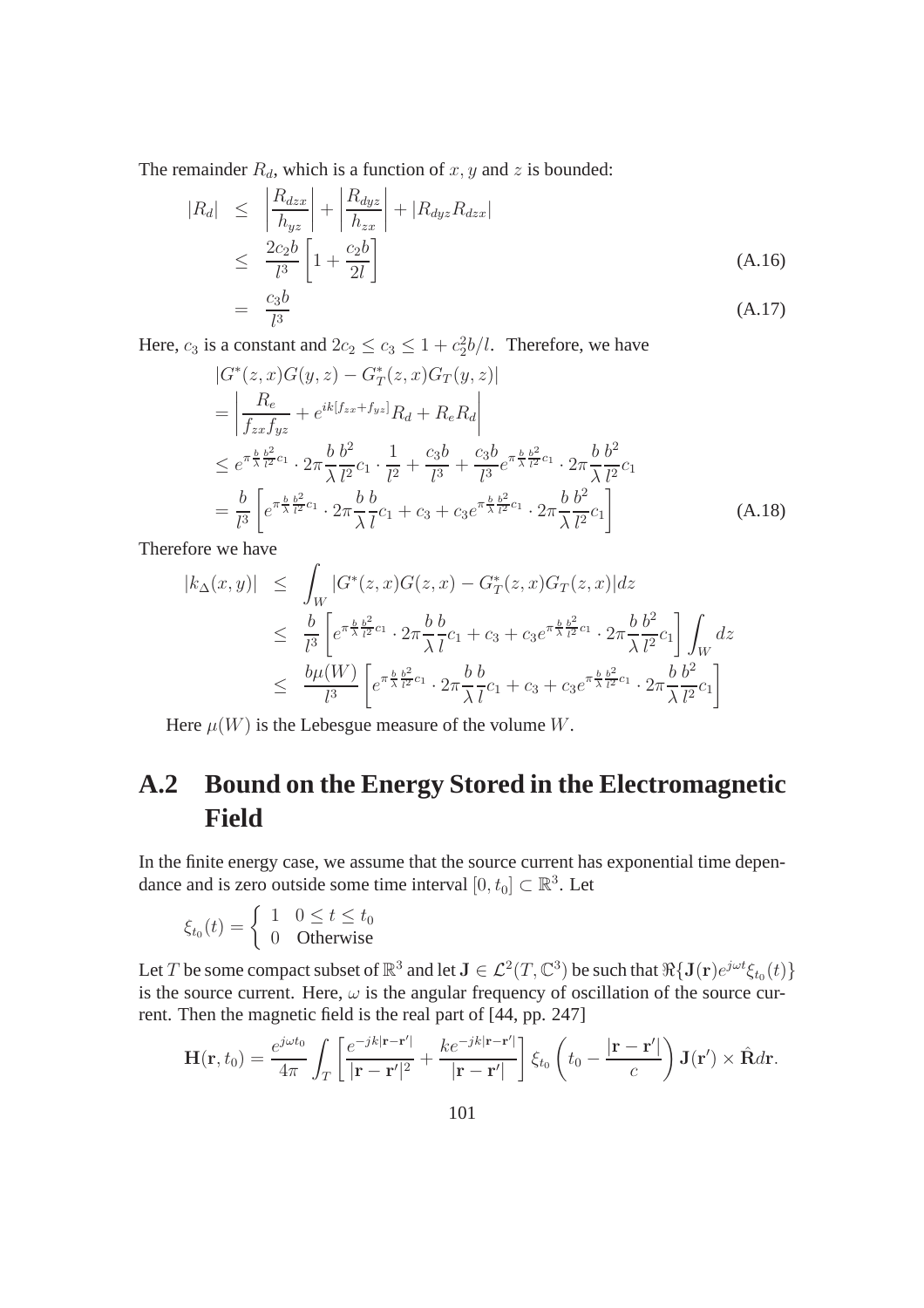Here, c is the speed of light,  $k = \frac{\omega}{c}$  $\frac{\omega}{c}$  is the wave number and  $\hat{\mathbf{R}}$  is a unit vector in the direction of  $\mathbf{r} - \mathbf{r}'$ . Because  $c < \infty$  and  $\xi_{t_0}(t) = 0$  for  $t < 0$ , the magnetic field H is zero outside the set  $(T + \overline{B}_{t_0c,R^3}(0))$  which has finite measure. Also if there exists an  $\epsilon$ such that

$$
\inf_{\mathbf{r}' \in T} |\mathbf{r} - \mathbf{r}'| \ge \epsilon \tag{A.19}
$$

then there exists a constant  $c(\epsilon) < \infty$  such that

$$
\left|\frac{e^{-jk|\mathbf{r}-\mathbf{r}'|}}{|\mathbf{r}-\mathbf{r}'|^2}+\frac{ke^{-jk|\mathbf{r}-\mathbf{r}'|}}{|\mathbf{r}-\mathbf{r}'|}\right|\leq c.
$$

Therefore, a simple application of the Hölder's inequality proves that there is a constant  $c_1(\epsilon)$  such that

$$
|\mathbf{H}(\mathbf{r},t_0)| \leq c_1(\epsilon) \|\mathbf{J}\|_{\mathcal{L}^2(T,\mathbb{C}^3)}.
$$

Now, if  $\Omega$  is some closed surface the interior of which contains T, then because T is compact, there exists an  $\epsilon > 0$  such that for all  $\mathbf{r}' \in T$  and  $\mathbf{r} \in \Omega_{ext}$ ,

$$
|\mathbf{r}-\mathbf{r}'|>\epsilon.
$$

Therefore for all  $\mathbf{r} \in \Omega_{ext}$ ,

$$
|\mathbf{H}(\mathbf{r},t_0)|\leq c_1(\epsilon)\|\mathbf{J}\|_{\mathcal{L}^2(T,\mathbb{C}^3)}.
$$

Also, because H is zero outside a set of finite measure,

$$
\int_{\Omega_{ext}} \frac{1}{\mu_0} |\mathbf{H}(\mathbf{r},t_0)|^2 d\mathbf{r} \leq c_2(\epsilon) ||\mathbf{J}||^2_{\mathcal{L}^2(T,\mathbb{C}^3)}.
$$

Here  $c_1(\epsilon), c_2(\epsilon) < \infty \forall \epsilon > 0$ . Therefore, the energy stored in the magnetic field is less than a bound proportional to  $\|\mathbf{J}\|_{\mathcal{L}^2(T,\mathbb{C}^3)}^2$ . Because in free space, with exponential time dependence, the electric field is proportional to the magnetic field, we have a similar condition for the energy stored in the electric field. Therefore, there exists some constant  $b = b(\epsilon) < \infty$  such that for all  $J \in \mathcal{L}^2(T, \mathbb{C}^3)$ 

$$
[E_{rad}(\mathbf{J})](t_0) \le b(\epsilon) \|\mathbf{J}\|_{\mathcal{L}^2(T,\mathbb{C}^3)}^2
$$

Here  $E_{rad}$  is as defined in equation [\(2.6\)](#page-25-0) and b is a constant that only depends on T and  $\Omega$  and not on **J**.

.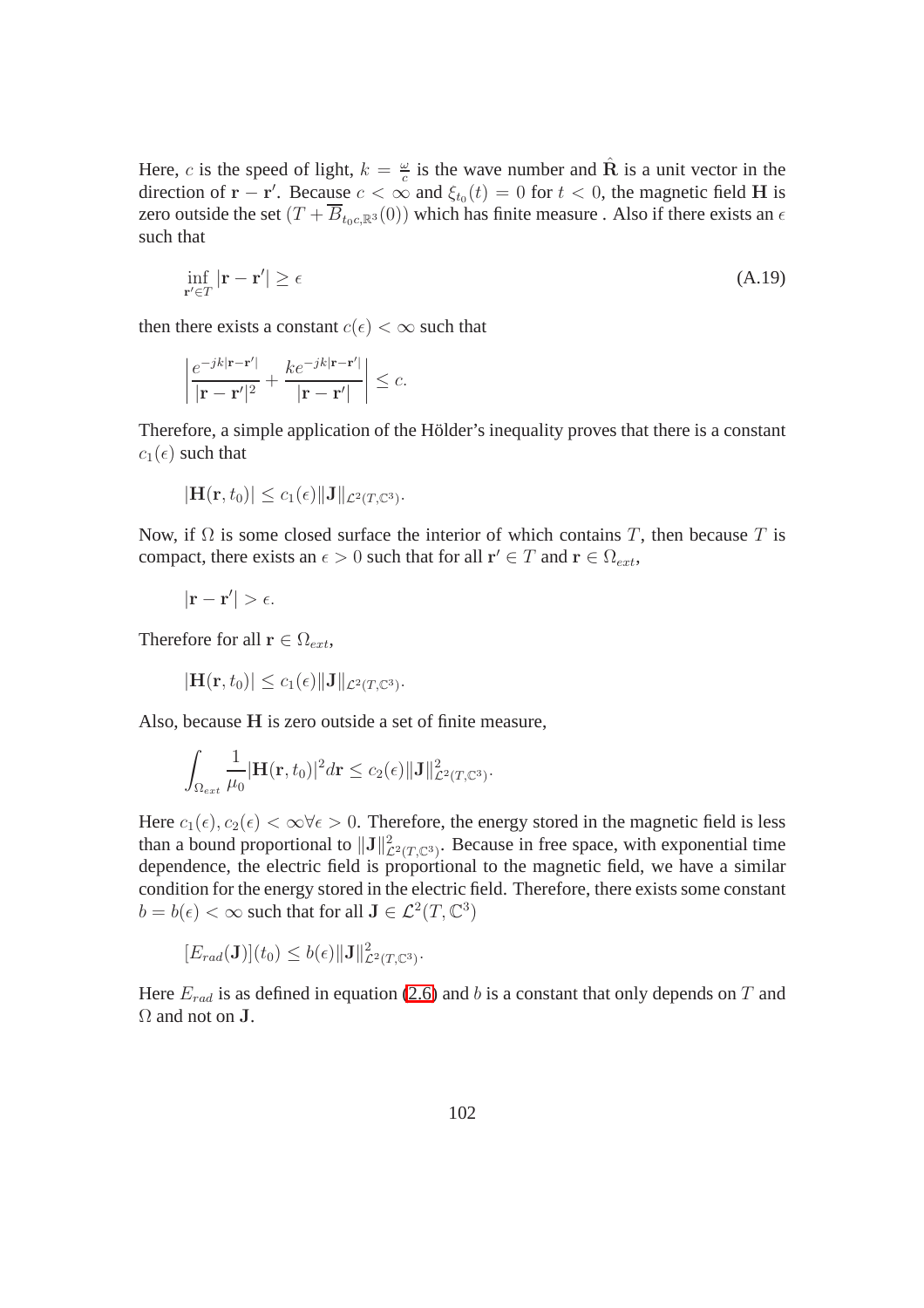## **Bibliography**

- [1] Simon Haykin. *Communication Systems*. Wiley; 4th edition, 2000.
- [2] Bernard Sklar. Rayleigh fading channels in mobile digital communication systems, part i: Characterization. *IEEE Communications Magazine*, 35(7):90–100, July 1997.
- [3] Theodore S. Rappaport. *Wireless Communications*. Prentice-Hall India, New Delhi-110001, 2 edition, 2005.
- [4] Bernard Sklar. Rayleigh fading channels in mobile digital communication systems, part ii: Mitigation. *IEEE Communications Magazine*, 35(10):148–155, September 1997.
- [5] John G. Proakis and Masoud Salehi. *Fundamentals of Communication Systems*. Prentice Hall, 2004.
- [6] Jack H. Winters. On the capacity of radio communication systems with diversity in a Rayleigh fading environment. *IEEE Journal on Selected Areas in Communication*, 5(5):871–878, 1987.
- [7] I. E. Telatar. Capacity of multi-antenna gaussian channels. Technical Report BL0112170-950615-07TM, AT & T Bell Laboratories, 1995.
- [8] G. J. Foschini and M. J. Gans. On limits of wireless communications in a fading environment when using multiple antennas. *Wireless Personal Communications*, 6:311–335, 1998.
- [9] Ezio Biglieri, John Proakis, and Shlomo Shamai. Fading channels: Informationtheoretic and communications aspects. *IEEE Transactions on Information Theory*, 44:2619–2692, 1998.
- [10] Thomas L. Marzetta and Bertrand M. Hochwald. Capacity of a mobile multipleantenna communication link in Rayleigh flat fading. *IEEE Transactions on Information Theory*, 45(1):139–157, January 1999.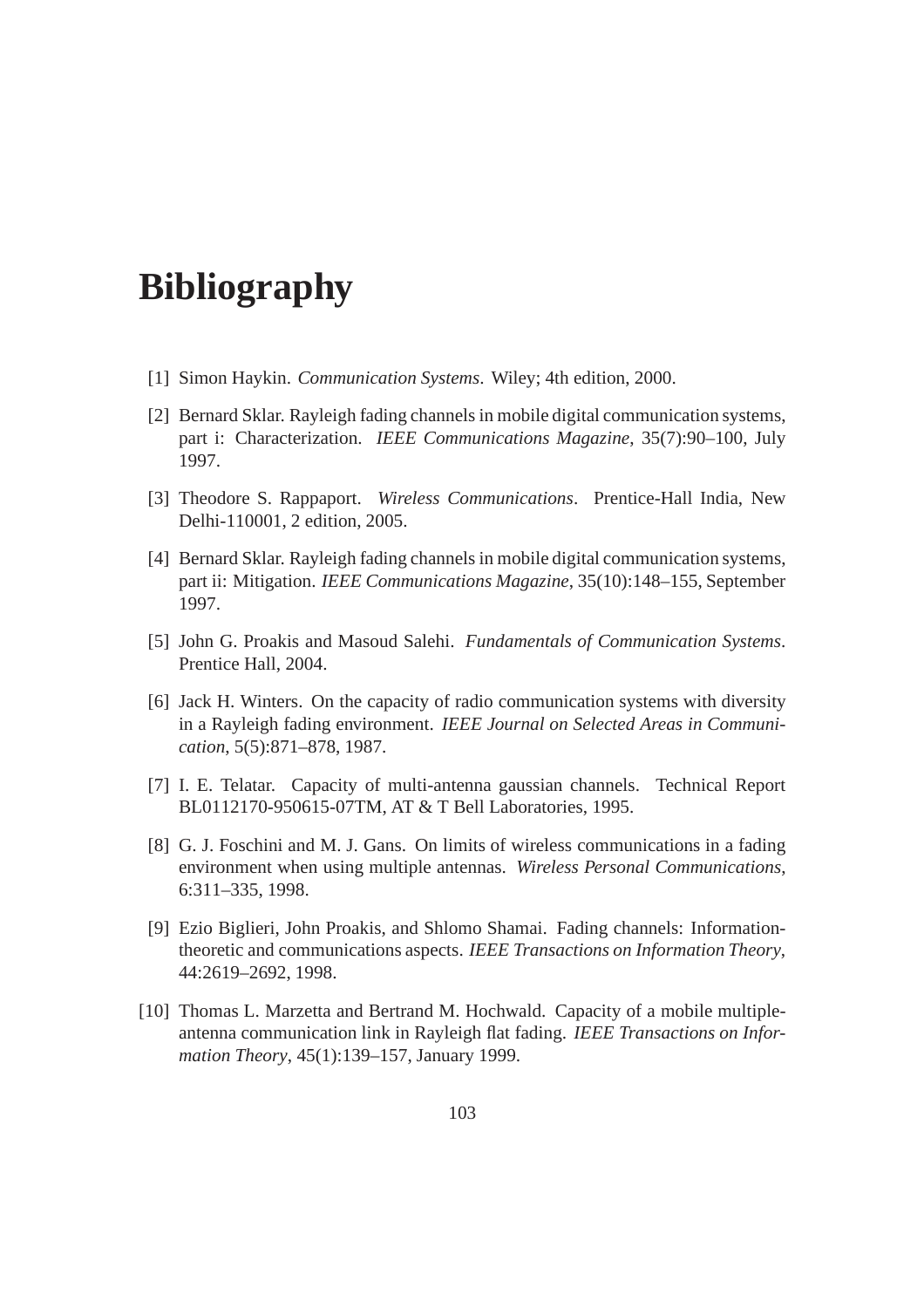- [11] Gregory G. Raleigh and John M. Cioffi. Spatio-temporal coding for wireless communication. *IEEE Transactions on Communication*, 46(3):357–366, March 1998.
- [12] Gregory W. Wornell and Mitchell D. Trott. Efficient signal processing techniques for exploiting transmit antenna diversity on fading channels. *IEEE Transactions on Signal Processing*, 45(1):191–205, 1997.
- [13] G.D. Golden, C.J. Foschini, R.A. Valenzuela, and P.W. Wolniansky. Detection algorithm and initial laboratory results using V-BLAST space-time communication architecture. *Electronics Letters*, 35(1):14–16, January 1999.
- [14] P. W. Wolniansky, G. D. Golden, G. J. Foschini, and R. A. Valenzuela. V-BLAST: An architecture for realizing very high data rates over the rich-scattering wireless channel. In *URSI Int. Symp. on Signals, Systems, and Electronics, ISSSE-98.*, pages 295–300, 1998.
- [15] David Gesbert, Mansoor Shafi, Da shan Shiu, Peter J. Smith, and Ayman Naguib. From theory to practice: An overview of MIMO spacetime coded wireless systems. *IEEE Journal on Selected Areas in Communication*, 21(3):281–302, April 2003.
- [16] A. J. Paulraj, D. A. Gore, R. U. Nabar, and H Bolcskei. An overview of MIMO communication - A key to gigabit wireless. *Proceedings of the IEEE*, 92(2):198– 218, 2004.
- [17] H. Bölcskei, D. Gesbert, and A. Paulraj. On the capacity of OFDM-based spatial multiplexing systems. *IEEE Transactions on Communication*, 50(2):225–234, February 2002.
- [18] B. Clerckx, C. Craeye, D. Vanhoenacker-Janvier, and C. Oestges. Impact of antenna coupling on 2 × 2 MIMO communications. *IEEE Transactions on Vehicular Technology*, 56(3):1009–1018, 2007.
- [19] Chen-Nee Chuah, David N. C. Tse, Joseph M. Kahn, and Reinaldo A. Valenzuela. Capacity scaling in MIMO wireless systems under correlated fading. *IEEE Transactions on Information Theory*, 48(3):637–650, 2002.
- [20] D. Gesbert, H. Bölcskei, D.A. Gore, and A.J. Paulraj. Outdoor MIMO wireless channels: Models and performance prediction. *IEEE Transactions on Communications*, 50(12):1926–1934, December 2002.
- [21] B. N. Getu and R. Janaswamy. The effect of mutual coupling on the capacity of the MIMO cube. *IEEE Antennas and Wireless Propagation Letters*, 4:240–244, 2005.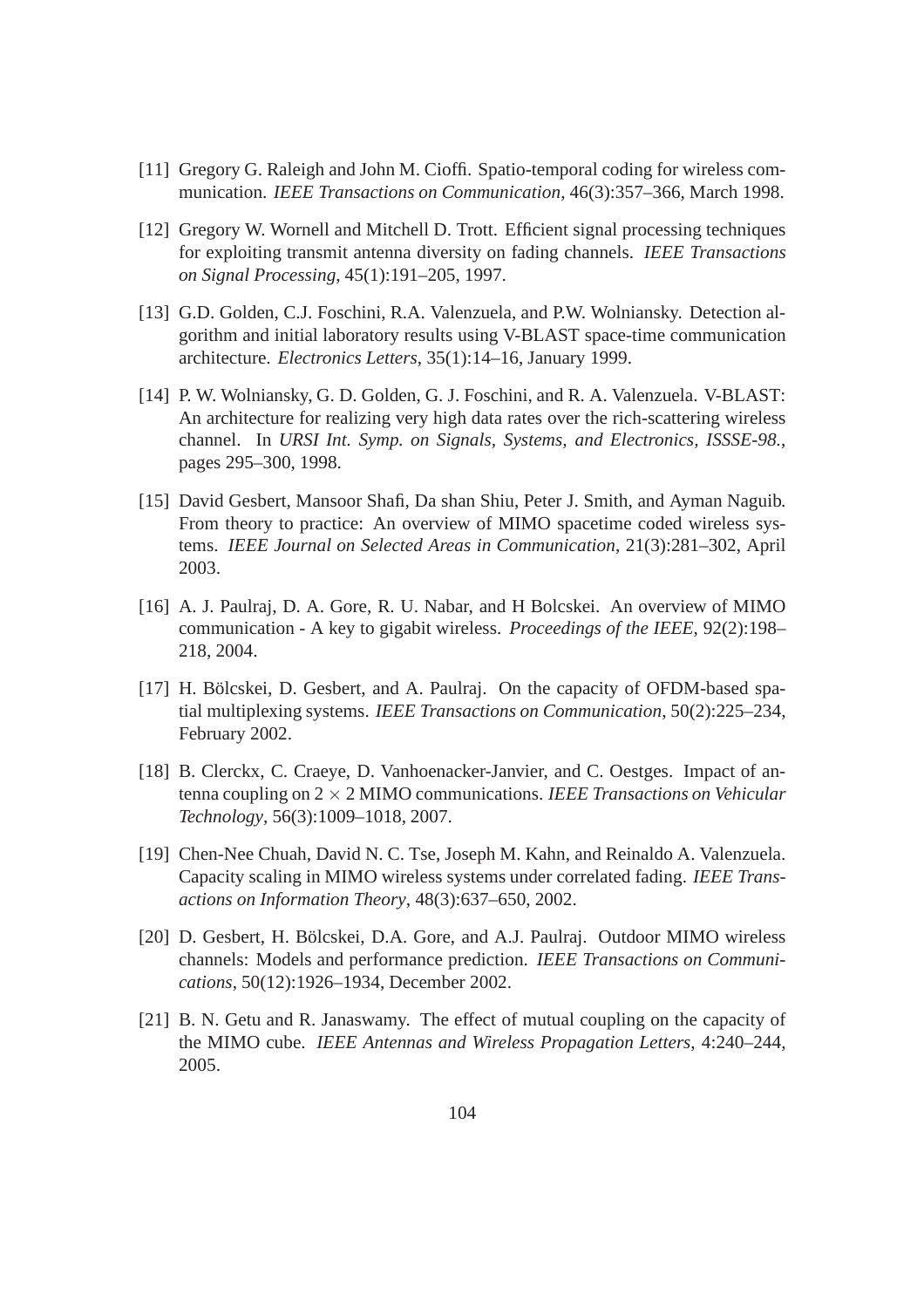- [22] S. Loyka and A. Kouki. New compound upper bound on MIMO channel capacity. *IEEE Communications Letters*, 6(3):96–98, 2002.
- [23] Mehmet Kemal Ozdemir, Huseyin Arslan, and Ercument Arvas. A mutual coupling model for MIMO systems. In *IEEE Topical Conference on Wireless Communication Technology*, pages 306–307, 2003.
- [24] Jon W. Wallace and Michael A. Jensen. Mutual coupling in MIMO wireless systems: A rigorous network theory analysis. *IEEE Transactions on Wireless Communications*, 3(4):1317–1325, 2004.
- [25] Ovidio M. Bucci and Giorgio Franceschetti. On the degrees of freedom of scattered fields. *IEEE Transactions on Antennas Propagation*, 37(7):318–326, July 1989.
- [26] David A.B. Miller. Communicating with waves between volumes: evaluating orthogonal spatial channels and limits on coupling strengths. *Applied Optics*, 39(11):1681–1699, April 2000.
- [27] H.J. Landau and H.O. Pollak. Prolate spheroidal wave functions, Fourier analysis and uncertainty - iii: The dimension of the space of essentially time- and bandlimited signals. *The Bell System Technical Journal*, 41:1295–1336, Jul 1962.
- [28] Ada S. Y. Poon, Robert W. Brodersen, and David N. C. Tse. Degrees of freedom in multiple-antenna channels: A signal space approach. *IEEE Transactions on Information Theory*, 51(2):523–536, February 2005.
- [29] Kathi K. Selig. Uncertainty principles revisited. Technical Report TUM M0101(1), Techn. Univ. Mnchen, Fak. f. Math., 2001.
- [30] H.J. Landau and H.O. Pollak. Prolate spheroidal wave functions, Fourier analysis and uncertainty - ii. *The Bell System Technical Journal*, 40:65–84, Jan 1961.
- [31] Rodney A. Kennedy, Parastoo Sadeghi, Thushara D Abhayapala, and Haley M. Jones. Intrinsic limits of dimensionality and richness in random multipath fields. *IEEE Transactions on Signal Processing*, To appear, 2007.
- [32] Christopher T. H. Baker. *The Numerical Treatment of Integral Equations*. Clarendon Press, Oxford, 1977.
- [33] Ovidio M. Bucci and Giorgio Franceschetti. On spatial bandwidth of scattered fields. *IEEE Transactions on Antennas and Propagation*, 35(12):1445–1455, December 1987.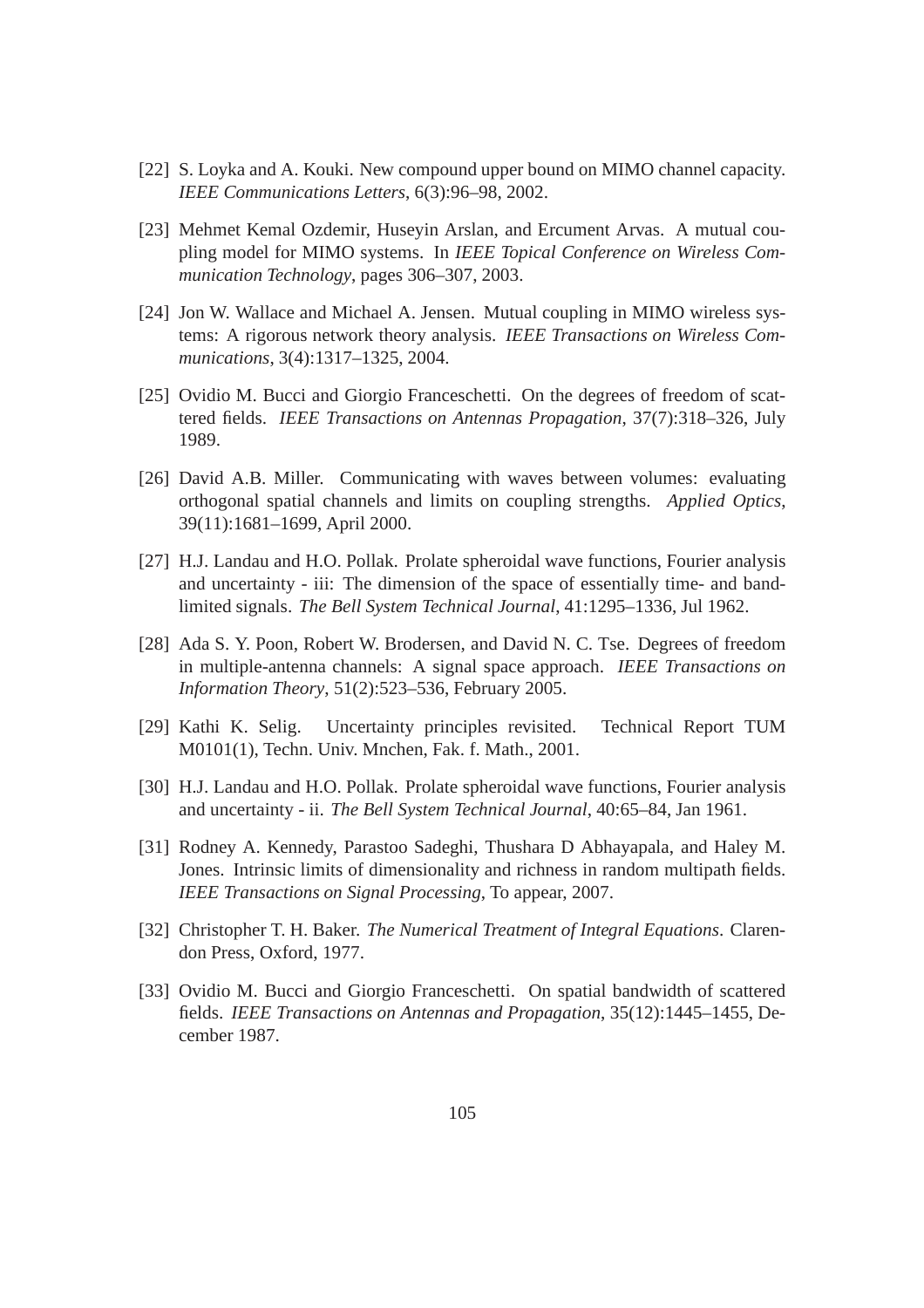- [34] R. Piestun and D. A. B. Miller. Electromagnetic degrees of freedom of an optical system. *Journal of the Optical Society of America A*, 17(5):892–902, 2000.
- [35] L. Hanlen and M. Fu. Capacity of MIMO channels: A volumetric approach. In *International Conference on Communications (ICC03)*, pages 2673–2677, Anchorage, Alaska, May 2003.
- [36] Leif Hanlen and Minyue Fu. Wireless communication systems with spatial diversity: A volumetric model. *IEEE Transactions on Wireless Communications*, 5(1):133–142, January 2006.
- [37] Jie Xu and Ramakrishna Janaswamy. Electromagnetic degrees of freedom in 2-d scattering environments. *IEEE Transactions on Antennas and Propagation*, 54(12):3882–3894, December 2006.
- [38] H. M. Jones, R. A. Kennedy, and T. D. Abahayapala. On dimensionality of multipath fileds: spatial extent and richness. In *Proc. IEEE Int. Conf. Acoustics, Speech and Signal Processing (ICASSP)*, page 28372840, 2002.
- [39] Parastoo Sadeghi, Thushara D. Abhayapala, and Rodney A. Kennedy. Intrinsic finite dimensionality of random multipath fields. In *ICASSP*, pages 17–20, Toulouse, France, May 2006.
- [40] M. W. G. Dickins and L. W. Hanlen. On the dimensionality of spatial fields with restricted angle of arrival. In *Proc. IEEE Int. Symp. on Inform. Theory (ISIT)*, pages 1033–1037, Adelaide, Australia, Sept 2005.
- [41] G. Newsam and R. Barakat. Essential dimension as a well-defined number of degrees of freedom of finite-convolution operators appearing in optics. *Journal of the Optical Society of America A*, 2(11):2040–2045, November 1985.
- [42] M. A. Jensen and J. W. Wallace. Antenna-independent capacity bound of electromagnetic channels. In *Antennas and Propagation Society International Symposium*, volume 2A, pages 317–320, July 2005.
- [43] J.W. Wallace and M.A. Jensen. Intrinsic capacity of the MIMO wireless channel. In *Vehicular Technology Conference, 2002. Proceedings. VTC 2002-Fall. 2002 IEEE 56th*, volume 2, pages 701– 705, 2002.
- [44] John David Jackson. *Classical Electrodynamics*. John Wiley & Sons, 1999.
- [45] Marco Donald Migliore. On the role of the number of degrees of freedom of the field in MIMO channels. *IEEE Transactions on Antennas Propagation*, 54(2):620– 628, February 2006.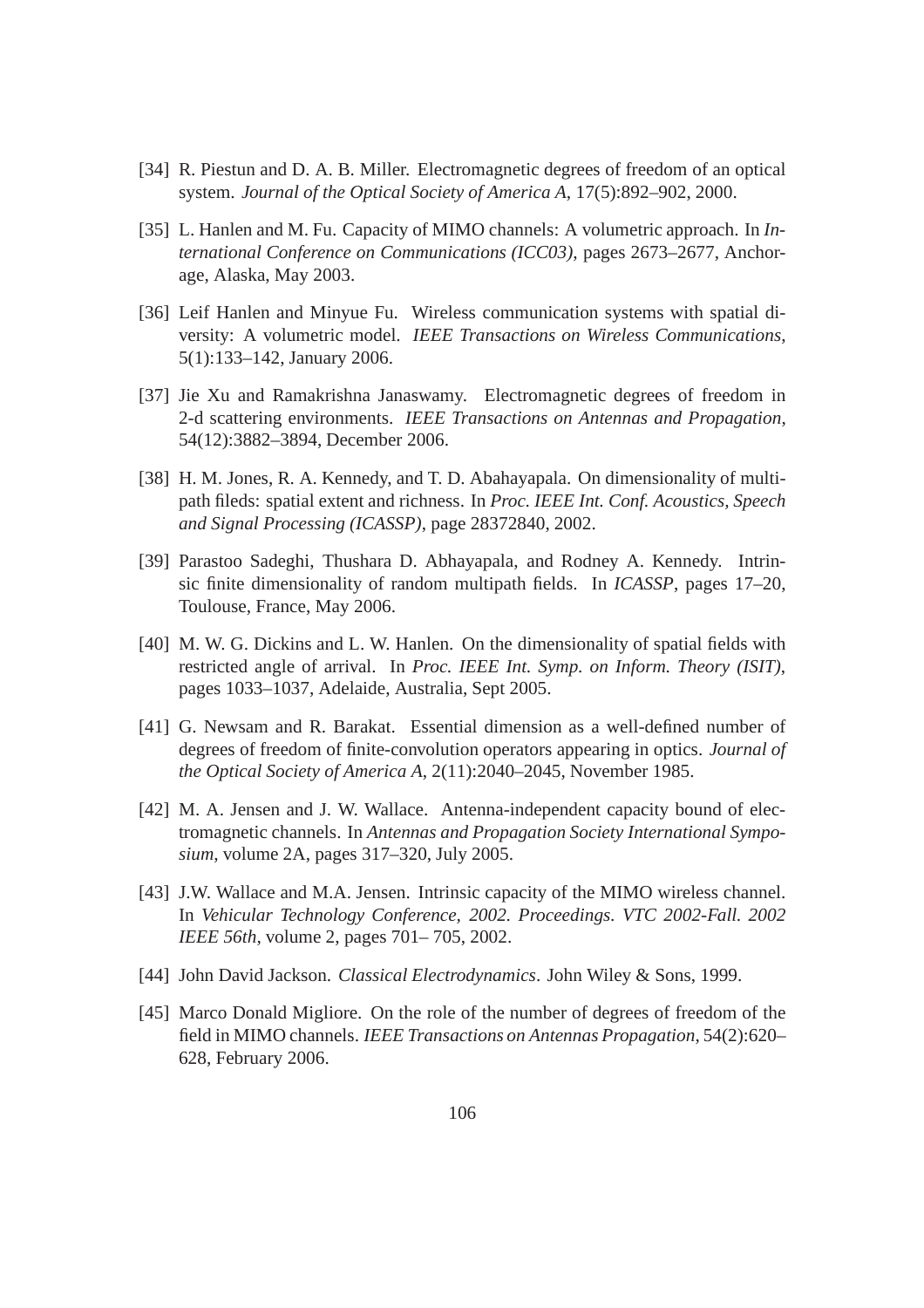- [46] Van G. Graham and Ivan H. Sloan. On the compactness of certain integral operators. *Journal of Mathematical Analysis and Applications*, 68:580–594, 1979.
- [47] Kato. *Perturbation theory for linear operators*. Springer, 1966.
- [48] Erwin Kreyszig. *Introductory functional analysis with applications*. John Wiley & Sons, 1989.
- [49] David Slepian. On bandwidth. *Proc. IEEE*, 64(3):292–300, March 1976.
- [50] Kane S. Yee. Numerical solution of initial boundary value problems involving maxwells equations in isotropic media. *IEEE Transactions on Antennas and Propagation*, 14(3):802–807, 1966.
- [51] Jeffrey L. Young and Ronald O. Nelson. A summary and systematic analysis of FDTD algorithms for linearly dispersive media. *IEEE Antennas and Propagation Magazine*, 43(1):61–77, February 2001.
- [52] Anders Bondeson, Thomas Rylander, and Pär Ingelström. *Computational electromagnetics*. Springer, 2005.
- [53] Allen Taflove. Review of the formulation and applications of the finite-difference time-domain method for the numerical modeling of electromagnetic wave interactions with arbitrary structures. *Wave Motion*, 10:547–582, 1988.
- [54] Peter G. Petropoulos. Analysis of exponential time-differencing for FDTD in lossy dielectrics. *IEEE Transactions on Antennas and Propagation*, 45(6):1054–1057, June 1997.
- [55] Jonathon C. Veihl and Raj Mittra. An efficient implementation of Berenger's perfectly matched layer (PML) for finite-difference time-domain mesh truncation. *IEEE Microwave and Guided Wave Letters*, 6(2):94–96, 1996.
- [56] Jean-Pierre Berenger. A perfectly matched layer for the absorption of electromagnetic waves. *Journal of Computational Physics*, 114:185–200, 1994.
- [57] Werner Heisenberg. *The Physical Principles of Quantum Theory*. Dover Pub, 1949. First German edition in Leipzig, 1930.
- [58] D. Slepian and H.O. Pollak. Prolate spheroidal wave functions, Fourier analysis and uncertainty - i. *The Bell System Technical Journal*, 40:43–63, Jan 1961.
- [59] George Arfken. *Mathematical methods for physicists*, chapter 15. Academic Press Inc., 1966.